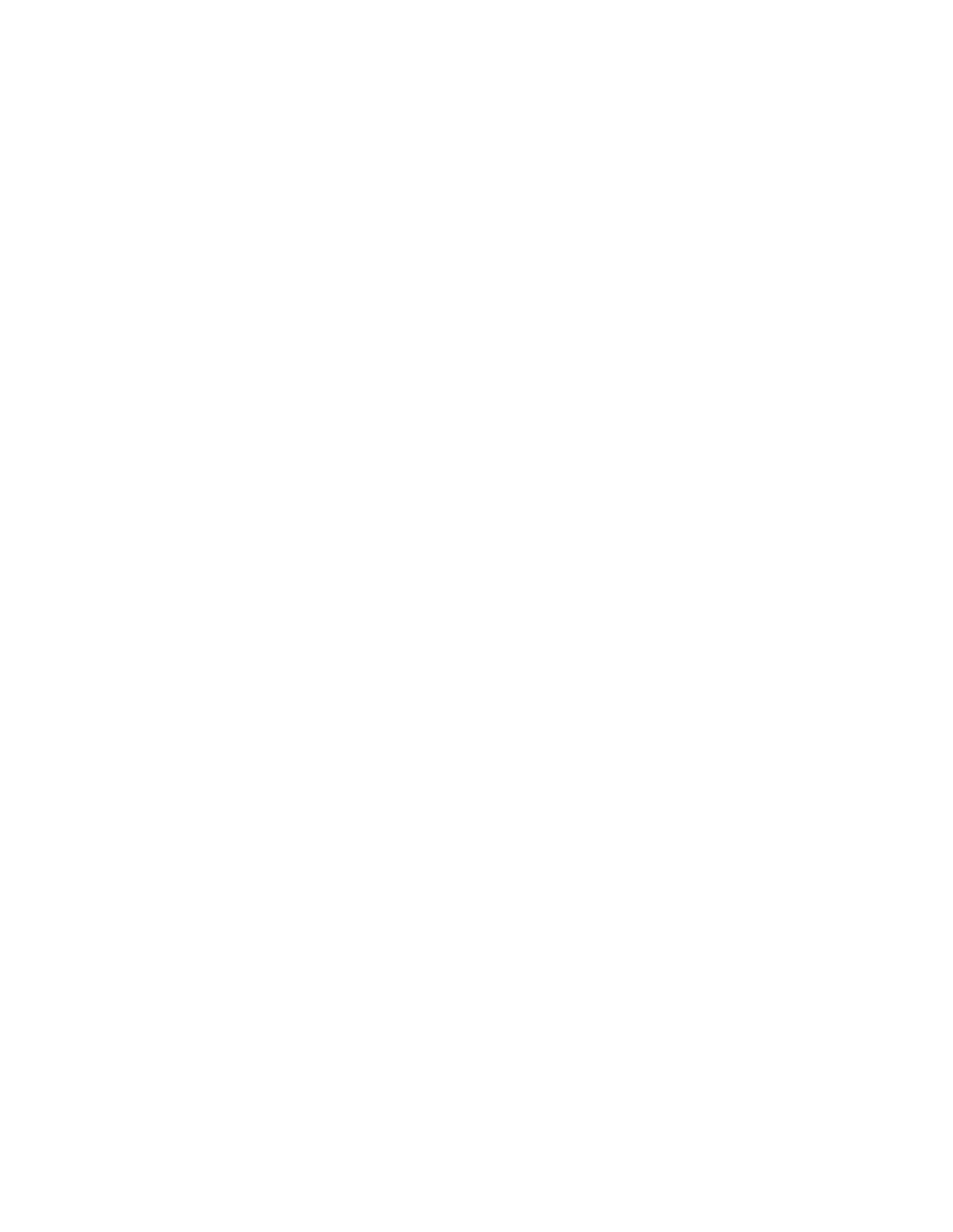# Contents

| $\mathbf{1}$            |     |                             | $\mathbf{1}$   |
|-------------------------|-----|-----------------------------|----------------|
|                         | 1.1 |                             | $\mathbf{1}$   |
|                         | 1.2 |                             | 3              |
|                         | 1.3 |                             | $\overline{4}$ |
|                         | 1.4 |                             | 6              |
| $\mathbf{2}$            |     |                             | 9              |
|                         | 2.1 |                             | 9              |
|                         |     | 2.1.1                       | 10             |
|                         |     | 212                         | 12             |
|                         | 2.2 |                             | 13             |
|                         | 2.3 |                             | 15             |
| 3                       |     |                             | 19             |
|                         | 3.1 |                             | 19             |
|                         | 3.2 |                             | 19             |
|                         |     | 3.2.1                       | 20             |
|                         |     | 3.2.2                       | 20             |
|                         |     | 3.2.3                       | 20             |
|                         |     | 3.2.4                       | 21             |
|                         |     | 3.2.5                       | 21             |
|                         |     | 3.2.6                       | 22             |
|                         |     | 3.2.7                       | 22             |
|                         |     | 3.2.8<br>Standard Deviation | 23             |
|                         |     | 3.2.9                       | 23             |
|                         |     |                             | 24             |
|                         | 3.3 |                             | 24             |
| $\overline{\mathbf{4}}$ |     |                             | 29             |
|                         | 4.1 |                             |                |
|                         | 4.2 |                             |                |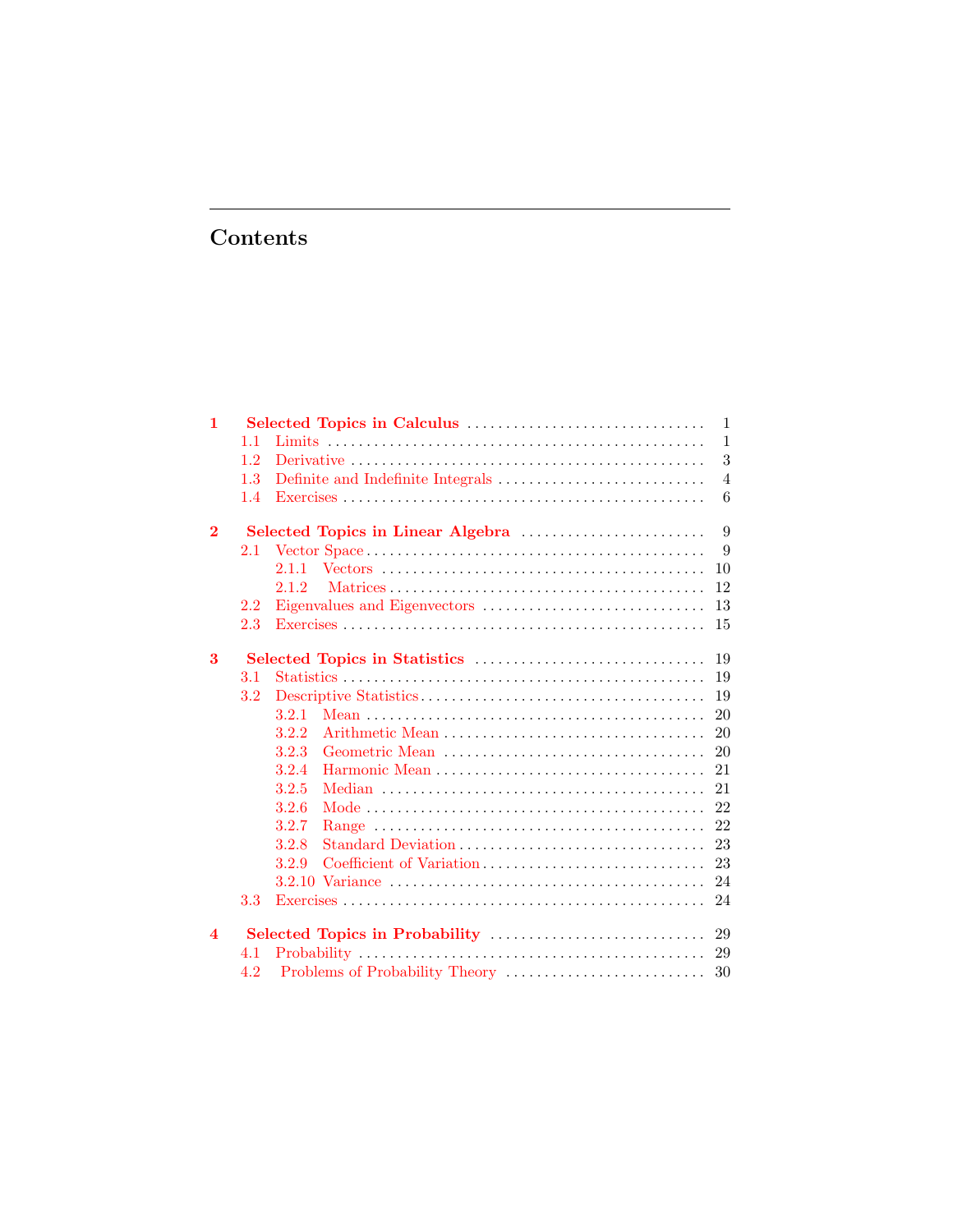| VI |         | Contents                                           |                |
|----|---------|----------------------------------------------------|----------------|
|    |         | 4.2.1<br>4.2.2<br>4.2.3<br>Conditional Probability | 30<br>31<br>31 |
|    | 4.3     |                                                    | 32             |
|    |         | 4.3.1                                              | 33             |
|    | 4.4     |                                                    | 33             |
| 5  |         |                                                    | 37             |
|    | $5.1\,$ |                                                    | 37             |
|    | 5.2     |                                                    | 39             |
|    | 5.3     |                                                    | 40             |
|    | 5.4     |                                                    | 41             |
| 6  |         | Selected Topics in Numerical Analysis              | 45             |
|    | 6.1     |                                                    | 45             |
|    | 6.2     |                                                    | 46             |
|    | 6.3     |                                                    | 47             |
|    | 6.4     |                                                    | 47             |
|    | 6.5     |                                                    | 49             |
|    | 6.6     |                                                    | 50             |
| 7  |         | Selected Topics in Differential Equation           | 55             |
|    | 7.1     |                                                    | 55             |
|    | 7.2     | The General Solution of a Differential Equation    | 56             |
|    | 7.3     |                                                    | 57             |
|    | 7.4     |                                                    | 57             |
|    | 7.5     |                                                    | 59             |
|    | 7.6     |                                                    | 61             |
| 8  |         | Selected Topics in Topology and Geometry           | 65             |
|    | 8.1     |                                                    | 65             |
|    | 8.2     |                                                    | 67             |
|    | 8.3     |                                                    | 68             |
|    |         | 8.3.1                                              | 69             |
|    | 8.4     |                                                    | 71             |
| 9  |         | Selected Topics in Discrete Mathematics            | 75             |
|    | 9.1     |                                                    | 75             |
|    | 9.2     |                                                    | 76             |
|    | 9.3     |                                                    | 77             |
|    | 9.4     |                                                    | 80             |
|    | 9.5     |                                                    | 81             |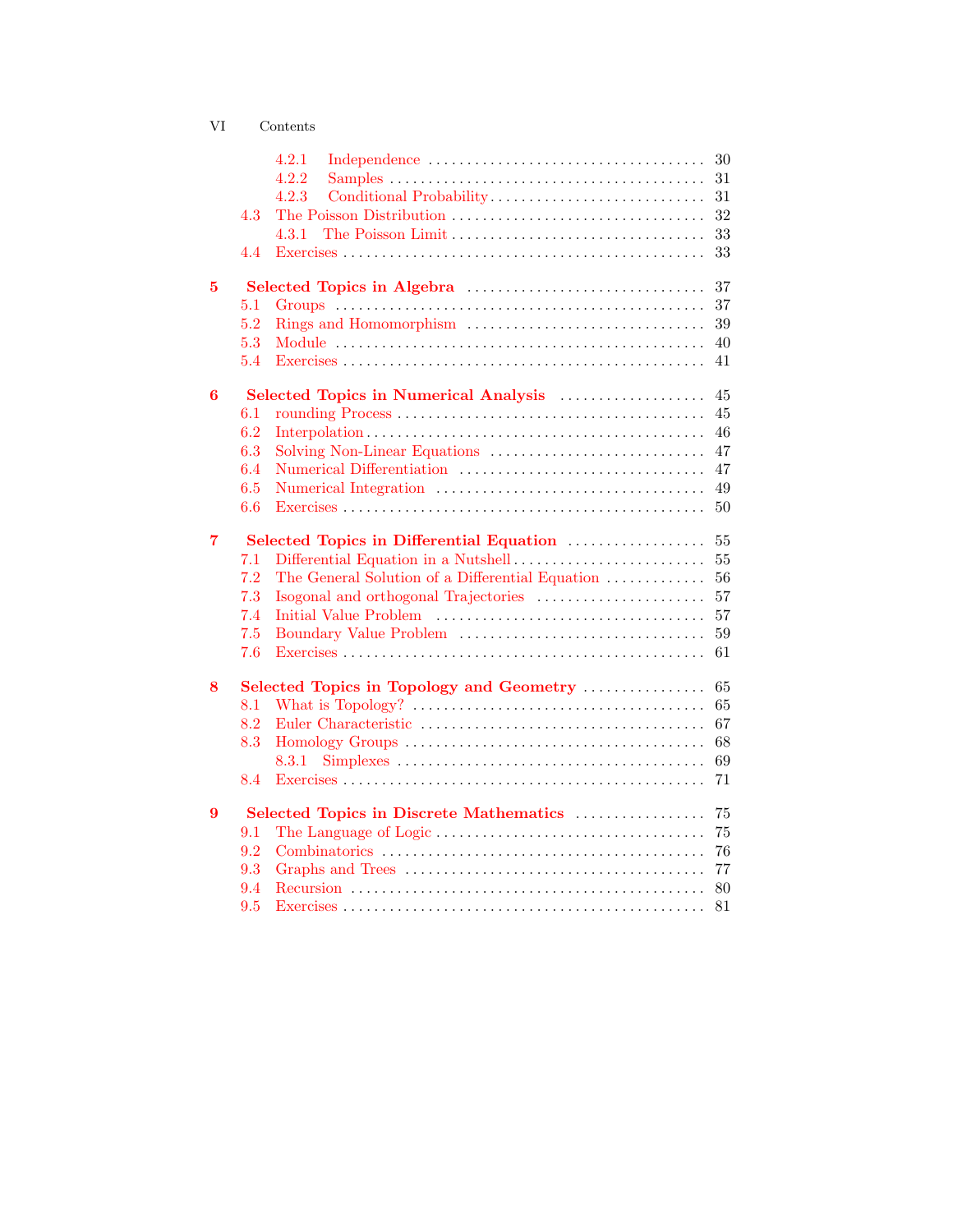| 10 | 10.3 The Transportation and Assignment Problems | $85\,$<br>85<br>86<br>88<br>89<br>90<br>91 |
|----|-------------------------------------------------|--------------------------------------------|
|    |                                                 |                                            |
| 11 |                                                 | 95                                         |
|    |                                                 | 95                                         |
|    |                                                 | 96                                         |
|    |                                                 | 97                                         |
|    |                                                 | 98                                         |
|    |                                                 | 99                                         |
|    |                                                 |                                            |
| 12 |                                                 |                                            |
|    |                                                 |                                            |
|    |                                                 |                                            |
|    |                                                 |                                            |
|    |                                                 |                                            |
|    |                                                 |                                            |
|    |                                                 |                                            |
|    |                                                 |                                            |
|    |                                                 |                                            |
|    |                                                 |                                            |
|    |                                                 |                                            |
|    |                                                 |                                            |
|    |                                                 |                                            |
|    |                                                 |                                            |
| 13 | Famous problems in Math history 113             |                                            |
|    |                                                 |                                            |
|    |                                                 |                                            |
|    |                                                 |                                            |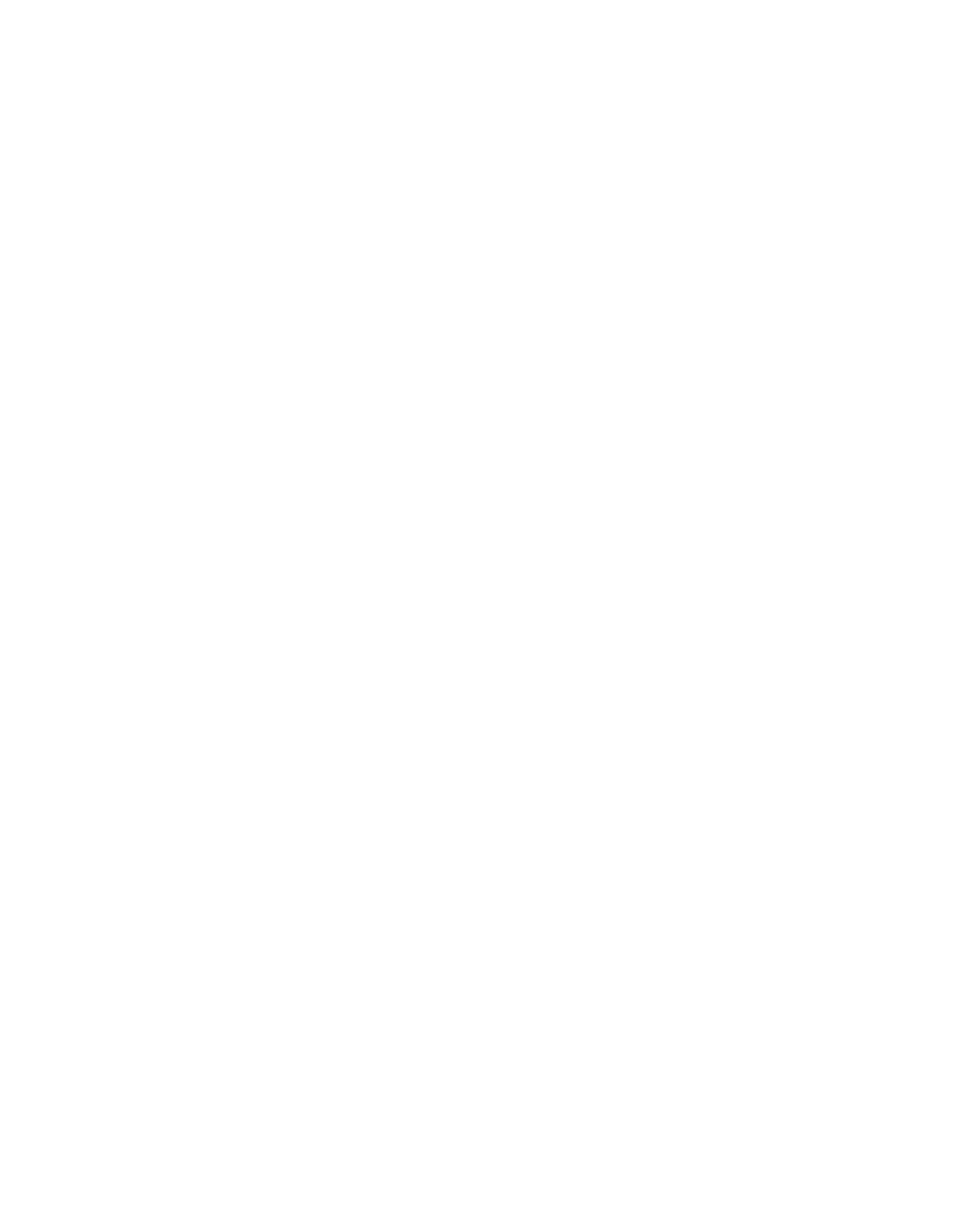# <span id="page-6-0"></span>Selected Topics in Calculus

### <span id="page-6-1"></span>1.1 Limits

<sup>[1](#page-0-0)</sup> Central to calculus is the value of the slope of a line,  $\frac{\Delta y}{\Delta x}$ , but when both the numerator and denominator become almost zero. To evaluate the slope, that ratio, under those vanishing conditions, requires the idea of a limit. And central to the idea of a limit is the idea of a sequence of rational numbers.

We encounter such a sequence in **geometry** when we determine a value for  $\pi$ , which is the ratio of the **circumference** of a **circle** to the diameter. To do that, we inscribe in the circle a regular polygon. The ratio of the perimeter of the polygon to the diameter, which we can actually calculate, will be an approximation to  $\pi$ . And as we increase the number of sides – that is, if we consider a sequence of polygons: 60 sides, 61 sides, 62, 63, 64, and so on  $-$  then the sequence of those ratios gets closer and closer to  $\pi$ . Now, the circle is never equal to any polygon. But by considering a sufficiently large number of sides, the difference between the circle and that polygon, the error, will be less than any small number we name. Less even than

### 0.00000000000000000000000000000001!

That is the idea of a sequence approaching a limit, or a boundary. By that **process**, we can approximate the value of  $\pi$  as closely as we possibly can. For instance, the reader surely can recognize the

 $<sup>1</sup>$  This section has been quoted from:</sup>

<sup>&</sup>quot;http://www.salonhogar.net/themathpage/aCalc/limits.htm".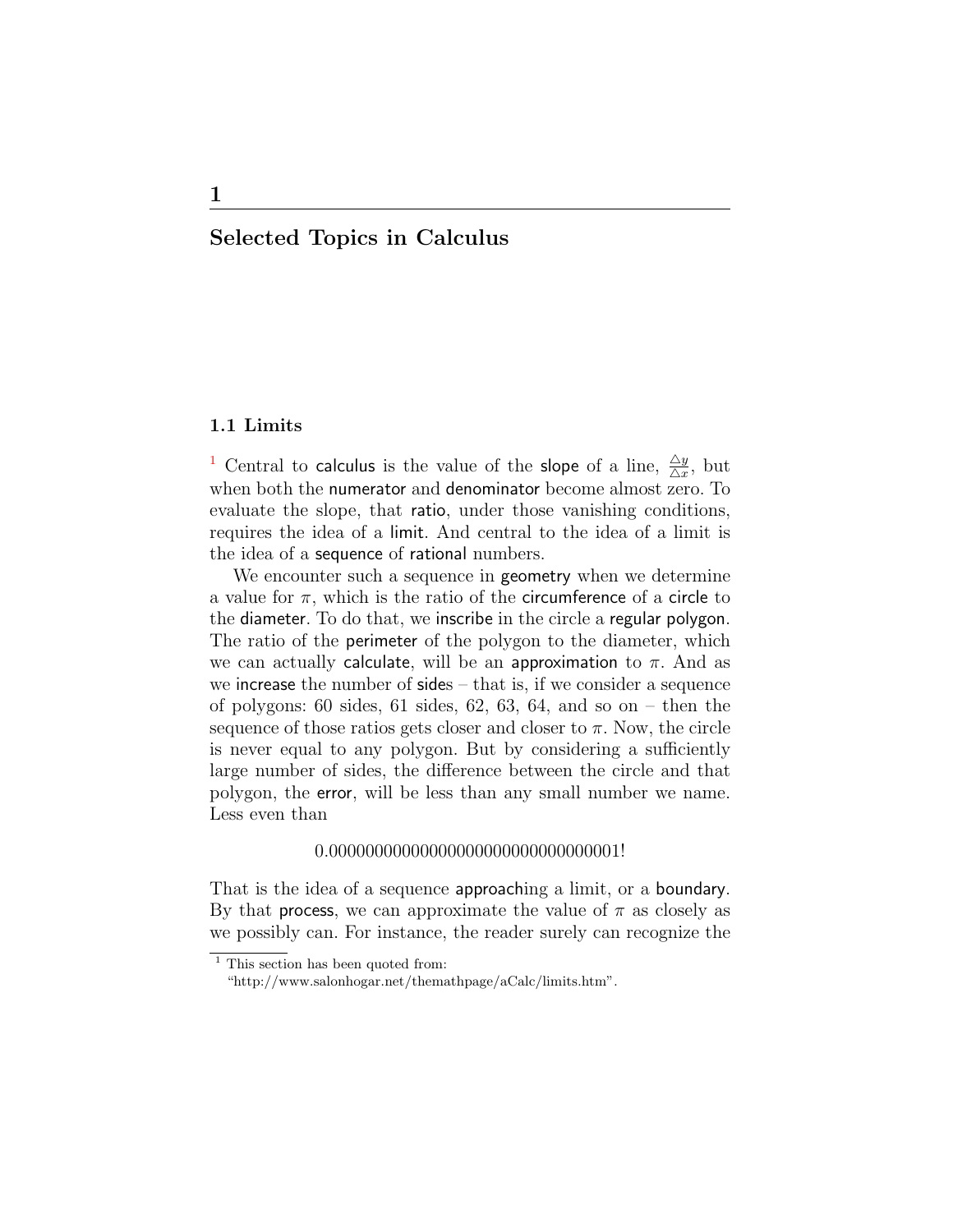number that is the limit of this sequence of rational numbers.

 $3, 3.1, 3.14, 3.141, 3.1415, 3.14159, 3.141592, \ldots$ 

In fact, when we approximate any irrational number, it will be the limit of the sequence of its rational approximations. And again, the limit, the irrational number, will not be a member of the sequence.

We speak of a sequence as being infinite, which is a brief way of saying that, no matter how many terms we have named already, we could always name one more. And if the sequence has a limit, then each term we add will be closer.

### The limit of a variable

Consider this sequence of values of a variable  $x$ :

 $1.9, 1.99, 1.999, 1.9999, 1.99999, \ldots$ 

These values are getting closer and closer to 2 – they are approaching 2 as their limit. 2 is the smallest number such that no matter which term of that sequence we consider, it will be less than 2.

We can define "closer and closer" mathematically, by saying that the differences between the terms of that sequence and 2 become and remain less than any small number we might name. That is, we can define a limit by considering the sequence of differences,  $x - 2$ :

 $1.9 - 2, 1.99 - 2, 1.999 - 2, 1.9999 - 2, 1.99999 - 2, \ldots$ 

Now name any positive number, however small, for example, "The width of a hydrogen atom". Then if we consider a sufficient number of those differences, the absolute value of a difference (which is negative) will be less than that small number. The error, in other words, between the terms of a sequence and their limit, can be made as small as we please.

When a variable x approaches a limit  $l$ , we symbolize that as  $x \to l$ . Read: "The values of x approach l as a limit," or simply, "x" approaches l". We also say that a sequence converges to a limit. The sequence above converges to 2.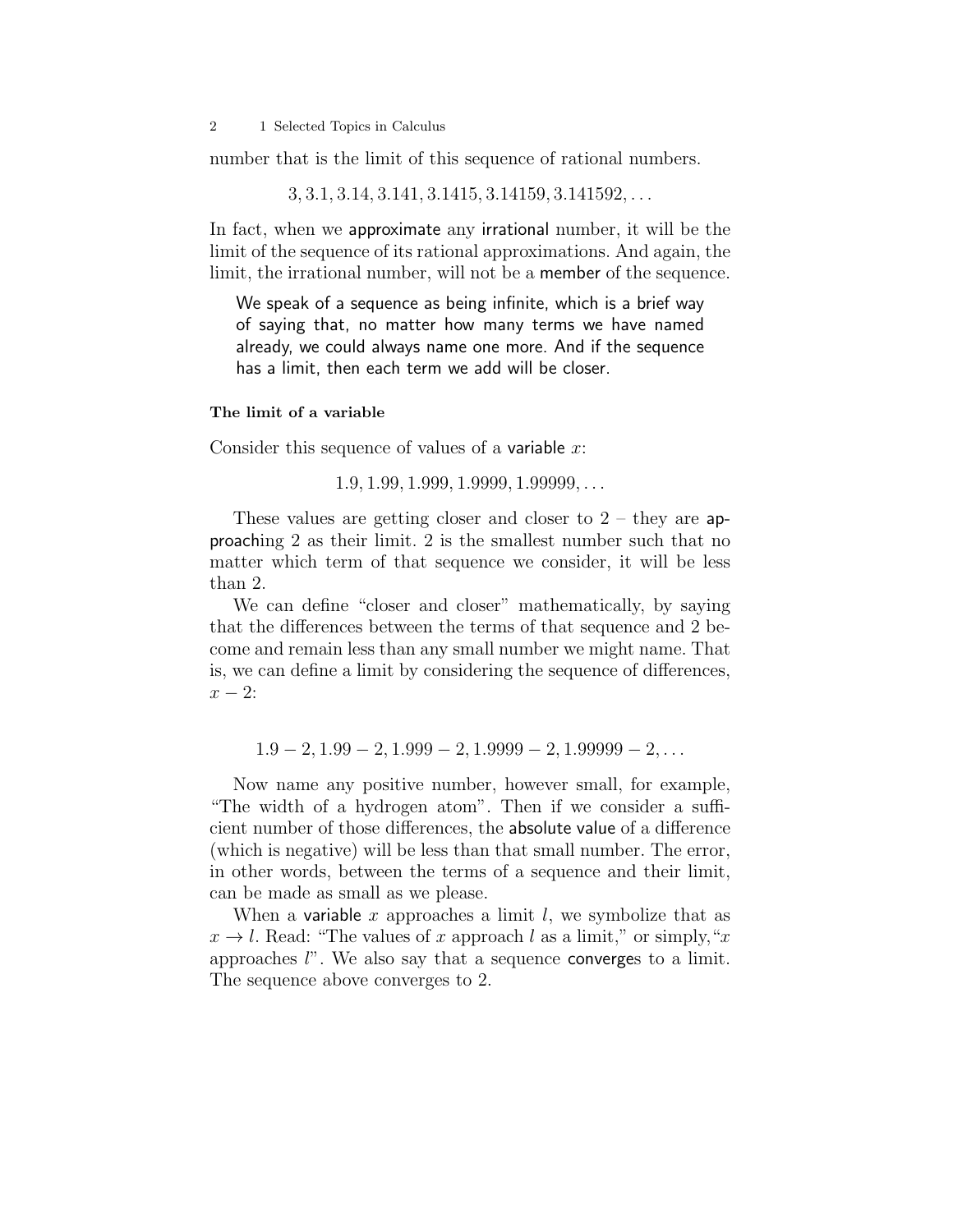### <span id="page-8-0"></span>1.2 Derivative

 $2$  The problem of finding the **tangent** line to a curve and the problem of finding the velocity of an object both involve finding the same type of limit. This special type of limit is called a derivative and we will see that it can be interpreted as a rate of change in any of the sciences or engineering.

In general, suppose an object moves along a straight line according to an equation of motion  $s = f(t)$ , where s is the displacement (directed distance) of the object from the origin at time  $t$ . The function  $f$  that describes the motion is called the **position func**tion of the object. In the time interval from  $t = a$  to  $t = a + h$  the change in position is  $f(a + h) - f(a)$ . The average velocity over this time interval is

Average velocity = 
$$
\frac{\text{displacement}}{\text{time}} = \frac{f(a+h) - f(a)}{h},
$$

which is the same as the slope of the **secant** line.

Now suppose we compute the average velocities over shorter and shorter time intervals  $[a, a+h]$ . In other words, we let h approach 0. We define the velocity (or instantaneous velocity) at time  $t = a$ to be the limit of these average velocities:

$$
v(a) = \lim_{h \to 0} \frac{f(a+h) - f(a)}{h}
$$

This means that the velocity at time  $t = a$  is equal to the slope of the tangent line at this point.

We have seen that the same type of limit arises in finding the slope of a tangent line or the velocity of an object. In fact, limits of the form

$$
\lim_{h \to 0} \frac{f(a+h) - f(a)}{h}
$$

arise whenever we calculate a rate of change in any of the sciences or engineering, such as a rate of reaction in chemistry or a marginal cost in economics. Since this type of limit occurs so widely, it is given a special name and notation, namely derivative.

<sup>2</sup> This section is quoted from:

Stewart, James, Daniel K. Clegg, and Saleem Watson. Calculus: early transcendentals. Cengage Learning, 2020.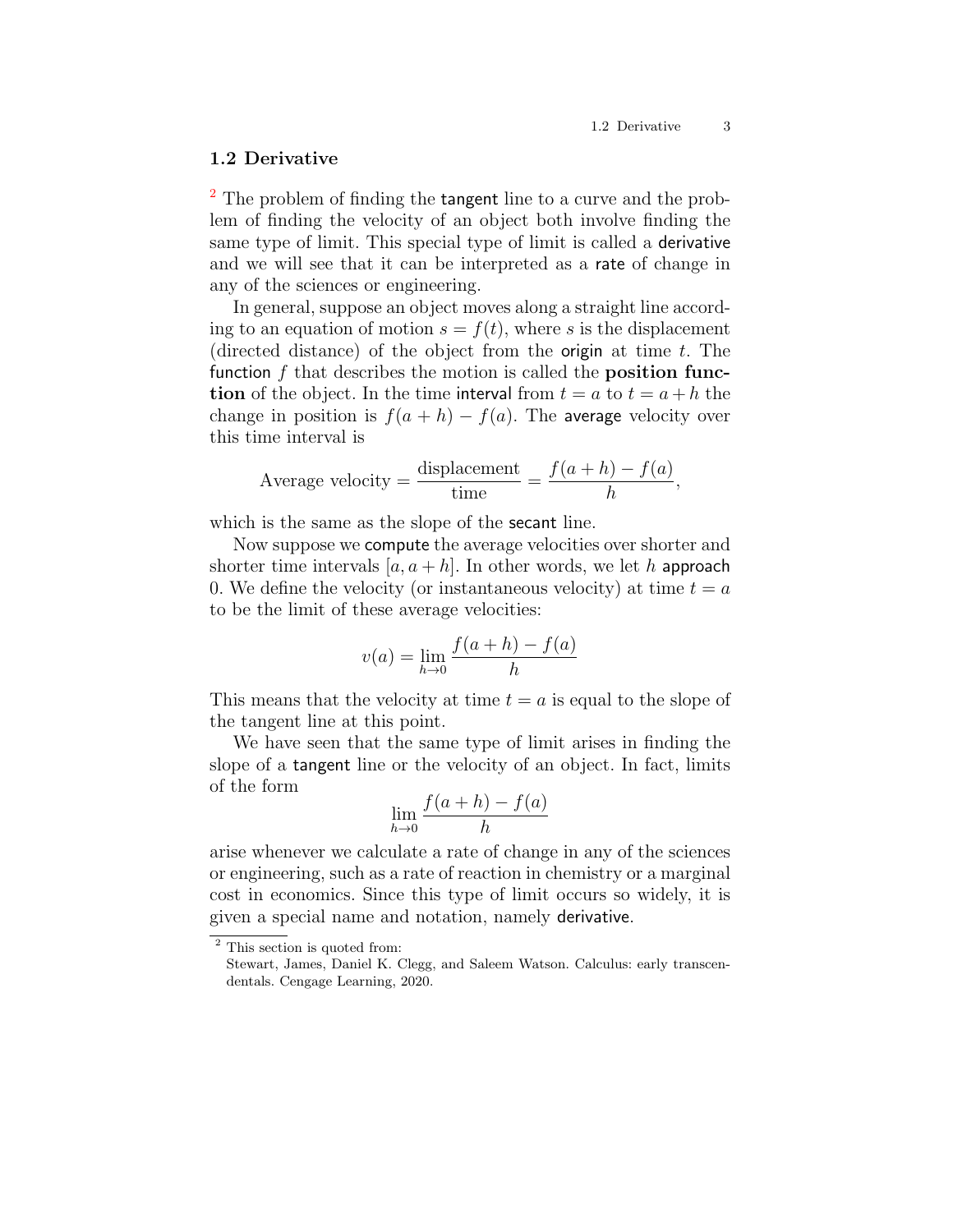4 1 Selected Topics in Calculus

# <span id="page-9-0"></span>1.3 Definite and Indefinite Integrals

<sup>[3](#page-0-0)</sup> A physicist who knows the velocity of a particle might wish to know its position at a given time. An engineer who can measure the variable rate at which water is leaking from a tank wants to know the amount leaked over a certain time period. A biologist who knows the rate at which a bacteria population is increasing might want to deduce what the size of the population will be at some future time. In each case, the problem is to find a function  $F$  whose derivative is a known function  $f$ . If such a function  $F$ exists, it is called an antiderivative of  $f$ .

#### Indefinite Integral

The Fundamental Theorem of Calculus is appropriately named because it establishes a connection between the two branches of calculus: differential calculus and integral calculus. Differential calculus arose from the tangent problem, whereas integral calculus arose from a seemingly unrelated problem, the area problem.

Newtons mentor at Cambridge, Isaac Barrow (1630 - 1677), discovered that these two problems are actually closely related. In fact, he realized that differentiation and integration are inverse processes. The Fundamental Theorem of Calculus gives the precise inverse relationship between the derivative and the integral. It was Newton and Leibnitz who exploited this relationship and used it to develop calculus into a systematic mathematical method. In particular, they saw that the Fundamental Theorem enabled them to compute areas and integrals very easily without having to compute them as limits of sums.

We end this section by bringing together the two parts of the Fundamental Theorem.

Theorem 1.1 Suppose  $f$  is continuous on  $[a, b]$ . 1. If  $g(x) = \int^x$ a  $f(t)$  dt, then  $g'(x) = f(x)$ .

<sup>3</sup> This section is quoted from:

Stewart, James, Daniel K. Clegg, and Saleem Watson. Calculus: early transcendentals. Cengage Learning, 2020.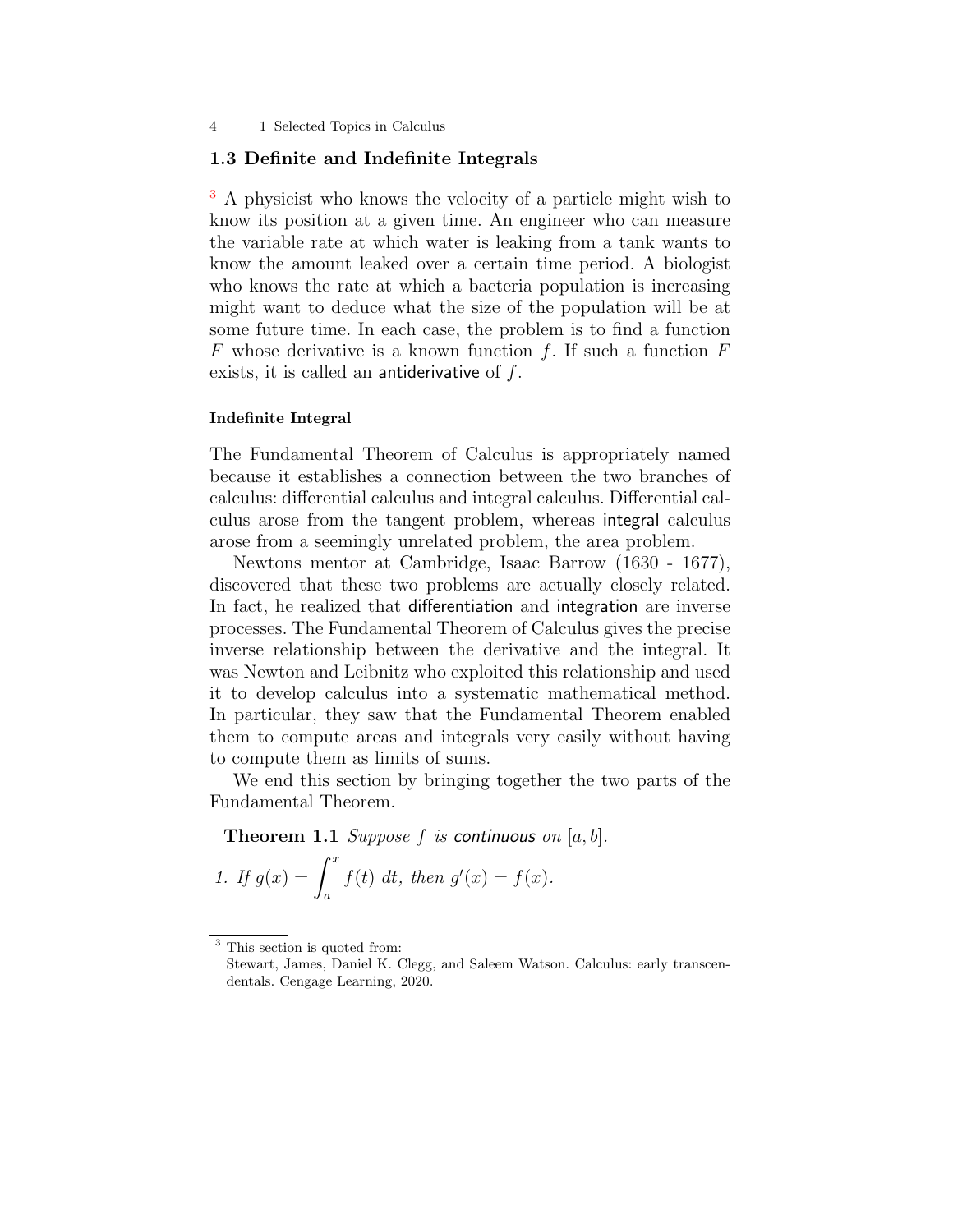2.  $\int^b$ a  $f(t)$   $dt = F(b) - F(a)$ , where F is an antiderivative of f, that is  $F' = f$ .

Both parts of the Fundamental Theorem establish connections between antiderivatives and definite integrals. Part 1 says that if f is continuous, then  $\int^x$ a  $f(t)$  dt is an antiderivative of f. Part 2 says that  $\int^b$ a  $f(t)$  dt can be found by evaluating  $F(b) - F(a)$ , where  $F$  is an antiderivative of  $f$ . We need a convenient notation for antiderivatives that makes them easy to work with. Because of the relation given by the Fundamental Theorem between antiderivatives and integrals, the notation  $\int f(x) dx$  is traditionally used for an antiderivative of and is called an indefinite integral.

### Definite Integral

A limit of the form

$$
\lim_{n \to \infty} \sum_{i=0}^{n} f(x_i^*) \triangle x = \lim_{n \to \infty} [f(x_1^*) \triangle x + f(x_2^*) \triangle x + \dots + f(x_n^*) \triangle x]
$$

arises when we compute an area. We also saw that it arises when we try to find the distance traveled by an object. It turns out that the same type of limit occurs in a wide variety of situations even when f is not necessarily a positive function. Later, we will see that limits of this form also arise in finding lengths of curves, volumes of solids, centers of mass, force due to water pressure, and work, as well as other quantities. We therefore give this type of limit a special name and notation.

**Definition** 1.1 If a function f is defined for  $a \leq x \leq b$ , we divide the interval  $[a, b]$  into *n* subintervals of equal width  $\Delta x = (b - a)/n$ . We let  $x_0 (= a), x_1, x_2, \ldots, x_n (= b)$  be the endpoints of these subintervals and we let  $x_0^*, x_1^*, x_2^*, \ldots, x_n^*$  be any sample points in these subintervals, so  $x_i^*$  lies in the *i*<sup>th</sup> subinterval  $[x_i, x_{i+1}]$ . Then the definite integral of f from a to b is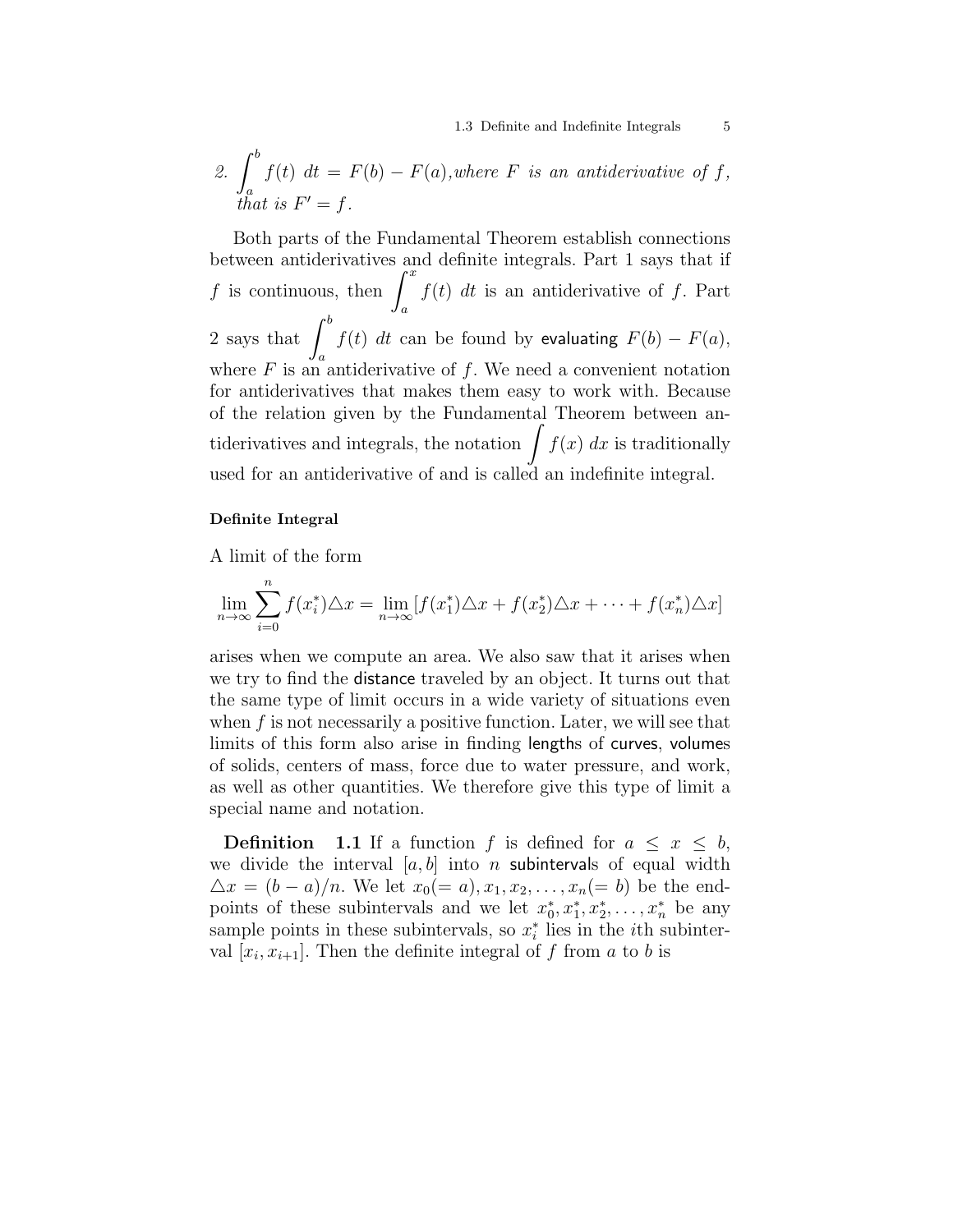6 1 Selected Topics in Calculus

$$
\int_{a}^{b} f(x) dx = \lim_{n \to \infty} \sum_{i=0}^{n} f(x_{i}^{*}) \triangle x
$$

provided that this limit exists. If it does exist, we say that  $f$  is integrable on  $[a, b]$ .

# <span id="page-11-0"></span>1.4 Exercises

### 1. Translate the following sentences.

- 1. A limit is the value that a function (or sequence) approaches as the input (or index) approaches some value. Limits are essential to calculus (and mathematical analysis in general) and are used to define continuity, derivatives, and integrals.
- 2. The derivative of a function of a real variable measures the sensitivity to change of the function value (output value) with respect to a change in its argument (input value).
- 3. The slope or gradient of a line is a number that describes both the direction and the steepness of the line.
- 4. The absolute value or modulus of a real number  $x$ , denoted by |x|, is the non-negative value of x without regard to its sign.
- 5. A function is a relation between sets that associates to every element of a first set exactly one element of the second set.
- 6. A differentiable function of one real variable is a function whose derivative exists at each point in its domain.
- 7. A variable is a symbol used to represent an arbitrary element of a set. In addition to numbers, variables are commonly used to represent vectors, matrices and functions.
- 8. A sequence is an enumerated collection of objects in which repetitions are allowed and order does matter.
- 9. An integral assigns numbers to functions in a way that can describe displacement, area, volume, and other concepts that arise by combining infinitesimal data.
- 10. There are many ways of formally defining an integral, not all of which are equivalent. The most commonly used definitions of integral are Riemann integrals and Lebesgue integrals.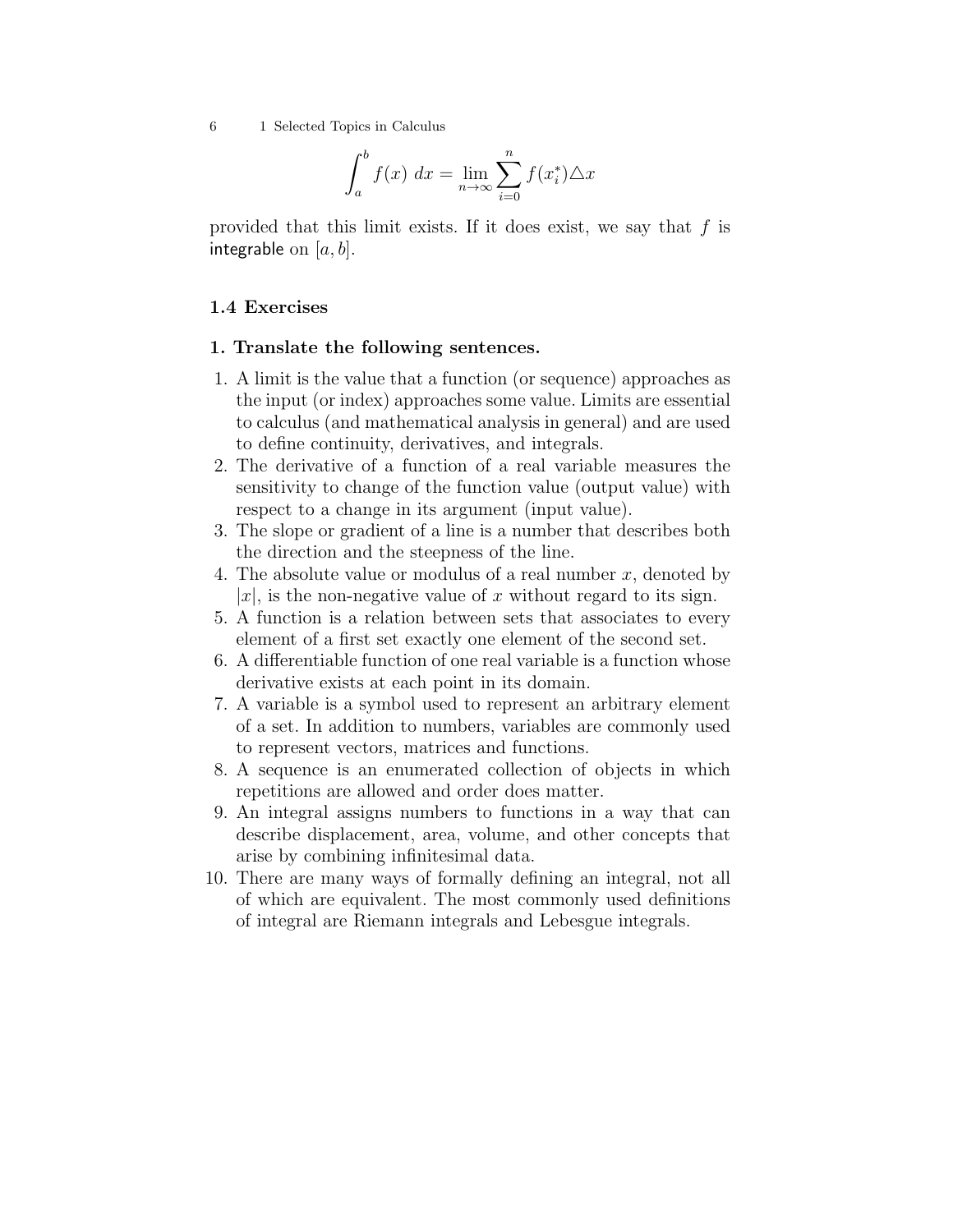| Noun        | Verb     | adjective     | adverb        |
|-------------|----------|---------------|---------------|
|             |          | Continuous    |               |
| Derivative  |          |               |               |
|             | Converge |               |               |
|             | limit    |               |               |
|             |          | Computational |               |
| Calculation |          |               |               |
|             |          |               | Originally    |
|             |          |               | Approximately |
|             |          | Increasing    |               |

2. Write down other forms of the following words.

# 3. Use the correct form of the word.

- 1. A rigorous definition of (Continuous)........................ of real functions is usually given in a first course in calculus in terms of the idea of a limit.
- 2. Pointwise (converge) ........................ is one of various senses in which a sequence of functions can converge to a particular function.
- 3. The principles of (integral) ........................ were formulated independently by Isaac Newton and Gottfried Wilhelm Leibniz in the late 17th century, who thought of the integral as an infinite sum of rectangles of infinitesimal width.
- 4. The process of finding a derivative is called (derivative) ............
- 5. In analytic geometry, an asymptote of a curve is a line such that the distance between the curve and the line (approach) ......................... zero as one or both of the x or y coordinates tends to infinity.
- 6. Familiar examples of (inscribe) ......................... figures include circles inscribed in triangles or regular polygons, and triangles or (regulate)................ polygons inscribed in circles.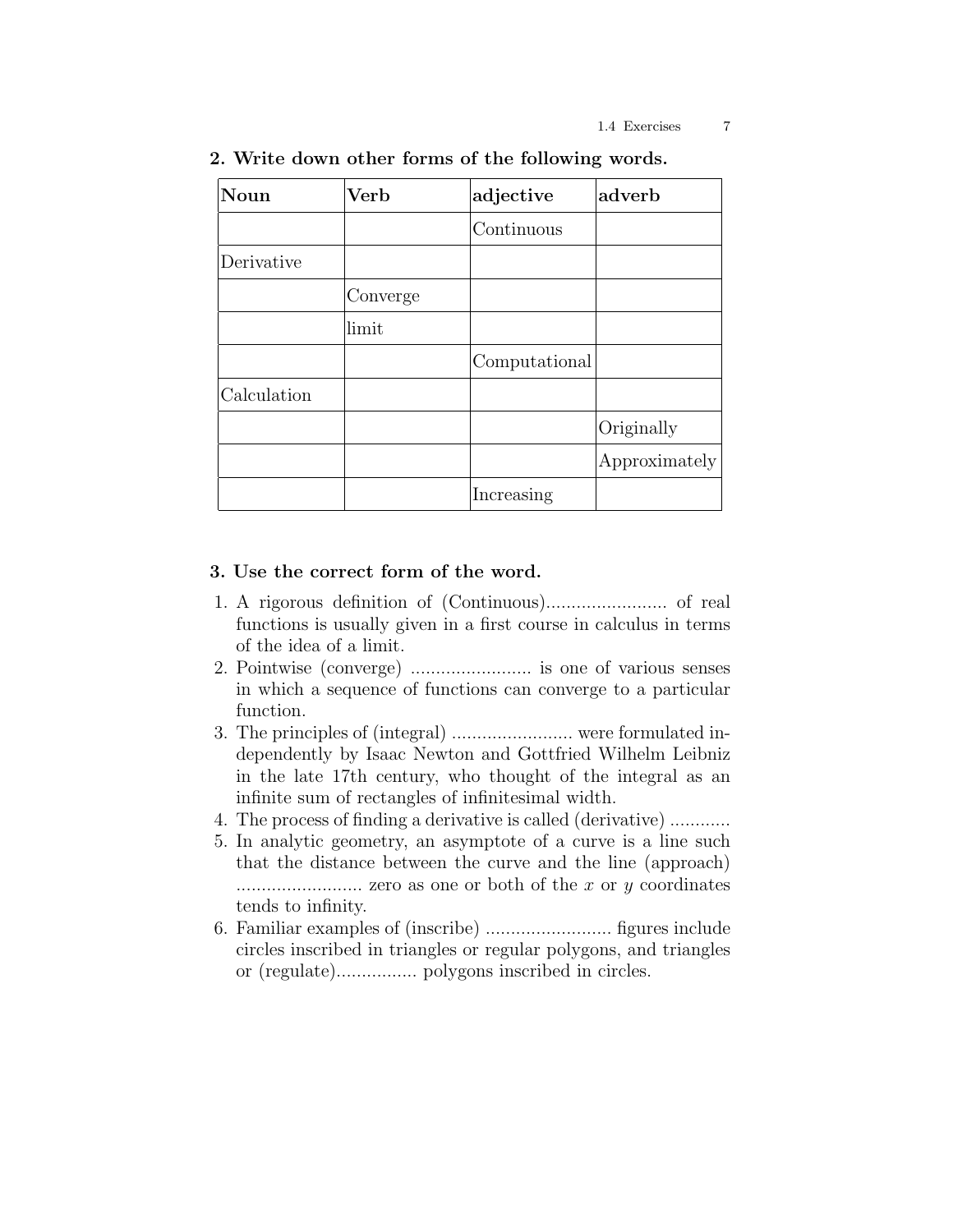- 8 1 Selected Topics in Calculus
- 4. Fill gaps with one of the following words

|                     |                                              |                        | 1. curvature 2. subspace 3. straight 4. denominator |
|---------------------|----------------------------------------------|------------------------|-----------------------------------------------------|
|                     | 5. variable 6. numerator 7. integral 8. real |                        |                                                     |
| 9. function 10. set |                                              | 11. diameter 12. ratio |                                                     |

- 1. The notion of line or .......... line was introduced by ancient mathematicians to represent straight objects (i.e., having no curvature) with negligible width and depth.
- 2. Intuitively, the .......... is the amount by which a curve deviates from being a straight line, or a surface deviates from being a plane.
- 3. ............... is a subset of a space which is a space in its own right.
- 4. In a formula, a dependent variable is a .......... that is implicitly a function of another (or several other) variables.
- 5. ................ is the part of a fraction that is above the line and signifies the number to be divided by the ..........
- 6. .......... is a mathematical correspondence that assigns exactly one element of one set to each element of the same or another ...........
- 7. Indefinite .......... is any function whose derivative is a given function.
- 8. A ........ number that is not rational is called irrational.
- 9. The number  $\pi$  is a mathematical constant. It is defined as the .......... of a circle's circumference to its .........., and it also has various equivalent definitions.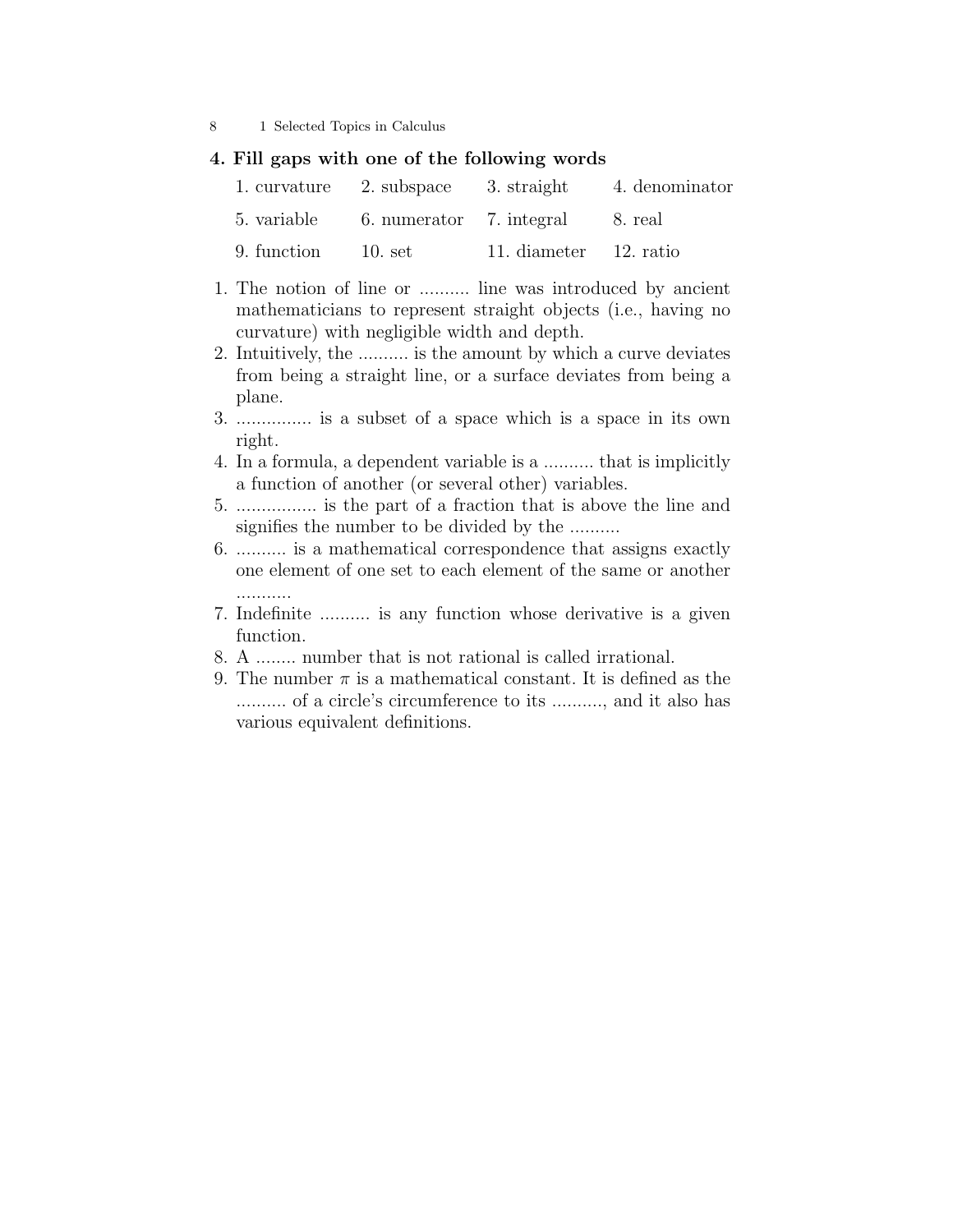# <span id="page-14-0"></span>Selected Topics in Linear Algebra

### <span id="page-14-1"></span>2.1 Vector Space

 $<sup>1</sup>$  $<sup>1</sup>$  $<sup>1</sup>$  There are two approaches to linear algebra, each having its virtues.</sup> The first is abstract. A vector space is defined axiomatically as a collection of objects, called vectors, with a sum and a scalarvector product. As the theory develops, matrices emerge, almost incidentally, as scalar representations of linear transformations. The advantage of this approach is generality. The disadvantage is that the hero of our story, the matrix, has to wait in the wings.

The second approach is concrete. Vectors and matrices are defined as arrays of scalars - here arrays of real or complex numbers. Operations between vectors and matrices are defined in terms of the scalars that compose them. The advantage of this approach for a treatise on matrix computations is obvious: it puts the objects we are going to manipulate to the fore. Moreover, it is truer to the history of the subject. Most decompositions we use today to solve matrix problems originated as simplifications of quadratic and bilinear forms that were defined by arrays of numbers.

Although we are going to take the concrete approach, the concepts of abstract linear algebra will not go away. It is impossible to derive and analyze matrix algorithms without a knowledge of such things as subspaces, bases, dimension, and linear transformations. Consequently, after introducing vectors and matrices and describing how they combine, we will turn to the concepts of lin-

<sup>&</sup>lt;sup>1</sup> This section is quoted from:// GW Stewart, Matrix Algorithms: Volume 1: Basic Decompositions, SIAM, (1998)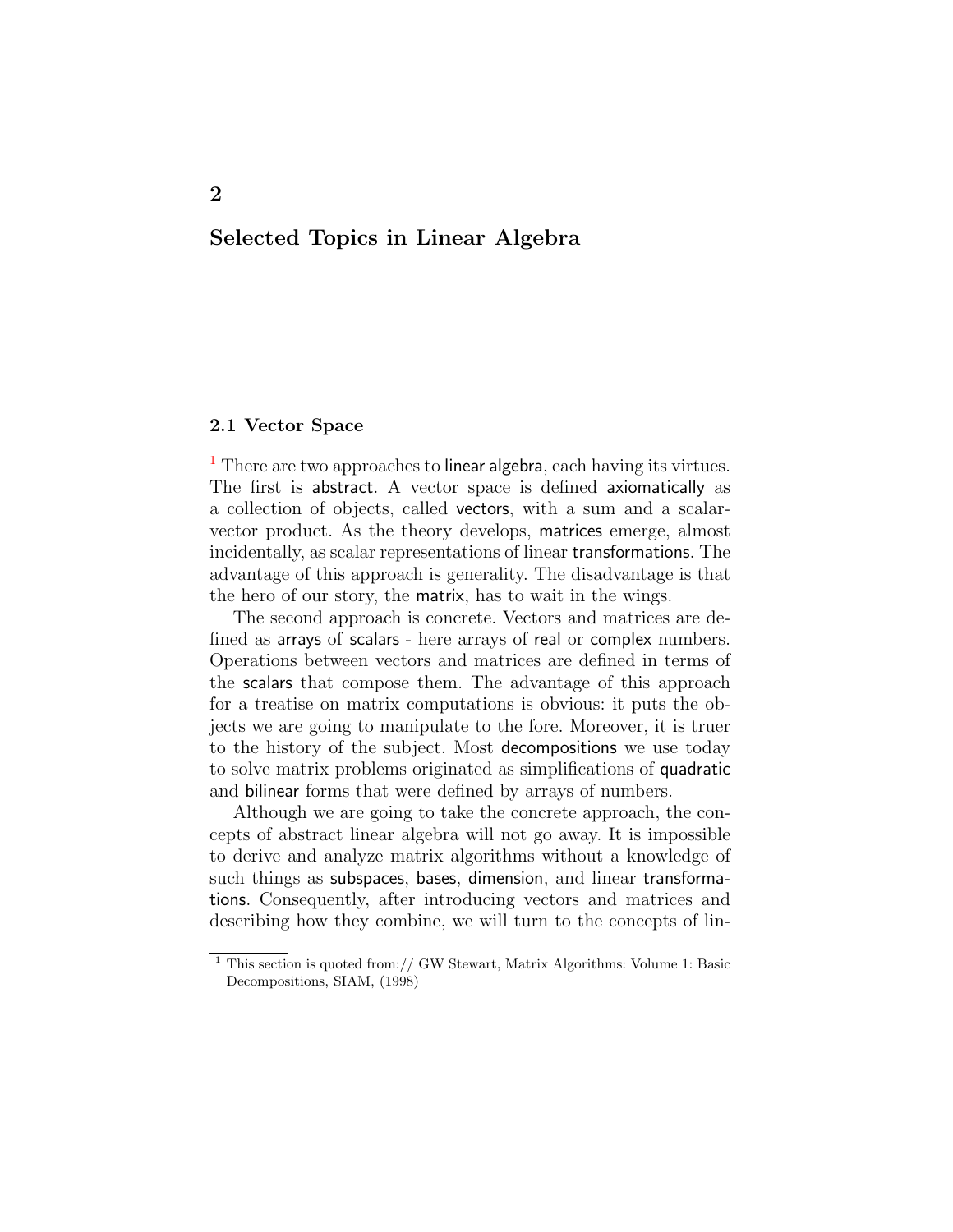#### 10 2 Selected Topics in Linear Algebra

ear algebra. This inversion of the traditional order of presentation allows us to use the power of matrix methods to establish the basic results of linear algebra.

The results of linear algebra apply to vector spaces over an arbitrary field . However, we will be concerned entirely with vectors and matrices composed of real and complex numbers. What distinguishes real and complex numbers from an arbitrary field of scalars is that they posses a notion of limit. This notion of limit extends in a straightforward way to finite-dimensional vector spaces over the real or complex numbers, which inherit this topology by way of a generalization of the absolute value called the norm. Moreover, these spaces have a Euclidean geometry - e.g ., we can speak of the angle between two vectors.

### <span id="page-15-0"></span>2.1.1 Vectors

Since we are going to define matrices as two-dimensional arrays of numbers, called scalars, we could regard a vector as a degenerate matrix with a single column, and a scalar as a matrix with one element. In fact, we will make such identifications later. However, the words "scalar" and "vector" carry their own bundles of associations, and it is therefore desirable to introduce and discuss them independently.

### Scalars

Although vectors and matrices are represented on a computer by floating-point numbers - and we must ultimately account for the inaccuracies this introduces - it is convenient to regard matrices as consisting of real or complex numbers. We call these numbers, scalars.

### Real and complex numbers

The set of real numbers will be denoted by  $\mathbb R$ . As usual, |x| will denote the absolute value of  $x \in \mathbb{R}$ . The set of complex numbers will be denoted by  $\mathbb C$ . Any complex number z can be written in the form  $z = x + i y$ , where x and y are real and i is the principal square root of  $-1$ . The number x is the real part of z and is written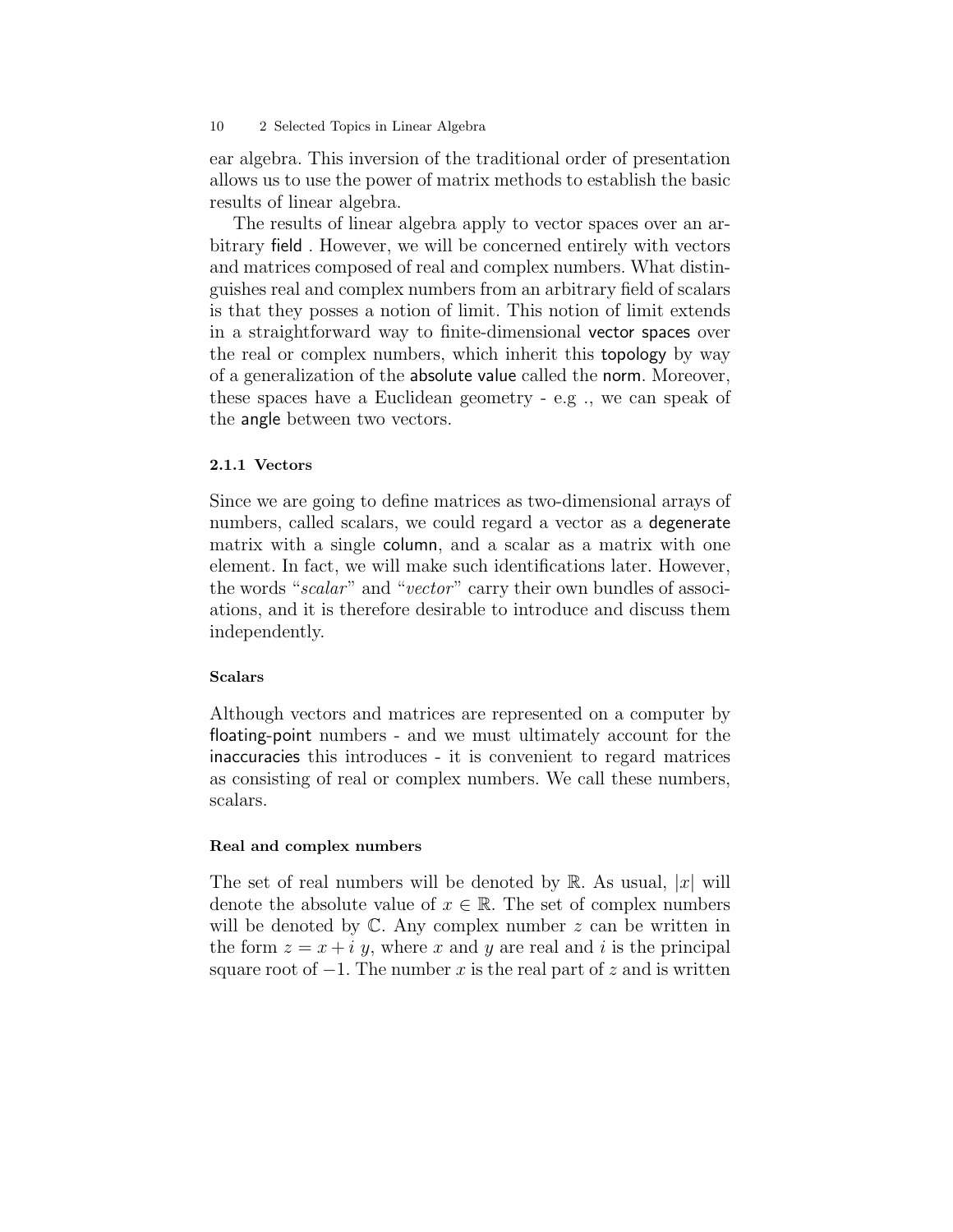**Re** z. The number y is the imaginary part of z and is written Im z. The absolute value, or modulus, of z is  $|z| = \sqrt{x^2 + y^2}$ . The conjugate  $x - iy$  of z will be written  $\bar{z}$ .

### Vectors

In three dimensions, a directed line segment can be specified by three numbers  $x, y$ , and  $z$ . The following definition is a natural generalization of this observation.

**Definition** 2.1 A vector x of dimension n or n-vector is an array of n scalars of the form  $x = (x_1, x_2, \ldots, x_n)$ . The scalars  $x_i$  are called the components of x. The set of n-vectors with real components will be written  $\mathbb{R}^n$ . The set of n-vectors with real or complex components will be written  $\mathbb{C}^n$ .

### Operations with vectors and scalars

Vectors can be added and multiplied by scalars. These operations are performed componentwise as specified in the following definition.

**Definition** 2.2 Let x and y be n-vectors and  $\alpha$  be a scalar. The sum of  $x$  and  $y$  is the vector

$$
x + y = \begin{pmatrix} x_1 + y_1 \\ x_2 + y_2 \\ \vdots \\ x_n + y_n \end{pmatrix}.
$$

The scalar-vector product  $\alpha x$  is the vector

<span id="page-16-0"></span>
$$
\alpha x = \begin{pmatrix} \alpha x_1 \\ \alpha x_2 \\ \vdots \\ \alpha x_n \end{pmatrix}.
$$

The following properties are easily established from the definitions of the vector sum and scalar-vector product.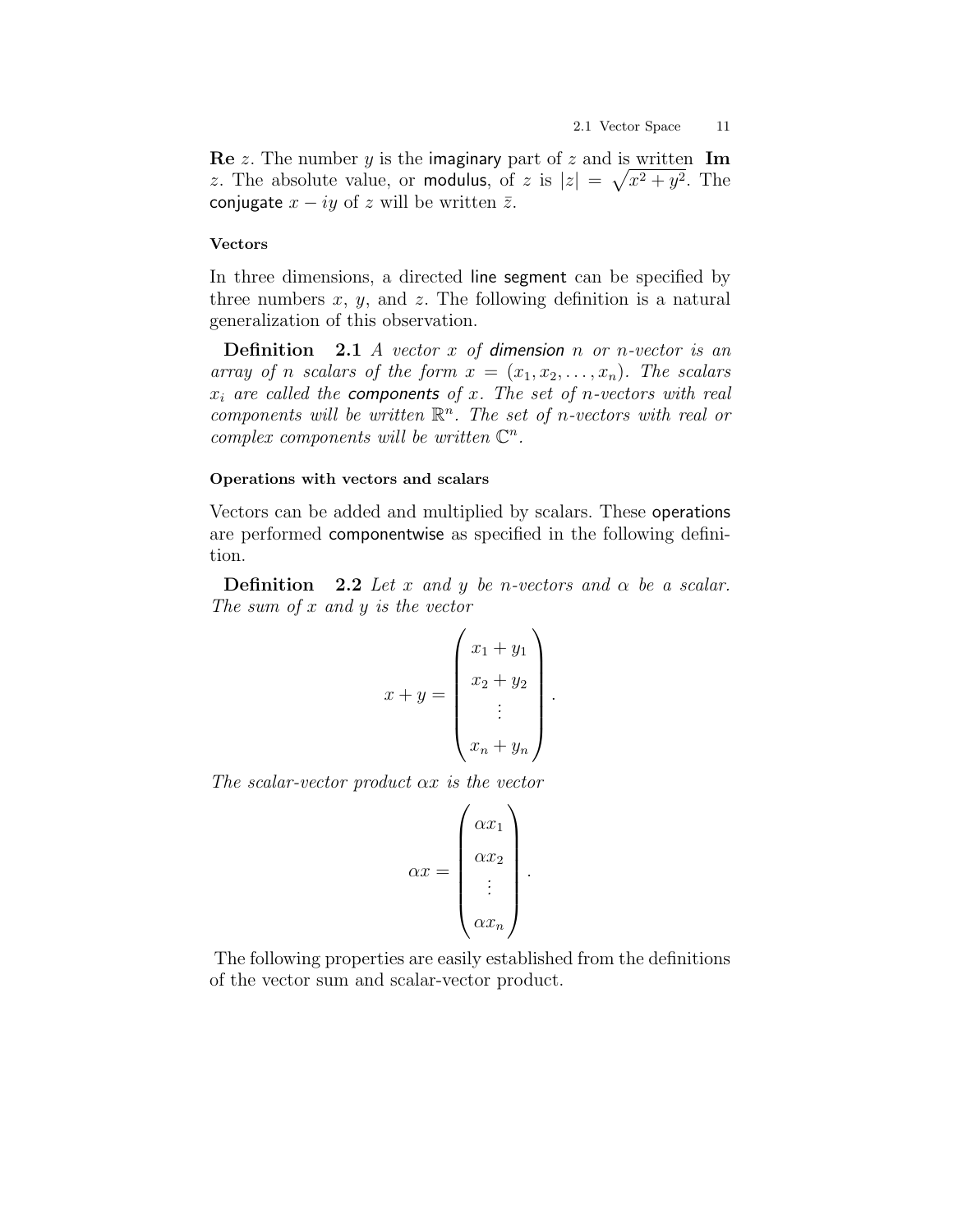12 2 Selected Topics in Linear Algebra

**Theorem 2.1** Let x, y, and z be n-vectors and  $\alpha$  and  $\beta$  be scalars. Then

1.  $x + y = y + x$ 2.  $(x + y) + z = x + (y + z)$ 3.  $x + 0 = x$ 4.  $x + (-1)x = 0$ 5.  $(\alpha \beta)x = \alpha(\beta x)$ 6.  $(\alpha + \beta)x = \alpha x + \beta x$ 7.  $\alpha(x = y) = \alpha x + \alpha y$ 8.  $1.x = x$ 

The properties listed above insure that a sum of products of the form  $\alpha_1 x_1 + \alpha_2 x_2 + \cdots + \alpha_n x_n$  is unambiguously defined and independent of the order of summation. Such a sum of products is called a linear combination of the vectors  $x_1, x_2, \ldots, x_n$ .

The properties listed in Theorem [2.1](#page-16-0) are sufficient to define a useful mathematical object called a vector space or linear space. Specifically, a vector space consists of a field  $\mathcal F$  of objects called scalars and a set of objects x called vectors.

# <span id="page-17-0"></span>2.1.2 Matrices

<span id="page-17-1"></span>Matrices and the matrix-vector product arise naturally in the study of systems of equations. An  $m \times n$  system of linear equations

$$
a_{11}x_1 + a_{12}x_2 + \cdots + a_{1n}x_n = b_1
$$
  
\n
$$
a_{21}x_1 + a_{22}x_2 + \cdots + a_{2n}x_n = b_2
$$
  
\n
$$
\vdots \qquad \vdots \qquad \vdots \qquad \vdots
$$
  
\n
$$
(2.1)
$$

 $a_{m1}x_1+a_{m2}x_2+\cdots+a_{mn}x_n=b_m$ 

can be written compactly in the form

$$
\sum_{j=1}^{n} a_{ij} x_{=} b_i, \qquad i = 1, 2, \dots, m
$$

However, matrices provide an even more compact representation. If we define arrays  $A, x$ , and  $b$  by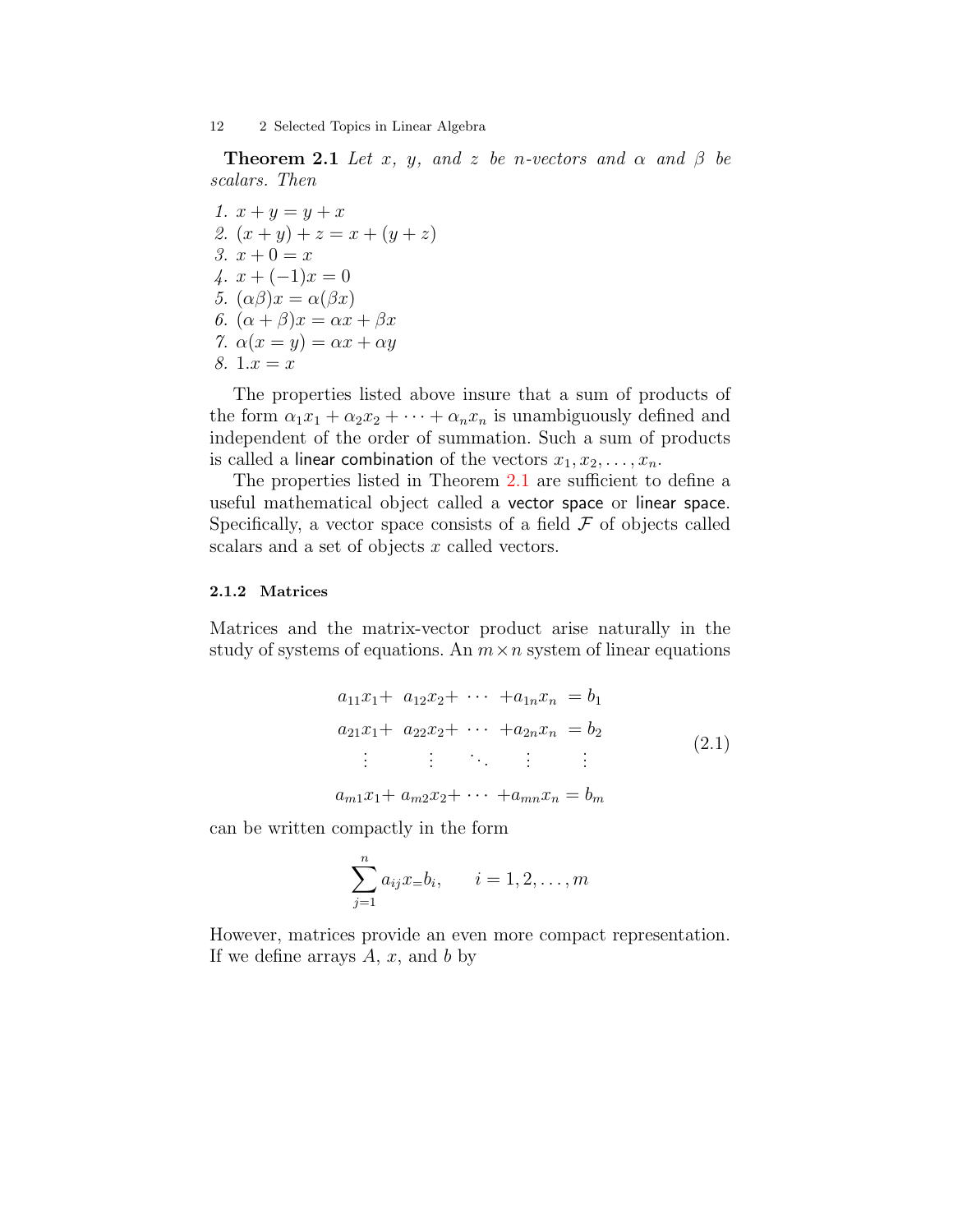2.2 Eigenvalues and Eigenvectors 13

$$
A = \begin{pmatrix} a_{11} & a_{12} & \dots & a_{1n} \\ a_{21} & a_{22} & \dots & a_{2n} \\ \vdots & \vdots & \ddots & \vdots \\ a_{m1} & a_{m2} & \dots & a_{mn} \end{pmatrix}, x = \begin{pmatrix} x_1 \\ x_2 \\ \vdots \\ x_n \end{pmatrix}, b = \begin{pmatrix} b_1 \\ b_2 \\ \vdots \\ b_m \end{pmatrix},
$$

and define the product  $Ax$  by the left-hand side of  $(2.1)$ , then  $(2.1)$ is equivalent to  $Ax = b$ . The scalars  $a_{ij}$  are called the elements of A. The set  $m \times n$  matrices with real elements is written  $\mathbb{R}^{m \times n}$ . The set of  $m \times n$  matrices with real or complex components is written  $\mathbb{C}^{m \times n}$ . The indices i and j of the elements  $a_{ij}$  of a matrix are called respectively the row index and the column index.

### <span id="page-18-0"></span>2.2 Eigenvalues and Eigenvectors

<sup>[2](#page-0-0)</sup> The polynomial  $p(\lambda) = \det(A - \lambda I)$  is called the characteristic polynomial of A. The roots of  $p(\lambda) = 0$  are the eigenvalues of A. Since the degree of the characteristic polynomial  $p(\lambda)$  equals n, the dimension of  $A$ , it has  $n$  roots, so  $A$  has  $n$  eigenvalues.

A nonzero vector x satisfying  $Ax = \lambda x$  is a (right) eigenvector for the eigenvalue  $\lambda$ . A nonzero vector y such that  $y^T A = \lambda y^T$  is a left eigenvector.

Most of algorithms will involve transforming the matrix  $A$  into simpler, or canonical forms, from which it is easy to compute its eigenvalues and eigenvectors. These transformations are called similarity transformations. The two most common canonical forms are called the Jordan form and Schur form. The Jordan form is useful theoretically but is very hard to compute in a numerically stable fashion, which is why we will aim to compute the Schur form instead.

To motivate Jordan and Schur forms, let us ask which matrices have the property that their eigenvalues are easy to compute. The easiest case would be a diagonal matrix, whose eigenvalues are simply its diagonal entries. Equally easy would be a triangular matrix, whose eigenvalues are also its diagonal entries. Below

<sup>2</sup> This section is quoted from:

Applied Numerical Linear Algebra - James W. Demmel Cambridge University Press, 1997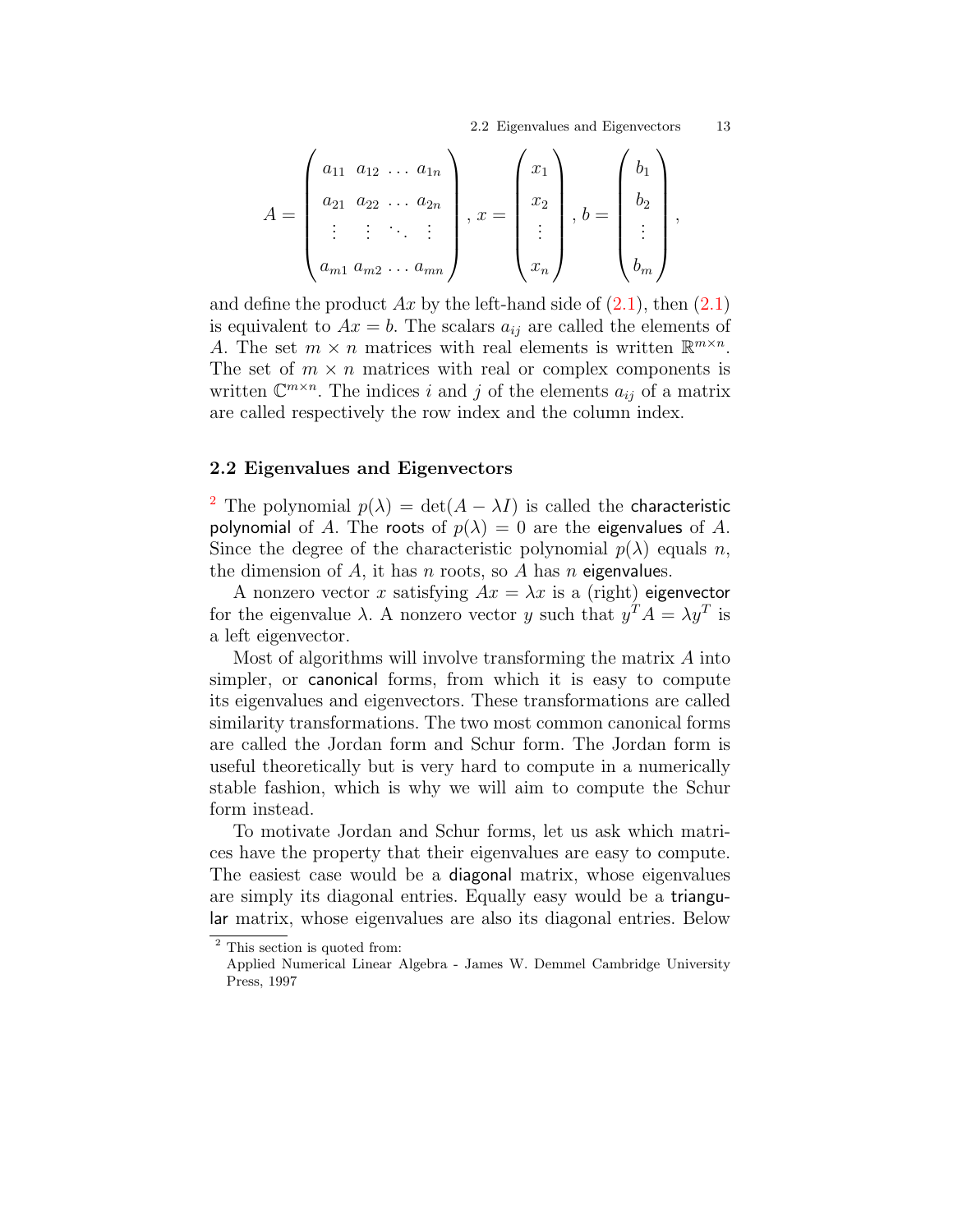we will see that a matrix in Jordan or Schur form is triangular. But recall that a real matrix can have complex eigenvalues, since the roots of its characteristic polynomial may be real or complex. Therefore, there is not always a real triangular matrix with the same eigenvalues as a real general matrix, since a real triangular matrix can only have real eigenvalues. Therefore, we must either use complex numbers or look beyond real triangular matrices for our canonical forms for real matrices.

It will turn out to be sufficient to consider block triangular matrices, i.e. matrices of the form

$$
\begin{pmatrix} A_{11} & A_{12} & \dots & A_{1b} \\ & A_{22} & \dots & A_{2b} \\ & & \ddots & \\ & & & A_{bb} \end{pmatrix}
$$

where each  $A_{ii}$  is square and all entries below the  $A_{ii}$  blocks are zero. One can easily show that the characteristic polynomial  $\det(A - \lambda I)$  of A is the product  $\prod \det(A_{ii} - \lambda I)$  of the characb  $i=1$ teristic polynomials of the  $A_{ii}$  and therefore that the set  $\lambda(A)$  of eigenvalues of  $A$  is the union  $\begin{bmatrix} \end{bmatrix}$ b  $i=1$  $\lambda(A_{ii})$  of the sets of eigenvalues of the diagonal blocks  $A_{ii}$ . The canonical forms that we compute will be block triangular and will proceed computationally by breaking up large diagonal blocks into smaller ones. If we start with a complex matrix A, the final diagonal blocks will be 1-by-1, so the ultimate canonical form will be triangular. If we start with a real matrix A, the ultimate canonical form will have 1-by-1 diagonal blocks (corresponding to real eigenvalues) and 2-by-2 diagonal blocks (corresponding to complex conjugate pairs of eigenvalues); such a block triangular matrix is called quasi-triangular.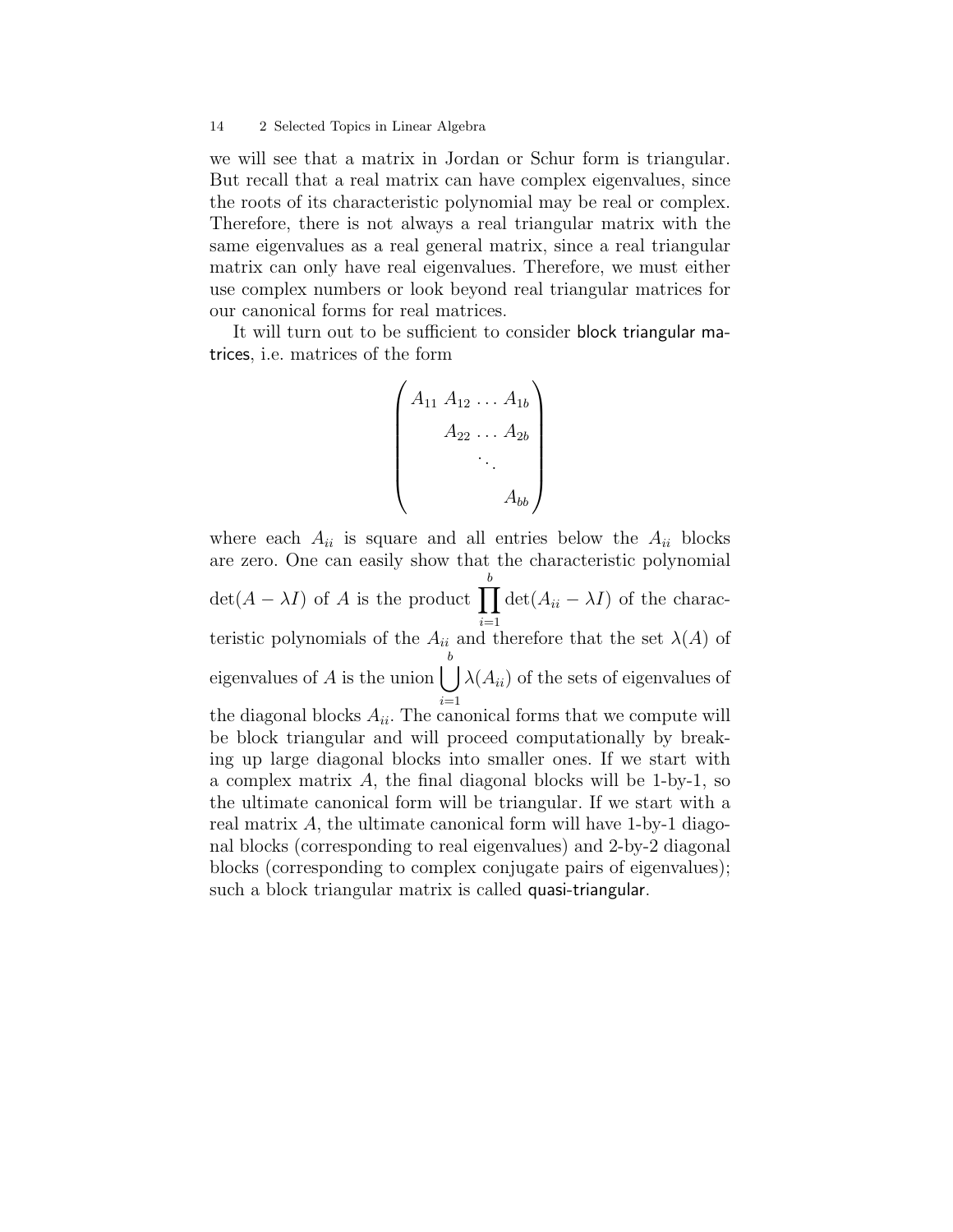# <span id="page-20-0"></span>2.3 Exercises

# 1. Translate the following sentences.

- 1. The first modern and more precise definition of a vector space was introduced by Peano in 1888, a theory of linear transformations of finite-dimensional vector spaces had emerged.
- 2. An element of a specific vector space may have various nature; for example, it could be a sequence, a function, a polynomial or a matrix. Linear algebra is concerned with those properties of such objects that are common to all vector spaces.
- 3. A set of vectors is linearly independent if none is in the span of the others.
- 4. Matrices allow explicit manipulation of finite-dimensional vector spaces and linear maps. Their theory is thus an essential part of linear algebra.
- 5. Systems of linear equations form a fundamental part of linear algebra. Historically, linear algebra and matrix theory has been developed for solving such systems. In the modern presentation of linear algebra through vector spaces and matrices, many problems may be interpreted in terms of linear systems.
- 6. A symmetric matrix is always diagonalizable. There are nondiagonalizable matrices.
- 7. A linear form is a linear map from a vector space V over a field  $F$  to the field of scalars  $F$ , viewed as a vector space over itself.
- 8. The inner product is an example of a bilinear form, and it gives the vector space a geometric structure by allowing for the definition of length and angles
- 9. Nearly all scientific computations involve linear algebra. Consequently, linear algebra algorithms have been highly optimized.
- 10. In multilinear algebra, one considers multivariable linear transformations, that is, mappings that are linear in each of a number of different variables.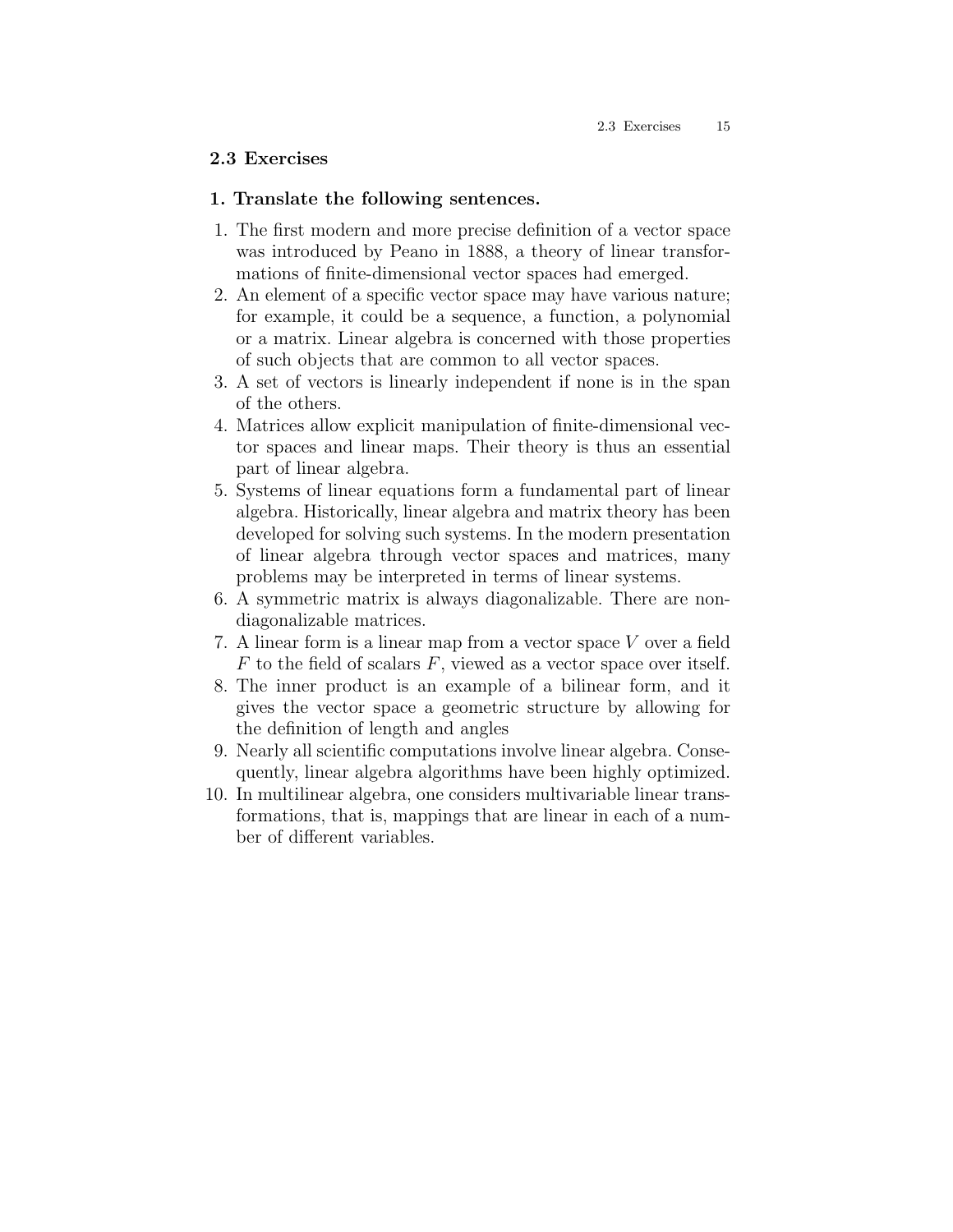16 2 Selected Topics in Linear Algebra

| Noun           | Verb         | adjective | adverb        |
|----------------|--------------|-----------|---------------|
| analysis       |              |           |               |
|                |              |           | axiomatically |
|                | combine      |           |               |
|                |              | dependent |               |
|                | characterize |           |               |
| Calculation    |              |           |               |
|                |              |           | sufficiently  |
|                |              | stable    |               |
| representation |              |           |               |

2. Write down other forms of the following words.

# 3. Use the correct form of the word.

- 1. Linear algebra initially emerged as a method for (solve).......... systems of linear equations.
- 2. In a coordinate system, there is a dimension and an (associate) ............ number of coordinates.
- 3. Here, vector spaces are the central objects of study, and linear (transform) .......... are the mappings between them.
- 4. By definition of linear independence, 0 may be (express).......... as a linear combination of elements of S in only one way.
- 5. In order to (discussion) .......... the "dimension" of a vector space, it is important to realize that this is not a defining concept of vector space.
- 6. Matrices are useful in a variety of fields and form the basis for linear algebra. Their (apply) .......... include solving systems of linear equations, path-finding in graph theory, and several applications in group theory (especially representation theory).
- 7. Matrix multiplication is not commutative. In other words, it is not (general) .......... true that  $AB = BA$ .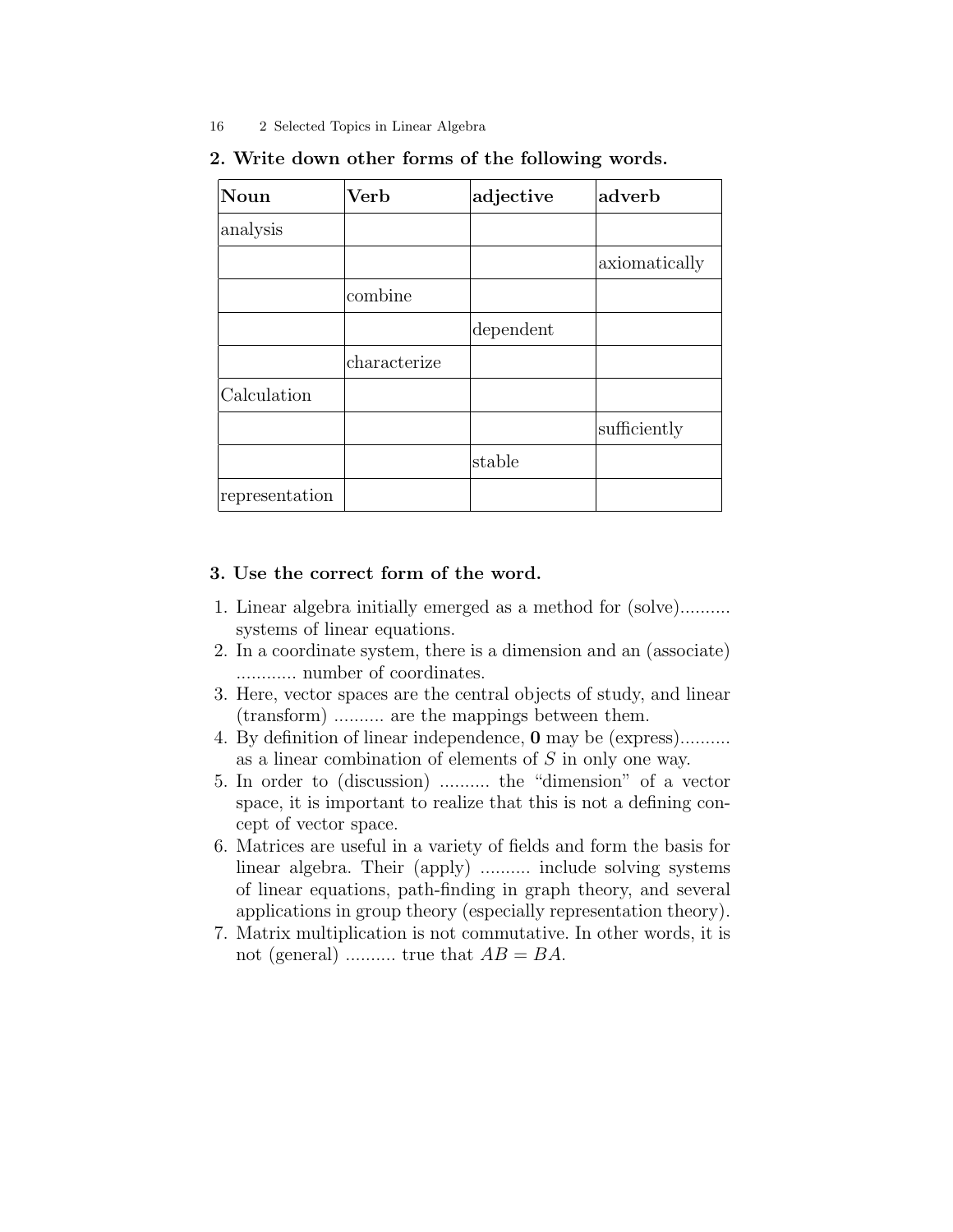### 4. Fill gaps with one of the following words

| 1. analysis | 2. space    | 3. definition | 4. product |
|-------------|-------------|---------------|------------|
| 5. normed   | 6. complete | 7. finite     | 8. linear  |

9. function 10. integrable 11. metric 12. measures Vector spaces that are not .......... dimensional often require additional structure to be tractable. A .......... vector space is a vector space along with a function called a norm, which measures the "size" of elements. The norm induces a .........., which .......... the distance between elements, and induces a topology, which allows for a .......... of continuous maps. The metric also allows for a definition of limits and completeness - a metric space that is .......... is known as a Banach space.

A complete metric space along with the additional structure of an inner .......... (a conjugate symmetric sesquilinear form) is known as a Hilbert .........., which is in some sense a particularly well-behaved Banach space. Functional analysis applies the methods of .......... algebra alongside those of mathematical analysis to study various .......... spaces; the central objects of study in functional .......... are  $L^p$  spaces, which are Banach spaces, and especially the  $L^p$  space of square .......... functions, which is the only Hilbert space among them. Functional analysis is of particular importance to quantum mechanics, the theory of partial differential equations, digital signal processing, and electrical engineering. It also provides the foundation and theoretical framework that underlies the Fourier transform and related methods.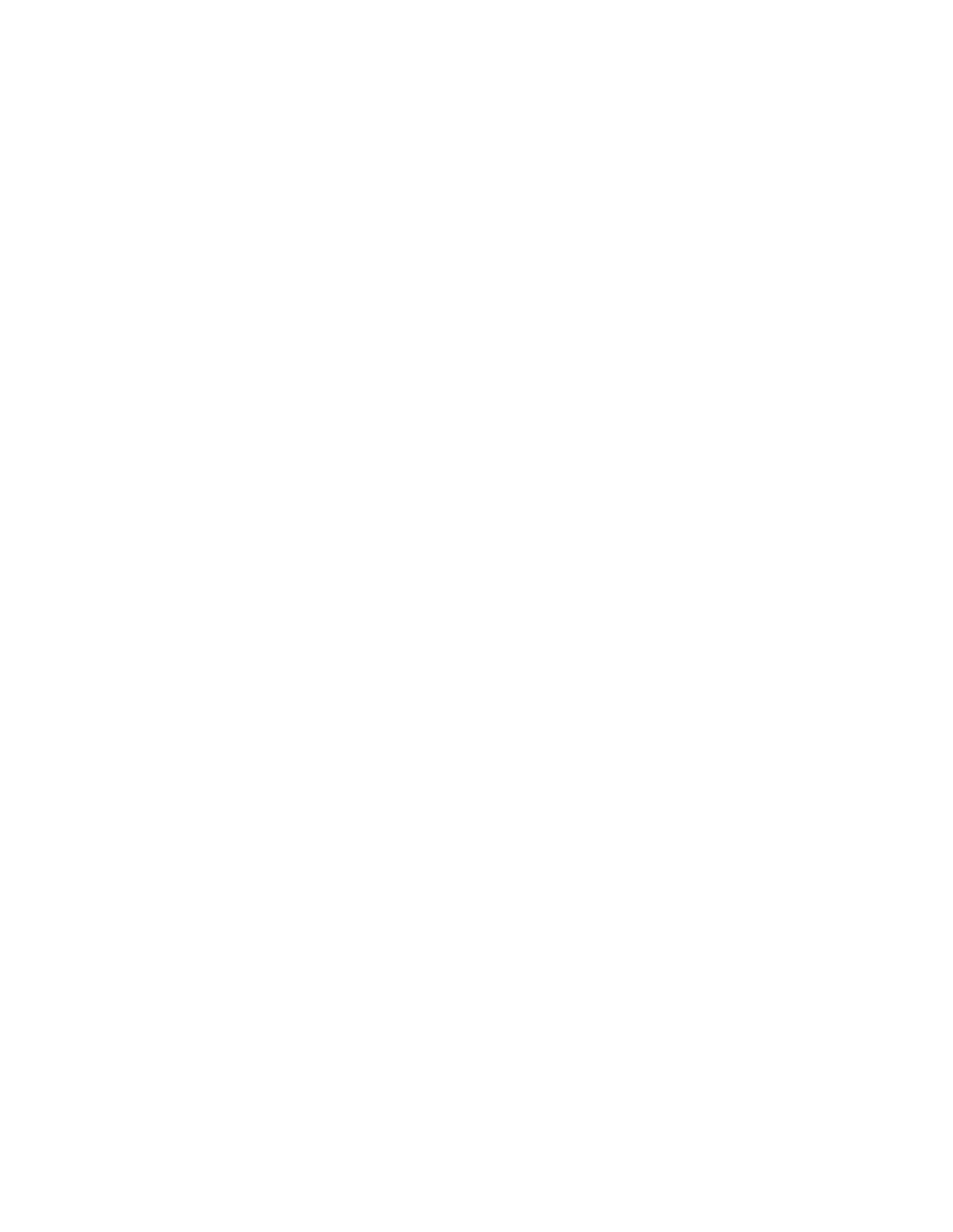# <span id="page-24-0"></span>Selected Topics in Statistics

# <span id="page-24-1"></span>3.1 Statistics

<sup>[1](#page-0-0)</sup> Statistics is the science of sampling. How one set of measurements differs from another and what the implications of those differences might be are its primary concerns. Conceptually, the subject is rooted in the mathematics of probability, but its applications are everywhere. Statisticians are as likely to be found in a research lab or a field station as they are in a government office, an advertising firm, or a college classroom.

Properly applied, statistical techniques can be enormously effective in clarifying and quantifying natural phenomena. In general, statistical techniques are employed either to (1) describe what did happen or  $(2)$  predict what might happen. It is unarguably true that the interplay between description and prediction.

### <span id="page-24-2"></span>3.2 Descriptive Statistics

Descriptive statistics are used to describe the main features of a collection of data in quantitative terms. Descriptive statistics are distinguished from inferential statistics (or inductive statistics), in that descriptive statistics aim to quantitatively summarize a data set, rather than being used to support inferential statements about

 $<sup>1</sup>$  This section is quoted from:</sup>

An Introduction to Mathematical Statistics and Its Applications; Fourth Edition ; Richard J. Larsen, Vanderbilt University and Morris L. Marx University of West Florida ; New Jersey .(2006) pearson Education' Inc.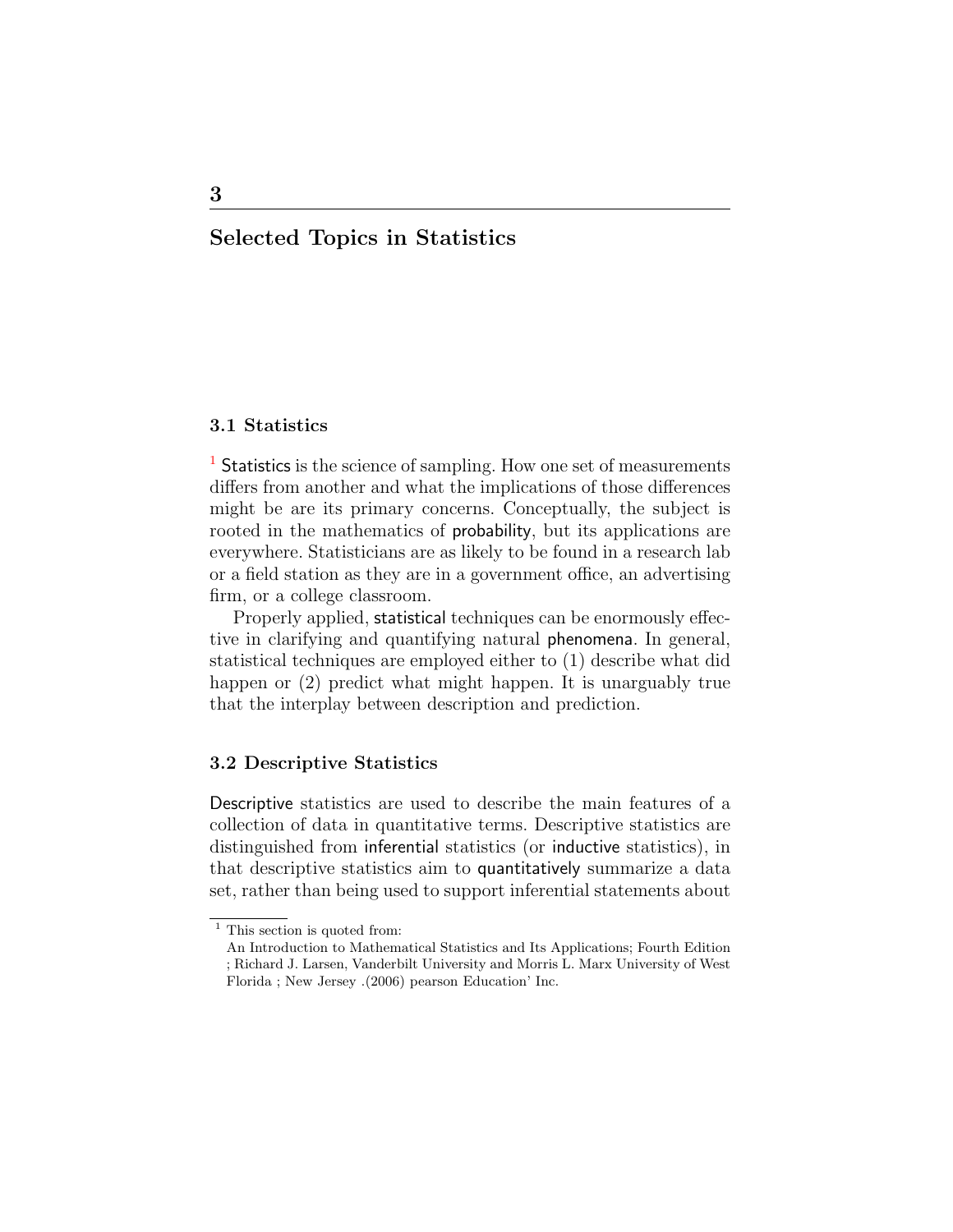#### 20 3 Selected Topics in Statistics

the population that the data are thought to represent. Even when a data analysis draws its main conclusions using inductive statistical analysis, descriptive statistics are generally presented along with more formal analysis. For example in a paper reporting on a study involving human subjects, there typically appears a table giving the overall sample size, sample sizes in important subgroups (e.g. for each treatment or exposure group), and demographic or clinical characteristics such as the average age, the proportion of subjects with each gender, and the proportion of subjects with related comorbidities.

### <span id="page-25-0"></span>3.2.1 Mean

In statistics, mean has two related meanings:

- the arithmetic mean (and is distinguished from the geometric mean or harmonic mean).
- the expected value of a **random** variable, which is also called the population mean.

For a real-valued random variable  $X$ , the mean is the expectation of  $X$ .

# <span id="page-25-1"></span>3.2.2 Arithmetic Mean

The arithmetic mean (or simply the mean) of a list of numbers is the sum of all of the list divided by the number of items in the list. If the list is a statistical population, then the mean of that population is called a population mean. If the list is a statistical sample, we call the resulting statistic a sample mean.

The mean is the most commonly-used type of average and is often referred to simply as the average. The term mean or arithmetic mean is preferred in mathematics and statistics to distinguish it from other averages such as the median and the mode.

### <span id="page-25-2"></span>3.2.3 Geometric Mean

The geometric mean is a type of mean or average, which indicates the central tendency or typical value of a set of numbers. It is similar to the arithmetic mean, which is what most people think of with the word average, except that instead of adding the set of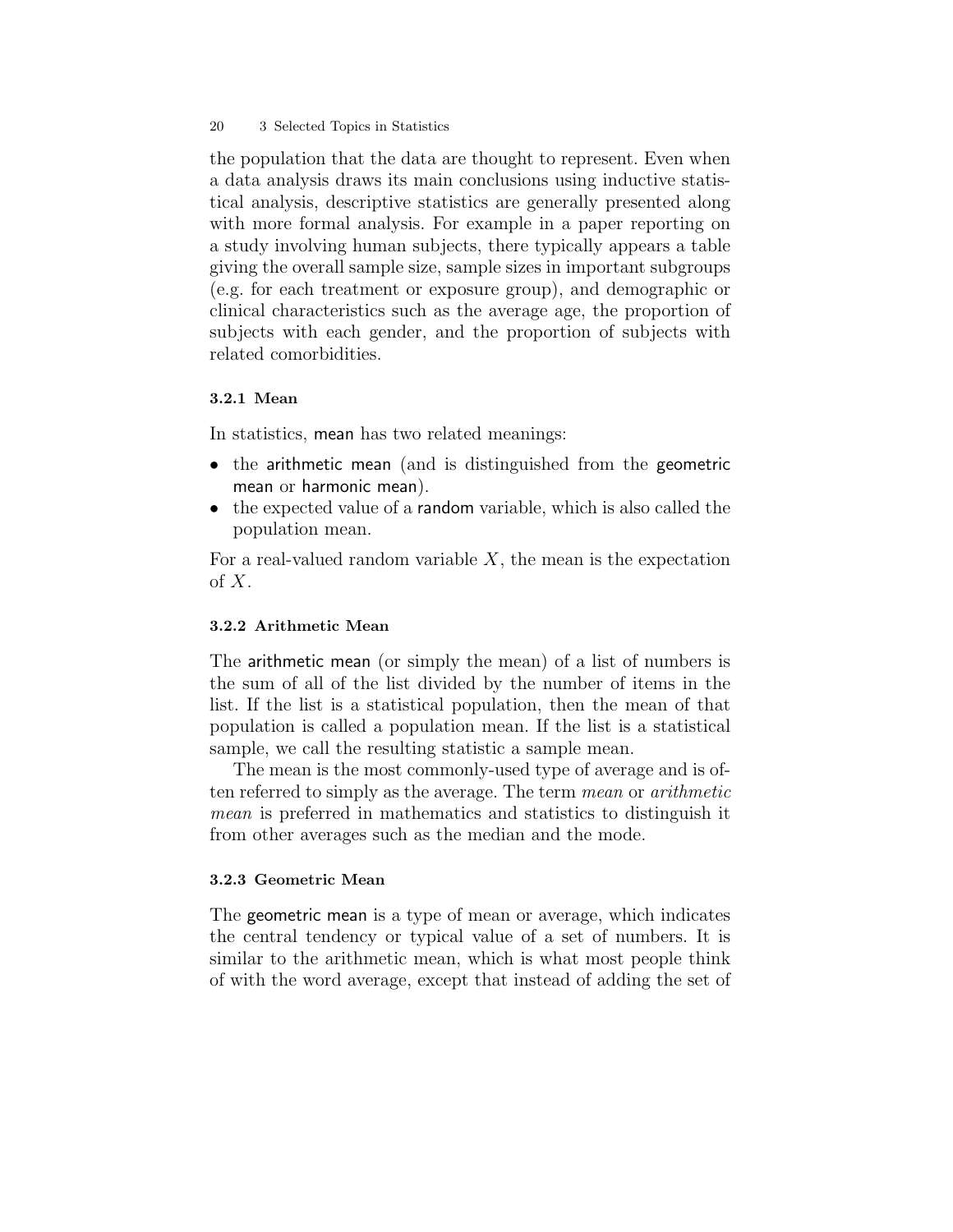numbers and then dividing the sum by the count of numbers in the set,  $n$ , the numbers are multiplied and then the n<sup>th</sup> root of the resulting product is taken. For instance, the geometric mean of two numbers, say 2 and 8, is just the square root of their product two numbers, say 2 and 8, is just the vehich equals 4; that is  $\sqrt{2 \times 8} = 4$ .

The geometric mean can also be understood in terms of geometry. The geometric mean of two numbers,  $a$  and  $b$ , is the length of one side of a square whose area is equal to the area of a rectangle with sides of lengths  $a$  and  $b$ . Similarly, the geometric mean of three numbers,  $a, b$ , and  $c$ , is the length of one side of a cube whose volume is the same as that of a cuboid with sides whose lengths are equal to the three given numbers.

The geometric mean only applies to positive numbers. It is also often used for a set of numbers whose values are meant to be multiplied together or are exponential in nature, such as data on the growth of the human population or interest rates of a financial investment. The geometric mean is also one of the three classic Pythagorean means, together with the aforementioned arithmetic mean and the harmonic mean.

### <span id="page-26-0"></span>3.2.4 Harmonic Mean

The harmonic mean (formerly sometimes called the subcontrary mean) is one of several kinds of average. Typically, it is appropriate for situations when the average of rates is desired. The harmonic mean H of the positive real numbers  $x_1, x_2, \ldots, x_n$  is defined to be

$$
H = \frac{n}{\frac{1}{x_1} + \frac{1}{x_2} + \dots + \frac{1}{x_n}} = \frac{n}{\sum_{i=1}^{n} \frac{1}{x_i}}, \qquad x_i > 0 \text{ for all } i.
$$

Equivalently, the harmonic mean is the reciprocal of the arithmetic mean of the reciprocals.

### <span id="page-26-1"></span>3.2.5 Median

A median is described as the numeric value separating the higher half of a sample, a population, or a probability distribution, from the lower half. The median of a finite list of numbers can be found by arranging all the observations from lowest value to highest value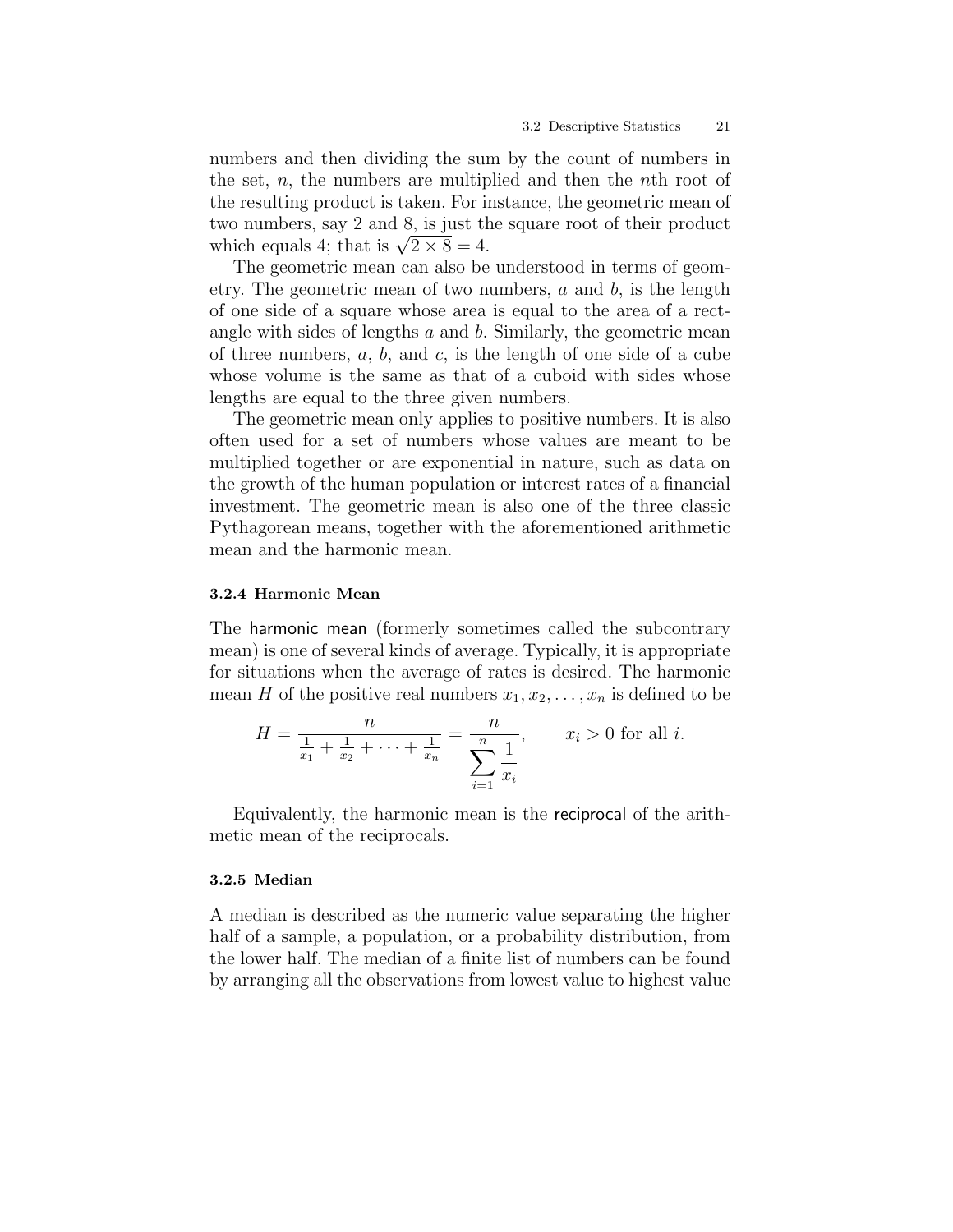### 22 3 Selected Topics in Statistics

and picking the middle one. If there is an even number of observations, then there is no single middle value, so one often takes the mean of the two middle values. The median can be used as a measure of location when a distribution is skewed , when end values are not known, or when one requires reduced importance to be attached to outliers, e.g. because they may be measurement errors. A disadvantage of the median is the difficulty of handling it theoretically.

### <span id="page-27-0"></span>3.2.6 Mode

The mode is the value that occurs the most frequently in a data set or a probability distribution. In some fields, notably education, sample data are often called scores, and the sample mode is known as the modal score. Like the statistical mean and the median, the mode is a way of capturing important information about a random variable or a population in a single quantity. The mode is in general different from the mean and median, and may be very different for strongly skewed distributions. The mode is not necessarily unique, since the same maximum frequency may be attained at different values. The most ambiguous case occurs in uniform distributions, wherein all values are equally likely.

### <span id="page-27-1"></span>3.2.7 Range

The range is the length of the smallest interval which contains all the data. It is calculated by subtracting the smallest observation (sample minimum) from the greatest (sample maximum) and provides an indication of statistical dispersion. It is measured in the same units as the data. Since it only depends on two of the observations, it is a poor and weak measure of dispersion except when the sample size is large.

The range, in the sense of the difference between the highest and lowest scores, is also called the crude range. When a new scale for measurement is developed, then a potential maximum or minimum will emanate from this scale. This is called the potential (crude) range. Of course this range should not be chosen too small, in order to avoid a ceiling effect. When the measurement is obtained, the resulting smallest or greatest observation, will provide the observed (crude) range.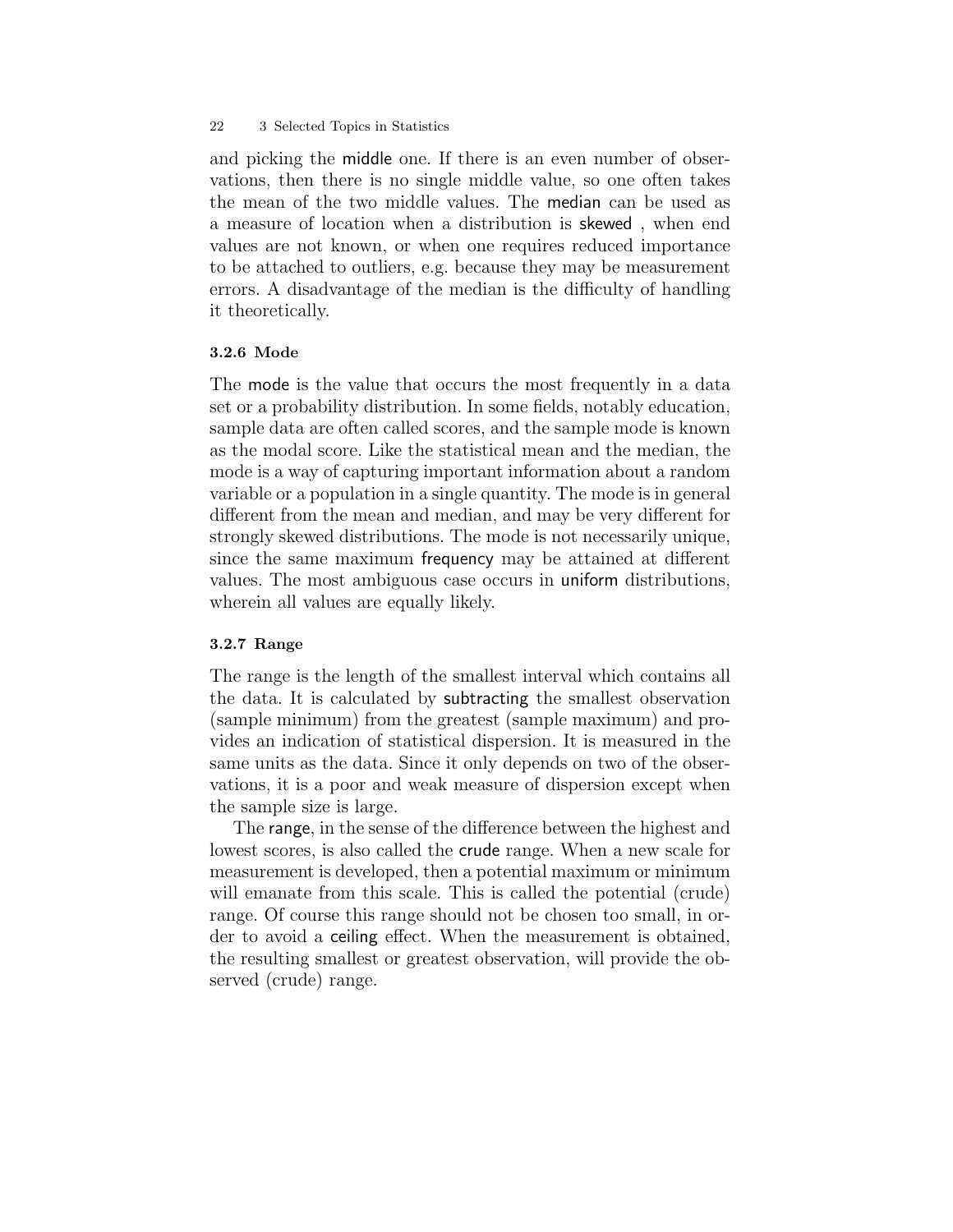#### <span id="page-28-0"></span>3.2.8 Standard Deviation

The standard deviation of a statistical population, a data set, or a probability distribution is the square root of its variance. Standard deviation is a widely used measure of the variability or dispersion, being algebraically more tractable though practically less robust than the expected deviation or average absolute deviation.

It shows how much variation there is from the "*average*" (mean). It may be thought of as the average difference of the scores from the mean of distribution, how far they are away from the mean. A low standard deviation indicates that the data points tend to be very close to the mean, whereas high standard deviation indicates that the data are spread out over a large range of values. In addition to expressing the variability of a population, standard deviation is commonly used to measure confidence in statistical conclusions.

### <span id="page-28-1"></span>3.2.9 Coefficient of Variation

The coefficient of variation is a normalized measure of dispersion of a probability distribution. It is defined as the ratio of the standard deviation  $\sigma$  to the mean  $\mu$  :  $c_v = \frac{\sigma}{\mu}$  $\mu$ 

This is only defined for non-zero mean, and is most useful for variables that are always positive. It is also known as unitized risk or the variation coefficient. The coefficient of variation should only be computed for data measured on a ratio scale. As an example, if a group of temperatures are analyzed, the standard deviation does not depend on whether the Kelvin or Celsius scale is used. However the mean temperature of the data set would differ in each scale and thus the coefficient of variation would differ. So the coefficient of variation does not have any meaning for data on an interval scale. The variance-to-mean ratio,  $\frac{\sigma^2}{\mu}$  $\frac{\sigma^2}{\mu}$ , is another similar ratio, but is not dimensionless, and hence not scale invariant.

A percentile is the value of a variable below which a certain percent of observations fall. So the 20th percentile is the value (or score) below which 20 percent of the observations may be found. The term percentile and the related term percentile rank are often used in descriptive statistics as well as in the reporting of scores from norm-referenced tests.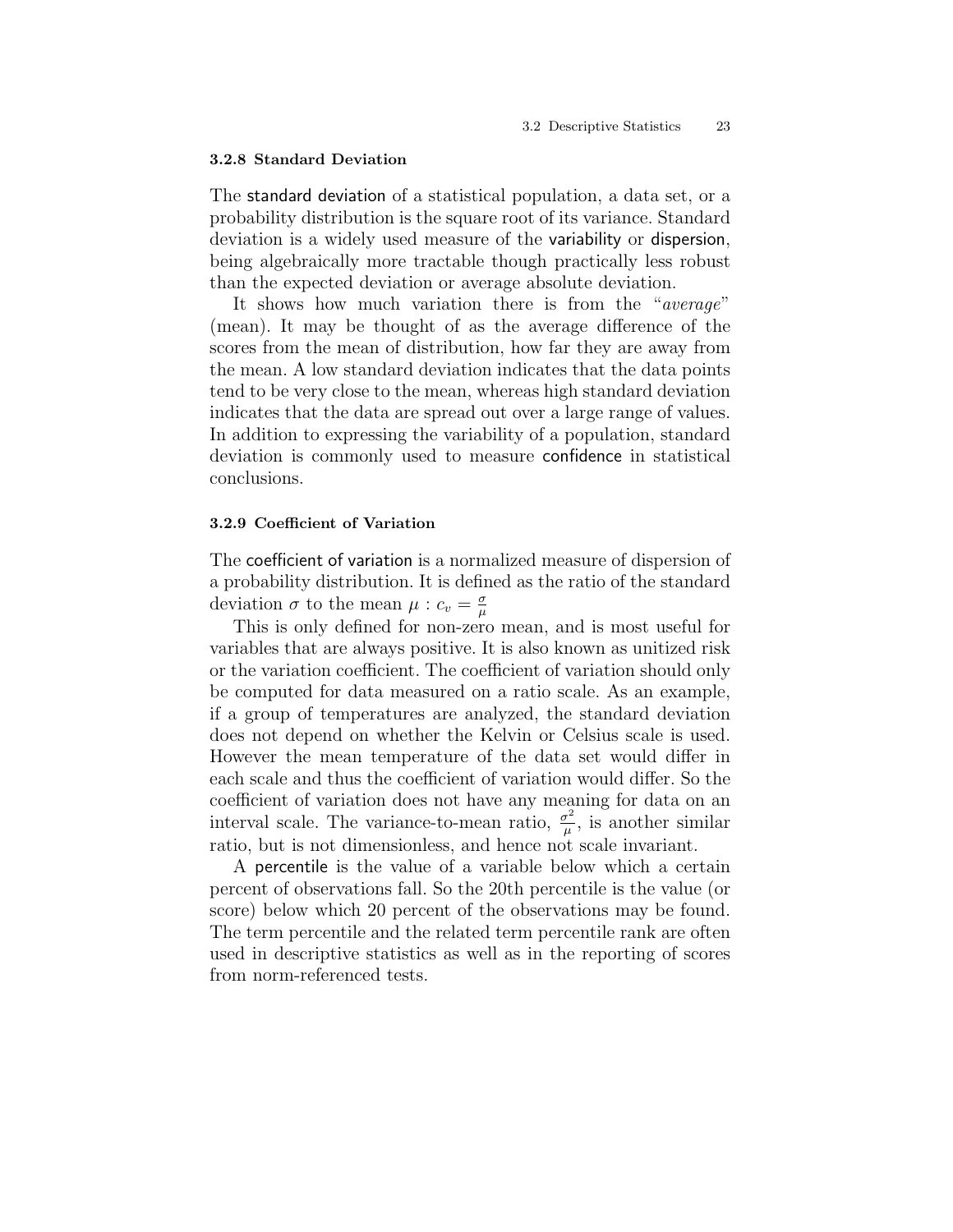#### 24 3 Selected Topics in Statistics

The 25th percentile is also known as the first quartile( $Q1$ ); the 50th percentile as the median or second quartile  $(Q2)$ ; the 75th percentile as the third quartile (Q3).

# <span id="page-29-0"></span>3.2.10 Variance

The variance of a random variable or distribution is the expected, or mean, value of the square of the deviation of that variable from its expected value or mean. Thus the variance is a measure of the amount of variation within the values of that variable, taking account of all possible values and their probabilities or weightings (not just the extremes which give the range).

# <span id="page-29-1"></span>3.3 Exercises

### 1. Translate the following text.

Statisticians gather information through observational studies and experiments. Observational studies observe and measure specific characteristics without modifying the subjects under study. In contrast, a statistical experiment applies a treatment to the subjects to see if a causal relationship exists. (Treatments can also be called factors, but this can be confusing because latent variables in factor analysis are also called factors.) Statistical experiments are designed to compare the outcomes of applying one or more treatments to experimental units, then comparing the results to a control group that does not receive a treatment.

Designing a statistical experiment starts with identifying the question(s) you want to answer. By carefully planning all the details of the experiment in advance, you decrease the probability of errors and increase the likelihood that the experiment will produce good data that leads to sound conclusions after analysis. The purpose of an experiment is to see if applying a treatment results in any observable differences in the experimental units. For a difference to matter, it needs to be measurable.

The independent variable is the one that you plan to change. The dependent variable is whatever you plan to measure after the treatment. Most real-life studies also have extraneous variables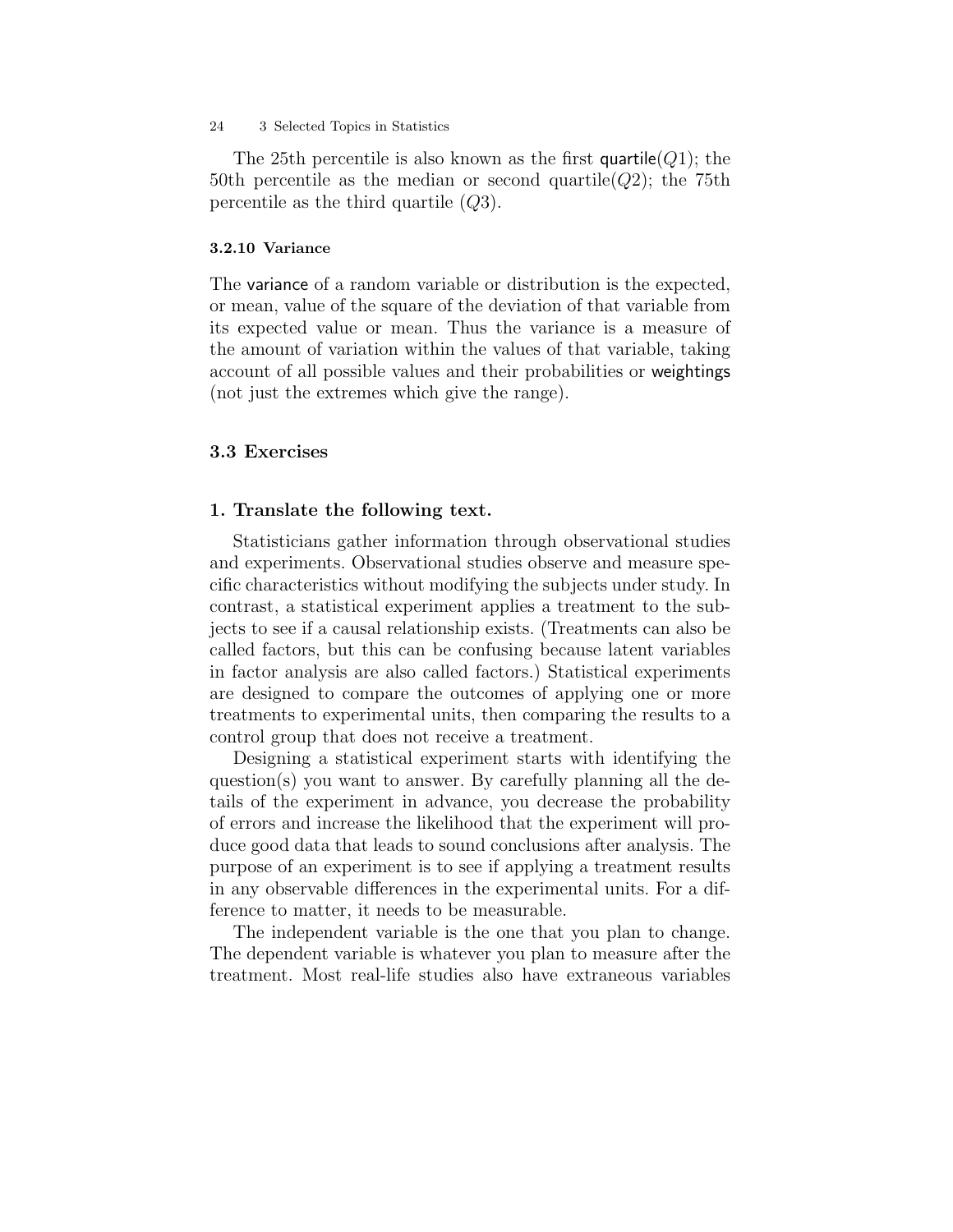that impact the results of the experiment. There are often variables that you don't even know about. A confounding variable is an extraneous variable that varies across the independent variable.

| Noun        | <b>Verb</b> | adjective   | adverb        |
|-------------|-------------|-------------|---------------|
| category    |             |             |               |
|             |             | predictable |               |
|             | normalize   |             |               |
|             |             | dependent   |               |
|             | indicate    |             |               |
| deviation   |             |             |               |
|             | summarize   |             |               |
|             |             |             | inferentially |
| expectation |             |             |               |

2. Write down other forms of the following words.

# 3. Use the correct form of the words.

- 1. Sample data are the result of making a series of (observe) ............s.
- 2. In a narrow sense, statistics is a branch of probability theory and its job is to determine stochastic parameters from (experiment) ........... data.
- 3. (Statistics)........... problems arise if the probability parameters of an experiment are unknown.
- 4. A statistical test is always based on certain model (assume) ............s about the population from which our sample comes.
- 5. Regardless of what we are trying to measure, the qualities that make a good measure of a scientific concept are high (reliable) .........., absence of bias, low cost, practicality, objectivity, high acceptance, and high concept (valid) ..........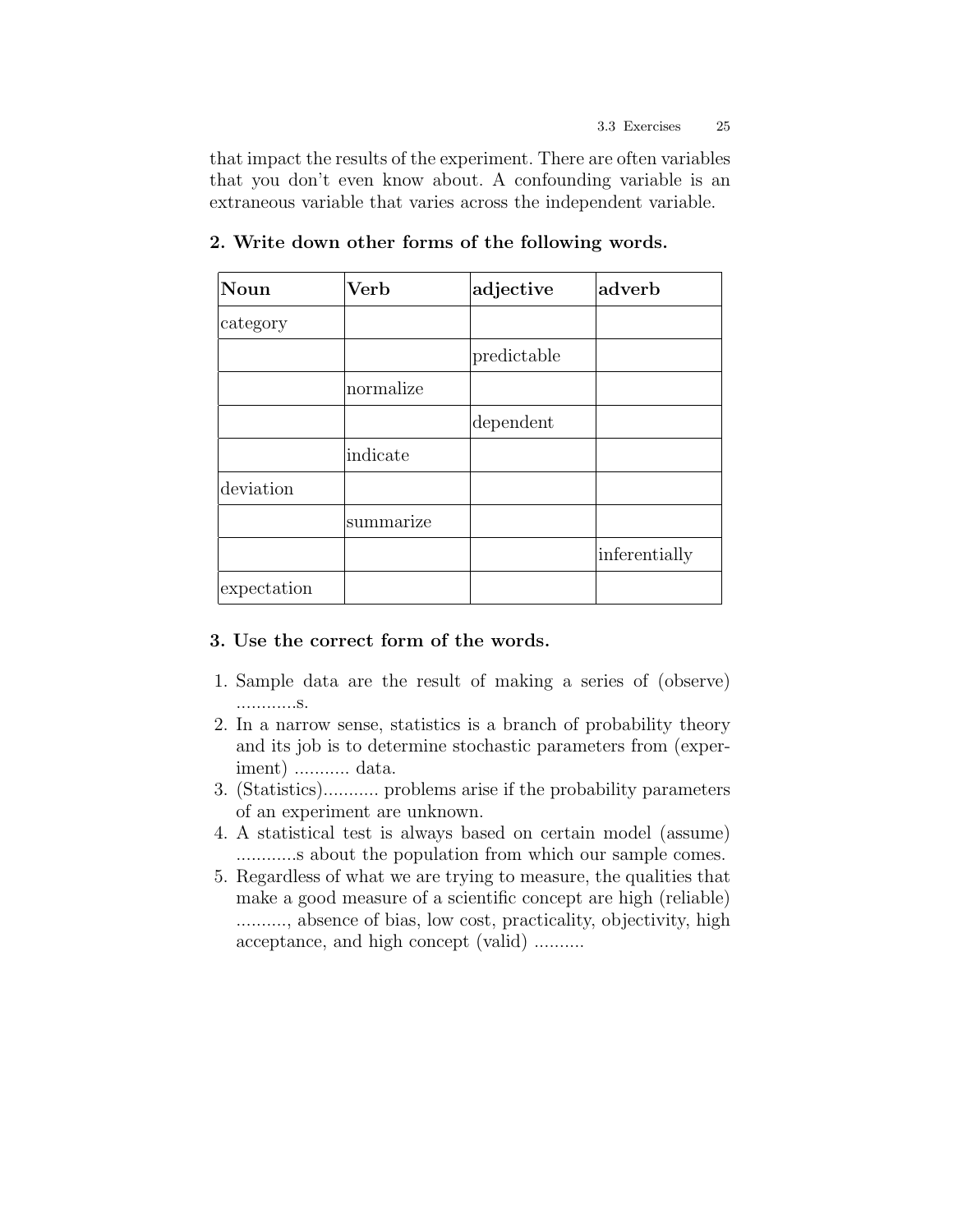- 26 3 Selected Topics in Statistics
- 6. Both (category).......... and (quantity).......... variables are often recorded as numbers, so this is not a reliable guide to the major distinction between categorical and quantitative variables.

# 4. Fill gaps with one of the following words

| 1. distinguished 2. include | 3. categories 4. examples     |            |
|-----------------------------|-------------------------------|------------|
| 5. Continuous 6. zero       | 7. data                       | 8. numbers |
| 9. observations 10. both    | 11. regression 12. presenting |            |

- 1. Ordinal data are also categorical, but in this case .......... have an order and can be ranked. Examples include stages of breast cancer.
- 2. Numeric data can be discrete or continuous. Discrete data have fixed values. .......... data can take any value, frequently within a given range.
- 3. Data can be broadly .......... as categorical or numeric. Categorical data may be nominal, ordinal or binary.
- 4. Binary, or dichotomous, data have only two possible outcomes. Common .......... are Yes/No or True/False responses, but they could also include other common epidemiological outcomes, such as "survive" and "not survive".
- 5. Numeric data which may include something such as weight and length (where the range would be from .......... to, theoretically, infinity).
- 6. Nominal Data describes categorical data without an order. Examples .......... blood groups (O, A, B, AB), eye colour and marital status.
- 7. The most obvious first step in assessing a trend is to plot the ............. of interest by year.
- 8. Time series analysis refers to a particular collection of specialised .......... methods that illustrate trends in the data.
- 9. Interval data are numerical data where the differences between two ........... can be interpreted, but the ratio between two numbers is meaningless.
- 10. Moving averages (or rolling averages) provide a useful way of .......... time series data.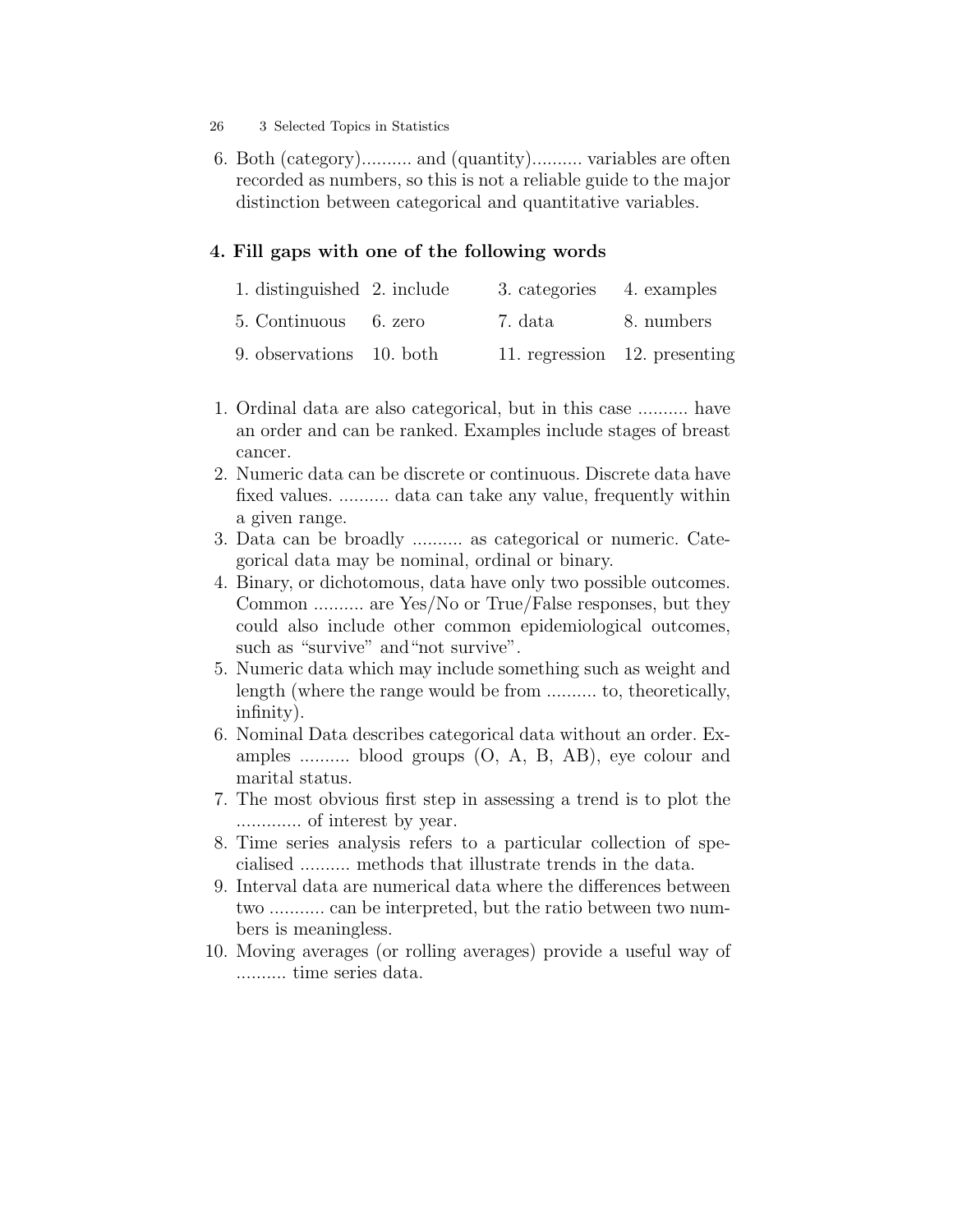- 11. Ratio data are numerical and have a true zero and .......... differences and ratios are meaningful.
- 12. There are four data scales: nominal, ordinal, interval and ratio. Nominal and ordinal .......... have already been described.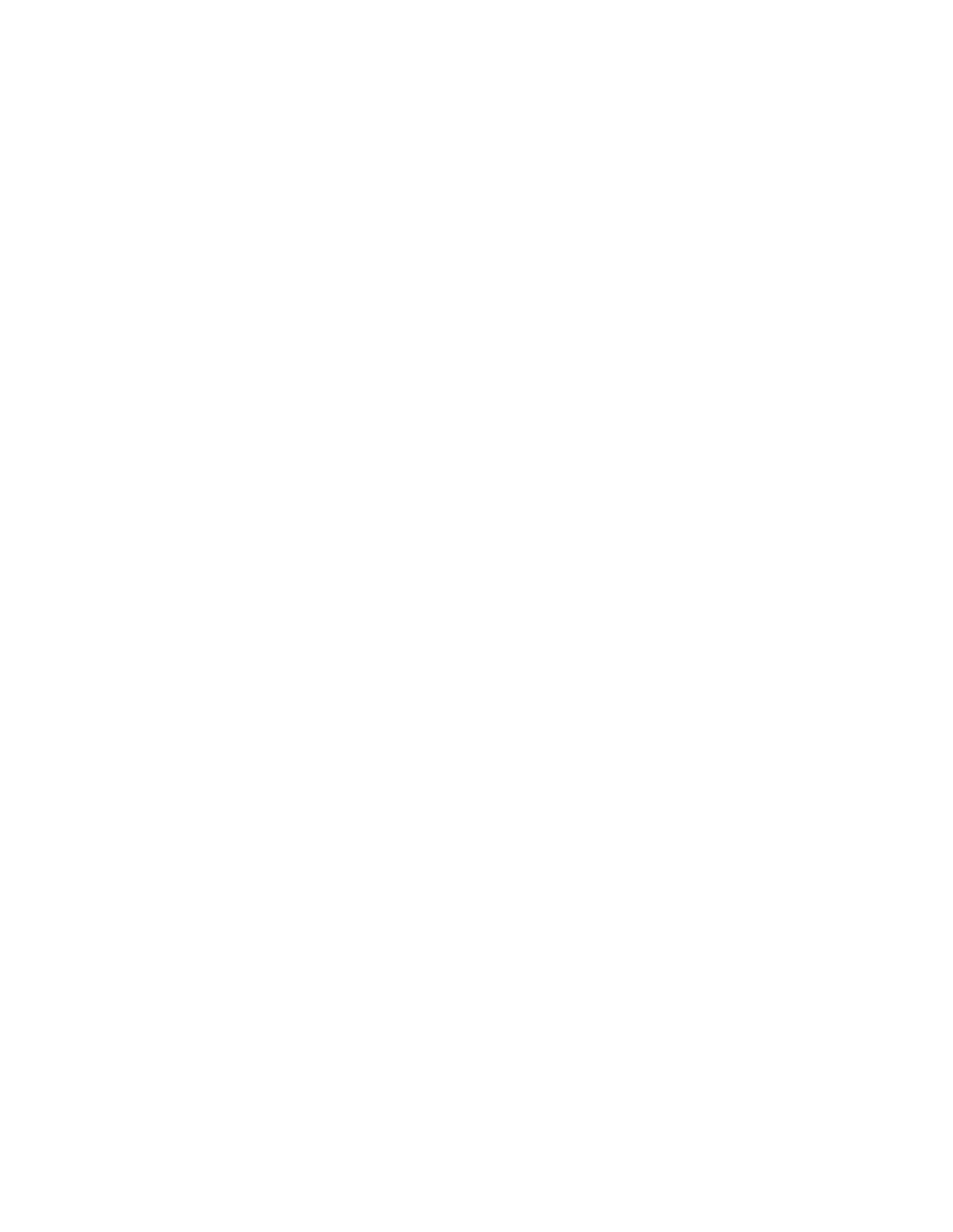# <span id="page-34-0"></span>Selected Topics in Probability

### <span id="page-34-1"></span>4.1 Probability

<sup>[1](#page-0-0)</sup> Probability theory arose originally in connection with games of chance and then for a long time it was used primarily to investigate the credibility of testimony of witnesses in the "ethical" sciences. Nevertheless, probability has become a very powerful mathematical tool in understanding those aspects of the world that cannot be described by deterministic laws. Probability has succeeded in finding strict determinate relationships where chance seemed to reign and so terming them "laws of chance" combining such contrasting notions in the nomenclature appears to be quite justified. This introductory chapter discusses such notions as determinism, chaos and randomness, predictability and unpredictability, some initial approaches to formalizing randomness and it surveys certain problems that can be solved by probability theory. This will perhaps give one an idea to what extent the theory can answer questions arising in specific random occurrences and the character of the answers provided by the theory.

Games of chance and the analysis of testimony of witnesses were originally the basic areas of application of probability theory. Games of chance involving cards, dice and flipping coins naturally permitted the creation of appropriate random experiments (this terminology first appeared in the twentieth century) so that their

 $<sup>1</sup>$  This section has be quoted from:</sup>

Skorokhod, Valeriy. Basic principles and applications of probability theory. Springer Science & Business Media, 2005.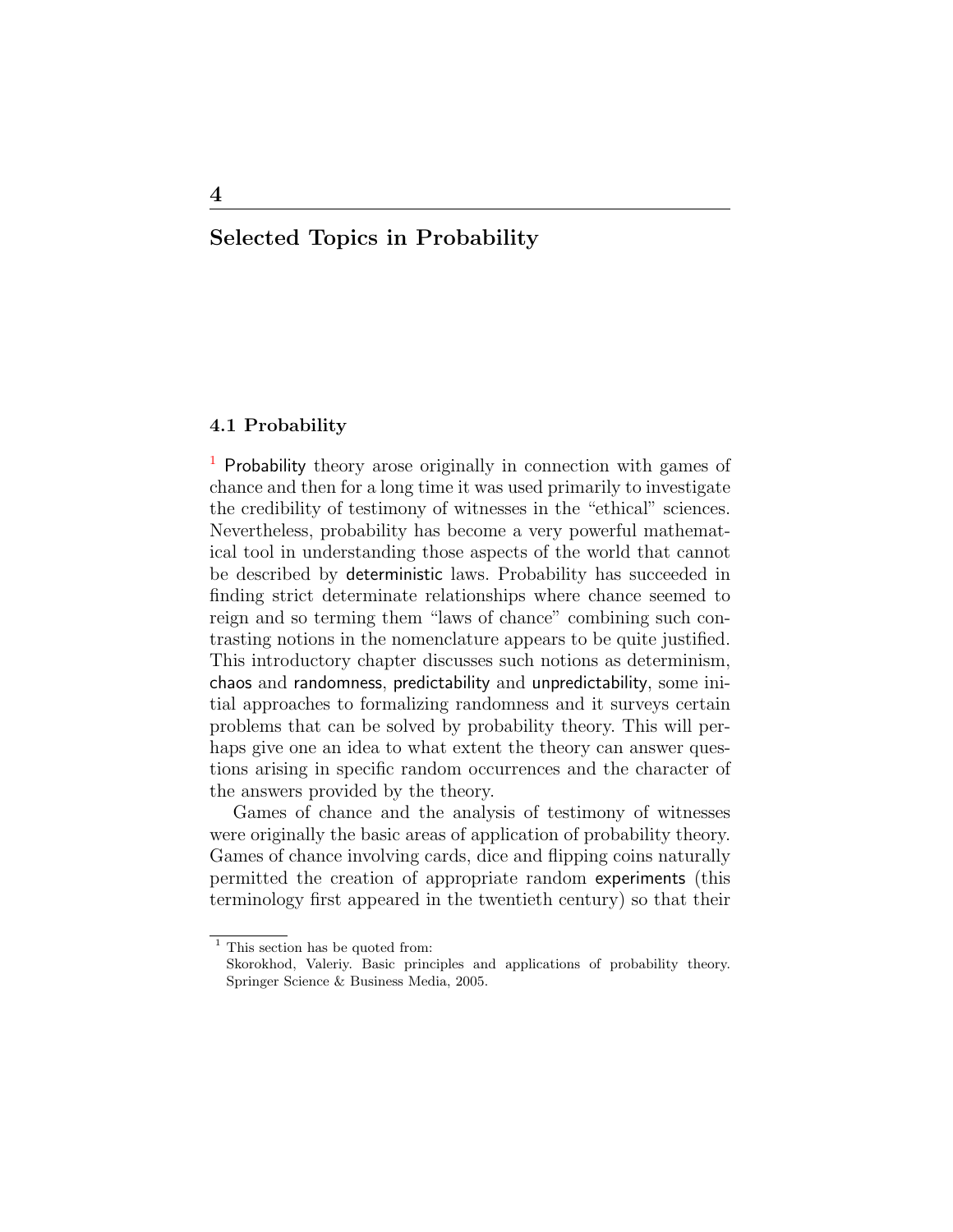outcomes had symmetry in relation to the conditions of the experiment. These outcomes were treated as 'equally likely" and they were assigned the same probabilities. Thus, if there are s outcomes in the experiment, each elementary event was assigned a probability of 1/s (it is easy to see that an elementary event has that probability using the additivity of probability and the fact that the sure event has probability one). If an event is expressed as the union of r elementary events  $(r \leq s)$ , then the probability of A is  $r/s$  by virtue of the additivity. Thus, we arrive at the definition of probability that has been in use for about two centuries.

The probability of an event  $A$  is the quotient of the number of outcomes favorable to A and the number of all possible outcomes. The outcomes favorable to A are understood to be those that imply A.

# <span id="page-35-0"></span>4.2 Problems of Probability Theory

Initially, probability theory was the study of ways of computing probabilities of events knowing the probabilities of other given events. The techniques developed for computing the probabilities of certain classes of events now form a constituent unit of probability but only partly and far from the main part. However, as before, probability theory only deals with the probabilities of events independently of what meaningful sense can be invested in the words "the probability of event A is  $p$ ". This means that probability theory itself does interpret its results meaningfully but in so doing it does not exclude the term "probability". There is no statement like "A always occurs" but rather the statement "A occurs with probability one".

### <span id="page-35-1"></span>4.2.1 Independence

Independence is one of the basic concepts of probability theory. According to Kolmogorov, it is exactly this that distinguishes probability theory from measure theory. Independence will be discussed more precisely later on. For the moment, we merely point out that stochastic independence and physical independence of events (one event having no effect on another) are identical in content.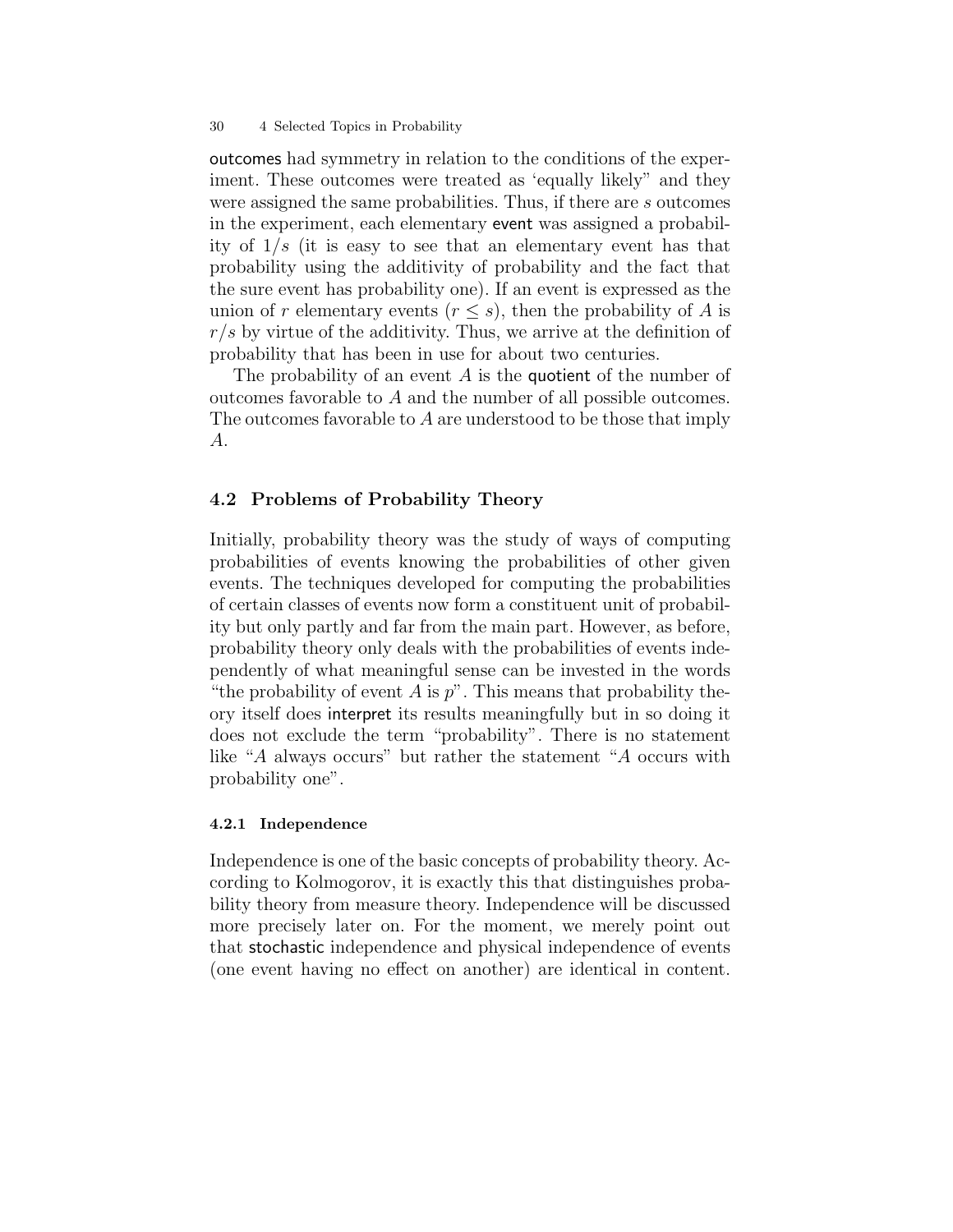Stochastic independence is a precisely-defined mathematical concept to be given below. At this point, we note that independence was already used in latent form in the definition of random experiment. One of the requirements imposed on an experiment is the possibility of iterating it indefinitely. To iterate it assumes that the conditions of the experiment can be reconstructed after which the one just performed and all of the prior ones have no affect on the outcome of the next experiment. This means that the events occurring in different experiments must be independent.

#### 4.2.2 Samples

A sample may be defined in general as follows. There are m finite sets  $A_1, A_2, \ldots, A_m$ . From each set, we choose an element  $a_i \in A_i$ one by one. The collection  $(a_1, \ldots, a_m)$  is then the sample. Samples are distinguished by identification rules (let us say, we are not interested in the order of the elements in a sample). Each sample is regarded as an elementary event and the elementary events are considered to be equally likely.

- 1. Sampling with replacement. In this instance, the  $A_i$  coincide:  $A_i = A$  and the number of samples is nm, where n is the number of elements in A.
- 2. Sampling without replacement. A sample is constructed as follows.  $A_1 = A, A_2 = A \setminus \{a_1\}, \ldots, A_k = A \setminus \{a_1, \ldots, a_{k-1}\}.$  In other words, only samples  $(a_1, \ldots, a_m)$ ,  $a_i \in A$ , are considered in which all of the elements are distinct. If A has n elements, then the number of samples without replacement is

$$
n(n-1)\cdots(n-m+1)/m!={n \choose m}.
$$

#### 4.2.3 Conditional Probability

The conditional probability of an event  $A$  given event  $B$  having positive probability has occurred is the quantity

<span id="page-36-0"></span>
$$
P(A|B) = \frac{P(A \cap B)}{P(B)}\tag{4.1}
$$

As a function of A,  $P(A|B)$  possesses all of the properties of a probability. The meaning of conditional probability may be explained as follows. Together with the original experiment, consider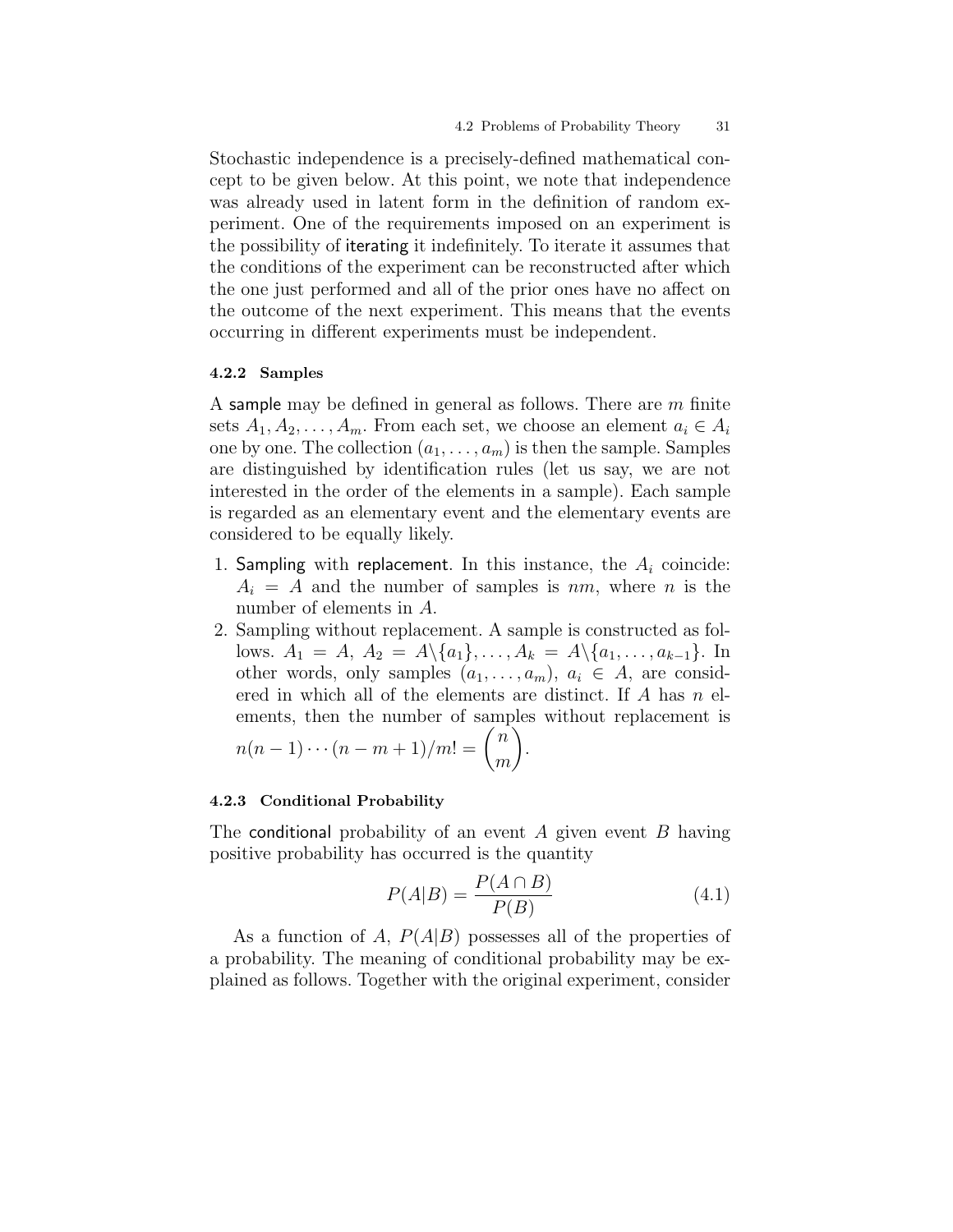#### 32 4 Selected Topics in Probability

a conditional probability experiment which is performed if event B has happened in the original experiment. Thus, if the original experiment has been done *n* times and *B* has happened  $n_B$  times, then this sequence contains  $n_B$  conditional experiments. The event A will have occurred in the conditional experiment if A and B occur simultaneously, i.e., if  $A \cap B$  occurs. If  $n_{A \cap B}$  is the number of experiments in which the event  $A \cap B$  is observed (of the n carried out), then the relative frequency of occurrence in the  $n_B$ conditional experiments is  $n_{A\cap B}/n_B$ . If we replace the relative frequencies by the probabilities, then we have the right-hand side of  $(4.1).$  $(4.1).$ 

## 4.3 The Poisson Distribution

The Binomial Distribution problems all had relatively small values for *n*, so evaluating  $p_x(k) = P(X = k) = \binom{n}{k}$ k  $\setminus$  $p^k(1-p)^{n-k}$  was not particularly difficult. But suppose  $n$  were 1000 and  $k$ , 500. Evaluating  $p_x(500)$  would be a formidable task for many handheld calculators, even today. Two hundred years ago, the prospect of doing cumbersome binomial calculations by hand was a catalyst for mathematicians to develop some easy-to-use approximations. One of the first such approximations was the Poisson limit, which eventually gave rise to the Poisson distribution.

Simeon Denis Poisson (1781-1840) was an eminent French mathematician and physicist, an academic administrator of some note, and, according to an 1826 letter from the mathematician Abel to a friend, Poisson was a man who knew "how to behave with a great deal of dignity." One of Poisson's many interests was the application of probability to the law, and in 1837 he wrote Recherches sur la Probabilite de Jugements. Included in the latter is a limit for  $p_x(k) = P(X = k) = \binom{n}{k}$ k  $\setminus$  $p^k(1-p)^{n-k}$  that holds

when *n* approaches  $\infty$ , *p* approaches 0, and *np* remains constant. In practice, Poisson's limit is used to approximate hard-to-calculate binomial probabilities where the values of  $n$  and  $p$  reflect the conditions of the limit-that is, when  $n$  is large and  $p$  is small.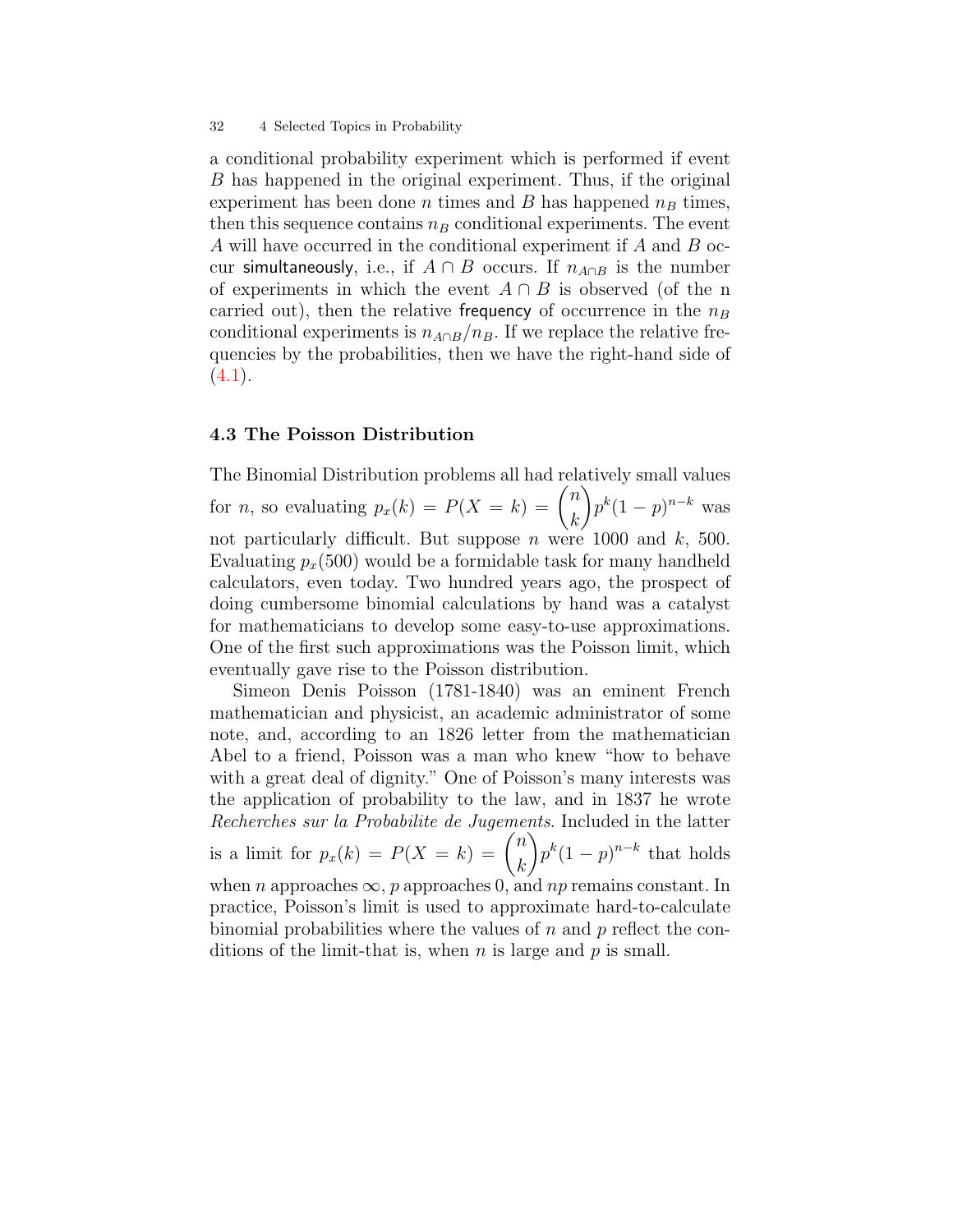#### 4.3.1 The Poisson Limit

<sup>[2](#page-0-0)</sup> Deriving an asymptotic expression for the binomial probability model is a straightforward exercise in calculus, given that  $np$  is to remain fixed as n increases.

Suppose  $X$  is a binomial random variable, where

$$
p_x(k) = P(X = k) = {n \choose k} p^k (1-p)^{n-k}, \quad k = 0, 1, ..., n
$$

If  $n \to \infty$  and  $p \to 0$  in such a way that  $A = np$  remains constant, then

$$
\lim_{\substack{n \to \infty \\ p \to 0 \\ np = const}} P(X = k) = \lim_{\substack{n \to \infty \\ p \to 0 \\ np = const}} {n \choose k} p^k (1-p)^{n-k} = \frac{e^{-np} (np)^k}{k!}
$$

#### 4.4 Exercises

#### 1. Translate the following text.

A probability distribution is a mathematical function that provides the probabilities of occurrence of different possible outcomes in an experiment. In more technical terms, the probability distribution is a description of a random phenomenon in terms of the probabilities of events. For instance, if the random variable  $X$  is used to denote the outcome of a coin toss ("the experiment"), then the probability distribution of  $X$  would take the value 0.5 for  $X = heads$ , and 0.5 for  $X = tails$  (assuming the coin is fair). Examples of random phenomena can include the results of an experiment or survey.

A probability distribution is specified in terms of an underlying sample space, which is the set of all possible outcomes of the random phenomenon being observed. The sample space may be

<sup>2</sup> This part has been quoted from:

An Introduction to Mathematical Statistics and Its Applications; Fourth Edition ; Richard J. Larsen, Vanderbilt University and Morris L. Marx University of West Florida ; New Jersey .(2006) pearson Education' Inc.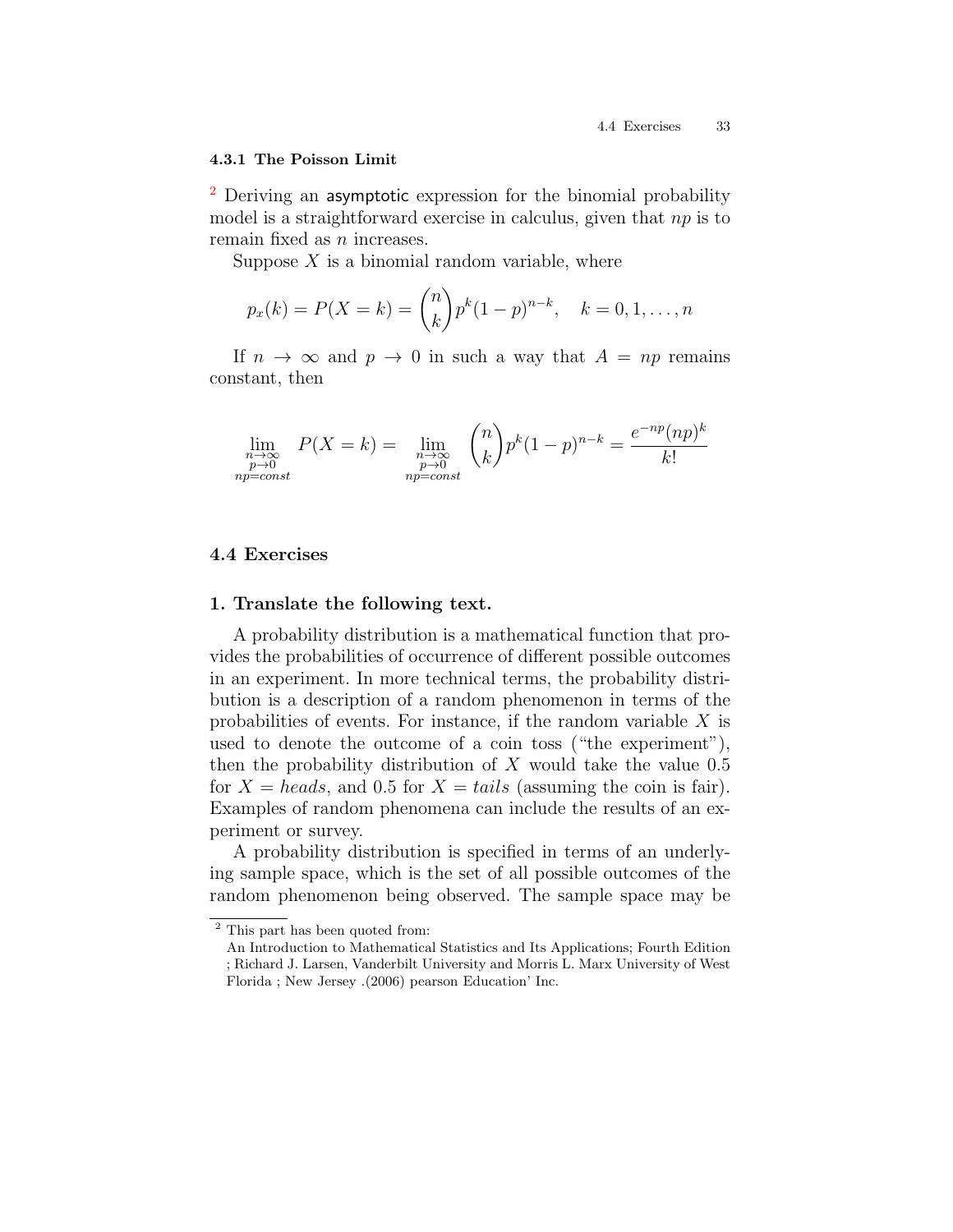#### 34 4 Selected Topics in Probability

the set of real numbers or a set of vectors, or it may be a list of non-numerical values; for example, the sample space of a coin flip would be {heads, tails}.

| Noun       | <b>Verb</b> | adjective    | adverb     |
|------------|-------------|--------------|------------|
| expression |             |              |            |
|            |             |              | relatively |
|            | coincide    |              |            |
|            |             | constructive |            |
|            | explain     |              |            |
| frequency  |             |              |            |
|            |             |              | exactly    |
|            |             | discussed    |            |
| condition  |             |              |            |

2. Write down other forms of the following words.

# 3. Use the correct form of the word.

Probability distributions are generally (devision) .......... into two classes. A discrete probability (distribute) ............(applicable to the scenarios where the set of possible outcomes is discrete, such as a coin toss or a roll of dice) can be encoded by a discrete list of the probabilities of the outcomes, known as a probability mass function. On the other hand, a continuous probability distribution (applicable to the scenarios where the set of possible outcomes can take on values in a continuous range (e.g. real numbers), such as the temperature on a given day) is typically (description) ........... by probability density functions (with the probability of any individual outcome actually being 0). The normal distribution is a commonly encountered continuous probability distribution. More complex experiments, such as those (involve) ........... stochastic processes defined in continuous time, may demand the use of more general probability measures.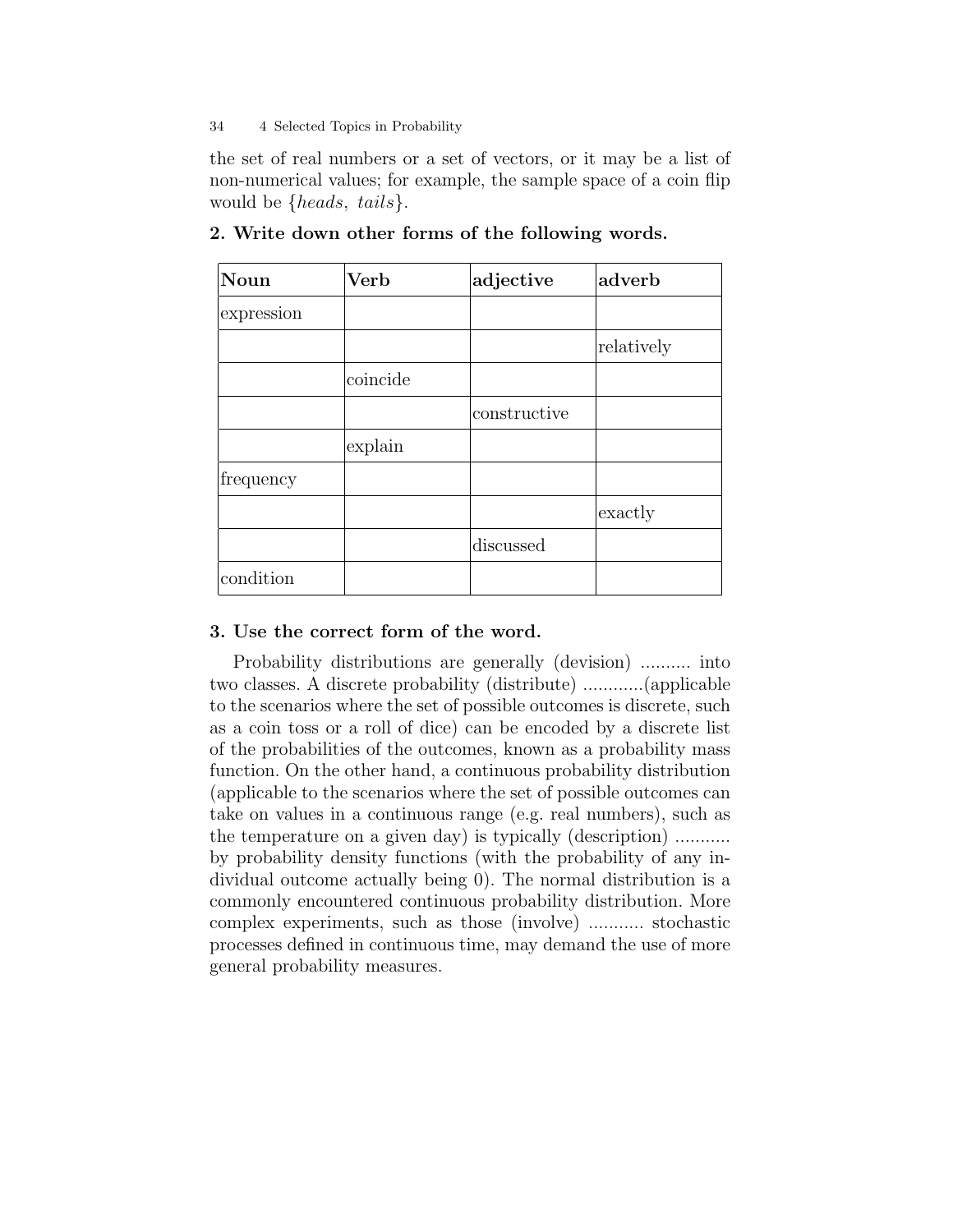A probability distribution whose sample space is one-(dimension) ............ (for example real numbers, list of labels, ordered labels or binary) is called univariate, while a distribution whose sample space is a vector space of dimension 2 or more is called multivariate. A univariate distribution gives the probabilities of a single random variable taking on various alternative values; a multivariate distribution (a joint probability distribution) gives the probabilities of a random vector a list of two or more random variables taking on various (combine) ............. of values. Important and commonly encountered univariate probability distributions (inclusion) ............ the binomial distribution, the hypergeometric distribution, and the normal distribution. The multivariate normal distribution is a commonly encountered multivariate distribution. 4. Fill gaps with one of the following words

| 1. combination 2. sciences |                            | 3. explicit | 4. curve      |
|----------------------------|----------------------------|-------------|---------------|
| 5. theorem                 | 6. distributions 7. random |             | 8. quantities |

9. function 10. symmetric 11. properties 12. suitable

Normal distributions are important in statistics and are often used in the natural and social .......... to represent real-valued random variables whose distributions are not known. Their importance is partly due to the central limit ........... It states that, under some conditions, the average of many samples (observations) of a random variable with finite mean and variance is itself a ......... variable whose distribution converges to a normal distribution as the number of samples increases. Therefore, physical .......... that are expected to be the sum of many independent processes (such as measurement errors) often have distributions that are nearly normal.

Moreover, Gaussian distributions have some unique .......... that are valuable in analytic studies. For instance, any linear .......... of a fixed collection of normal deviates is a normal deviate. Many results and methods (such as propagation of uncertainty and least squares parameter fitting) can be derived analytically in ......... form when the relevant variables are normally distributed.

A normal distribution is sometimes informally called a bell ........... However, many other distributions are bell-shaped (such as the Cauchy, Student's t, and logistic ..........).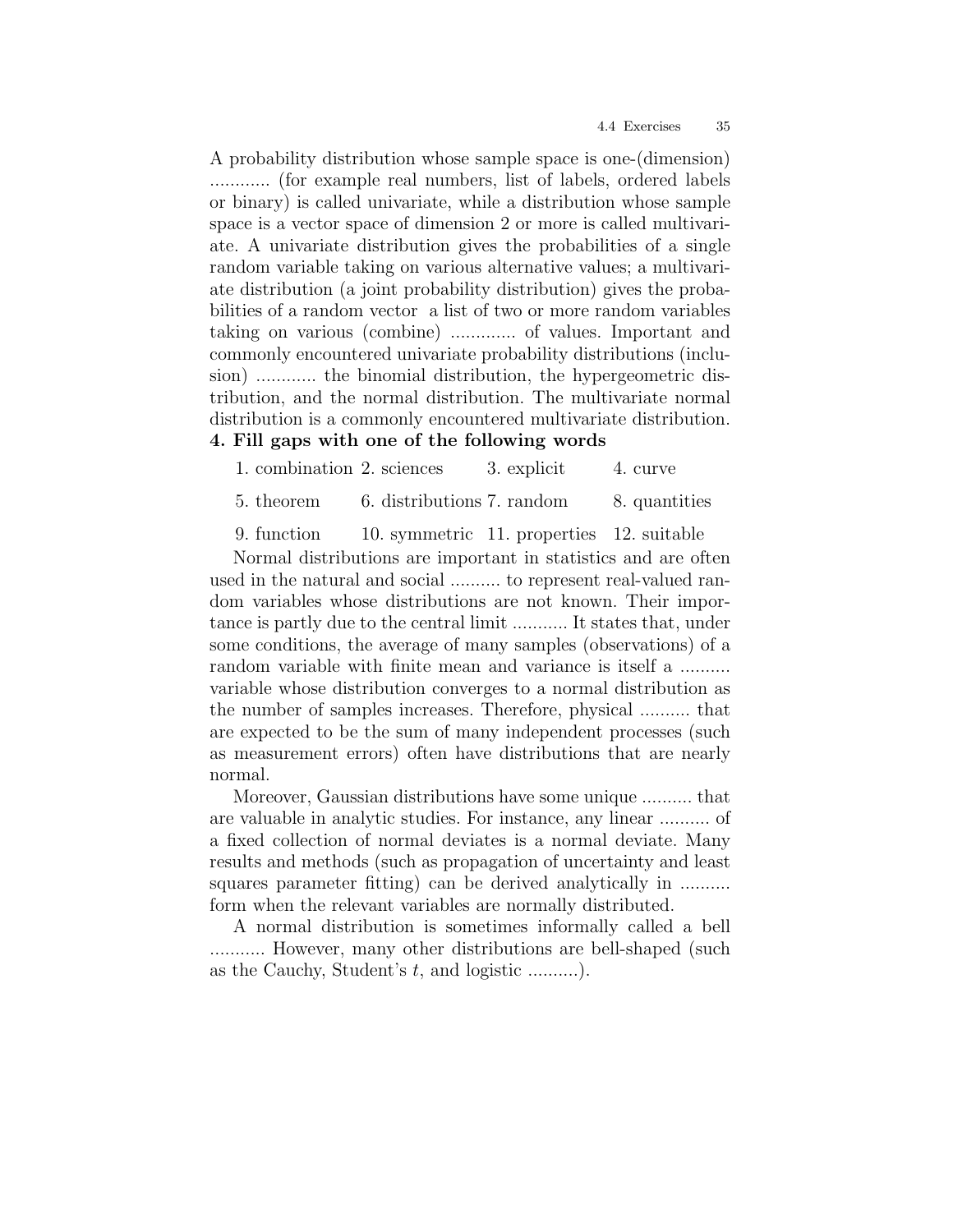#### 36 4 Selected Topics in Probability

The normal distribution is a subclass of the elliptical distributions. The normal distribution is .......... about its mean, and is non-zero over the entire real line. As such it may not be a .......... model for variables that are inherently positive or strongly skewed, such as the weight of a person or the price of a share. Such variables may be better described by other distributions, such as the log-normal distribution or the Pareto distribution.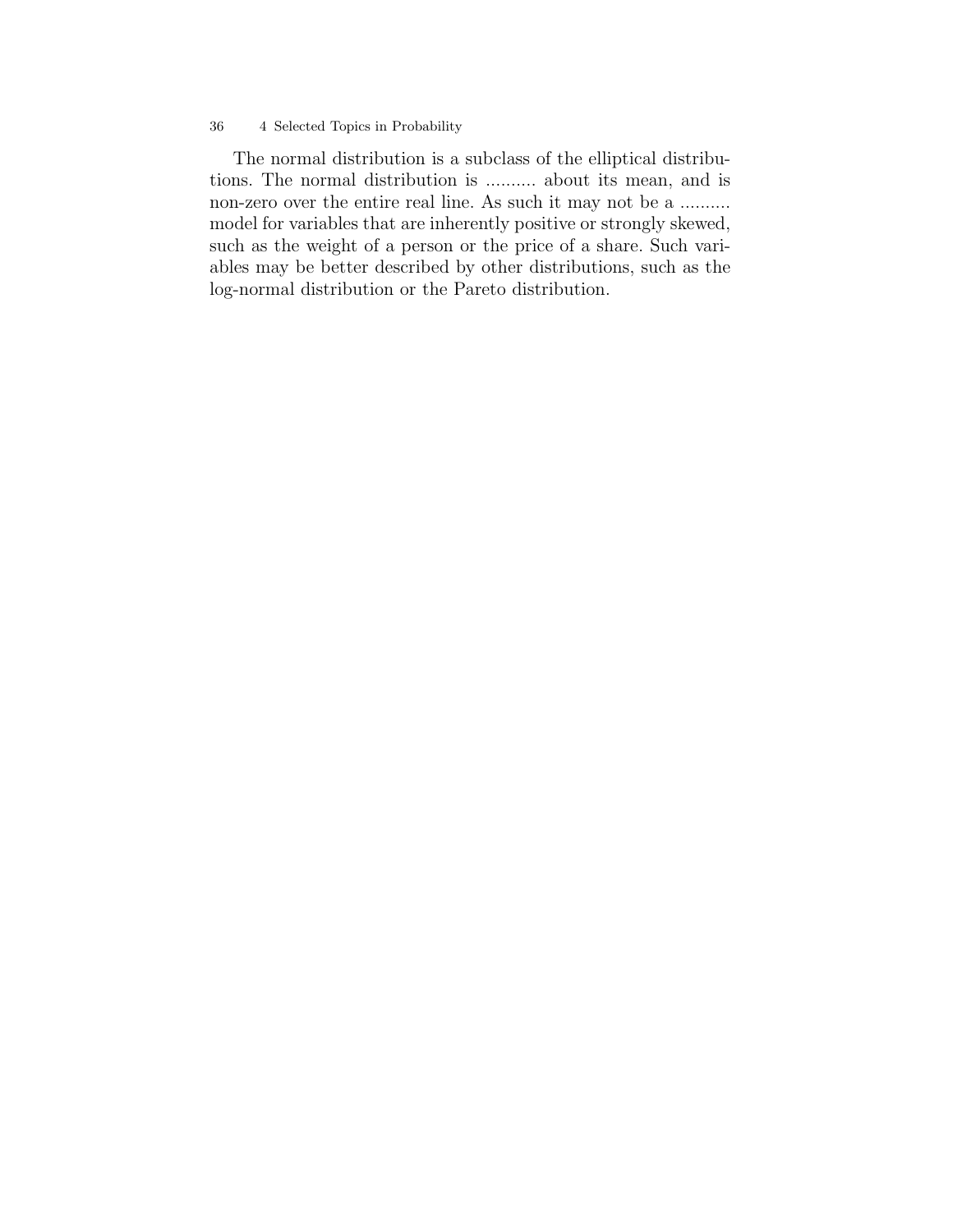# Selected Topics in Algebra

#### 5.1 Groups

<sup>[1](#page-0-0)</sup> Let S be a set. A mapping

$$
S \times S \to S
$$

is sometimes called a law of **composition** (of S into itself). If  $x, y$ are elements of S, the image of the pair  $(x, y)$  under this mapping is also called their product under the law of composition, and will be denoted by xy. (Sometimes, we also write  $x \cdot y$ , and in many cases it is also convenient to use an additive notation, and thus to write  $x + y$ . In that case, we call this element the sum of x and y. It is customary to use the notation  $x + y$  only when the relation  $x + y = y + x$  holds.)

Let S be a set with a law of composition. If  $x, y, z$  are elements of S, then we may form their product in two ways:  $(xy)z$  and  $x(yz)$ . If  $(xy)z = x(yz)$  for all  $x, y, z$  in S then we say that the law of composition is associative.

An element e of S such that  $ex = x = xe$  for all  $x \in S$  is called a unit element. When the law of composition is written additively, the unit element is denoted by 0, and is called a zero element. A unit element is unique, for if  $e'$  is another unit element, we have  $e = ee' = e'$  by assumption. In most cases, the unit element is written simply 1 (instead of e).

 $<sup>1</sup>$  This chapter has been quoted from:</sup>

Serge Lang, Algebra, 2002 Springer-Verlag New York, Inc.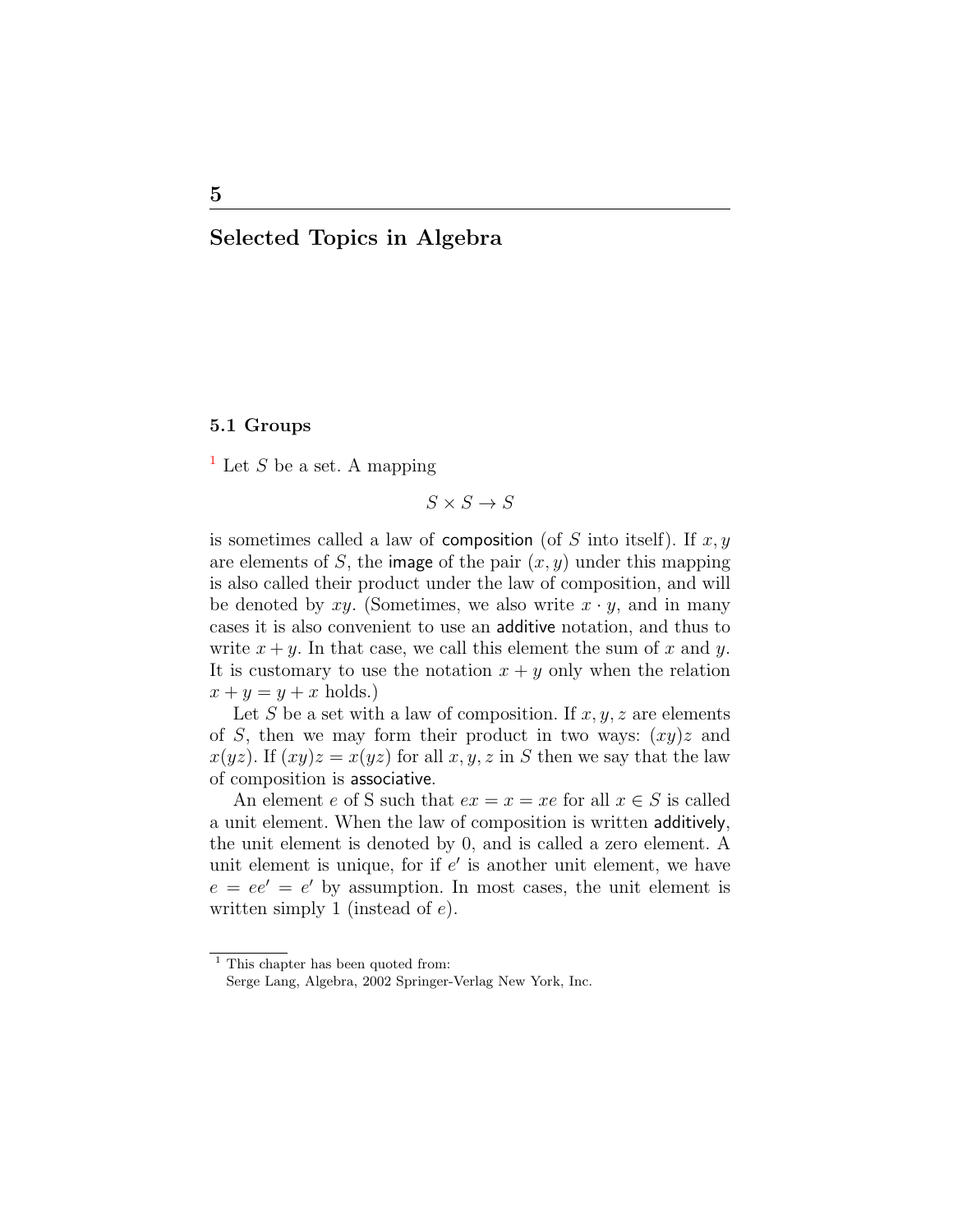38 5 Selected Topics in Algebra

A monoid is a set  $G$ , with a law of composition which is associative, and having a unit element (so that in particular, G is not empty).

It would be possible to define more general laws of composition, i.e. maps  $S_1 \times S_2 \to S_3$  using arbitrary sets. One can then express associativity and commutativity in any setting for which they make sense. For instance, for commutativity we need a law of composition  $f : S \times S \to T$  where the two sets of departure are the same. Commutativity then means  $f(x, y) = f(y, x)$ , or  $xy = yx$  if we omit the mapping f from the notation. For associativity, we leave it to the reader to formulate the most general combination of sets under which it will work. We shall meet special cases later, for instance arising from maps

$$
S \times S \to S \text{ and } S \times T \to T
$$

Then a product  $(xy)z$  makes sense with  $x \in S$ ,  $y \in S$ , and  $z \in$ T. The product  $x(yz)$  also makes sense for such elements  $x, y, z$ and thus it makes sense to say that our law of composition is associative, namely to say that for all  $x, y, z$  as above we have  $(xy)z = x(yz)$ . If the law of composition of G is commutative, we also say that G is commutative (or Abelian).

By a submonoid of  $G$ , we shall mean a subset  $H$  of  $G$  containing the unit element e, and such that, if  $x, y \in H$  then  $xy \in H$  (we say that  $H$  is closed under the law of composition). It is then clear that  $H$  is itself a monoid, under the law of composition induced by that of G.

A group G is a monoid, such that for every element  $x \in G$  there exists an element  $y \in G$  such that  $xy = yx = e$ . Such an element y is called an inverse for x. Such an inverse is unique, because if  $y'$  is also an inverse for x, then  $y' = y'e = y'(xy) = (y'x)y = ey = y$ . We denote this inverse by  $x^{-1}$  (or by  $-x$  when the law of composition is written additively).

Let G be a group. A subgroup  $H$  of G is a subset of G containing the unit element, and such that  $H$  is closed under the law of composition and inverse (i.e. it is a submonoid, such that if  $x \in H$ then  $x^{-1} \in H$ ). A subgroup is called trivial if it consists of the unit element alone. The intersection of an arbitrary non-empty family of subgroups is a subgroup (trivial verification).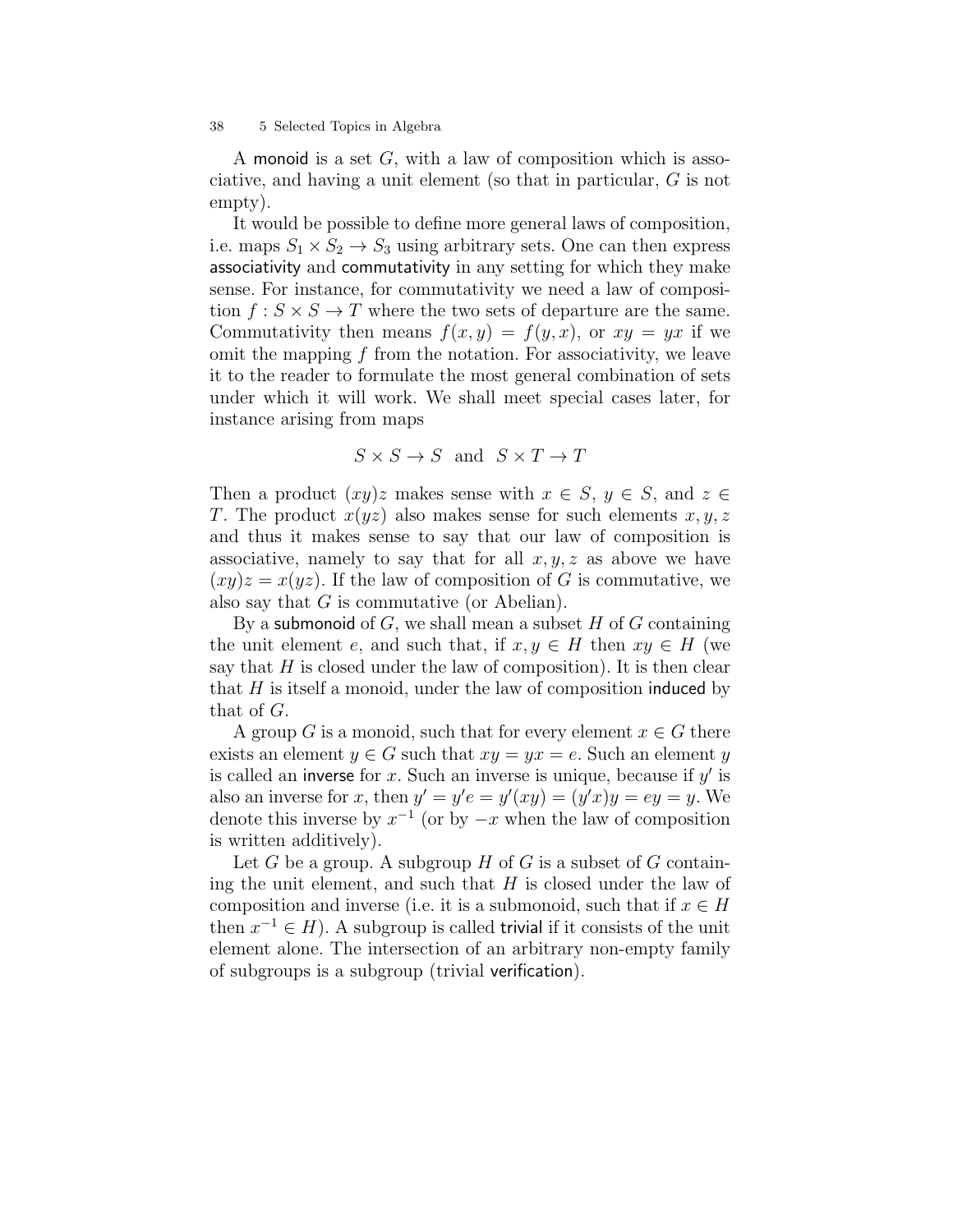Let  $G, G'$  be monoids. A monoid-homomorphism (or simply homomorphism) of G into G' is a mapping  $f : G \to G'$  such that  $f(xy) = f(x)f(y)$  for all  $x, y \in G$ , and mapping the unit element of G into that of  $G'$ . If  $G, G'$  are groups, a group-homomorphism of  $G$  into  $G'$  is simply a monoid-homomorphism.

A homomorphism  $f: G \to G'$  is called an isomorphism if there exists a homomorphism  $g: G' \to G$  such that  $f \circ g$  and  $g \circ f$  are the identity mappings (in  $G'$  and G respectively). It is trivially verified that  $f$  is an isomorphism if and only if  $f$  is bijective. The existence of an isomorphism between two groups  $G$  and  $G'$  is sometimes denoted by  $G \approx G'$ . If  $G = G'$ , we say that isomorphism is an automorphism. A homomorphism of G into itself is also called an endomorphism.

### 5.2 Rings and Homomorphism

A ring A is a set, together with two laws of composition called multiplication and addition respectively, and written as a product and as a sum respectively, satisfying the following conditions:

- RI 1 With respect to addition, A is a commutative group.
- RI 2 The multiplication is associative, and has a unit element.
- RI 3 For all  $x, y, Z \in A$  we have  $(x+y)z = xz + yz$  (This is called distributivity.)

As usual, we denote the unit element for addition by 0, and the unit element for multiplication by 1. We do not assume that  $1 \neq 0$ . We observe that  $0x = 0$  for all  $x \in A$ . Because, we have  $0x + x =$  $(0+1)x = 1x = x$ . Hence  $0x = 0$ . In particular, if  $1 = 0$ , then A consists of 0 alone. For any  $x, y \in A$  we have  $(-x)y = -(xy)$ . Because, we have  $xy + (-x)y = (x + (-x))y = 0y = 0$ , so  $(-x)y$ is the additive inverse of  $xy$ .

Other standard laws relating addition and multiplication are easily proved, for instance  $(-x)(-y) = xy$ .

Let  $A$  be a ring, and let  $U$  be the set of elements of  $A$  which have both a right and left inverse. Then  $U$  is a multiplicative group. Indeed, if a has a right inverse b, so that  $ab = 1$ , and a left inverse c, so that  $ca = 1$ , then  $cab = b$ , whence  $c = b$ , and we see that c (or b) is a two-sided inverse, and that  $c$  itself has a two-sided inverse,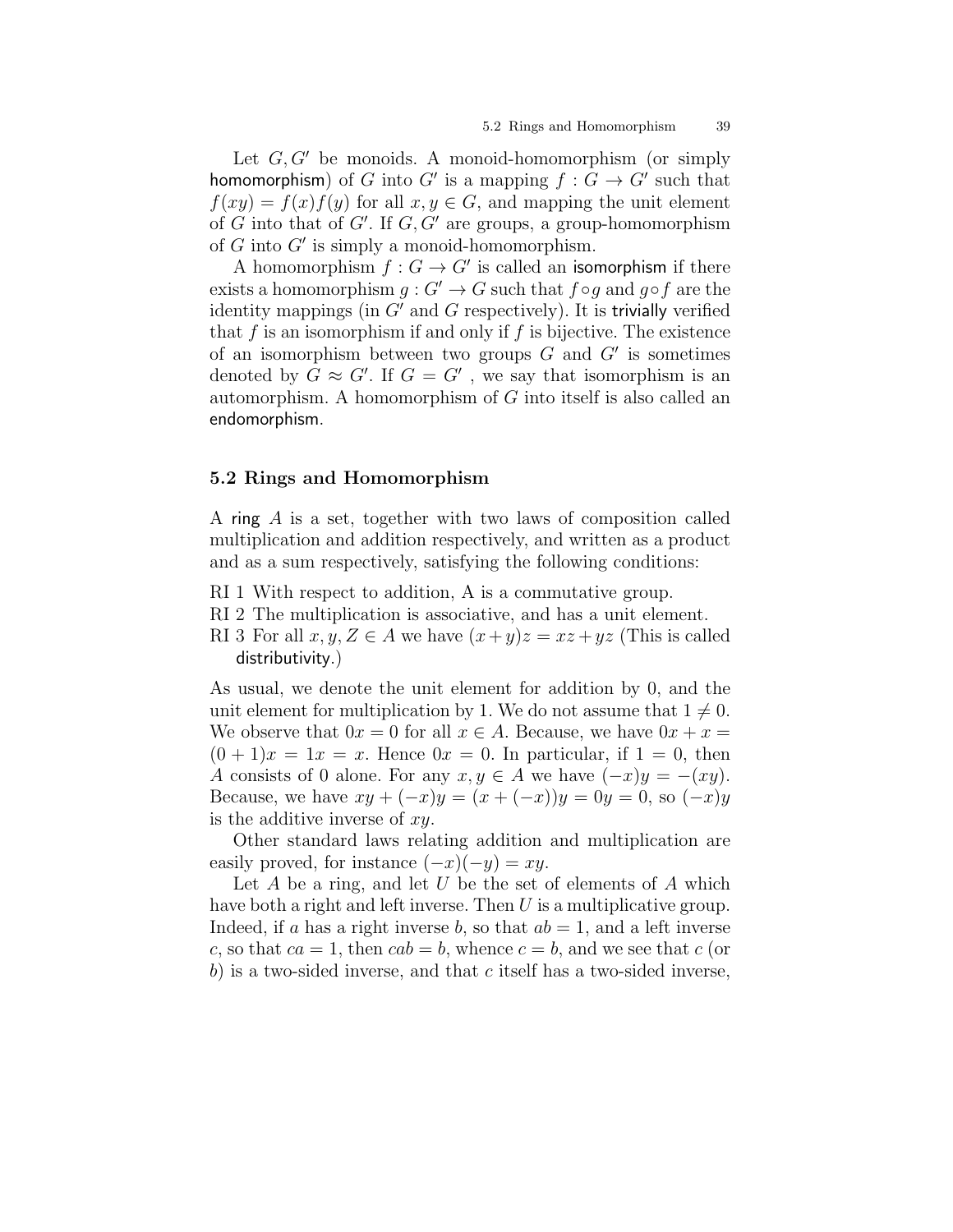namely a. Therefore  $U$  satisfies all the axioms of a multiplicative group, and is called the group of units of A. It is sometimes denoted by  $A^*$ , and is also called the group of invertible elements of  $A$ . A ring A such that  $1 \neq 0$ , and such that every non-zero element is invertible is called a division ring.

A left ideal  $\mathfrak a$  in a ring A is a subset of A which is a subgroup of the additive group of A, such that  $A\mathfrak{a} \subset \mathfrak{a}$  (and hence  $A\mathfrak{a} = \mathfrak{a}$ since A contains 1). To define a right ideal, we require  $A\mathfrak{a} = \mathfrak{a}$ , and a two-sided ideal is a subset which is both a left and a right ideal. A two-sided ideal is called simply an ideal. Note that (0) and A itself are ideals.

By a ring-homomorphism one means a mapping  $f : A \rightarrow B$ where  $A, B$  are rings, and such that  $f$  is a monoid-homomorphism for the multiplicative structures on  $A$  and  $B$ , and also a monoidhomomorphism for the additive structure. In other words, f must satisfy:

$$
f(a + a') = f(a) + f(a'), f(1) = 1, f(aa') = f(a)f(a'), f(0) = 0,
$$

for all  $a, a' \in A$ . Its kernel is defined to be the kernel of f viewed as additive homomorphism.

A ring A is said to be commutative if  $xy = yx$  for all  $x, y \in A$ . A commutative division ring is called a field. We observe that by definition, a field contains at least two elements, namely 0 and 1.

## 5.3 Module

Let A be a ring. A left module over A, or a left A-module  $M$ is an Abelian group, usually written additively, together with an operation of A on M (viewing A as a multiplicative monoid by  $\mathbf{R}\mathbf{I}$ 2), such that, for all  $a, b \in A$  and  $x, y \in M$  we have

$$
(a+b)x = ax + bx \text{ and } a(x+y) = ax + ay.
$$

We leave it as an exercise to prove that  $a(-x) = -(ax)$  and that  $0x = 0$ . By definition of an operation, we have  $1x = x$ .

In a similar way, one defines a right A-module. We shall deal only with left A-modules, unless otherwise specified, and hence call these simply A-modules, or even modules if the reference is clear.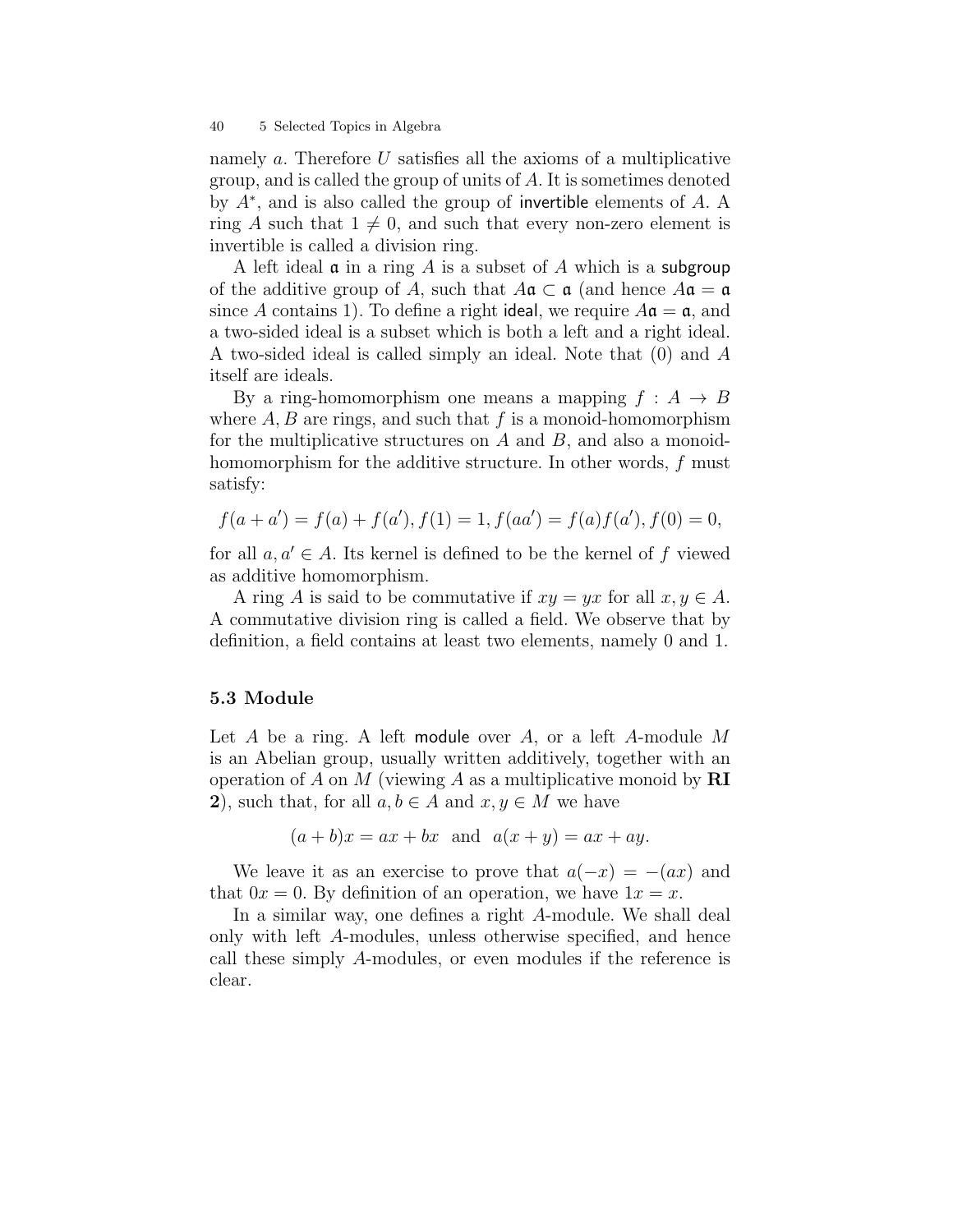Let M be an A-module. By a submodule N of M we mean an additive subgroup such that  $AN \subset N$ . Then N is a module (with the operation induced by that of  $A$  on  $M$ ). A module over a field is called a vector space.

By a module-homomorphism one means a map  $f : M \to M'$ of one module into another (over the same ring  $A$ ), which is an additive group-homomorphism, and such that  $f(ax) = af(x)$  for all  $a \in A$  and  $x \in M$ . If we wish to refer to the ring A, we also say that f is an A-homomorphism, or also that it is an A-linear map.

There are some things in mathematics which satisfy all the axioms of a ring except for the existence of a unit element. Let A be a commutative ring. Let  $E, F$  be modules. By a bilinear map  $q: E \times E \to F$  we mean a map such that given  $x \in E$ , the map  $y \mapsto g(x, y)$  is A-linear, and given  $y \in E$ , the map  $x \mapsto g(x, y)$  is Alinear. By an A-algebra we mean a module together with a bilinear map  $g: E \times E \to E$ . We view such a map as a law of composition on E. Aside from the examples already mentioned, we note that the group ring  $A[G]$  (or monoid ring when G is a monoid) is an A-algebra, also called the group (or monoid) algebra.

#### 5.4 Exercises

#### 1. Translate the following sentences.

An integer *n* is said to be a divisor of an integer *i* if *i* is an integer multiple of *n*; i.e.,  $i = qn$  for some integer q. Thus all integers are trivially divisors of 0. The integers that have integer inverses, namely  $\pm 1$ , are called the units of Z. If u is a unit and n is a divisor of i, then un is a divisor of i and n is a divisor of  $ui$ . Thus the factorization of an integer can only be unique up to a unit  $u$ , and  $ui$  has the same divisors as i. We therefore consider only factorizations of positive integers into products of positive integers. Every nonzero integer  $i$  is divisible by 1 and  $i$ ; these divisors are called trivial. An integer  $n$  is said to be a factor of an integer  $i$  if  $n$  is positive and a nontrivial divisor of i. For example, 1 has no nontrivial divisors and thus no factors. A positive integer greater than 1 that has no nontrivial divisors is called a prime integer.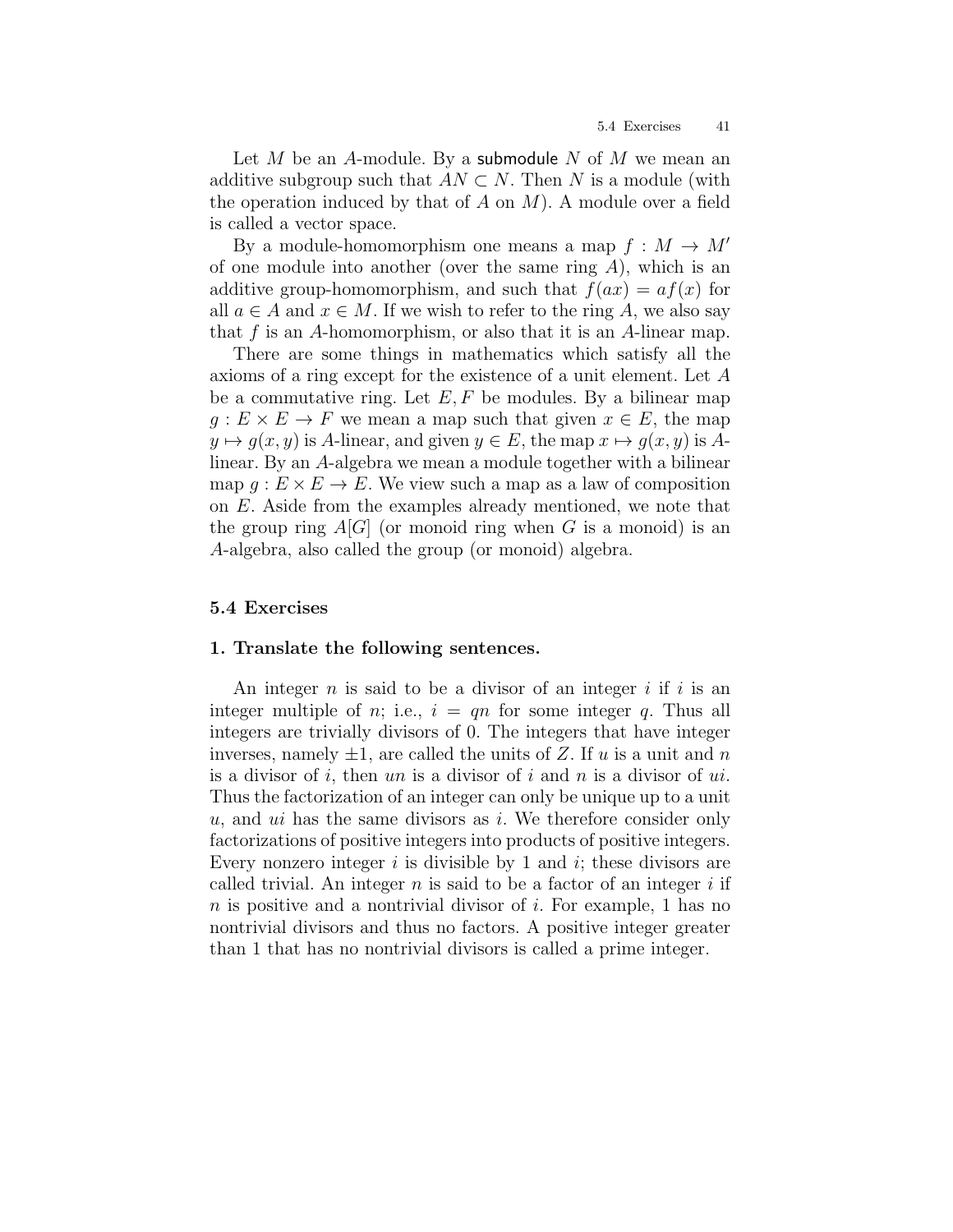#### 42 5 Selected Topics in Algebra

| Noun           | <b>Verb</b> | adjective    | adverb   |
|----------------|-------------|--------------|----------|
| multiplication |             |              |          |
|                |             |              | uniquely |
|                | satisfy     |              |          |
|                |             | invertible   |          |
|                | commutate   |              |          |
| specification  |             |              |          |
|                |             | divisibility |          |
|                |             | additive     |          |
| distribution   |             |              |          |

## 2. Write down other forms of the following words.

# 3. Use the correct form of the word.

- 1. A ring is an Abelian group with a second binary (operate) .......... that is associative, is distributive over the Abelian group operation, and has an identity element.
- 2. Although ring addition is (commute) .........., ring multiplication is not required to be commutative: ab need not necessarily equal ba.
- 3. The study of rings (origin) .......... from the theory of polynomial rings and the theory of algebraic integers.
- 4. The (define) .......... of an ideal in a ring is analogous to that of normal subgroup in a group.
- 5. The concept of a module over a ring (general) .......... the concept of a vector space (over a field) by generalizing from multiplication of vectors with elements of a field (scalar multiplication) to multiplication with elements of a ring.
- 6. A field is a set on which addition, subtraction, multiplication, and division are (definition) .......... and behaved as the corresponding operations on rational and real numbers do.
- 7. Finite fields (also called Galois fields) are fields with (finite).......... many elements, whose number is also referred to as the order of the field.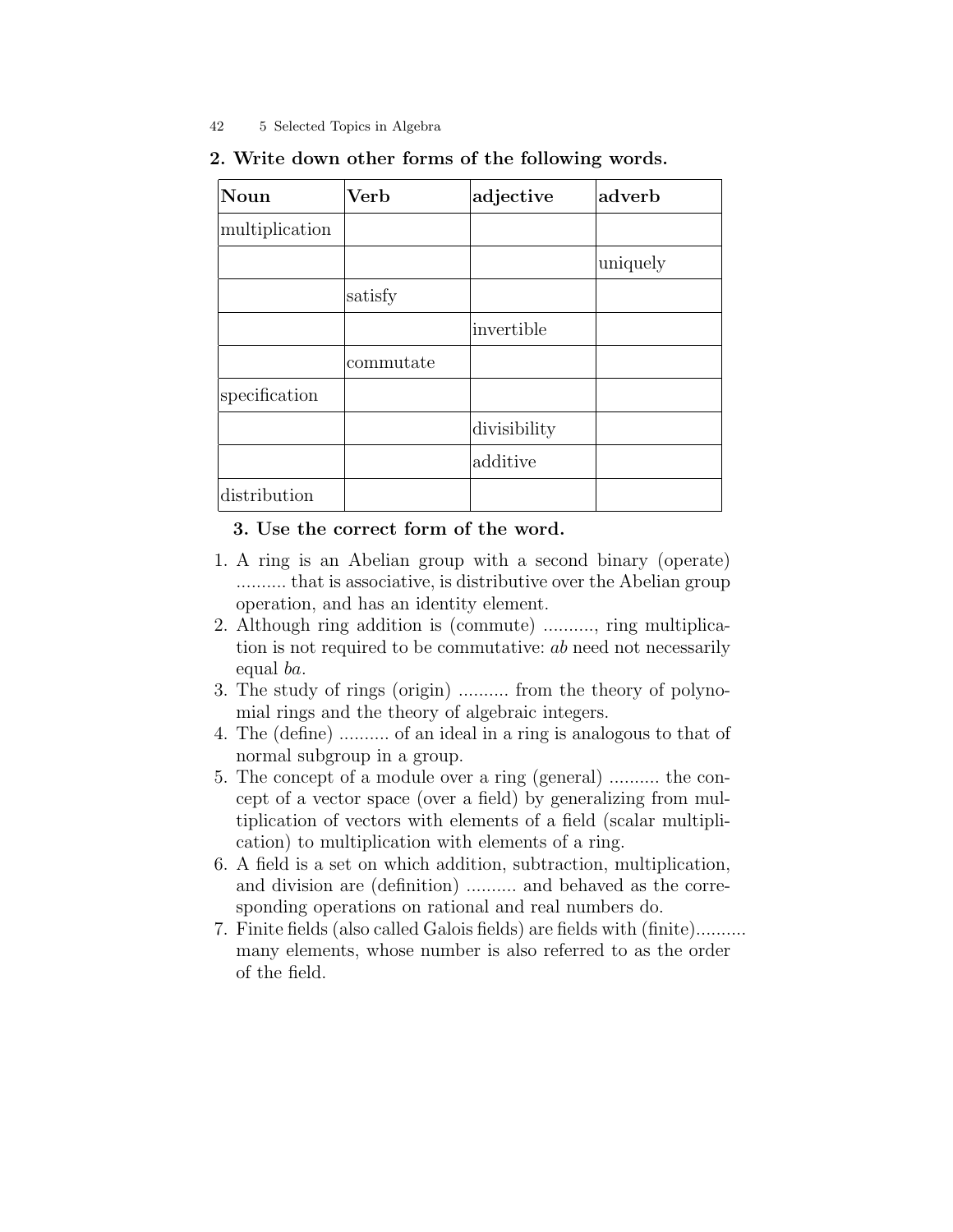## 4. Fill gaps with one of the following words

| 1. divides                | 2. rings | 3. multiple | 4. finite    |
|---------------------------|----------|-------------|--------------|
| 5. degree                 | 6. field | 7. factors  | 8. algebraic |
| 9. remainders 10. element |          | 11. group   | 12. algebra  |

- 1. A polynomial  $q(x)$  is said to be a divisor of an polynomial  $f(x)$ if  $f(x)$  is a polynomial .......... of  $g(x)$ ; i.e.,  $f(x) = g(x)g(x)$  for some polynomial  $q(x)$ .
- 2. An important example of a finite abelian group is the set of ..........  $R_n = \{0, 1, \ldots, n-1\}$  under mod-n addition, where n is any given positive integer.
- 3. A finite  $\dots \dots \dots G$  of order *n* is called cyclic if it is isomorphic to  $\mathbb{Z}_n$ .
- 4. By degree additivity, the .......... of a polynomial  $f(x)$  is equal to the sum of the degrees of its prime factors, which are unique by unique factorization.
- 5. Given a positive integer  $i$ , we may factor  $i$  into a unique product of prime .......... by simply factoring out primes no greater than i until we arrive at the quotient 1.
- 6. If S is a subgroup of a finite group G, then  $|S|$  ..........  $|G|$ .
- 7. What is the order of the smallest non-trivial ring with identity which is not a ..........?
- 8. A finite ring is a ring that has a .......... number of elements.
- 9. A monoid is an algebraic structure intermediate between groups and semigroups, and is a semigroup having an identity ...........
- 10. An interesting topic in the ring theory is the classification of finite ...........
- 11. An associative algebra is an .......... structure with compatible operations of addition, multiplication (assumed to be associative), and a scalar multiplication by elements in some field.
- 12. Boolean .......... is the branch of algebra in which the values of the variables are the truth values true and false, usually denoted 1 and 0, respectively.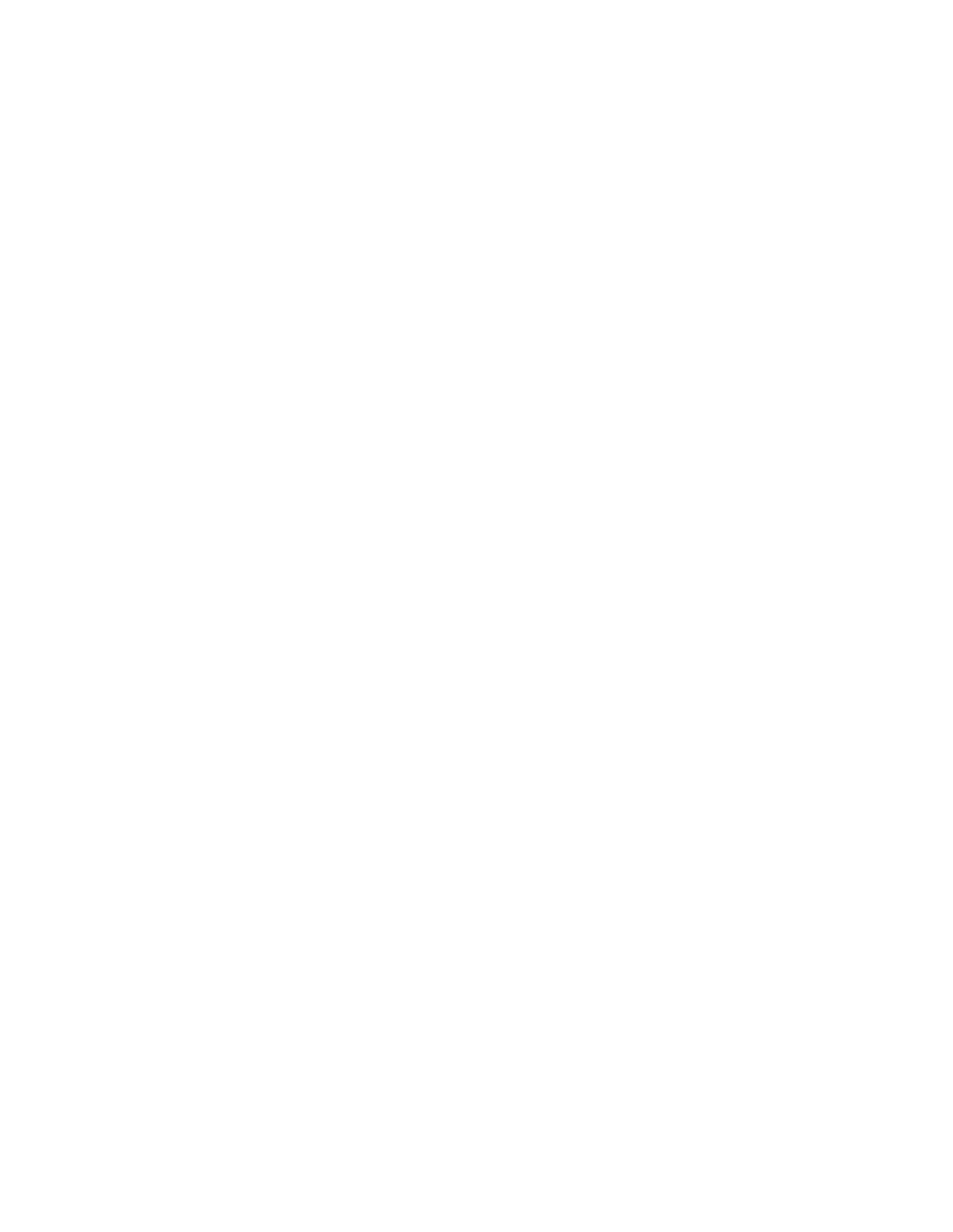# Selected Topics in Numerical Analysis

### 6.1 rounding Process

<sup>[1](#page-0-0)</sup> The conventional process of **rounding** or "forcing" a number to n digits (or figures) consists of replacing that number by an  $n$ -digit approximation with minimum error. When this requirement leads to two permissible roundings, that one for which the nth digit of the rounded number is even is generally selected. With this rule, the associated error is never larger in magnitude than one-half unit in the place of the nth digit of the rounded number. Thus  $4.05149 \approx 4.0515, 4.051, 4.05, 4.1,$  and 4. It may be noted here that whereas 4.05149 rounds to 4.0515, which in turn rounds to 4.052; nevertheless, 4.05149 rounds directly to 4.051. Thus rounding is not necessarily transitive.

The errors introduced in the rounding of a large set of numbers, which are to be combined in a certain way, usually (but not always) tend to be equally often positive and negative, so that their effects often tend to cancel. The slight favoring of even numbers is prompted by the fact that any subsequent operations on the rounded numbers are then somewhat less likely to necessitate additional round offs.

Each digit of a number, except a zero which serves only to fix the position of the decimal point, is called a significant digit or figure of that number. Thus, the numbers 2.159, 0.04072, and 10.00 each contain four significant figures. Whether or not the last

<sup>&</sup>lt;sup>1</sup> This Part has been quoted from:

Hildebrand, Francis Begnaud. Introduction to numerical analysis, Courier Corporation, 2013.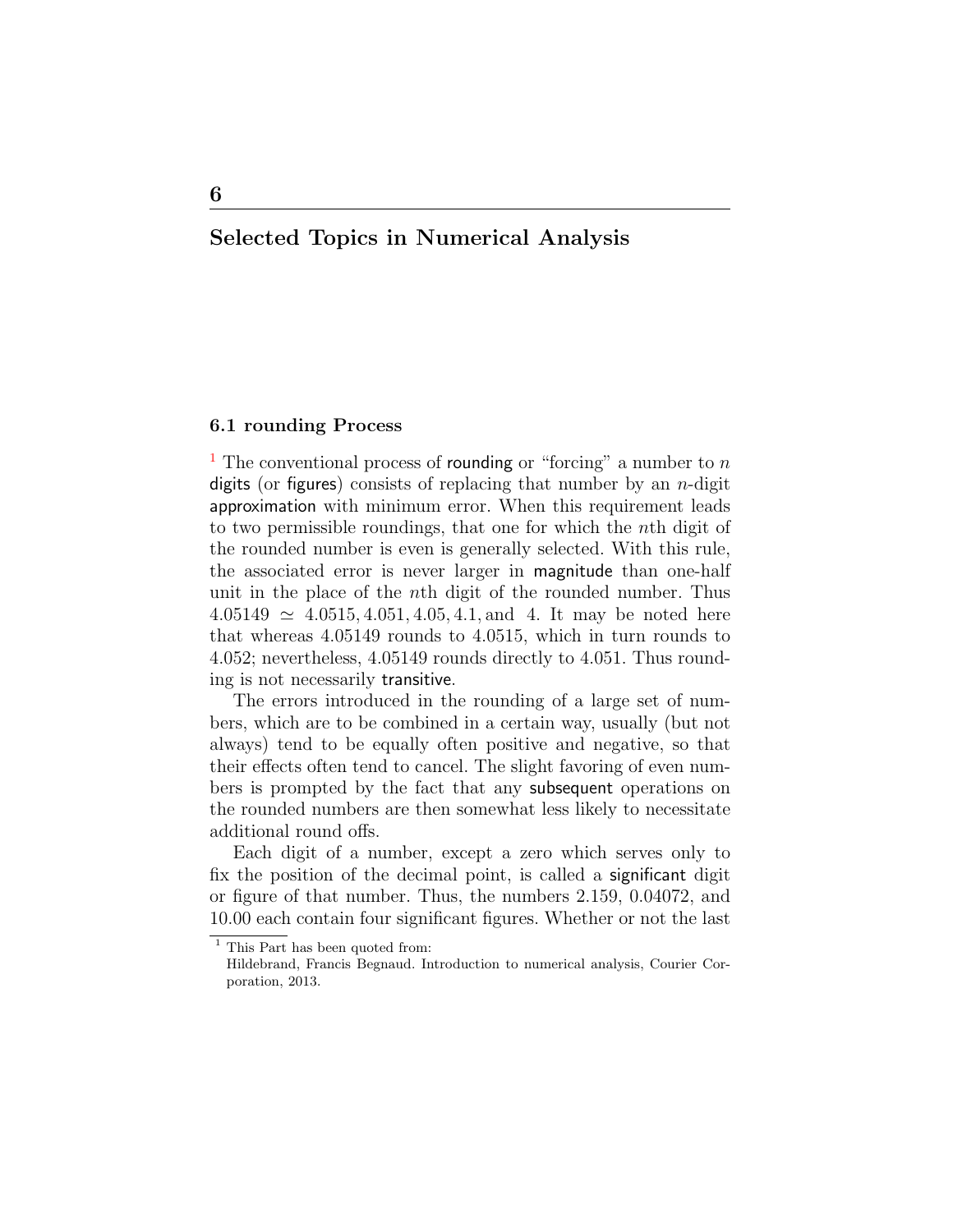46 6 Selected Topics in Numerical Analysis

digit of 14620 is significant depends upon the context. If "a number known to be between 14615 and 14625" is intended, then that zero is not significant and the number would preferably be written in the form  $1.462 \times 10^4$ . Otherwise the form  $1.4620 \times 10^4$  would be appropriate.

It may be seen that the concept of significant figures is related more intimately to the relative error

> Relative error  $=$  true value – approximation true value

than to the error (or the absolute error) itself.

## 6.2 Interpolation

Anyone who has had occasion to consult tables of mathematical functions is familiar with the method of linear interpolation and probably has encountered situations in which this method of "reading between the lines of the table" has appeared to be unreliable. If more reliable interpolates are desired, it is clearly necessary to make use of more information than that consisting of tabulated values (ordinates) of a function, corresponding to only two successive abscissas? Whereas that additional information could consist, for example, of known values of certain derivatives of the function at those two points, it is supposed in most of what follows that the interpolation process is to be based only on tabulated values of the function itself, with any further available information reserved for use in estimating the error involved.

There exist a number of interpolation formulas which have this property, most of which possess certain advantages in certain situations, but no one of which is preferable to all others in all respects. Whereas certain of these formulas are expressed explicitly in terms of all the ordinates on which they depend, others involve only one or two of the ordinates explicitly and express their dependence upon other ordinates only in terms of differences of ordinates and successive differences of differences.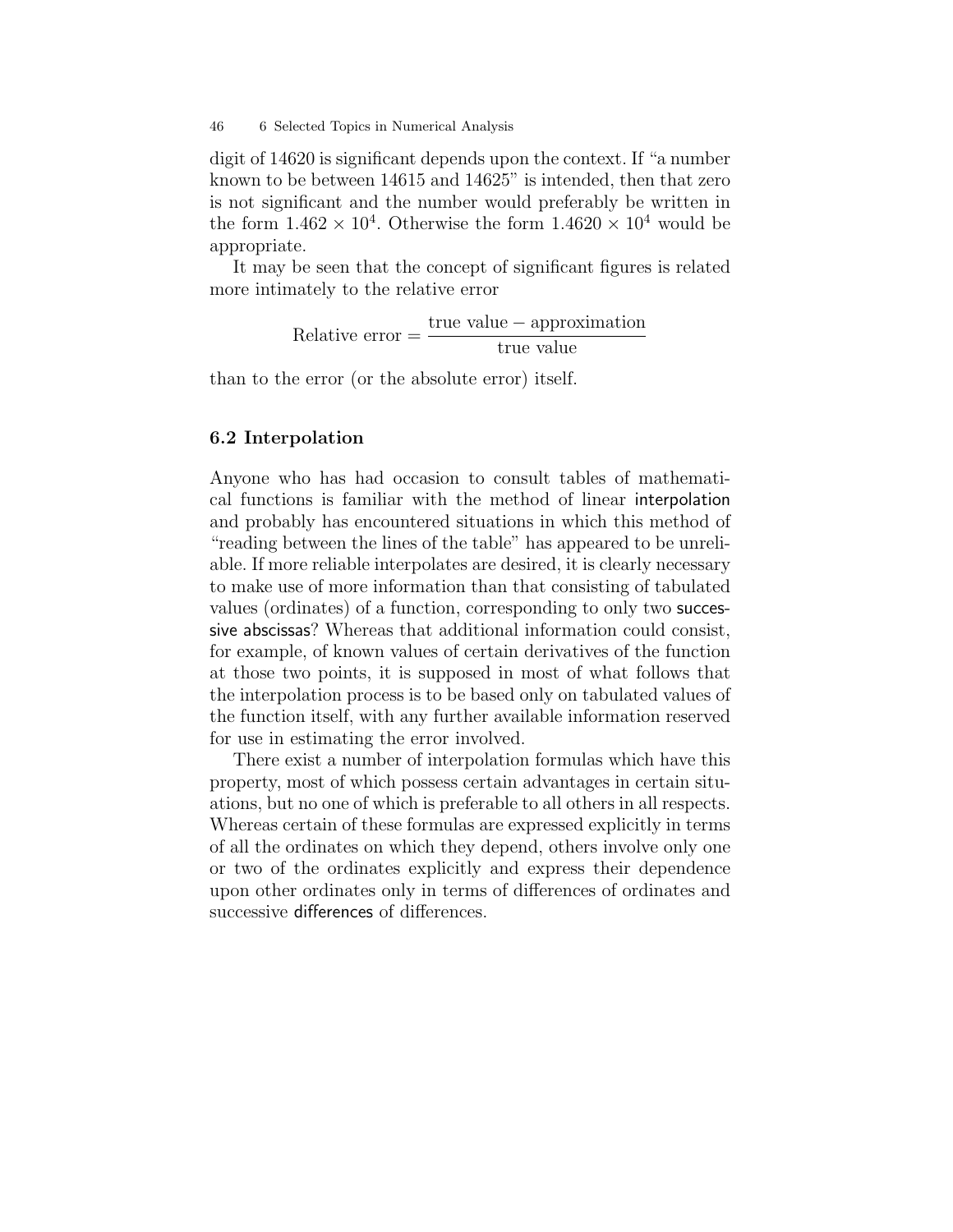#### 6.3 Solving Non-Linear Equations

[2](#page-0-0)

We are here concerned with the problem of solving equations of the form  $x = f(x)$ , where f is a given function. The method of iteration consists in executing the following algorithm:

**Algorithm:** Choose  $x_0$  arbitrarily, and generate the sequence  ${x_n}$  recursively from the relation

<span id="page-52-0"></span>
$$
x_n = f(x_{n-1}), n = 1, 2, \cdots
$$
 (6.1)

At the outset, we cannot even be sure that this algorithm is well defined. It could be that f is undefined at some point  $f(x_n)$ . However, let us assume that  $f$  is defined on some closed finite interval  $I = [a, b]$ , and that the values of f lie in the same interval. Geometrically this means that the graph of the function  $y = f(x)$ is contained in the square  $a \leq x \leq b$ ,  $a \leq y \leq b$ .

Under this assumption, if  $x_0 \in I$ , we can say that all elements of the sequence  $\{x_n\}$  are in *I*. For if some  $x_n \in I$  with  $n > 0$ , then also  $x_{n+1} = f(x_n) \in I$  since f has its values in I. Observe that the above hypotheses are not sufficient to guarantee that equation  $(6.1)$  has a solution. However, if we assume the function f to be continuous, then the equation has at least one solution.

The above intuitive consideration can be couched in purely analytical terms, as follows. Consider the function  $g$  defined by  $g(x) = x - f(x), a \leq x \leq b$ . This function is continuous on the interval [a, b]; moreover, since  $f(a) > a$ ,  $f(b) < b$ , it satisfies  $q(a) \leq 0, q(b) \geq 0$ . By the intermediate value theorem of calculus it assumes all values between  $q(a)$  and  $q(b)$  somewhere in the interval [a, b]. Therefore it must assume the value zero, say at  $x = s$ . This implies  $0 = s - f(s)$ , or  $s = f(s)$ . Thus the number s is the desired solution.

#### 6.4 Numerical Differentiation

<sup>[3](#page-0-0)</sup> The mathematical definition of the derivative of  $f(x)$  is

<sup>2</sup> This Section has been quoted from:

Henrici, Peter. Elements of numerical analysis. (1964).

<sup>3</sup> This section has been quoted from:

Hjorth-Jensen, Morten. Computational physics, Lecture notes (2011).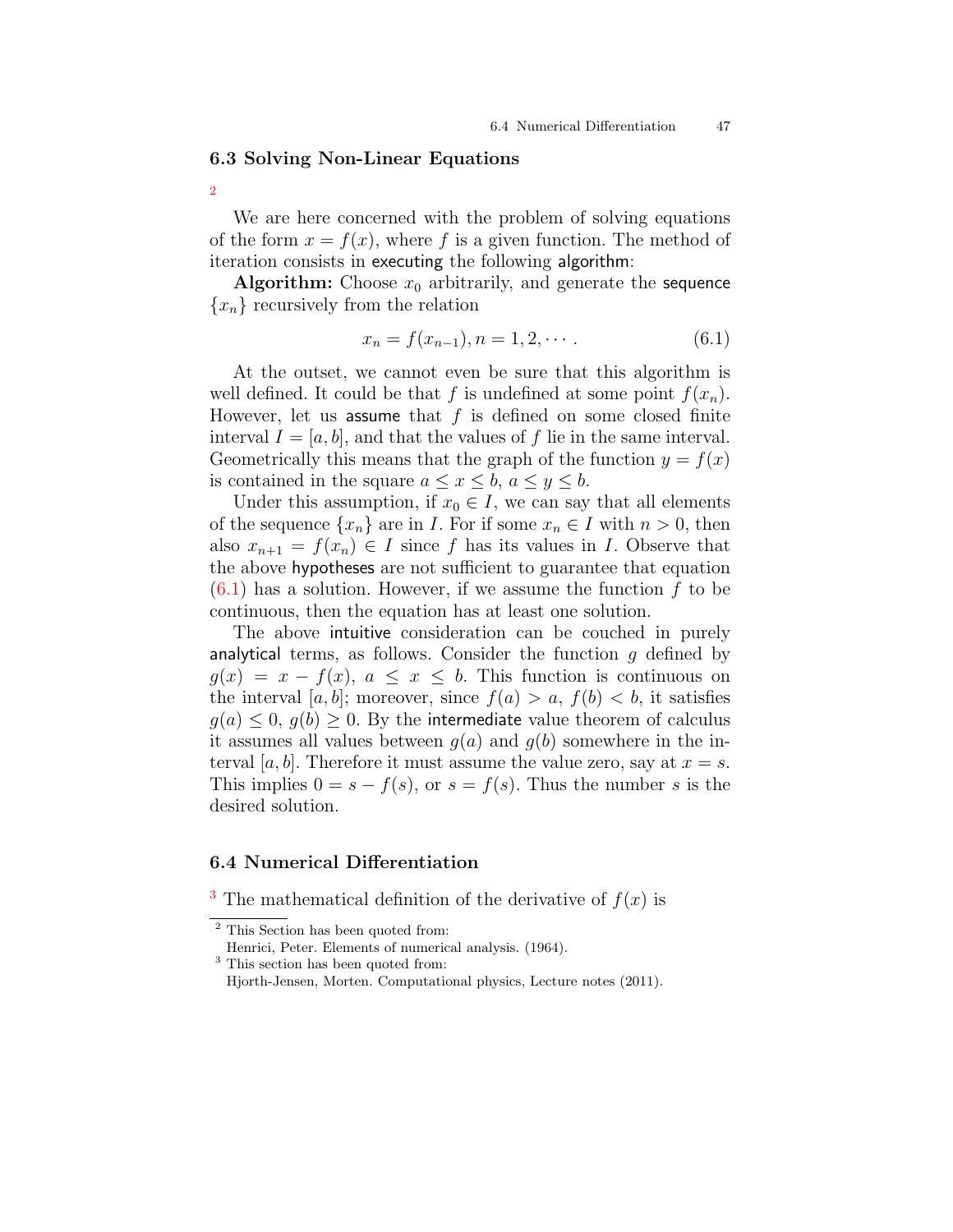48 6 Selected Topics in Numerical Analysis

$$
\frac{df(x)}{x} = \lim_{h \to 0} \frac{f(x+h) - f(x)}{h}
$$

where h is the step size. If we use a Taylor expansion for  $f(x)$ , we can write

$$
f(x+h) = f(x) + hf'(x) + \frac{h^2}{2}f''(x) + \cdots
$$

We can then set the computed derivative  $f'_c(x)$  as

$$
f'_c(x) \simeq \frac{f(x+h) - f(x)}{h} \simeq f'(x) + \frac{hf''(x)}{2} + \cdots
$$

Assume now that we will employ two points to represent the function f by way of a straight line between x and  $x + h$ . This means that we could represent

$$
f_2'(x) = \frac{f(x+h) - f(x)}{h} + \mathcal{O}(h).
$$

where the suffix 2 refers to the fact that we are using two points to define the derivative and the dominating error goes like  $\mathcal{O}(h)$ . This is the forward derivative formula. Alternatively, we could use the backward derivative formula

$$
f_2'(x) = \frac{f(x) - f(x - h)}{h} + \mathcal{O}(h).
$$

If the second derivative is close to zero, this simple two point formula can be used to approximate the derivative.

Above we have used the interpolating polynomial to approximate values of a function  $f$  at points where  $f$  is not known. Another use of the interpolating polynomial, of equal or even higher importance in practice, is the imitation of the fundamental operations of calculus. In all these applications the basic idea is extremely simple: Instead of performing the operation on the function f, which may be difficult or-in cases where f is known at discrete points only-impossible, the operation is performed on a suitable interpolating polynomial.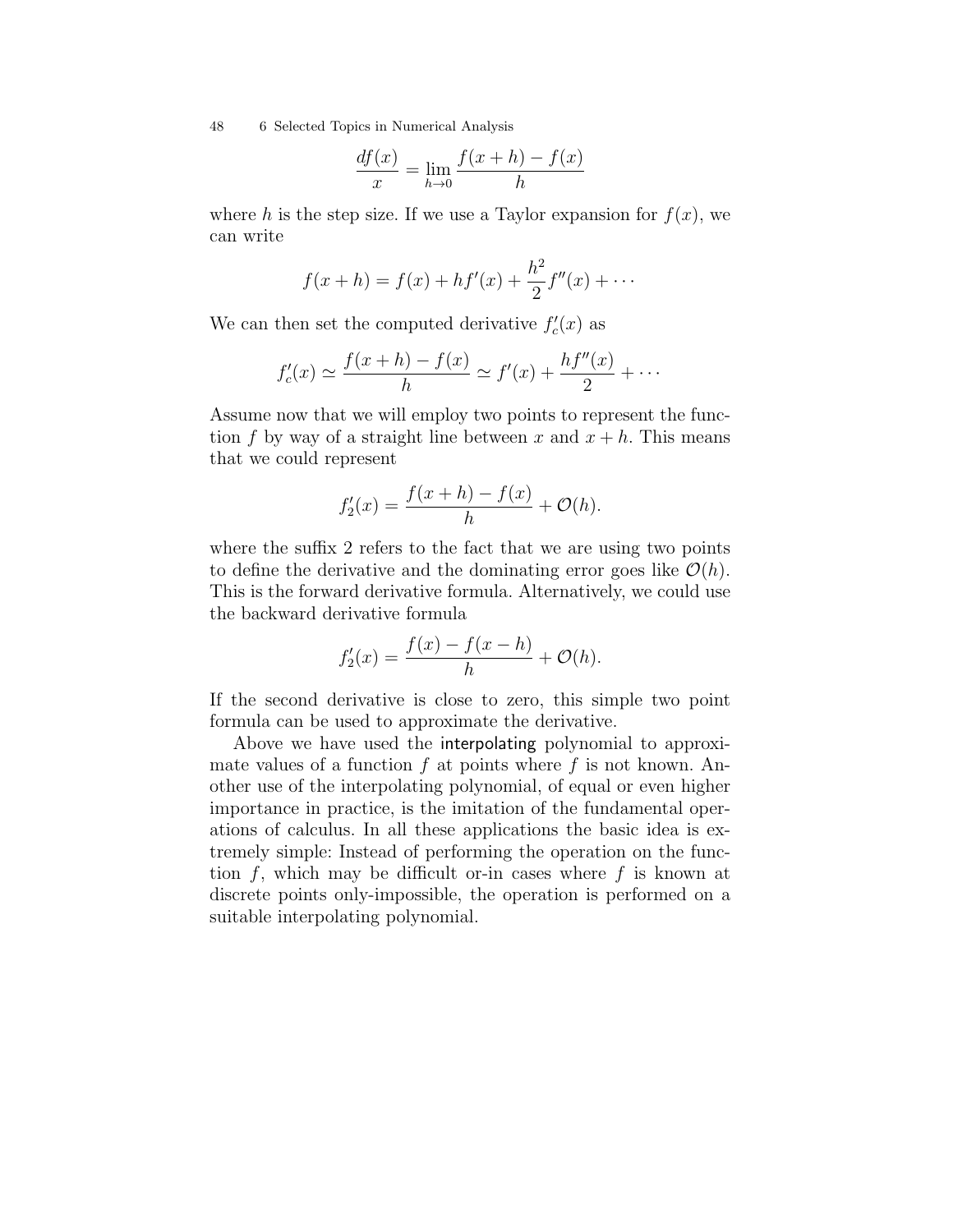## 6.5 Numerical Integration

[4](#page-0-0) We now turn to the problem of numerical evaluation of definite integrals. The method is the same as numerical differentiation. Instead of performing the integration on the function  $f$ , which may be difficult, we perform the integration on a polynomial interpolating f at suitable points. If values of f are available on both sides of the interval of integration, it seems preferable to perform the integration on a polynomial that takes into account all these values.

It is assumed that f is continuous on  $[a, b]$  and can be evaluated at arbitrary points of that interval. Several procedures offer themselves; we shall be able to dismiss two of them very briefly.

- 1. Newton-Cotes formulas. The most natural idea that offers itself seems to select a certain number of interpolating points within  $[a, b]$ , to interpolate f at these points, and to approximate the integral off by the integral of the interpolating polynomial. If the interpolating points divide  $[a, b]$  into N equal parts, we arrive in this manner at certain integration formulas which are called the Newton-Cotes formulas. Unfortunately, these formulas have, for large values of  $N$ , some very undesirable properties. In particular, it turns out that there exist functions, even analytic ones, for which the sequence of the integrals of the interpolating polynomials does not converge towards the integral of the function f. Also, the coefficients in these formulas are large and alternate in sign, which is undesirable for the propagation of rounding error. For these reasons, the Newton-Cotes formulas are rarely used for high values of N. For  $N = 2, 3, 4$  the formulas are identical with certain wellknown integration formulas.
- 2. Gaussian quadrature. One may try to avoid some of the short-comings of the Newton-Cotes formulas by relinquishing the equal spacing of the interpolating points. Gauss discovered that by a proper choice of the interpolating points one can construct integration formulas which, using  $N+1$  interpolating points, give the accurate value of the integral if f is a

<sup>4</sup> This Section has been quoted from:

Henrici, Peter. Elements of numerical analysis. (1964).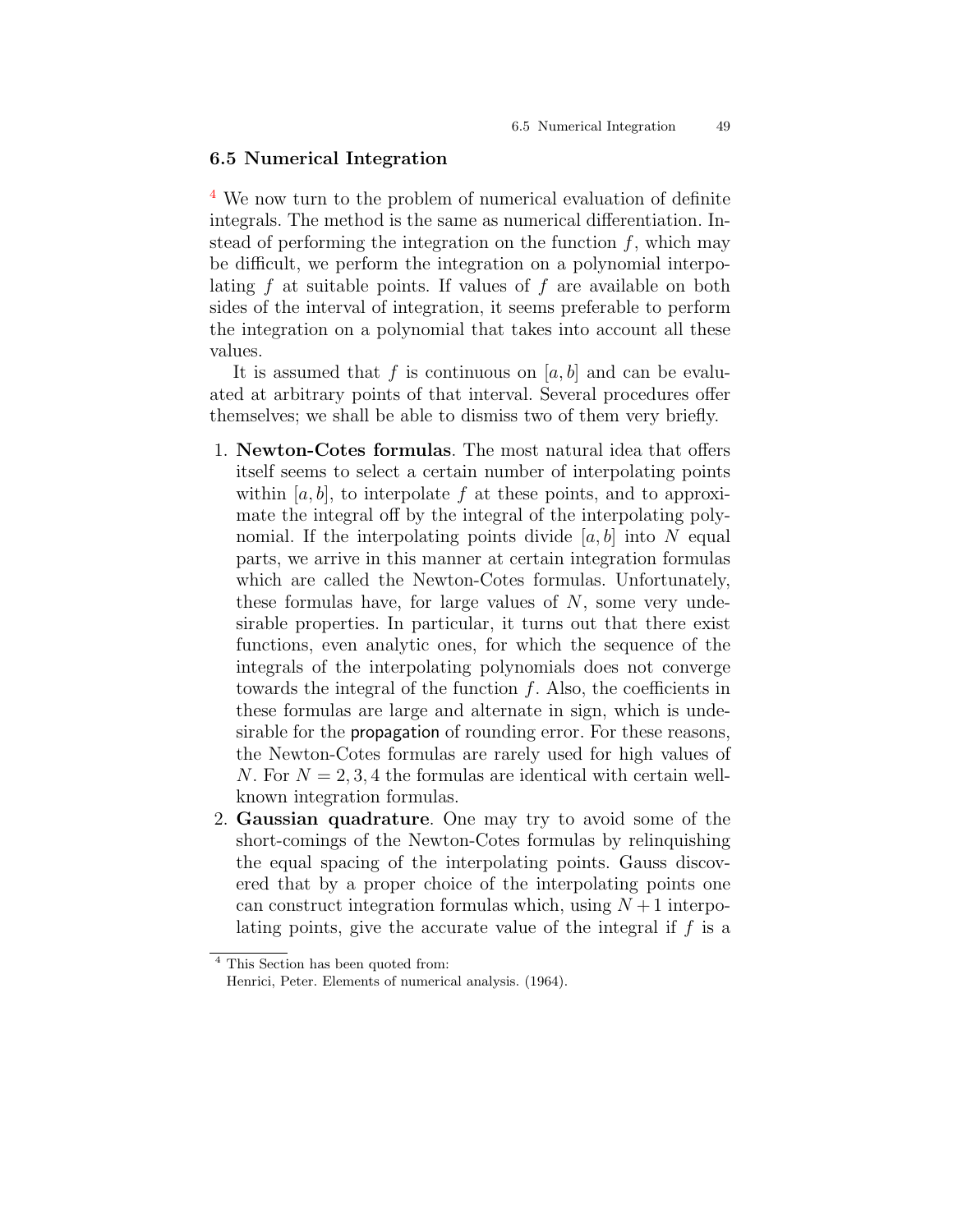polynomial of degree  $2N+1$  or less. These formulas turn out to be numerically stable, and they are in successful use at a number of computation laboratories. The formulas suffer from the disadvantage, however, that the interpolating points as well as the corresponding weights are irregular numbers that have to be stored. This practically (although not theoretically) limits the applicability of these highly interesting formulas.

## 6.6 Exercises

#### 1. Translate the following sentences.

Numerical integration is the approximate computation of an integral using numerical techniques. The numerical computation of an integral is sometimes called quadrature. Ueberhuber uses the word "quadrature" to mean numerical computation of a univariate integral, and "cubature" to mean numerical computation of a multiple integral.

There are a wide range of methods available for numerical integration. The most straightforward numerical integration technique uses the Newton-Cotes formulas (also called quadrature formulas), which approximate a function tabulated at a sequence of regularly spaced intervals by various degree polynomials. If the endpoints are tabulated, then the 2- and 3-point formulas are called the trapezoidal rule and Simpson's rule, respectively. The 5-point formula is called Boole's rule. A generalization of the trapezoidal rule is Romberg integration, which can yield accurate results for many fewer function evaluations.

If the functions are known analytically instead of being tabulated at equally spaced intervals, the best numerical method of integration is called Gaussian quadrature. By picking the abscissas at which to evaluate the function, Gaussian quadrature produces the most accurate approximations possible. However, given the speed of modern computers, the additional complication of the Gaussian quadrature formalism often makes it less desirable than simply brute-force calculating twice as many points on a regular grid (which also permits the already computed values of the function to be re-used).

<sup>50 6</sup> Selected Topics in Numerical Analysis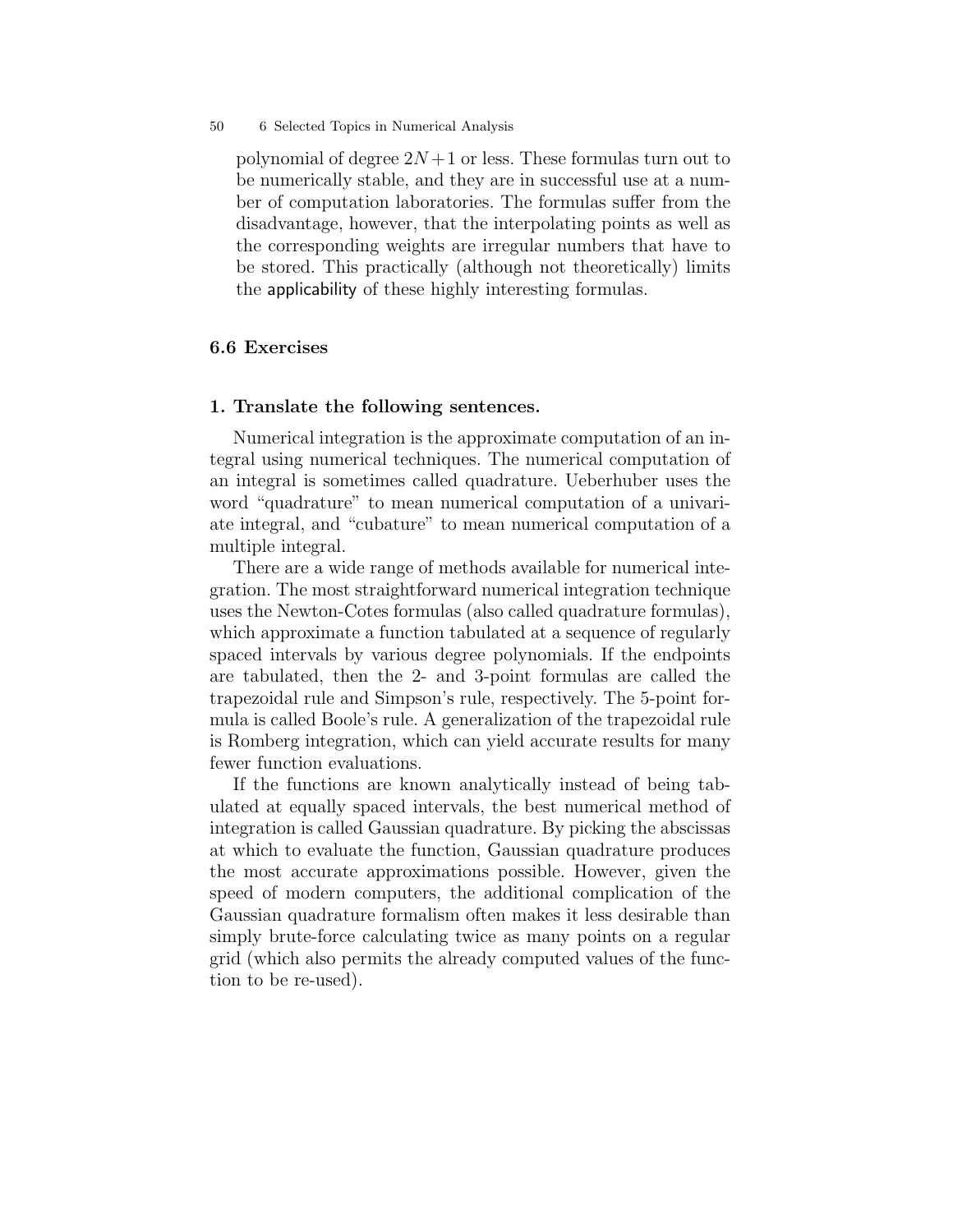Modern numerical integrations methods based on information theory have been developed to simulate information systems such as computer controlled systems, communication systems, and control systems since in these cases, the classical methods (which are based on approximation theory) are not as efficient.

| Noun        | <b>Verb</b> | adjective | adverb      |
|-------------|-------------|-----------|-------------|
| algorithm   |             |           |             |
|             |             |           | equally     |
|             | interpolate |           |             |
|             |             | regular   |             |
|             | execute     |           |             |
|             | enumerate   |           |             |
|             |             |           | intuitively |
| instability |             |           |             |
|             | classify    |           |             |

2. Write down other forms of the following words.

# 3. Use the correct form of the word.

- 1. spline interpolation is a form of (interpolate) .......... where the interpolant is a special type of piecewise polynomial called a spline.
- 2. Cubic Hermite splines are typically used for interpolation of numeric data specified at given argument values  $x_1, x_2, \ldots, x_n$ , to obtain a smooth (continue) .......... function.
- 3. The finite element method is a (numeric).......... technique for finding approximate solutions of partial differential equations as well as of integral equations.
- 4. Finite-difference methods are numerical methods for (approximate) ........... the solutions to differential equations using finite difference equations to approximate derivatives.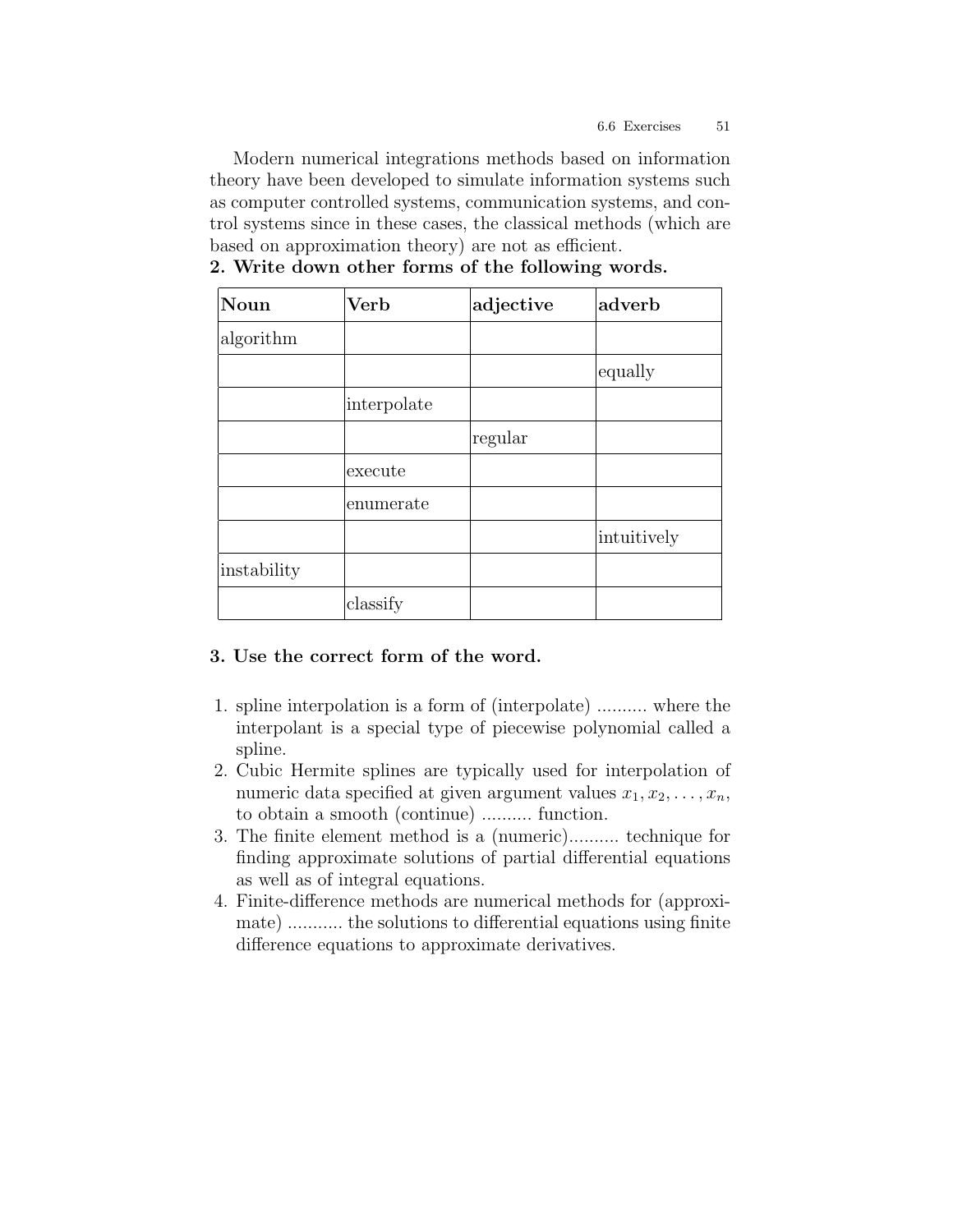- 52 6 Selected Topics in Numerical Analysis
- 5. Spectral methods are techniques used in applied mathematics and (science) .......... computing to numerically solve certain differential equations, often involving the use of the Fast Fourier Transform.

# 4. Fill gaps with one of the following words

|               | 1. computation 2. approximation 3. secant | 4. procedure               |
|---------------|-------------------------------------------|----------------------------|
| 5. difference | 6. solutions                              | 7. functions 8. successive |
| 9. errors     | 10. digits                                | 11. finding 12. precision  |

- 1. When a number is expressed in scientific notation, the number of significant .......... (or significant figures) is the number of digits needed to express the number to within the uncertainty of calculation.
- 2. The Bisection Method is a .......... approximation method that narrows down an interval that contains a root of the function  $f(x)$ .
- 3. The relative error of the quotient or product of a number of quantities is less than or equal to the sum of their relative ...........
- 4. The Newton-Raphson method (also known as Newton's method) is a way to quickly find a good ..........for the root of a realvalued function  $f(x) = 0$  $f(x) = 0$ .
- 5. The bisection method is a root-finding method that applies to any continuous .......... for which one knows two values with opposite signs.
- 6. The concepts of accuracy and .......... are both closely related and often confused.
- 7. The golden section search algorithm can be used for .......... a minimum (or maximum) of a single-variable function  $f(x)$ .
- 8. The Euler method is a first-order numerical .......... for solving ordinary differential equations with a given initial value. I
- 9. If rounding is performed on each of a series of numbers in a long ......, roundoff error can become important, especially if division by a small number ever occurs.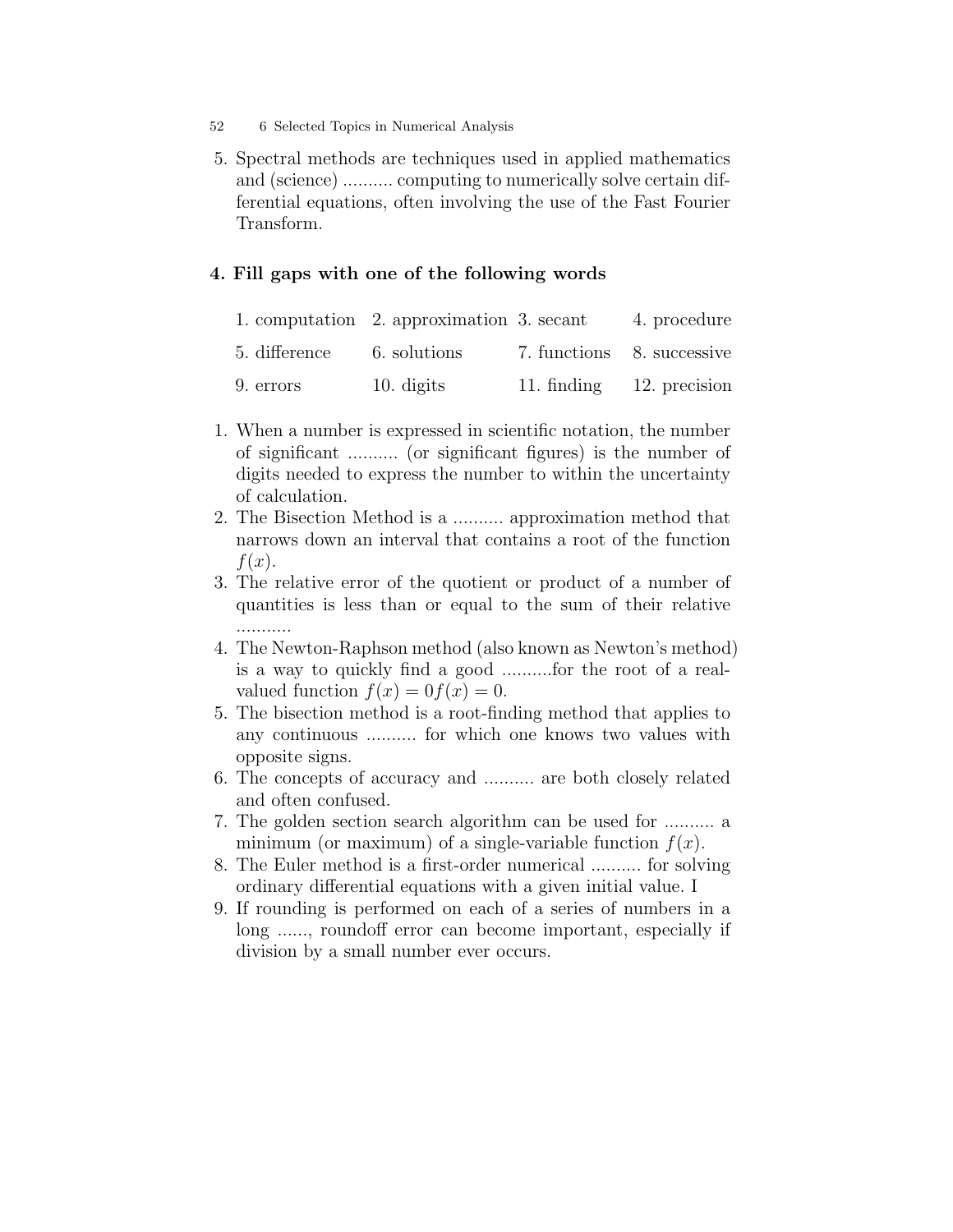- 10. The secant method is a root-finding algorithm that uses a succession of roots of .......... lines to better approximate a root of a function  $f$ .
- 11. There are many different methods that can be used to approximate .......... to a differential equation.
- 12. Absolute error is the .......... between the measured or inferred value of a quantity and its actual value.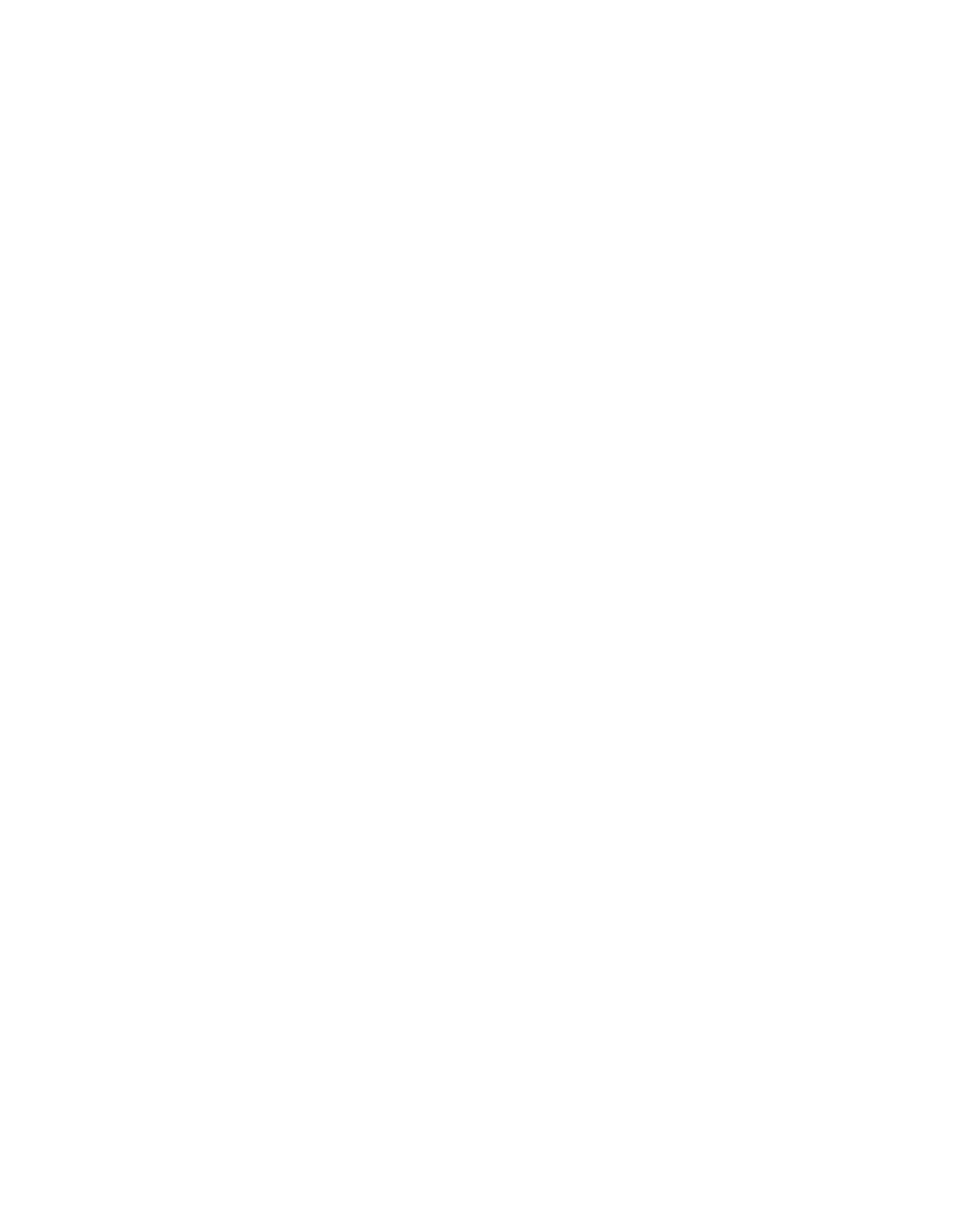# Selected Topics in Differential Equation

### 7.1 Differential Equation in a Nutshell

<sup>[1](#page-0-0)</sup> In the calculus, you studied various methods by which you could differentiate the elementary functions. Equations which involve variables and their derivatives are called differential equations.

Let  $f(x)$  define a function of x on an interval  $I: a \leq x \leq b$ . By an ordinary differential equation we mean an equation involving  $x$ , the function  $f(x)$  and one or more of its derivatives. The order of a differential equation is the order of the highest derivative involved in the equation.

Let  $y = f(x)$  define y as a function of x on an interval  $I: a \leq$  $x \leq b$ . We say that the function  $f(x)$  is an explicit solution or simply a solution of an ordinary differential equation involving  $x$ ,  $f(x)$ , and its derivatives, if it satisfies the equation for every x in *I*, i. e., if we replace *y* by  $f(x)$ , *y'* by  $f'(x)$ , *y''* by  $f''(x)$ ,  $\dots$ ,  $y^{(n)}$ by  $f^{(n)}(x)$ , the differential equation reduces to an identity in x.

A relation  $f(x, y) = 0$  will be called an implicit solution of the differential equation

<span id="page-60-0"></span>
$$
F(x, y, y', \dots, y^{(n)}) = 0.
$$
 (7.1)

on an interval  $I: a \leq x \leq b$ , if

This section has been quoted from:

Morris. Tenenbaum, and Harry Pollard. Ordinary differential equations: an elementary textbook for students of mathematics, engineering, and the sciences. Dover Publications, 1963.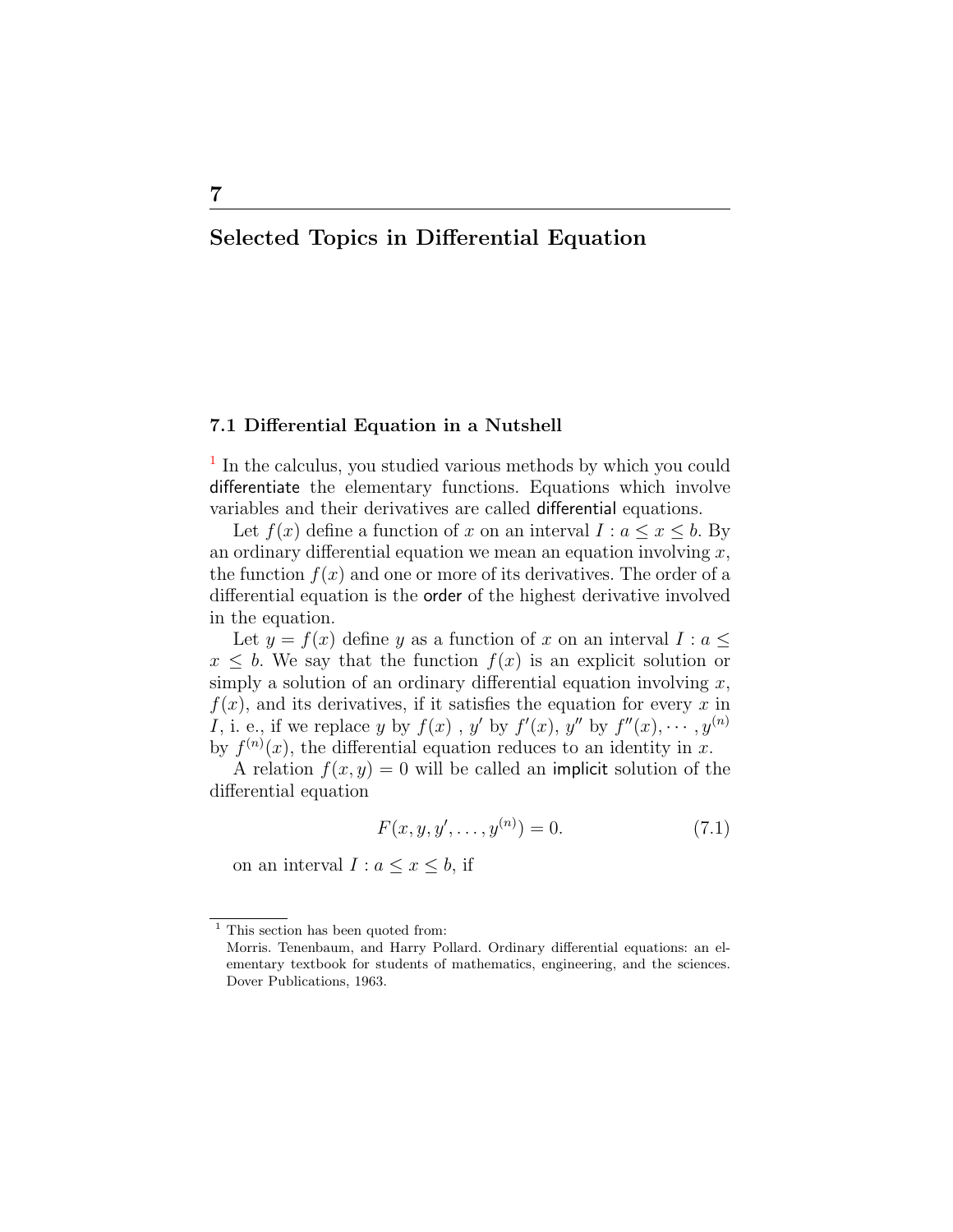- 56 7 Selected Topics in Differential Equation
- 1. It defines y as an implicit function of x on I, i.e., if there exists a function  $g(x)$  defined on I such that  $f[x, g(x)] = 0$  for every  $x$  in  $I$ , and if
- 2.  $g(x)$  satisfies  $(7.1)$ , i.e., if

$$
F[x, g(x), g'(x), \dots, g^{(n)}(x)] = 0
$$

for every  $x$  in  $I$ .

#### 7.2 The General Solution of a Differential Equation

We assume at the outset that you have understood clearly the material of the previous lesson so that when we say "solve a differential equation" or "find a solution of a differential equation," or "the solution of a differential equation is," you will know what is meant. Or if we omit intervals for which a function or a differential equation is defined, we expect that you will be able to fill in this omission yourself.

Two conclusions seem to stem from these examples. First, if a differential equation has a solution, it has infinitely many solutions. Second, if the differential equation is of the first order, its solution contains one arbitrary constant; if of the second order, its solution contains two arbitrary constants; if of the nth order, its solution contains n arbitrary constants.

It is customary to call a solution which contains  $n$  constants  $c_1, c_2, \ldots, c_n$  an *n*-parameter family of solutions, and to refer to the constants  $c_1$  to  $c_n$  as parameters.

We shall now show you how to find the differential equation when its *n*-parameter family of solutions is known. You must bear in mind that although the family will contain the requisite number of n arbitrary constants, the nth order differential equation whose solution it is, contains no such constants. In solving problems of this type, therefore, these constants must be eliminated. Unfortunately a standard method of eliminating these constants is not always the easiest to use. There are frequently simpler methods which cannot be standardized and which will depend on your own ingenuity.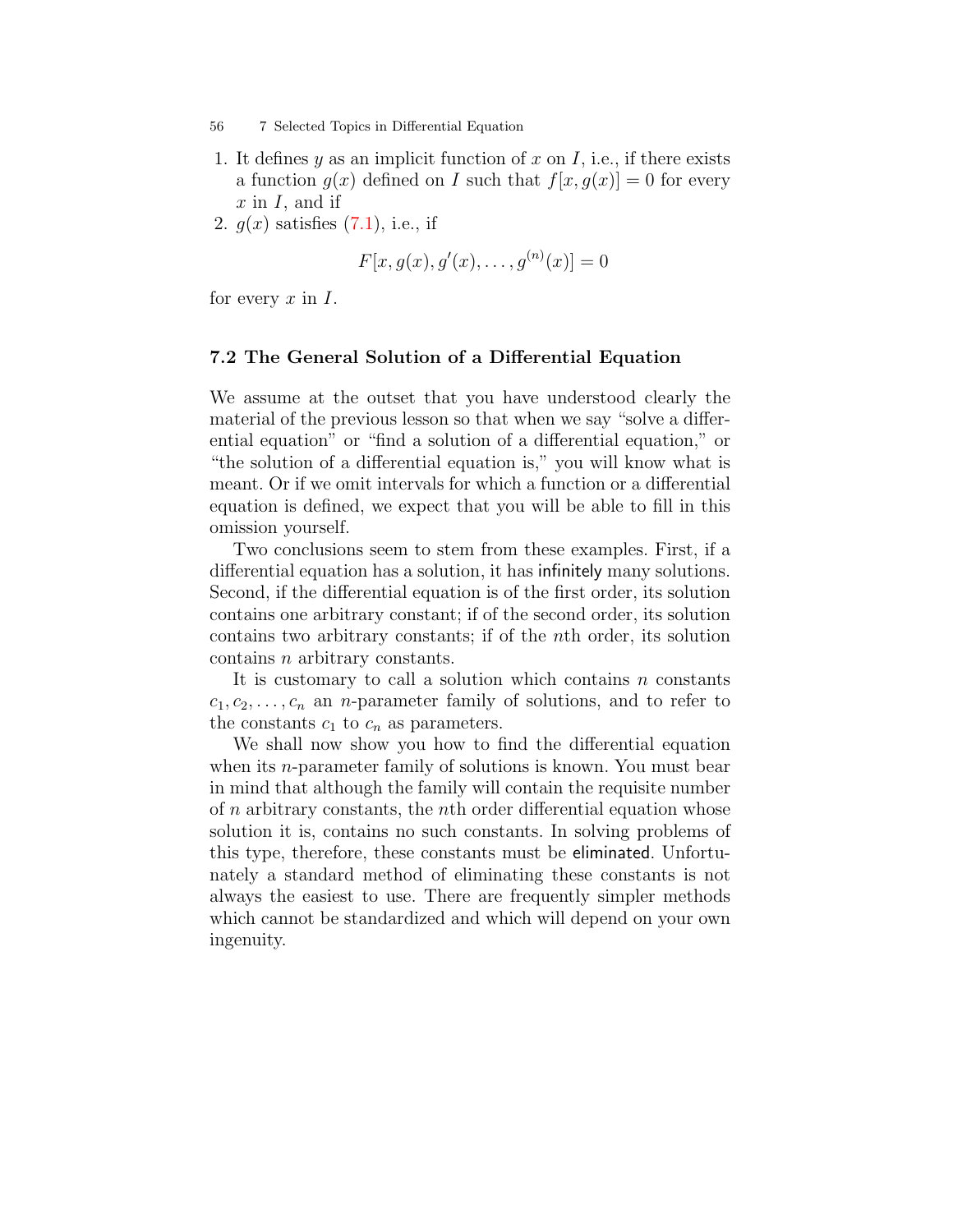# 7.3 Isogonal and orthogonal Trajectories

When two curves intersect in a plane, the angle between them is defined to be the angle made by their respective tangents drawn at their point of intersection. Since these lines determine two angles, it is customary to specify the particular one desired by stating from which tangent line we are to proceed in a counterclockwise direction to reach the other.

A curve which cuts every member of a given 1-parameter family of curves in the same angle is called an isogonal trajectory of the family.

If two 1-parameter families have the property that every member of one family cuts every member of the other family in the same angle, then each family may be said to be a 1-parameter family of isogonal trajectories of the other, i. e., the curves of either family are isogonal trajectories of the other.

An interesting problem is to find a family of isogonal trajectories that makes a predetermined angle with a given 1-parameter family of curves. If we call  $y'_1$  the slope of a curve of a given 1- $\alpha$  parameter family,  $y'$  the slope of an isogonal trajectory of the family, and  $\alpha$  their angle of intersection measured from the tangent line with slope  $y'$  to the tangent line with slope  $y'_1$ , then

$$
\tan \alpha = \frac{y'_l - y'}{1 + y'y'_1}
$$

A curve which cuts every member of a given 1-parameter family of curves in a 90◦ angle is called an orthogonal trajectory of the family. If two 1-parameter families have the property that every member of one family cuts every member of the other family in a right angle, then each family may be said to be an orthogonal trajectory of the other. Orthogonal trajectory problems are of special interest since they occur in many physical fields.

# 7.4 Initial Value Problem

<sup>[2](#page-0-0)</sup> In the field of differential equations, an initial value problem is an ordinary differential equation together with specified value, called

<sup>2</sup> This Section has been quoted from:

http://en.wikipedia.org/wiki/Initial value problem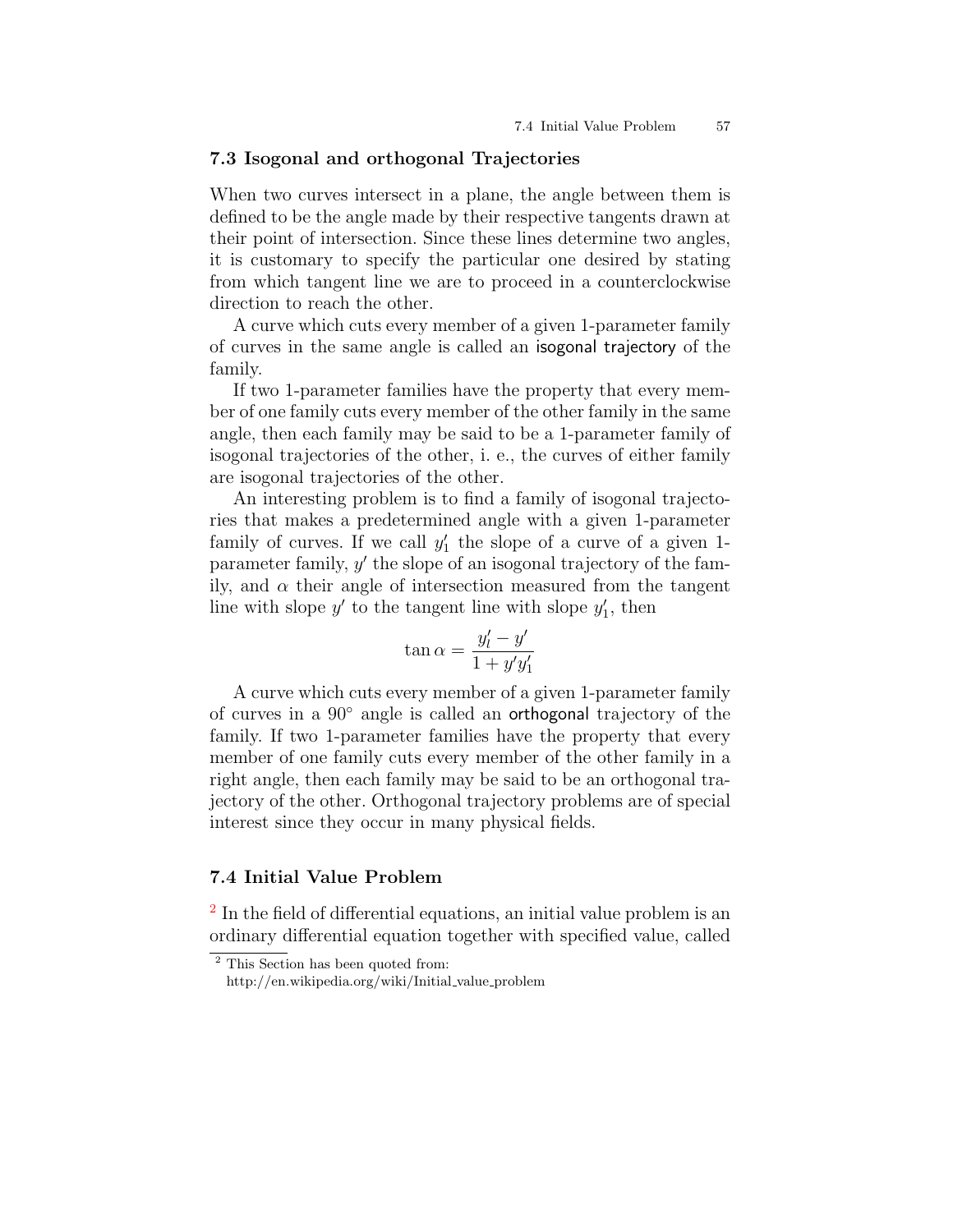58 7 Selected Topics in Differential Equation

the initial condition, of the unknown function at a given point in the domain of the solution. In physics or other sciences, modeling a system frequently amounts to solving an initial value problem; in this context, the differential equation is an evolution equation specifying how, given initial conditions, the system will evolve with time.

An initial value problem is a differential equation

 $y'(t) = f(t, y(t))$  with  $f: \mathbb{R} \times \mathbb{R} \to \mathbb{R}$ 

together with a point in the domain of f

$$
(t_0, y_0) \in \mathbb{R} \times \mathbb{R},
$$

called the initial condition.

A solution to an initial value problem is a function y that is a solution to the differential equation and satisfies

$$
y(t_0)=y_0.
$$

This statement subsumes problems of higher order, by interpreting y as a vector. For derivatives of second or higher order, new variables (elements of the vector  $y$ ) are introduced. More generally, the unknown function  $y$  can take values on infinite dimensional spaces, such as Banach spaces or spaces of distributions. For a large class of initial value problems, the existence and uniqueness of a solution can be demonstrated.

The Picard-Lindelöf theorem guarantees a unique solution on some interval containing  $t_0$  if  $f$  and its partial derivative  $\frac{\partial f}{\partial y}$  are continuous on a region containing  $t_0$  and  $y_0$ . The proof of this theorem proceeds by reformulating the problem as an equivalent integral equation. The integral can be considered an operator which maps one function into another, such that the solution is a fixed point of the operator. The Banach fixed-point theorem is then invoked to show that there exists a unique fixed point, which is the solution of the initial value problem.

An older proof of the Picard-Lindelöf theorem constructs a sequence of functions which converge to the solution of the integral equation, and thus, the solution of the initial value problem. Such a construction is sometimes called "Picard's method" or "the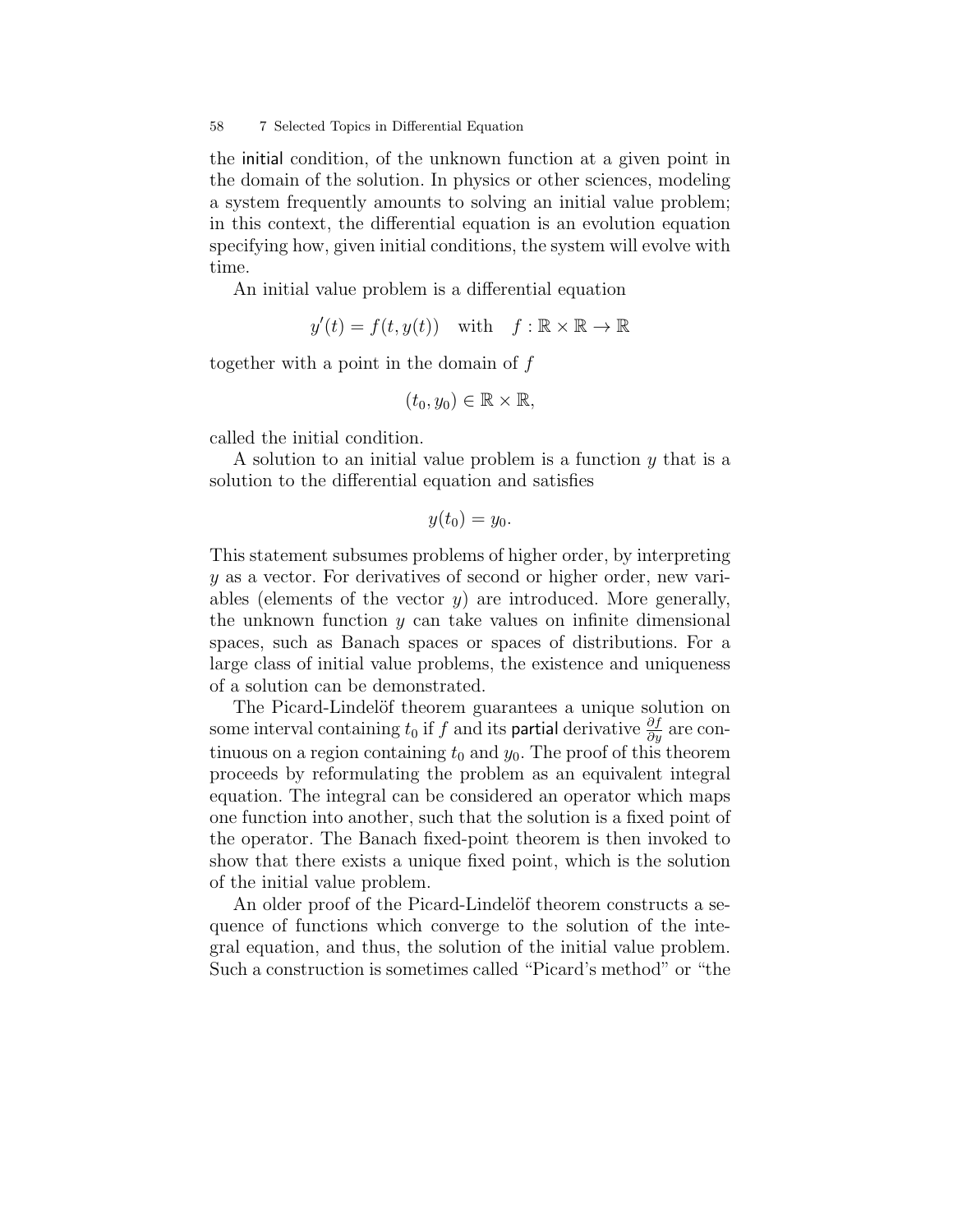method of successive approximations". This version is essentially a special case of the Banach fixed point theorem.

Hiroshi Okamura obtained a necessary and sufficient condition for the solution of an initial value problem to be unique. This condition has to do with the existence of a Lyapunov function for the system.

In some situations, the function f is not of class  $C^1$ , or even Lipschitz, so the usual result guaranteeing the local existence of a unique solution does not apply. The Peano existence theorem however proves that even for f merely continuous, solutions are guaranteed to exist locally in time; the problem is that there is no guarantee of uniqueness. An even more general result is the Carathéodory existence theorem, which proves existence for some discontinuous functions f.

## 7.5 Boundary Value Problem

 $3$  A boundary value problem is a differential equation together with a set of additional restraints, called the boundary conditions. A solution to a boundary value problem is a solution to the differential equation which also satisfies the boundary conditions.

Boundary value problems arise in several branches of physics as any physical differential equation will have them. Problems involving the wave equation, such as the determination of normal modes, are often stated as boundary value problems. A large class of important boundary value problems are the Sturm-Liouville problems. The analysis of these problems involves the eigenfunctions of a differential operator.

To be useful in applications, a boundary value problem should be well posed. This means that given the input to the problem there exists a unique solution, which depends continuously on the input. Much theoretical work in the field of partial differential equations is devoted to proving that boundary value problems arising from scientific and engineering applications are in fact wellposed.

<sup>3</sup> This section has been quoted from:

http://en.wikipedia.org/wiki/Boundary\_value\_problem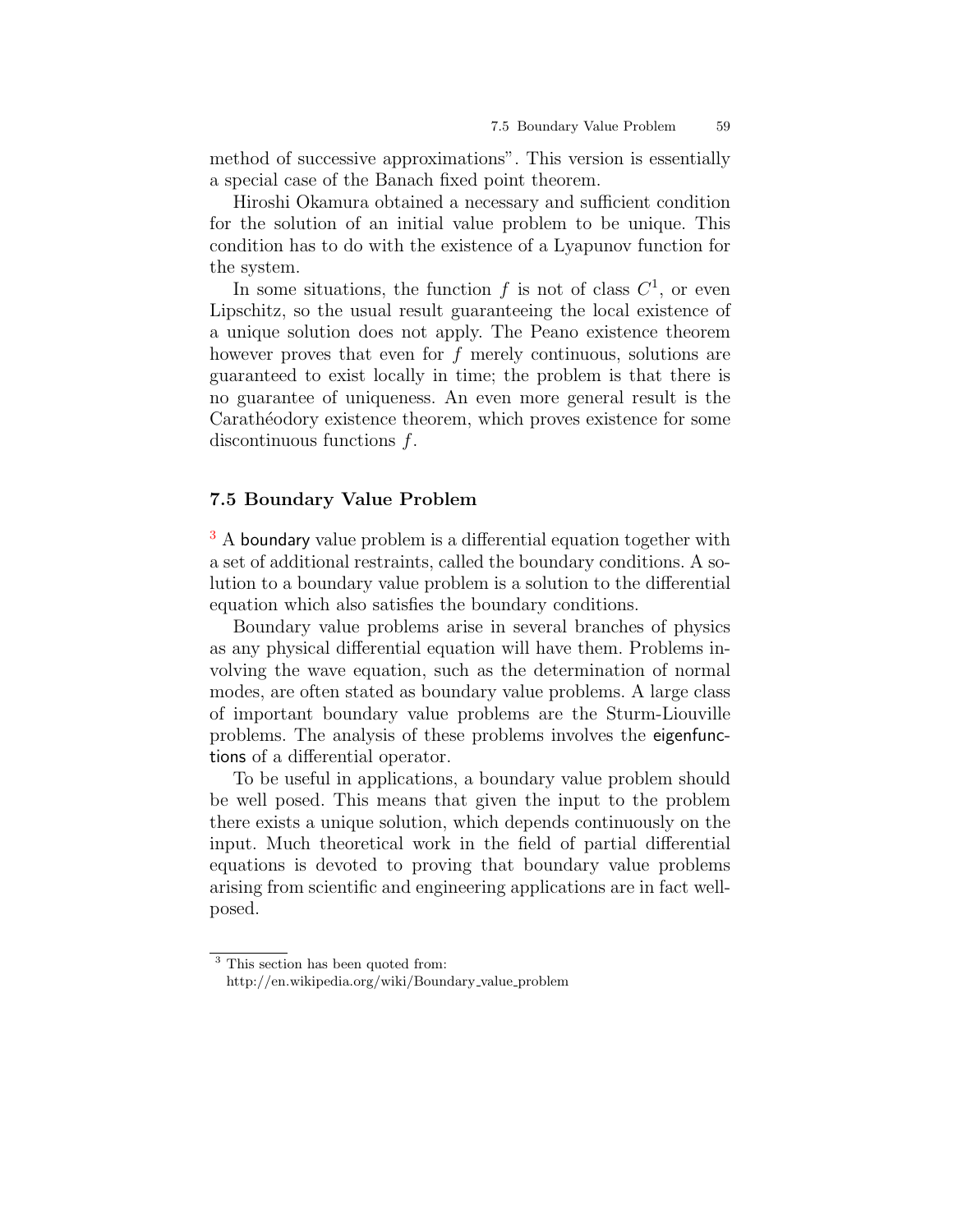Among the earliest boundary value problems to be studied is the Dirichlet problem, of finding the harmonic functions (solutions to Laplace's equation); the solution was given by the Dirichlet's principle.

A more mathematical way to picture the difference between an initial value problem and a boundary value problem is that an initial value problem has all of the conditions specified at the same value of the independent variable in the equation (and that value is at the lower boundary of the domain, thus the term "initial" value). On the other hand, a boundary value problem has conditions specified at the extremes of the independent variable. For example, if the independent variable is time over the domain [0, 1], an initial value problem would specify a value of  $y(t)$  and  $y'(t)$  at time  $t = 0$ , while a boundary value problem would specify values for  $y(t)$  at both  $t = 0$  and  $t = 1$ .

If the problem is dependent on both space and time, then instead of specifying the value of the problem at a given point for all time the data could be given at a given time for all space. For example, the temperature of an iron bar with one end kept at absolute zero and the other end at the freezing point of water would be a boundary value problem.

If the boundary gives a value to the normal derivative of the problem then it is a Neumann boundary condition. For example, if there is a heater at one end of an iron rod, then energy would be added at a constant rate but the actual temperature would not be known. If the boundary gives a value to the problem then it is a Dirichlet boundary condition. For example, if one end of an iron rod is held at absolute zero, then the value of the problem would be known at that point in space. If the boundary has the form of a curve or surface that gives a value to the normal derivative and the problem itself then it is a Cauchy boundary condition.

Aside from the boundary condition, boundary value problems are also classified according to the type of differential operator involved. For an elliptic operator, one discusses elliptic boundary value problems. For an hyperbolic operator, one discusses hyperbolic boundary value problems. These categories are further subdivided into linear and various nonlinear types.

<sup>60 7</sup> Selected Topics in Differential Equation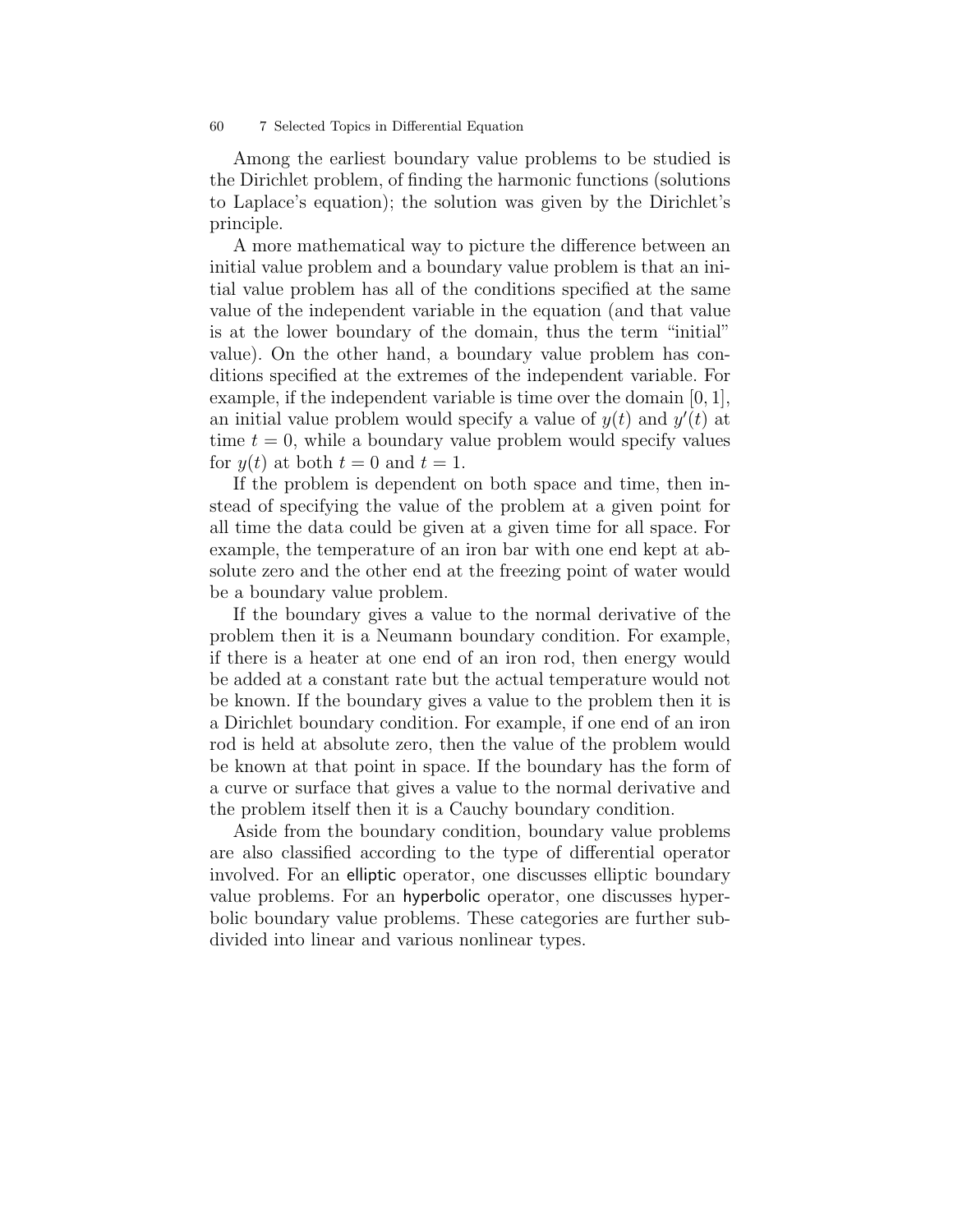## 7.6 Exercises

#### 1. Translate the following sentences.

A partial differential equation (or briefly a PDE) is a mathematical equation that involves two or more independent variables, an unknown function (dependent on those variables), and partial derivatives of the unknown function with respect to the independent variables. The order of a partial differential equation is the order of the highest derivative involved. A solution (or a particular solution) to a partial differential equation is a function that solves the equation or, in other words, turns it into an identity when substituted into the equation. A solution is called general if it contains all particular solutions of the equation concerned.

The term exact solution is often used for second- and higherorder nonlinear PDEs to denote a particular solution Partial differential equations are used to mathematically formulate, and thus aid the solution of, physical and other problems involving functions of several variables, such as the propagation of heat or sound, fluid flow, elasticity, electrostatics, electrodynamics, etc.

| Noun        | <b>Verb</b> | adjective    | adverb     |
|-------------|-------------|--------------|------------|
|             | initiate    |              |            |
|             |             | general      |            |
|             | involve     |              |            |
|             |             |              | explicitly |
|             | omit        |              |            |
| elimination |             |              |            |
|             |             | intersecting |            |
| uniqueness  |             |              |            |
| evolution   |             |              |            |

#### 2. Write down other forms of the following words.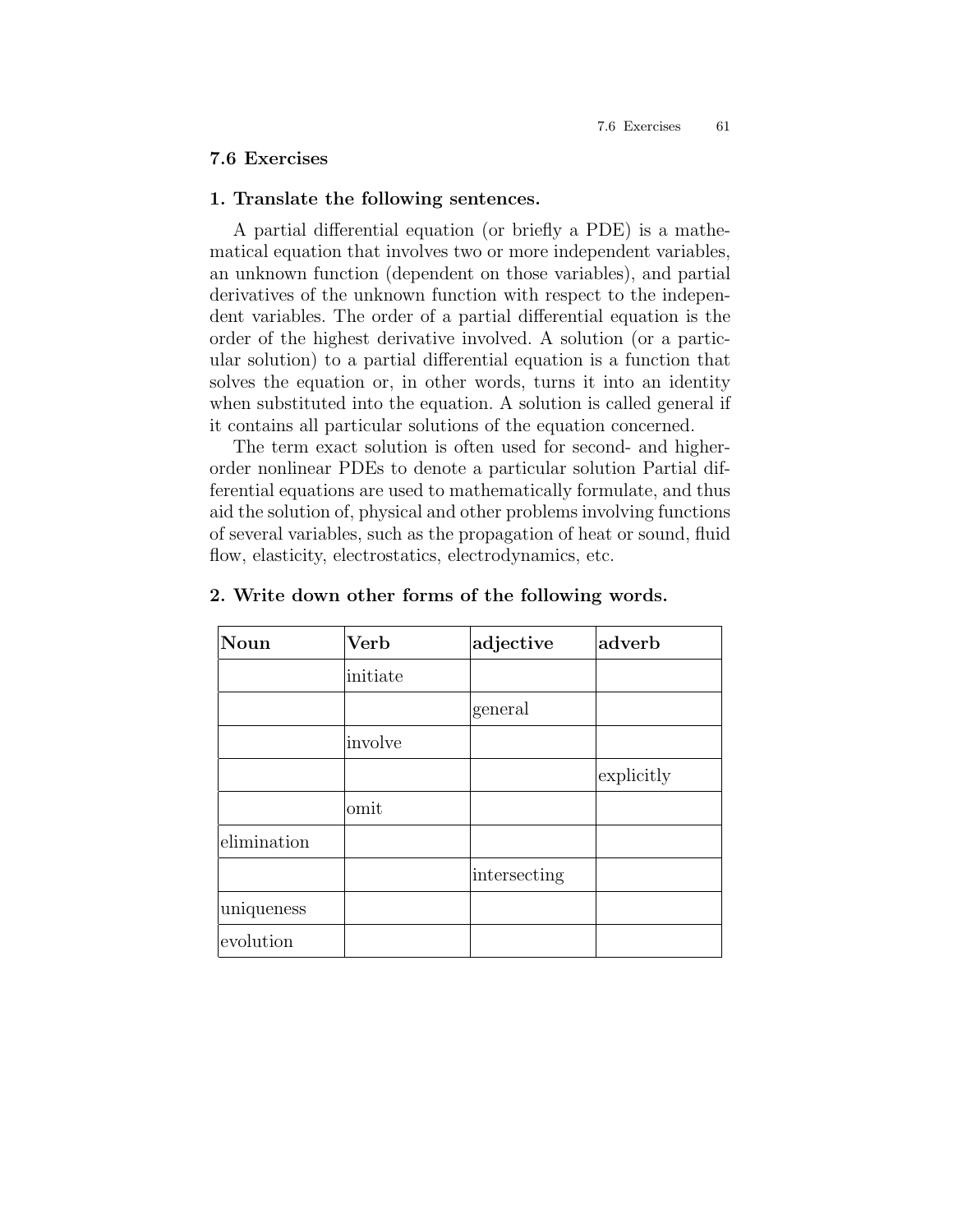62 7 Selected Topics in Differential Equation

## 3. Use the correct form of the word.

- 1. The main idea behind the Laplace Transformation is that we can solve an equation (or system of equations) containing differential and integral terms by (transform) .......... the equation in "t-space" to one in "s-space".
- 2. The Laplace transform is (invert) .......... on a large class of functions.
- 3. The meaning of the integral depends on types of functions of interest. A necessary condition for existence of the integral is that f must be locally (integral) ...........on  $[0, \infty)$ .
- 4. Two integrable functions have the same Laplace transform only if they (different) .......... on a set of Lebesgue measure zero.
- 5. The Laplace transform has a number of properties that make it useful for (analysis) .......... linear dynamical systems.

#### 4. Fill gaps with one of the following words

| 1. string                           | 2. gravity 3. horizontal 4. component    |                 |
|-------------------------------------|------------------------------------------|-----------------|
| 5. stretched 6. flexible 7. initial |                                          | 8. displacement |
| 9. perfectly                        | 10. location 11. tangential 12. measures |                 |

Consider a vertical string of length L that has been tightly stretched between two points at  $x = 0$  and  $x = L$ . Because the string has been tightly .......... we can assume that the slope of the displaced string at any point is small. So just what does this do for us? Let's consider a point x on the string in its equilibrium position, i.e. the ..........of the point at t = 0. As the string vibrates this point will be displaced both vertically and horizontally, however, if we assume that at any point the slope of the string is small then the .......... displacement will be very small in relation to the vertical displacement. This means that we can now assume that at any point  $x$  on the string the displacement will be purely vertical. So, let's call this  $\dots \dots u(x, t)$ .

We are going to assume, at least initially, that the string is not uniform and so the mass density of the ........., $\rho(x)$  may be a function of  $x$ .

Next, we are going to assume that the string is perfectly ...........This means that the string will have no resistance to bending. This in turn tells us that the force exerted by the string at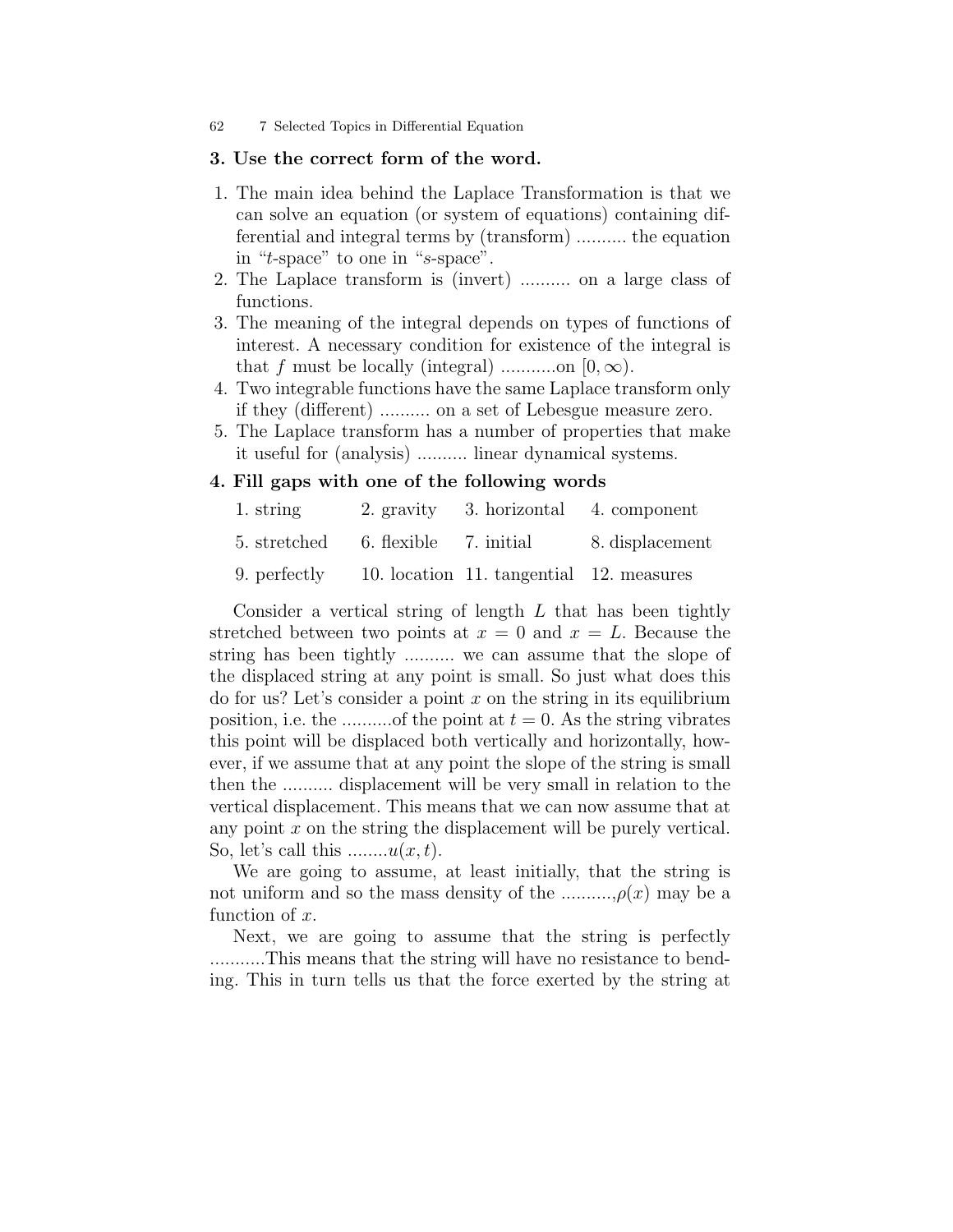any point  $x$  on the endpoints will be .........to the string itself. This force is called the tension in the string and its magnitude will be given by  $T(x, t)$ .

Finally, we will let Q(x, t) represent the vertical ..........per unit mass of any force acting on the string. Provided we again assume that the slope of the string is small the vertical displacement of the string at any point is then given by,

$$
\rho(x)\frac{\partial u^2}{\partial t^2} = \frac{\partial}{\partial x}\left(T(x,t)\frac{\partial u}{\partial x}\right) + \rho(x)Q(x,t)
$$

This is a very difficult partial differential equation to solve so we need to make some further simplifications.

First, we're now going to assume that the string is ..............elastic. This means that the magnitude of the tension,  $T(x, t)$ , will only depend upon how much the string stretches near  $x$ . Again, recalling that we're assuming that the slope of the string at any point is small this means that the tension in the string will then very nearly be the same as the tension in the string in its equilibrium position. We can then assume that the tension is a constant value,  $T(x,t) = T_0$ .

Further, in most cases the only external force that will act upon the string is ..........and if the string light enough the effects of gravity on the vertical displacement will be small and so will also assume that  $Q(x, t) = 0$ . This leads to

$$
\rho \frac{\partial^2 u}{\partial t^2} = T_0 \frac{\partial^2 u}{\partial x^2}
$$

If we now divide by the mass density and define,

$$
c^2 = \frac{T_0}{\rho}
$$

we arrive at the 1-D wave equation,

$$
\frac{\partial^2 u}{\partial t^2} = c^2 \frac{\partial^2 u}{\partial x^2}
$$

The initial conditions will also be a little different here from what we saw with the heat equation. Here we have a 2nd order time derivative and so we'll also need two initial conditions. At any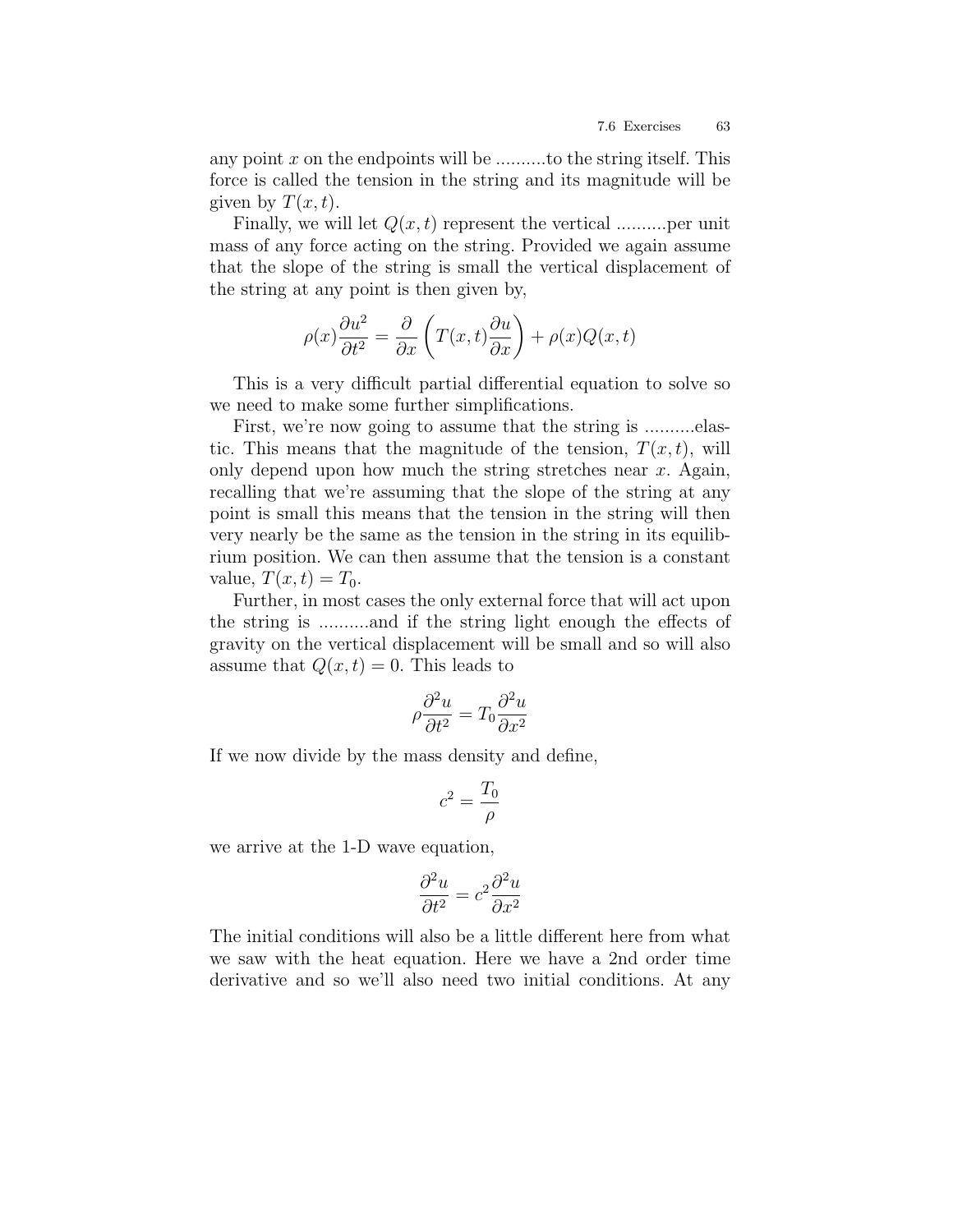# 64 7 Selected Topics in Differential Equation

point we will specify both the ..........displacement of the string as well as the initial velocity of the string. The initial conditions are then,

$$
u(x,0) = f(x), \quad \frac{\partial u}{\partial t}(x,0) = g(x)
$$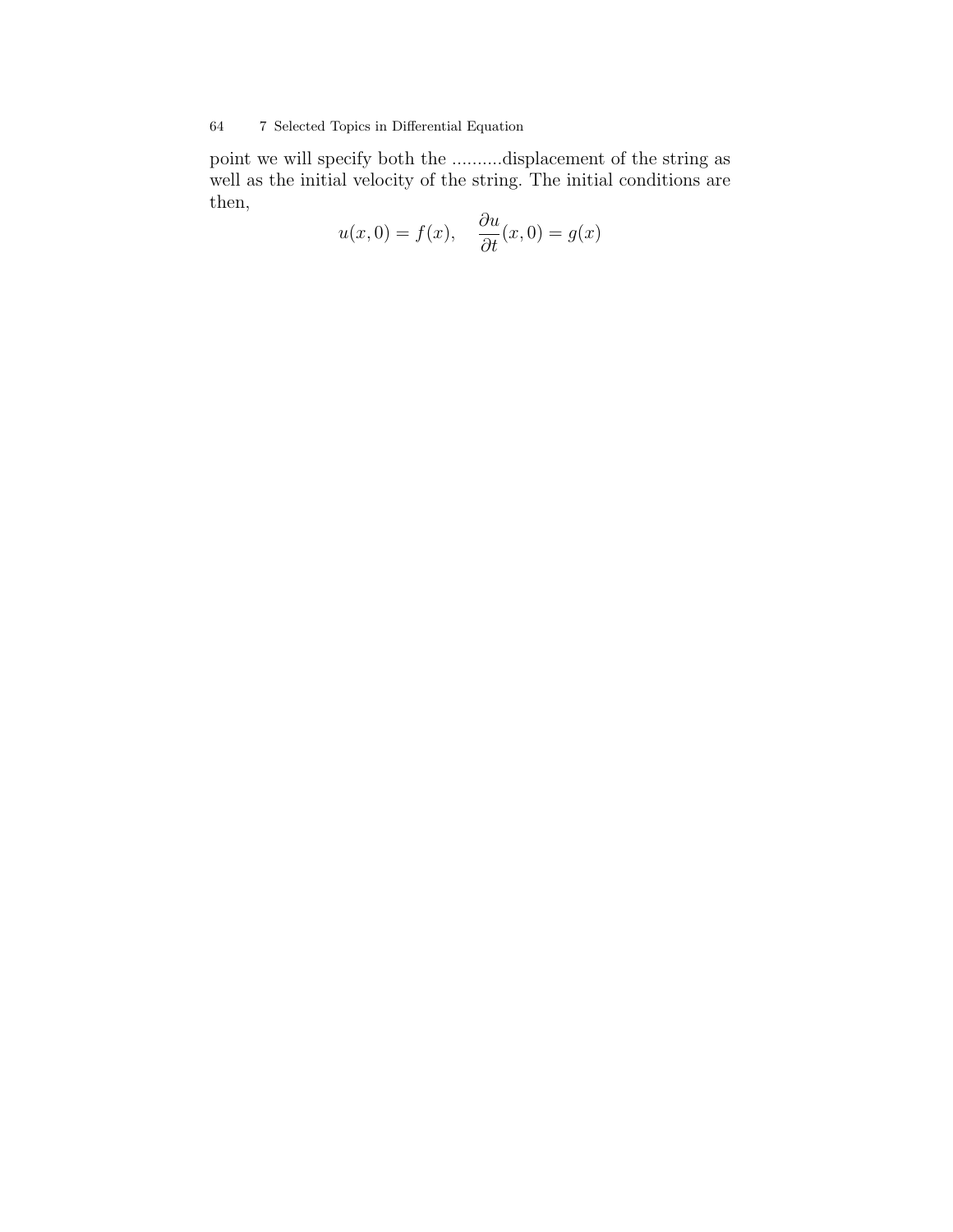# Selected Topics in Topology and Geometry

#### 8.1 What is Topology?

<sup>[1](#page-0-0)</sup> The concept of topological space grew out of the study of the real line and Euclidean space and the study of continuous function on these spaces. Here we define what a topological space is, and we study a number of ways of constructing a topology on a set as to make it into a topological space. We also consider some of the elementary concepts associated with topological spaces. Open and closed sets, limit points, and continuous functions are introduced as natural generalizations of the corresponding ideas for the real line and Euclidean space.

The definition of a topological space that is now standard was a long time in being formulated. Various mathematicians- Fréchet, Hausdorff, and others- proposed different definitions over a period of years during the first decades of the twentieth century, but it took quite a while before mathematicians settled on the one that seemed most suitable. They wanted, of course, a definition that was as broad as possible, so that it would include as special cases all the various examples that were useful in mathematics - Euclidean space, infinite-dimensional Euclidean space, and function spaces among them - but they also wanted the definition to be narrow enough that the standard theorems about these familiar spaces would hold for topological spaces in general. This is always the problem when one is trying to formulate a new mathemati-

 $<sup>1</sup>$  This section has been quoted from:</sup>

Topology (2nd Edition) James Munkresæ2000 by Prentice Hall Inc. N.J.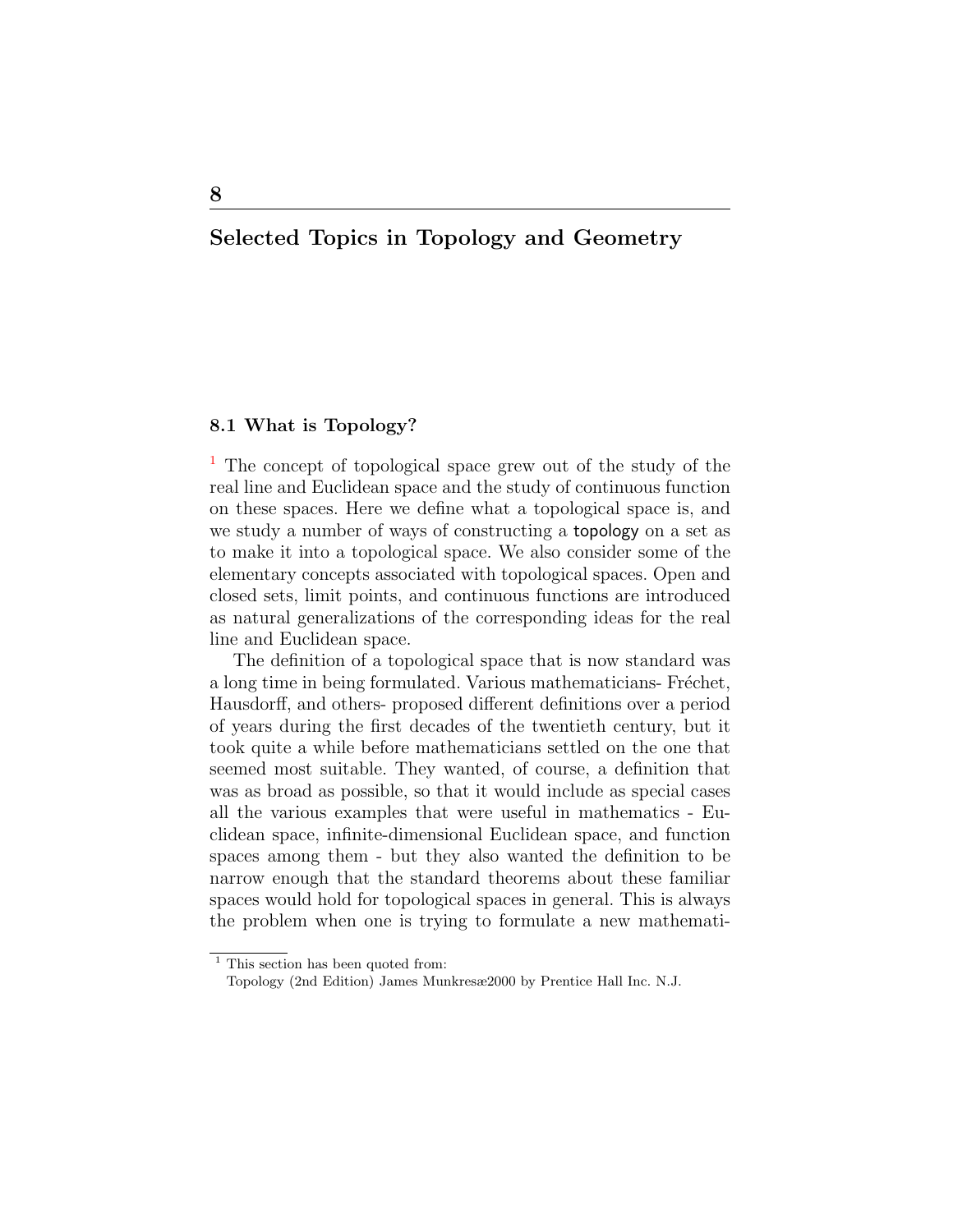#### 66 8 Selected Topics in Topology and Geometry

cal concept, to decide how general its definition should be. The definition finally settled on may seem a bit abstract, but as you work through the various ways of constructing topological spaces, you will get better feeling for what the concept means. A topology on a set X is a collection  $\tau$  of subsets of X having the following properties:

- 1.  $\varnothing$  and X are in  $\tau$ .
- 2. The union of the elements of any subcollection of  $\tau$  is in  $\tau$ .
- 3. The intersection of the elements of any finite subcollection of  $\tau$ is in  $\tau$ .

A set X for which a topology  $\tau$  has been specified is called a topological space.

Properly speaking, a topological space is an ordered pair  $(X, \tau)$ consisting of a set X and a topology  $\tau$  in X, but we often omit specific mention of  $\tau$  if no confusion will arise.

If X is a topological space with topology  $\tau$ , we say that a subset U of X is an open set of X if U belongs to the collection  $\tau$ . Using this terminology, one can say that a topological space is a set  $X$ together with a collection of subsets of  $X$ , called open sets, such that  $\varnothing$  and X are both open, and such that arbitrary union and finite intersections of open sets are open.

If  $X$  is any set, the collection of all subsets of  $X$  is a topology on  $X$ ; it is called the **discrete** topology. The collection consisting of X and  $\emptyset$  is also a topology on X; we shall call it the indiscrete topology, or the trivial topology.

Suppose that  $\tau$  and  $\tau'$  are two topologies on a given set X. If  $\tau' \supset \tau$ , we say that  $\tau'$  is finer than  $\tau$ ; if  $\tau'$  properly contains  $\tau$ , we say that  $\tau'$  is strictly finer than  $\tau$ . We also say that  $\tau$  is coarser than  $\tau'$ , or strictly coarser, in these two respective situations. We say  $\tau$  is comparable topology with  $\tau'$  if either  $\tau \supset \tau'$  or  $\tau' \supset \tau$ .

Other terminology is sometimes used for this concept. If  $\tau' \supset \tau$ , some mathematicians would say that  $\tau'$  is larger than  $\tau$  and  $\tau$  is smaller than  $\tau'$ . Many mathematicians use the words "weaker" and "stronger" in this context. Unfortunately, some of them (particulary analysts) are apt to say that  $\tau'$  is stronger than  $\tau$  if  $\tau' \supset \tau$ , while others (particulary topologists) are apt to say that  $\tau'$  is weaker than  $\tau$  in the same situation.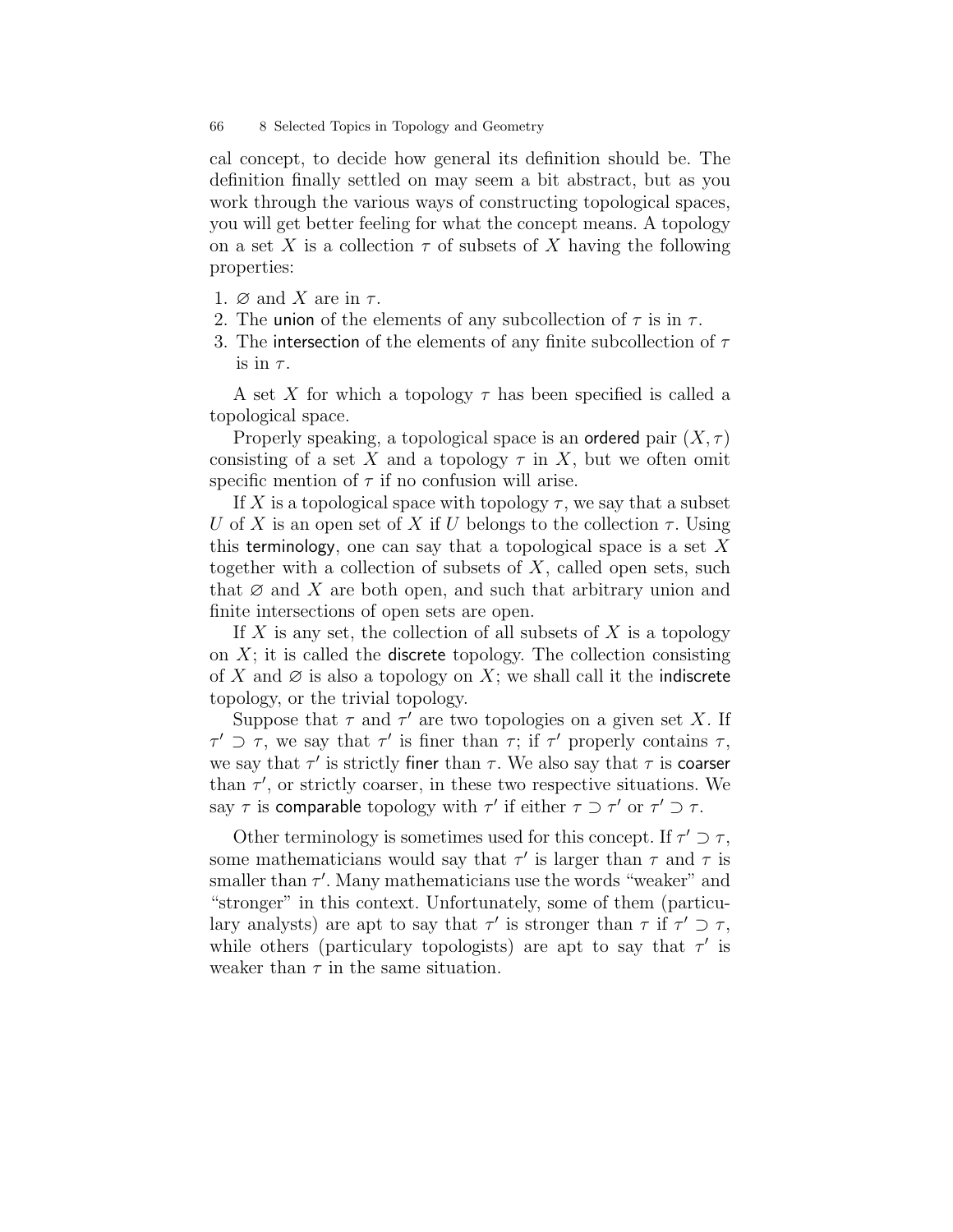If X is a set, a basis for a topology on X is a collection  $\mathfrak{B}$  of subsets of  $X$  (called basis elements) such that

- 1. For each  $x \in X$ , there is at least one basis element B containing x.
- 2. If x belongs to the intersection of two basis elements  $B_1$  and  $B_2$ , then there is a basis element  $B_3$  containing x such that  $B_3 \subset B_1 \cap B_2$ .

if  $\mathfrak B$  satisfies these two conditions, then we define the topology  $\tau$  generated by  $\mathfrak{B}$  as follows: A subset U of X is said to be open in X (that is, to be an element of  $\tau$ ) if for each  $x \in X$ , there is a basis element  $B \in \mathfrak{B}$  such that  $x \in B$  and  $B \subset U$ . Note that each basis element is itself an element of  $\tau$ .

Lt X and Y be topological spaces. A function  $f: X \to Y$  is said to be continuous if for each open subset V of Y, the set  $f^{-1}(V)$  is an open set of  $X$ .

Recall that  $f^{-1}(V)$  is the set of all points x of X for which  $f(x) \in V$ , it is empty if V does not intersect the image set  $f(x)$ of f.

Continuity of a function depends not only upon the function f, but also on the topologies for its domain and range. if we wish to emphasize this fact, we can say that  $f$  is continuous relative to specific topologies  $X$  and  $Y$ .

# 8.2 Euler Characteristic

<sup>[2](#page-0-0)</sup> The Euler characteristic is one of the most useful topological invariants. Moreover, we find the prototype of the algebraic approach to topology in it. To avoid unnecessary complication, we restrict ourselves to points, lines and surfaces in  $\mathbb{R}^3$ . A polyhedron is a geometrical object surrounded by faces. The boundary of two faces is an edge and two edges meet at a vertex. We extend the definition of a polyhedron a bit to include polygons and the boundaries of polygons, lines or points. We call the faces, edges and vertices of a polyhedron simplexes (or simplices). Note that the boundary of two simplexes is either empty or another simplex. (For example,

 $^{\rm 2}$  The rest of this chapter has been quoted from: Nakahara, Mikio. Geometry, topology and physics. CRC Press, 2003.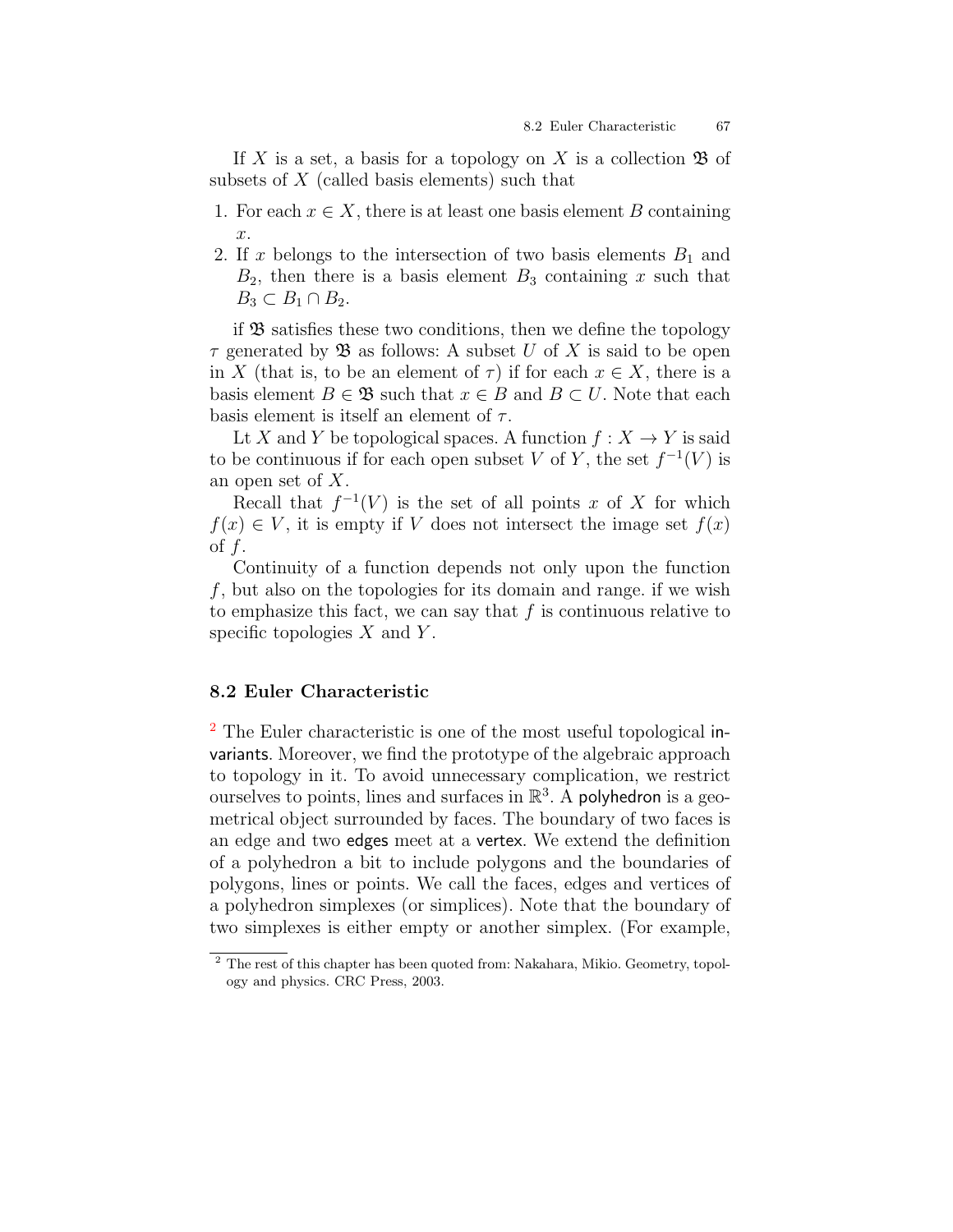68 8 Selected Topics in Topology and Geometry

the boundary of two faces is an edge.) Formal definitions of a simplex and a polyhedron in a general number of dimensions will be given later. We are now ready to define the Euler characteristic of a figure in  $\mathbb{R}^3$ .

**Definition** 8.1 Let X be a subset of  $\mathbb{R}^3$ , which is homeomorphic to a polyhedron K. Then the Euler characteristic  $\chi(X)$  of X is defined by

<span id="page-73-1"></span><span id="page-73-0"></span>
$$
\chi(X) = (number\ of\ vertices\ in\ K) - (number\ of\ edges\ in\ K) + (number\ of\ faces\ in\ K).
$$
 (8.1)

The reader might wonder if  $\chi(X)$  depends on the polyhedron  $K$  or not. The following theorem due to Poincaré and Alexander guarantees that it is, in fact, independent of the polyhedron  $K$ .

**Theorem 8.1** (Poincaré-Alexander) The Euler characteristic  $\chi(X)$  is independent of the polyhedron K as long as K is homeomorphic to X.

Examples are in order. The Euler characteristic of a point is  $\chi(\cdot) = 1$  by definition. The Euler characteristic of a line is  $\chi(-) =$  $2-1=1$ , since a line has two vertices and an edge. For a triangular disc, we find  $\chi$ (triangle) = 3 – 3 + 1 = 1. An example which is a bit non-trivial is the Euler characteristic of  $S_1$ . The simplest polyhedron which is homeomorphic to  $S_1$  is made of three edges of a triangle. Then  $\chi(S_1) = 3 - 3 = 0$ . Similarly, the sphere  $S_2$ is homeomorphic to the surface of a tetrahedron, hence  $\chi(S_2)$  =  $4-6+4=2$ . It is easily seen that  $S_2$  is also homeomorphic to the surface of a cube. Using a cube to calculate the Euler characteristic of  $S_2$ , we have  $\chi(S_2) = 8 - 12 + 6 = 2$ , in accord with theorem [8.1.](#page-73-0) Historically this is the conclusion of Eulers theorem: if K is any polyhedron homeomorphic to  $S_2$ , with v vertices, e edges and f two-dimensional faces, then  $v - e + f = 2$ .

# 8.3 Homology Groups

The mathematical structures underlying homology groups are finitely generated Abelian groups. Let  $H$  be a subgroup of  $G$ . We say  $x, y \in G$  are equivalent if  $x - y \in H$ , and write  $x \sim y$ . Clearly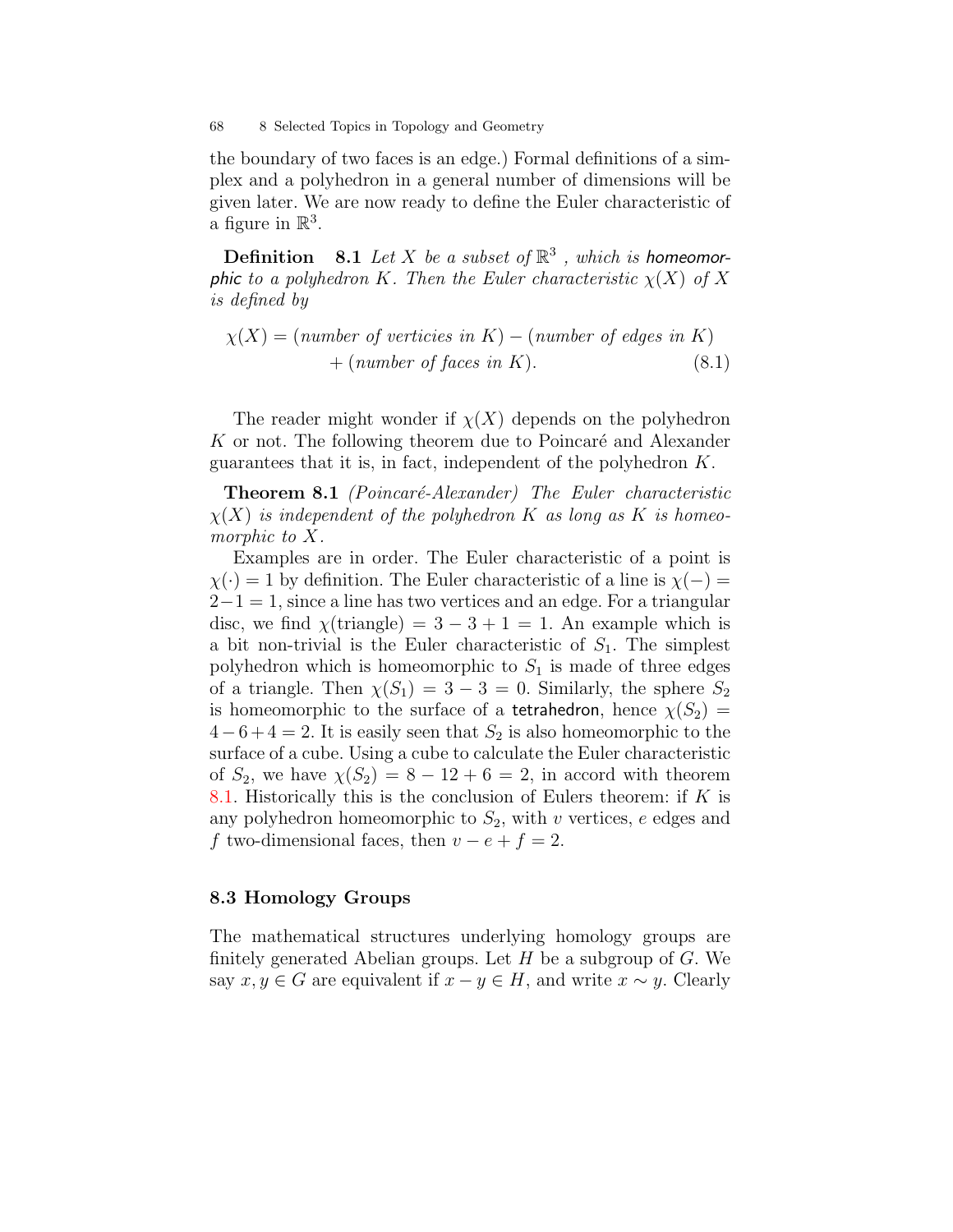$\sim$  is an equivalence relation. The equivalence class to which x belongs is denoted by [x]. Let  $G/H$  be the quotient space. The group operation  $+$  in G naturally induces the group operation  $+$  in  $G/H$ by  $[x] + [y] = [x + y]$ .

**Definition** 8.2 If G is finitely generated by r linearly independent elements, G is called a free Abelian group of rank r.

Let us recall how the Euler characteristic of a surface is calculated. We first construct a polyhedron homeomorphic to the given surface, then count the numbers of vertices, edges and faces. The Euler characteristic of the polyhedron, and hence of the surface, is then given by equation  $(8.1)$ . We abstract this procedure so that we may represent each part of a figure by some standard object. We take triangles and their analogues in other dimensions, called simplexes, as the standard objects. By this standardization, it becomes possible to assign to each figure Abelian group structures.

#### 8.3.1 Simplexes

Simplexes are building blocks of a polyhedron. A 0-simplex  $\langle p_0 \rangle$  is a point, or a vertex, and a 1-simplex  $\langle p_0 p_1 \rangle$  is a line, or an edge. A 2-simplex  $\langle p_0p_1p_2 \rangle$  is defined to be a triangle with its interior included and a 3-simplex  $\langle p_0p_1p_2p_3 \rangle$  is a solid tetrahedron. It is common to denote a 0-simplex without the bracket;  $\langle p_0 \rangle$  may be also written as  $p_0$ . It is easy to continue this construction to any r-simplex  $\langle p_0p_1 \ldots p_r \rangle$ . Note that for an r-simplex to represent an r-dimensional object, the vertices  $p_i$  must be geometrically independent, that is, no  $(r-1)$ -dimensional hyperplane contains all the  $r+1$  points. Let  $p_0, \ldots, p_r$  be points geometrically independent in  $\mathbb{R}^m$  where  $m \geq r$ . The r-simplex  $\langle p_0, \ldots, p_r \rangle$  is expressed as

$$
\sigma^r = \left\{ x \in \mathbb{R}^m | x = \sum_{i=0}^r c_i p_i, c_i \ge 0, \sum_{i=0}^r c_i = 1 \right\}.
$$

 $(c_0, \ldots, c_r)$  is called the **barycentric** coordinate of x.

Let K be a set of finite number of simplexes in  $\mathbb{R}^m$  . If these simplexes are nicely fitted together, K is called a simplicial complex. By "nicely" we mean:

1. an arbitrary face of a simplex of K belongs to K, that is, if  $\sigma \in K$  and  $\sigma' \leq \sigma$  then  $\sigma' \in K$ ; and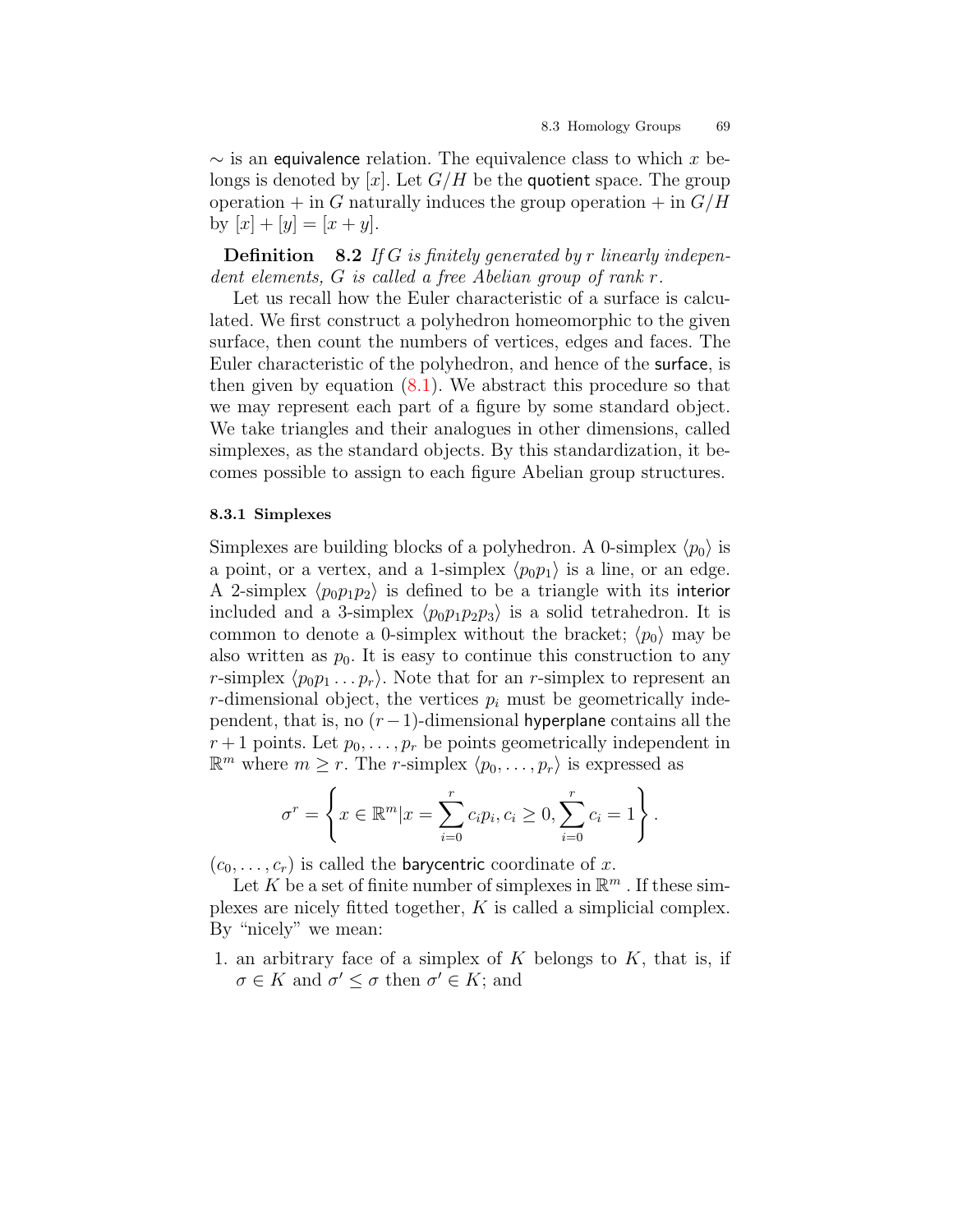- 70 8 Selected Topics in Topology and Geometry
- 2. if  $\sigma$  and  $\sigma'$  are two simplexes of K, the intersection  $\sigma \cap \sigma'$  is either empty or a common face of  $\sigma$  and  $\sigma'$ , that is, if  $\sigma, \sigma' \in K$ then either  $\sigma \cap \sigma' = \emptyset$  or  $\sigma \cap \sigma' \leq \sigma$  and  $\sigma \cap \sigma' \leq \sigma'$ .

Let  $X$  be a topological space. If there exists a simplicial complex K and a homeomorphism  $f : |K| \to X \times X$  is said to be triangulable and the pair  $(K, f)$  is called a triangulation of X. Given a topological space  $X$ , its triangulation is far from unique.

### Oriented Simplexes

We may assign orientations to an r-simplex for  $r \geq 1$ . Instead of  $\langle \ldots \rangle$  for an unoriented simplex, we will use  $(\ldots)$  to denote an oriented simplex. The symbol  $\sigma_r$  is used to denote both types of simplex. An oriented 1-simplex  $\sigma_1 = (p_0 p_1)$  is a directed line segment traversed in the direction  $p_0 \to p_1$ . Now  $(p_0 p_1)$  should be distinguished from  $(p_1p_0)$ .

**Definition** 8.3 The r-chain group  $C_r(K)$  of a simplicial com $plex K$  is a free Abelian group generated by the oriented r-simplexes of K. If  $r > \dim K$ ,  $C_r(K)$  is defined to be 0. An element of  $C_r(K)$ is called an r-chain.

Before we define the cycle group and the boundary group, we need to introduce the boundary operator. Let us denote the boundary of an r-simplex  $\sigma_r$  by  $\partial_r \sigma_r$ .  $\partial_r$  should be understood as an operator acting on  $\sigma_r$  to produce its boundary.

**Definition** 8.4 If  $c \in C_r(K)$  satisfies  $\partial_r c = 0$ , c is called an r-cycle. The set of r-cycles  $Z_r(K)$  is a subgroup of  $C_r(K)$  and is called the r-cycle group.

Let  $K$  be an *n*-dimensional simplicial complex. The  $r$ th homology group  $H_r(K)$ ,  $0 \leq r \leq n$ , associated with K is defined by  $H_r(K) \equiv Z_r(K)/B_r(K)$ .

If necessary, we define  $H_r(K) = 0$  for  $r > n$  or  $r < 0$ . If we want to stress that the group structure is defined with integer coefficients, we write  $H_r(K;\mathbb{Z})$ .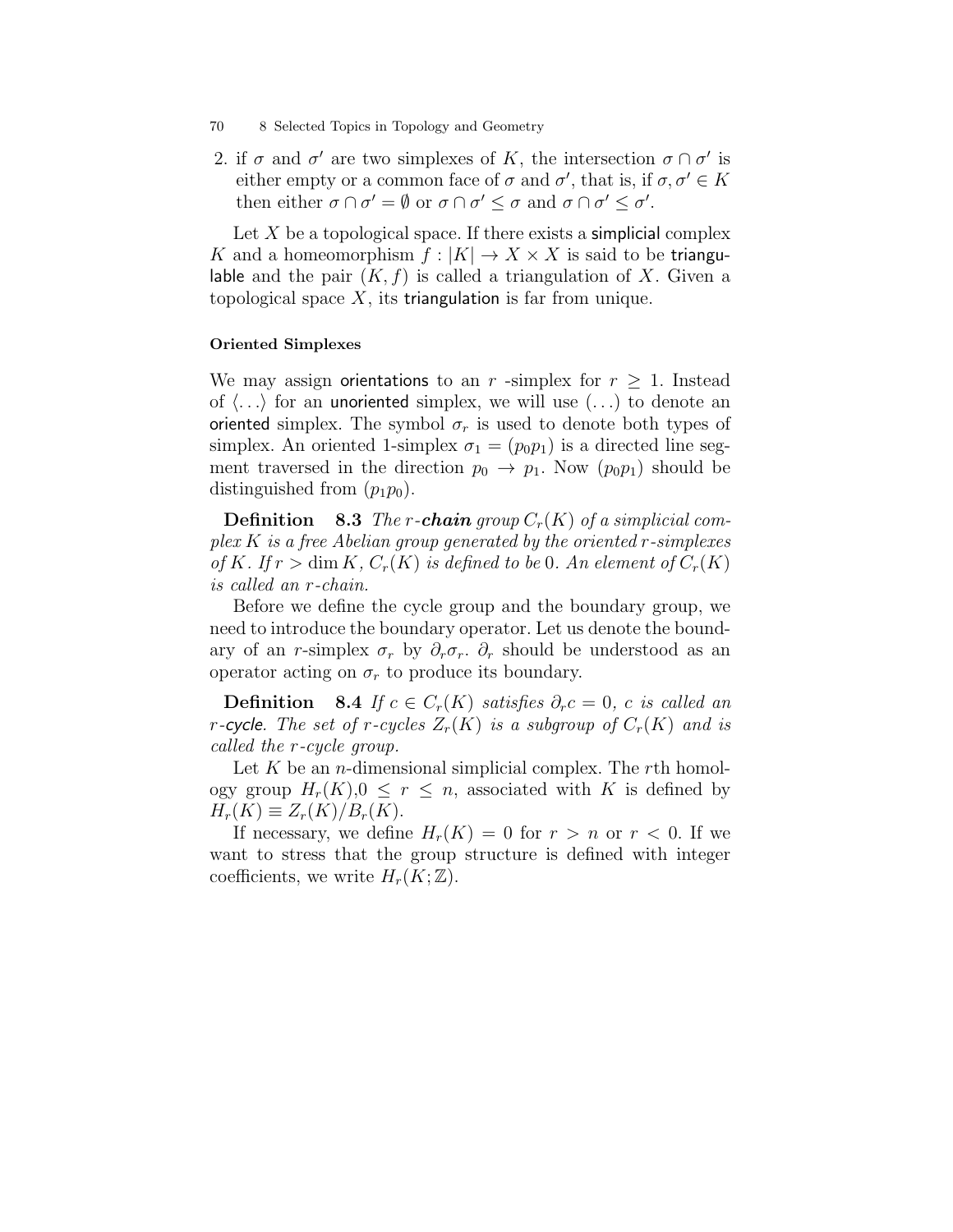# 8.4 Exercises

### 1. Translate the following text.

Euclidean geometry is a mathematical well-known system attributed to the Greek mathematician Euclid of Alexandria. Euclid's text Elements was the first systematic discussion of geometry. It has been one of the most influential books in history, as much for its method as for its mathematical content. The method consists of assuming a small set of intuitively appealing axioms, and then proving many other propositions ( theorems) from those axioms. Although many of Euclid's results had been stated by earlier Greek mathematicians, Euclid was the first to show how these propositions could be fitted together into a comprehensive deductive and logical system.

The Elements begin with plane geometry, still often taught in secondary school as the first axiomatic system and the first examples of formal proof. The Elements goes on to the solid geometry of three dimensions, and Euclidean geometry was subsequently extended to any finite number of dimensions. Much of the Elements states results of what is now called number theory, proved using geometrical methods.

For over two thousand years, the adjective "Euclidean" was unnecessary because no other sort of geometry had been conceived. Euclid's axioms seemed so intuitively obvious that any theorem proved from them was deemed true in an absolute sense. Many other consistent formal geometries are now known, the first ones being discovered in the early 19th century. It also is no longer taken for granted that Euclidean geometry describes physical space. An implication of Einstein's theory of general relativity is that Euclidean geometry is only a good approximation to the properties of physical space if the gravitational field is not too strong.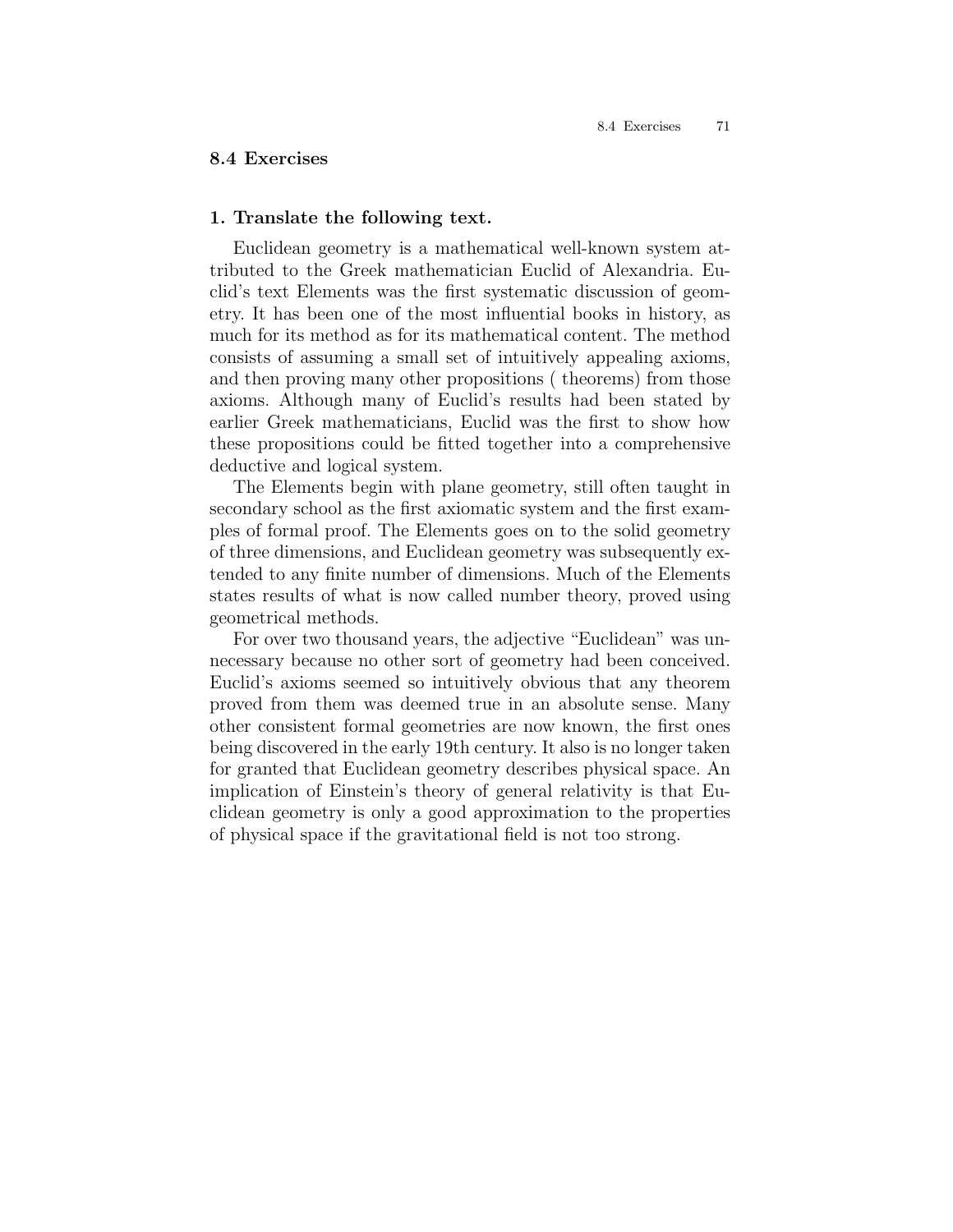72 8 Selected Topics in Topology and Geometry

| Noun         | Verb      | adjective    | adverb     |
|--------------|-----------|--------------|------------|
| orientation  |           |              |            |
|              |           |              | cyclically |
|              | structure |              |            |
|              |           | simplicial   |            |
|              | simulate  |              |            |
| variation    |           |              |            |
|              |           |              | infinitely |
|              |           | triangulable |            |
| verification |           |              |            |

2. Write down other forms of the following words.

# 3. Use the correct form of the word.

To the ancients, the parallel postulate seemed less obvious than the others; (verify) .......... it physically would require us to inspect two lines to check that they never intersected, even at some very (distance) ..........point, and this inspection could potentially take an infinite amount of time. Euclid himself seems to have considered it as being (quality) .......... different from the others, as evidenced by the organization of the Elements: the first 28 propositions he presents are those that can be proved without it.

Many geometers tried in vain to prove the fifth postulate from the first four. By 1763 at least 28 (differ) .......... proofs had been published, but all were found to be incorrect. In fact the parallel postulate cannot be proved from the other four: this was shown in the 19th century by the (construct) .......... of alternative ( non-Euclidean) systems of geometry where the other axioms are still true but the parallel postulate is replaced by a (conflict) ..........axiom.

One distinguishing aspect of these systems is that the three angles of a triangle do not add to 180: in hyperbolic geometry the sum of the three angles is always less than 180 and can approach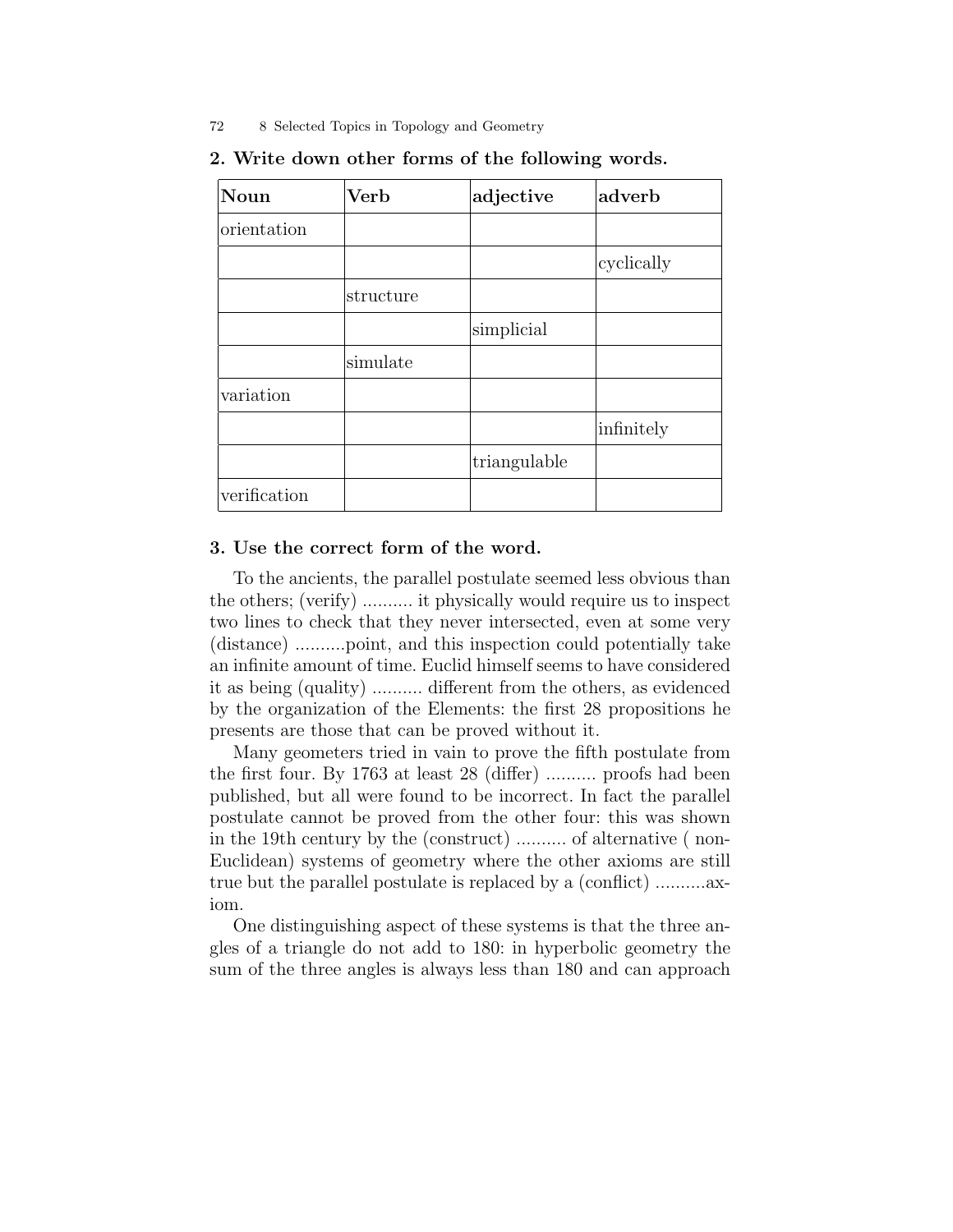zero, while in elliptic geometry it is greater than 180. If the parallel postulate is dropped from the list of axioms without (replace) ..........the result is the more general geometry called absolute geometry.

# 4. Fill gaps with one of the following words

| 1. another              | 2. inevitably | 3. following | 4. right    |
|-------------------------|---------------|--------------|-------------|
| 5. subtracted 6. centre |               | 7. greater   | 8. segment  |
| 9. sphere               | 10. straight  | 11. concepts | 12. derived |

Following a precedent set in the Elements, Euclidean geometry has been exposited as an axiomatic system, in which all theorems ("true statements") are ........... from a finite number of axioms. Near the beginning of the first book of the Elements, Euclid gives five postulates (axioms):

- 1. Any two points can be joined by a .......... line.
- 2. Any straight line can be extended indefinitely in a straight line.
- 3. Given any straight line segment, a circle can be drawn having the segment as radius and one endpoint as .........
- 4. All ........... angles are congruent.
- 5. Parallel postulate. If two lines intersect a third in such a way that the sum of the inner angles on one side is less than two right angles, then the two lines ............ must intersect each other on that side if extended far enough.

These axioms invoke the following ..........: point, straight line segment and line, side of a line, circle with radius and centre, right angle, congruence, inner and right angles, sum. The following verbs appear: join, extend, draw, intersect. The circle described in postulate 3 is tacitly unique. Postulates 3 and 5 hold only for plane geometry; in three dimensions, postulate 3 defines a ..........

The Elements also include the .......... five "common notions":

- 1. Things that equal the same thing also equal one ...........
- 2. If equals are added to equals, then the wholes are equal.
- 3. If equals are .......... from equals, then the remainders are equal.
- 4. Things that coincide with one another equal one another.
- 5. The whole is .......... than the part.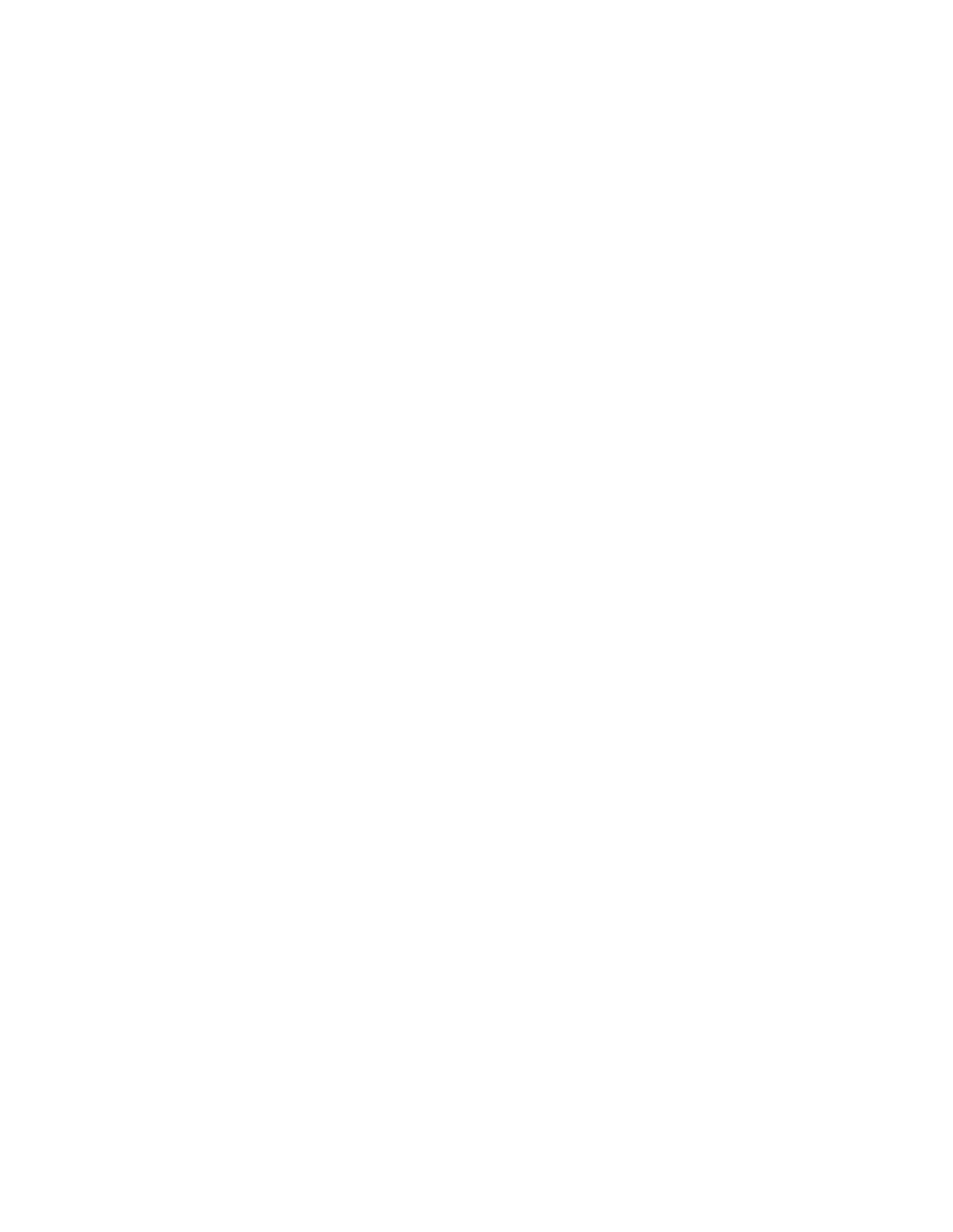# Selected Topics in Discrete Mathematics

# 9.1 The Language of Logic

<sup>[1](#page-0-0)</sup> Logic is the study of the principles and techniques of reasoning. Logic plays a central role in the development of every area of learning, especially in mathematics and computer science. Computer scientists, for example, employ logic to develop programming languages and to establish the correctness of programs. Electronics engineers apply logic in the design of computer chips.

A declarative sentence that is either true or false, but not both, is a proposition (or a statement), which we will denote by the lowercase letter  $p, q, r, s$ , or t. The variables  $p, q, r, s$ , or t are boolean variables (or logic variables).

Consider the sentence, This sentence is false. It is certainly a valid declarative sentence, but is it a proposition? To answer this, assume the sentence is true. But the sentence says it is false. This contradicts our assumption. On the other hand, suppose the sentence is false. This implies the sentence is true, which again contradicts our assumption. Thus, if we assume that the sentence is true, it is false; and if we assume that it is false, it is true. It is a meaningless and self-contradictory sentence, so it is not a proposition, but a paradox.

A compound proposition is formed by combining two or more simple propositions called components. Compound propositions can be formed in several ways. The conjunction of two arbitrary

 $<sup>1</sup>$  This chapter has been quoted from:</sup>

Koshy, Thomas. Discrete mathematics with applications. Elsevier, 2004.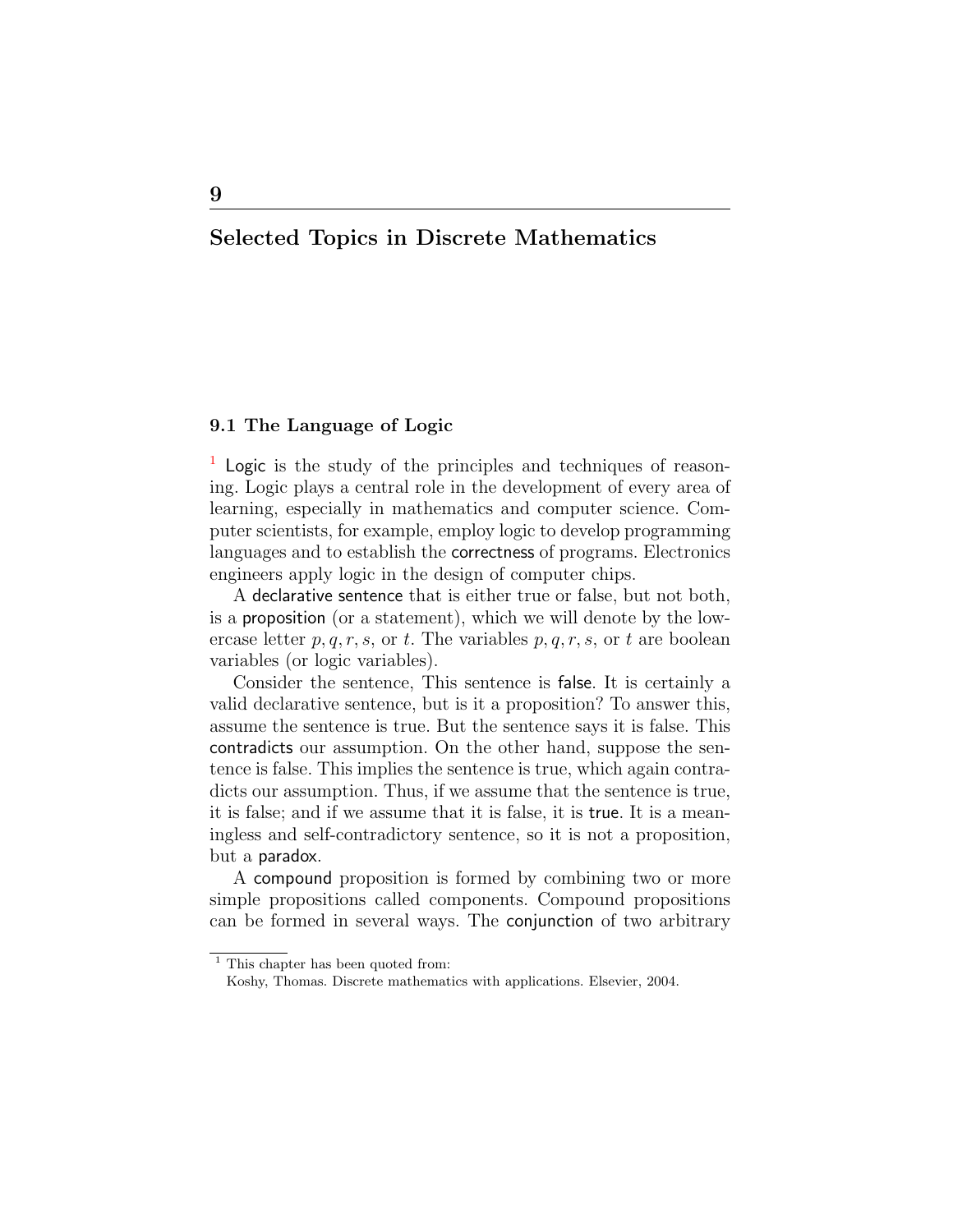#### 76 9 Selected Topics in Discrete Mathematics

propositions p and q, denoted by  $p \wedge q$ , is the proposition p and q. It is formed by combining the propositions using the word and, called a connective. If both p and q are true, then  $p \wedge q$  is true; otherwise it is false. A second way of combining two propositions  $p$  and  $q$  is by using the connective or. The resulting proposition p or q is the disjunction of p and q and is denoted by  $p \vee q$ . The disjunction of two propositions is true if at least one component is true; it is false only if both components are false.

The negation of a proposition  $p$  is It is not the case that  $p$ , denoted by  $\neg p$ . You may read  $\neg p$  as the negation of p or simply not p. If a proposition p is true, then  $\neg p$  is false; if p is false, then  $\neg p$  is true.

Two propositions  $p$  and  $q$  can be combined to form statements of the form: If  $p$ , then  $q$ . Such a statement is an implication, denoted by  $p \Rightarrow q$ . Since it involves a condition, it is also called a **conditional** statement. The component  $p$  is the hypothesis (or premise) of the implication and  $q$  the conclusion. To construct the truth table for an implication If  $p$ , then  $q$ , we shall think of it as a conditional promise. If you do  $p$ , then I promise to do  $q$ . If the promise is kept, we consider the implication true; if the promise is not kept, we consider it false. We can use this analogy to construct the truth table, as shown below. Consider the following implication:

 $p \Rightarrow q$ : If you wax my car, then I will pay you \$25.

If you wax my car  $(p \text{ true})$  and if I pay you \$25  $(q \text{ true})$ , then the implication is true. If you wax my car  $(p \text{ true})$  and if I do not pay you \$25 (q false), then the promise is violated; hence the implication is false. What if you do not wax my car  $(p \text{ false})$ ? Then I may give you \$25 (being generous!) or not. (So q may be true or false). In either case, my promise has not been tested and hence has not been violated. Consequently, the implication has not been proved false. If it is not false, it must be true. In other words, if p is false, the implication  $p \Rightarrow q$  is true by default. (If p is false, the implication is said to be vacuously true.)

# 9.2 Combinatorics

At the beginning of the 18th century, the following problem was proposed: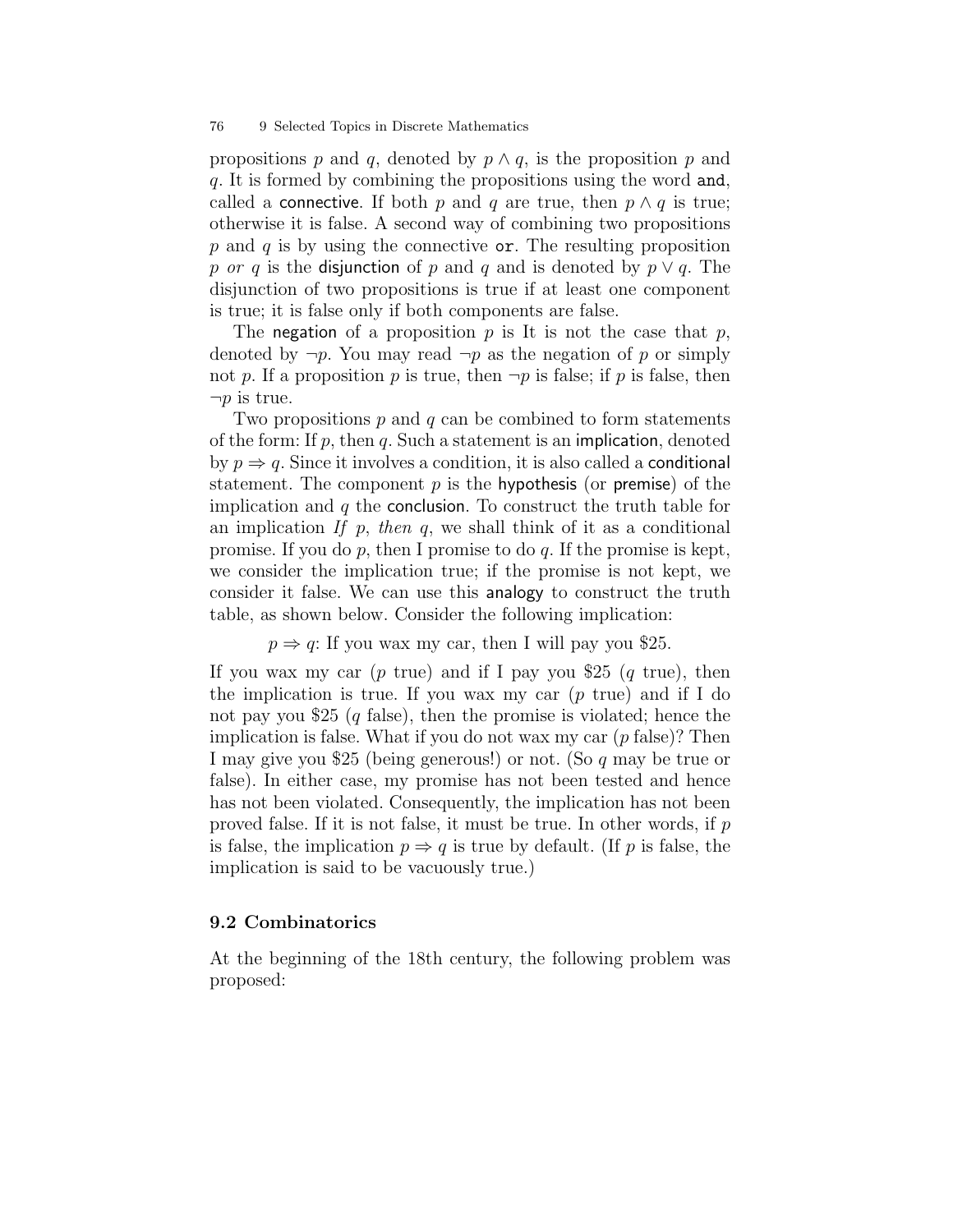A secretary had written  $n$  different letters and addressed  $n$ different envelopes for them. Unfortunately, a wind storm mixed up the letters and the envelopes. After the storm was over, each letter was placed in an envelope. In how many ways can the letters be placed in the envelopes, so that every letter is in a wrong envelope?

This problem has several variations. A variation involves  $n$ guests checking in their coats at the coat room of a fancy restaurant. In how many ways can the attendant return their coats, so no person gets the right coat?

Before answering these problems, we make the following definition. A permutation of *n* distinct items  $a_1, a_2, \dots, a_n$  in which no item  $a_i$  appears in its original position i for any  $i, 1 \leq i \leq n$ , is called a derangement. We would like to find the number of possible derangements of *n* items.

Let  $D_n$  denote the number of derangements of n distinct items. To find an explicit formula for  $D_n$ , first we derive a recurrence relation satisfied by  $D_n$  as:

$$
D_n = (n-1)(D_{n-1} + D_{n-2}), n \ge 2
$$

where  $D_0 = 1$  and  $D_1 = 0$ .

It can be proven that the number of derangements of  $n$  distinct elements is

$$
D_n = n! \left[ 1 - \frac{1}{1!} + \frac{1}{2!} - \frac{1}{3!} + \frac{1}{4!} - \dots + \frac{(-1)^n}{n!} \right], n \ge 0
$$

It is shown in calculus that

$$
e^{-1} = \sum_{n=0}^{\infty} \frac{(-1)^n}{n!}
$$

so the expression inside the brackets in the formula is the sum of the first  $(n + 1)$  terms in the expansion of  $e^{-1}$ .

### 9.3 Graphs and Trees

Graph theory, a fascinating branch of mathematics, has numerous applications to such diverse areas as computer science, engineering, linguistics, and management science, as well as the natural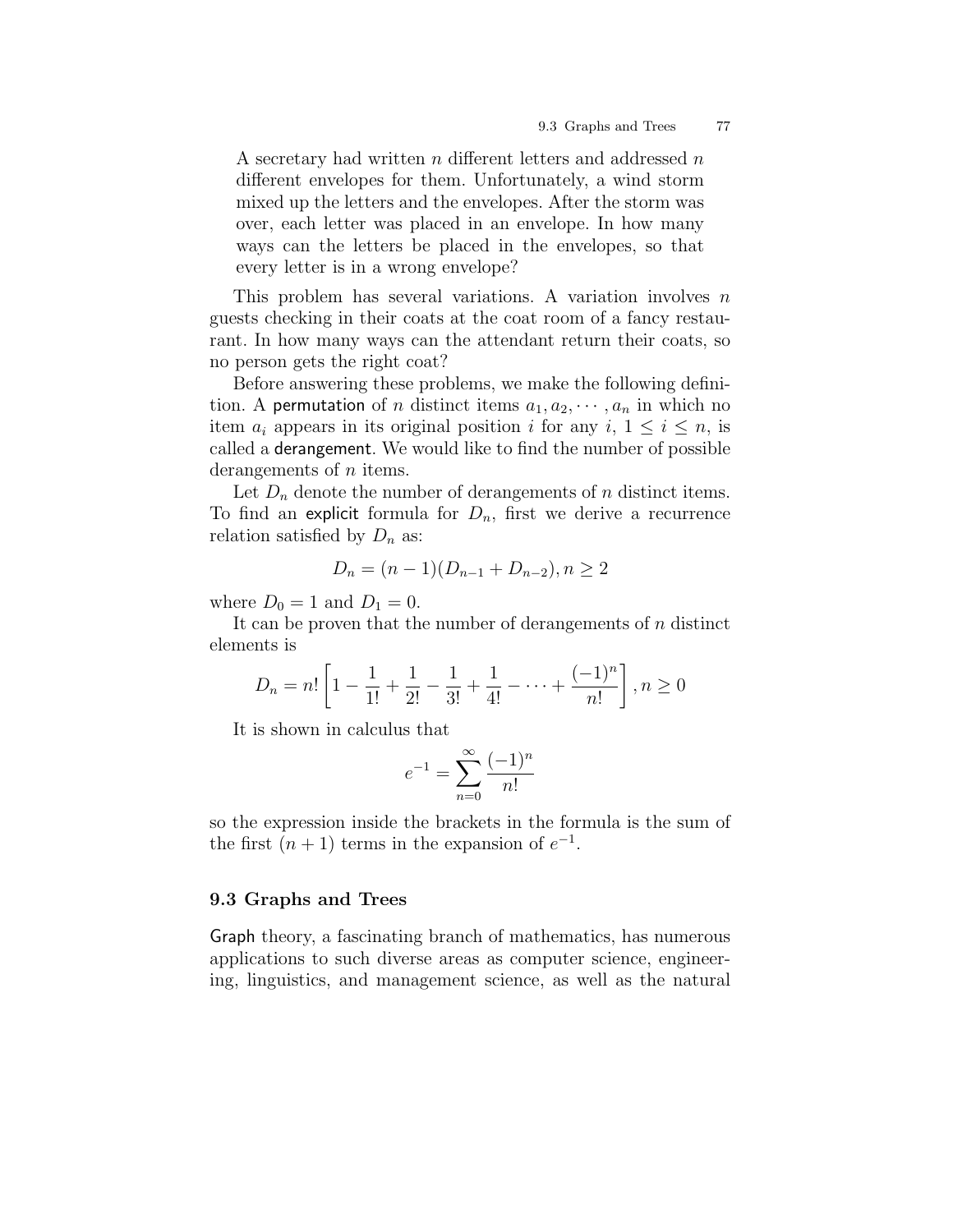78 9 Selected Topics in Discrete Mathematics

and social sciences. Like many important discoveries, graph theory grew out of an interesting physical problem, the celebrated Königsberg Bridge Puzzle. The outstanding Swiss mathematician Leonhard Euler solved the puzzle in 1736, thus laying the foundation for graph theory and earning his title as the father of graph theory.

A graph (or **undirected** graph)  $G$  consists of a nonempty finite set V of points (called vertices or nodes) and a set  $E$  of unordered pairs of elements in  $V$  (called **edges**). The graph  $G$  is the ordered pair  $(V, E): G = (V, E)$ . An edge connecting the vertices u and v is denoted by  $\{u, v\}$ ,  $u - v$ , or some label. Geometrically, edges are denoted by arcs or line segments.

An edge emanating from and terminating at the same vertex is a loop. Parallel edges have the same vertices. A simple graph contains no loops or parallel edges.

Two vertices v and w in a graph are adjacent, if an edge runs between them; if a loop occurs at  $v, v$  is adjacent to itself. An isolated vertex is not adjacent to any vertex. Adjacent edges have a common vertex. An edge is incident with a vertex  $v$  if  $v$  is an endpoint of the edge.

The degree of a vertex  $v$  in a graph is the number of edges meeting at v; it is denoted by  $deg(v)$ . Clearly, a vertex v is isolated if  $deg(v) = 0$ . In addition, a loop at v contributes two to its degree.

The adjacency matrix of a graph with n vertices  $v_1, v_2, \ldots, v_n$  is an  $n \times n$  matrix  $A = (a_{ij})$ , where  $a_{ij}$  = number of edges from  $v_i$  to  $v_j$ . Because every edge in a graph is undirected,  $a_{ij} = a_{ji}$  for every  $i$  and  $j$ , so the adjacency matrix of every graph is symmetric.

A subgraph of a graph  $G = (V, E)$  is a graph  $G_1 = (V_1, E_1)$ where  $V_1 \subseteq V$  and  $E_1 \subseteq E$ . A simple graph with an edge between every two distinct vertices is a complete graph. A complete graph with *n* vertices is denoted by  $K_n$ . The cycle graph  $C_n$  of length  $n(\geq 3)$  consists of n vertices  $v_1, \ldots, v_n$  and edges  $\{v_i, v_{i+1}\}\$ , where  $1 \leq i \leq n$  and  $v_{n+1} = v_0$ 

If the vertex set V of a simple graph  $G = (V, E)$  can be partitioned into two disjoint (nonempty) sets  $V_1$  and  $V_2$ , so every edge in G is incident with a vertex in  $V_1$  and a vertex  $V_2$ , then G is bipartite. Let G be a bipartite graph with  $|V_1| = m$  and  $|V_2| = n$ .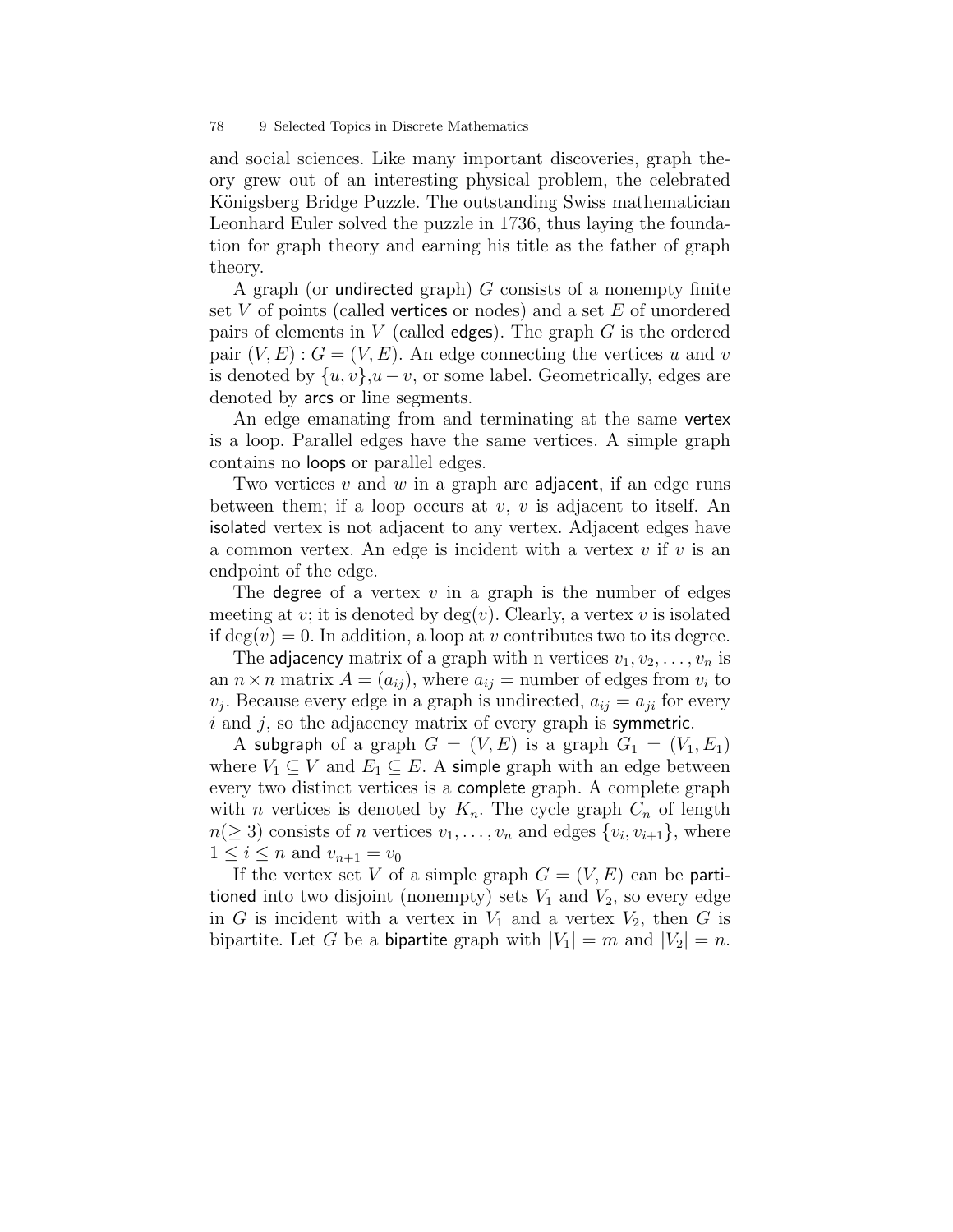If an edge runs between every vertex in  $V_1$  and  $V_2$ , G is a complete bipartite graph, denoted by  $K_{m,n}$ .

A simple graph in which each edge e is assigned a positive real number  $w$  is a weighted graph.

A graph is planar if it can be drawn in the plane, so its edges meet only at the vertices. Such a drawing is a planar representation of the graph. Let  $G$  be a connected planar graph with  $e$  edges and v vertices. Let r be the number of regions formed by a planar representation of G. Then  $r = e - u + 2$  (Euler's formula).

Trees are the most important class of graphs and they make fine modeling tools. A connected, acyclic graph is a tree.

- A connected graph is a tree if and only if there is a unique, simple path between any two vertices.
- A connected graph with  $n$  vertices is a tree if and only if it has exactly  $n-1$  edges.

A subgraph H of a connected graph G is a spanning tree of G if H is a tree containing every vertex of  $G$ . Every connected graph has a spanning tree.

Let G be a connected weighted graph. The weight of a spanning tree of  $G$  is the sum of the weights of its edges. A minimal spanning tree of G weighs the least. Several algorithms can find a minimal spanning tree  $T$  of a connected weighted graph  $G$ . Two of them are Kruskal's and Prim's.

A tree with a root is a rooted tree. Rooted trees are drawn with the root at the top, especially in computer science; they grow downward.

Let T be a rooted tree with root  $v_0$ . Let  $v_0 - v_1 - \cdots - v_{n-1} - v_n$ be the path from  $v_0$  to  $v_n$ . Then:

- $v_{n-1}$  is the parent of  $v_n$ .
- $v_n$  is a child of  $v_{n-1}$ .
- Vertices with the same parent are siblings.
- The vertices  $v_0, v_1, \ldots, v_{n-1}$  are ancestors of  $v_n$ .
- The descendants of a vertex v are those vertices for which v is an ancestor.
- A vertex with no children is a leaf or a terminal vertex.
- A vertex that is not a leaf is an internal vertex.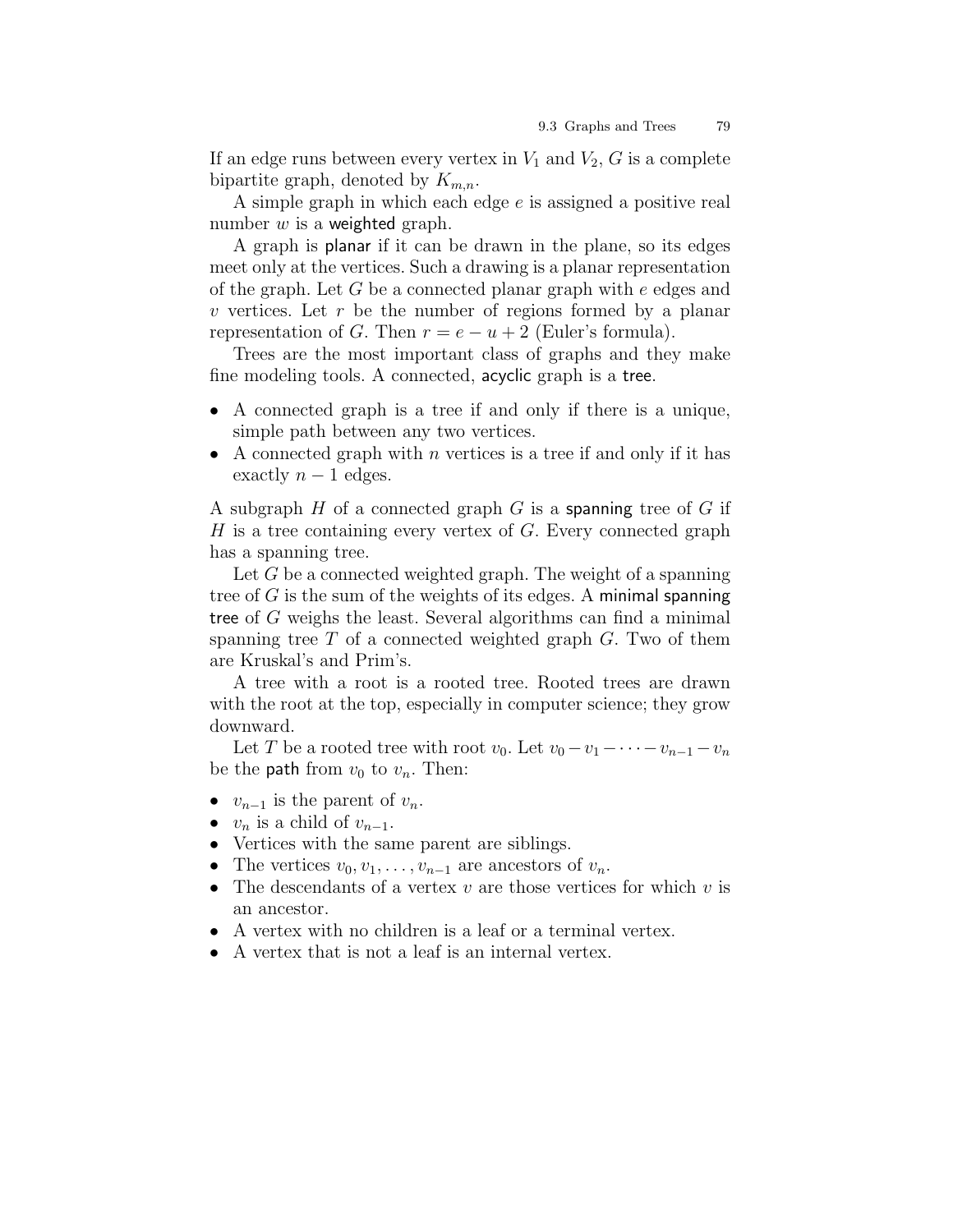- 80 9 Selected Topics in Discrete Mathematics
- The subtree of  $T$  rooted at  $v$  consists of  $v$ , its descendants, and all edges incident with them.

# 9.4 Recursion

Recursion is an elegant and powerful problem-solving technique, used extensively in both discrete mathematics and computer science.

Leonardo Fibonacci, the most outstanding Italian mathematician of the Middle Ages, proposed the following problem around 1202:

Suppose there are two newborn rabbits, one male and the other female. Find the number of rabbits produced in a year if:

- Each pair takes one month to become mature.
- Each pair produces a mixed pair every month, from the second month.
- No rabbits die.

Suppose, for convenience, that the original pair of rabbits was born on January 1. They take a month to become mature. So there is still only one pair on February 1. On March 1, they are 2 months old and produce a new mixed pair, a total of two pairs. Continuing like this, there will be three pairs on April 1, five pairs on May 1, and so on.

The numbers  $1, 1, 2, 3, 5, 8, \cdots$  are Fibonacci numbers. They have a fascinating property: Any Fibonacci number, except the first two, is the sum of the two immediately preceding Fibonacci numbers. (At the given rate, there will be 144 pairs of rabbits on December 1.)

This yields the following recursive definition of the nth Fibonacci number  $F_n$ :

> $F_1 = F_2 = 1$  ← initial conditions  $F_n = F_{n-1} + F_{n-2}$  ← recurrence relation

Solving the recurrence relation for a function  $f$  means finding an explicit formula for  $F_n$ . The iterative method of solving it involves two steps: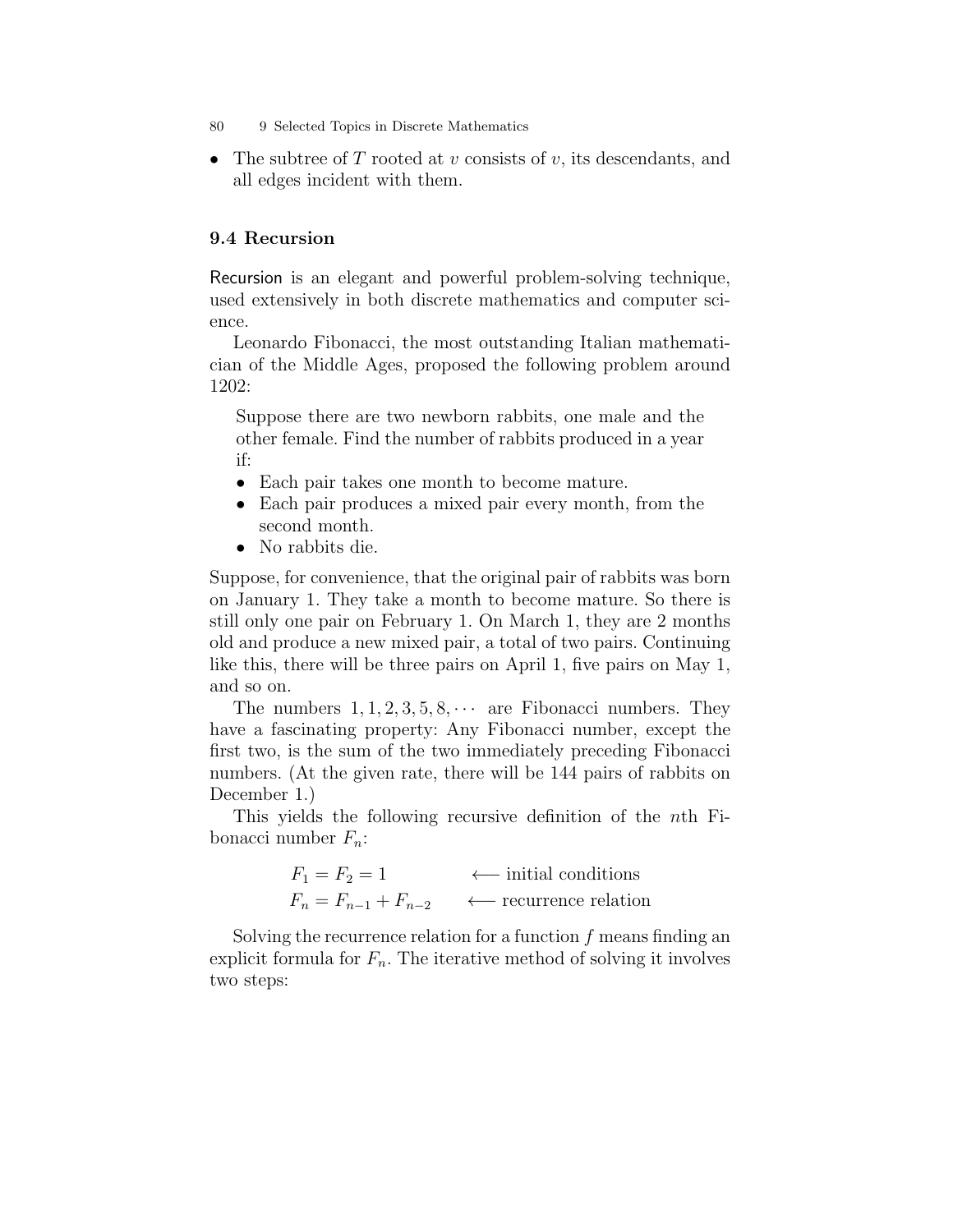- Apply the recurrence formula iteratively and look for a pattern to predict an explicit formula.
- Use induction to prove that the formula does indeed hold for every possible value of the integer n.

Unfortunately, the iterative method illustrated above can be applied to only a small and simple class of recurrence relations. The recurrence relation  $F_n = F_{n-1} + F_{n-2}$  is linear and homogeneous. If it has a nonzero solution of the form  $c\alpha^n$ , then  $c\alpha^n = c\alpha^{n-1} + c\alpha^{n-2}$ . Since  $c\alpha \neq 0$ , this yields  $\alpha^2 = \alpha + 1$ ; that is,  $\alpha^2 - \alpha - 1 = 0$ , so  $\alpha$  must be a solution of the characteristic equation  $x^2 - x - 1 = 0$ , and its solutions are a  $\alpha = \frac{1+\sqrt{5}}{2}$ and  $\beta = \frac{1-\sqrt{5}}{2}$  $\frac{\sqrt{5}}{2}$ . You may verify  $\alpha + \beta = 1$  and  $\alpha\beta = -1$ . The general solution is  $F_n = A\alpha^n + B\beta^n$ . To find  $A$  and  $B$ , we have:

$$
F_1 = A\alpha + B\beta = 1
$$
  

$$
F_2 = A\alpha^2 + B\beta^2 = 1
$$

Solving these two equations, we get (Verify):

$$
A = \frac{1}{\sqrt{5}} \quad \text{and} \quad B = -\frac{1}{\sqrt{5}}.
$$

## 9.5 Exercises

### 1. Translate the following sentences.

Certain graph problems deal with finding a path between two vertices such that each edge is traversed exactly once, or finding a path between two vertices while visiting each vertex exactly once. These paths are better known as Euler path and Hamiltonian path respectively. The Euler path problem was first proposed in the 1700s.

- An Euler path is a path that uses every edge of a graph exactly once. It starts and ends at different vertices.
- An Euler circuit is a circuit that uses every edge of a graph exactly once. It starts and ends at the same vertex.

There are simple criteria for determining whether a multigraph has a Euler path or a Euler circuit. For any multigraph to have a Euler circuit, all the degrees of the vertices must be even.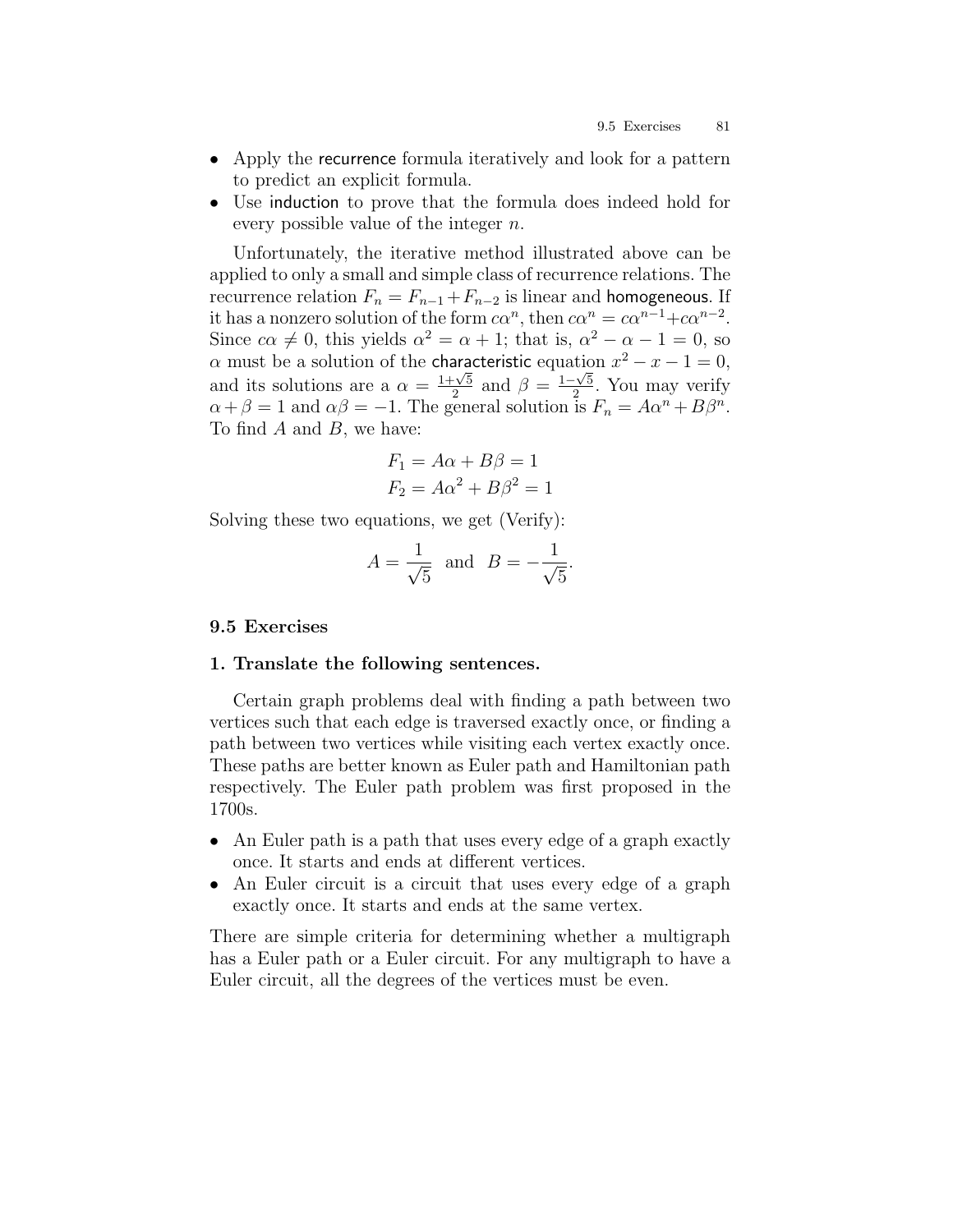Theorem: A connected multigraph (and simple graph) with at least two vertices has a Euler circuit if and only if each of its vertices has an even degree.

Proof of the above statement is that every time a circuit passes through a vertex, it adds twice to its degree. Since it is a circuit, it starts and ends at the same vertex, which makes it contribute one degree when the circuit starts and one when it ends. In this way, every vertex has an even degree.

Theorem: A connected multigraph (and simple graph) has an Euler path but not an Euler circuit if and only if it has exactly two vertices of odd degree.

The proof is an extension of the proof given above. Since a path may start and end at different vertices, the vertices where the path starts and ends are allowed to have odd degrees.

| Noun       | <b>Verb</b> | adjective   | adverb      |
|------------|-------------|-------------|-------------|
| logic      |             |             |             |
|            |             |             | iteratively |
|            | contradict  |             |             |
|            |             | homogeneous |             |
|            | weigh       |             |             |
| paradox    |             |             |             |
|            |             |             | correctly   |
|            |             | inductive   |             |
| recurrence |             |             |             |

# 2. Write down other forms of the following words.

# 3. Use the correct form of the word.

1. Mathematical proof is an argument we give logically to (valid) .......a mathematical statement.

<sup>82 9</sup> Selected Topics in Discrete Mathematics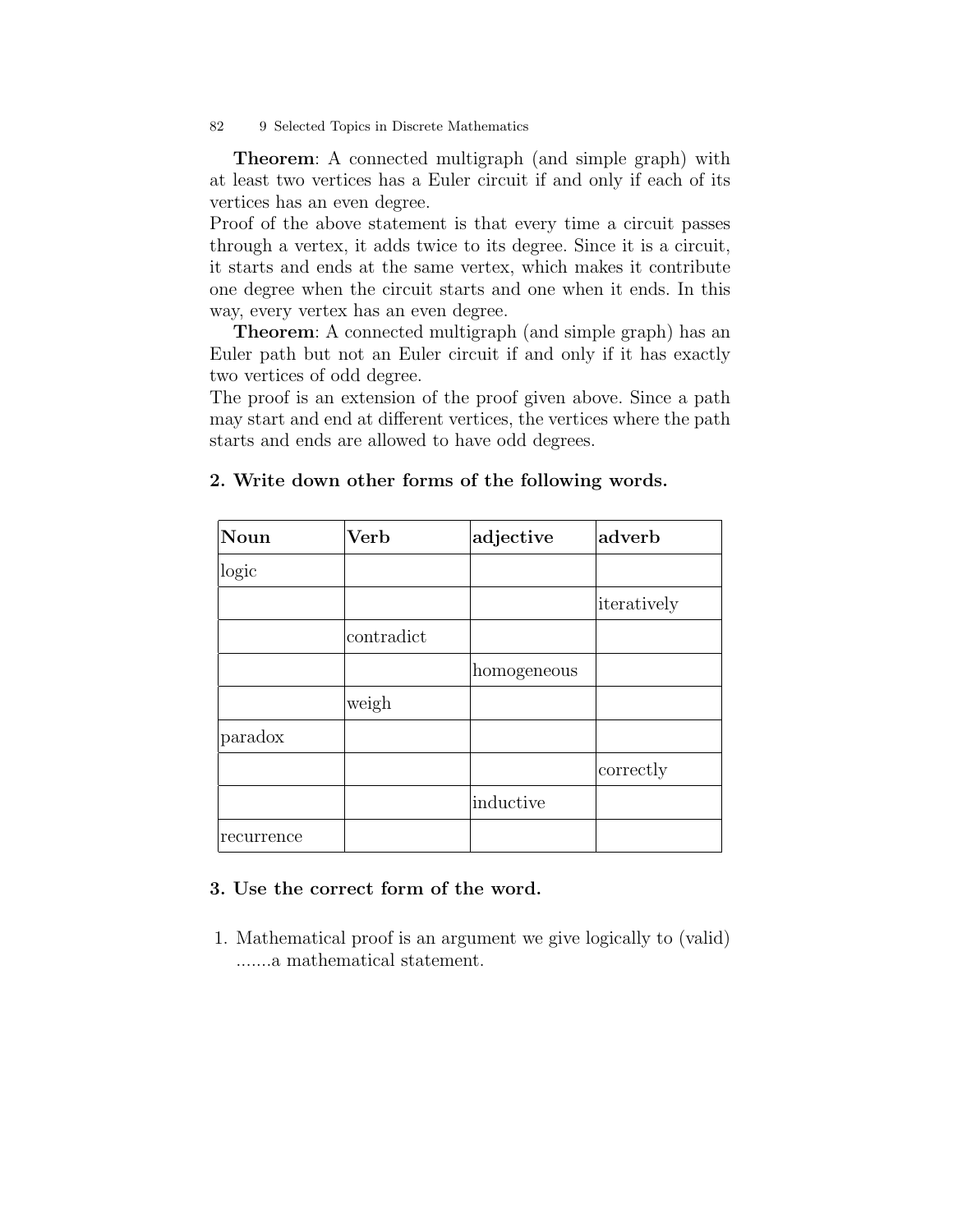- 2. When we want to (proof)  $\dots \dots$  a conditional statement p implies q, we assume that  $p$  is true, and follow (imply) ..........to get to show that  $q$  is then true.
- 3. Symmetric and anti-symmetric (relate).......... are not opposite because a relation can contain both the properties or may not.
- 4. A relation is an (equal) .......... relation if it is reflexive, symmetric, and transitive.
- 5. A relation R on a set A is called (refelect) ......... if  $(a, a) \in R$ holds for every element  $a \in A$ .

# 4. Fill gaps with one of the following words

| 1. exactly | 2. route                                          | 3. path | 4. diverse |
|------------|---------------------------------------------------|---------|------------|
|            | 5. electronic 6. octahedron 7. district 8. nodes  |         |            |
|            | 9. determine 10. unique 11. complete 12. visiting |         |            |

A Hamiltonian cycle is a closed loop on a graph where every node (vertex) is visited exactly once. A loop is just an edge that joins a node to itself; so a Hamiltonian cycle is a path traveling from a point back to itself, .......... every node en route. If a graph with more than one node (i.e. a non-singleton graph) has a Hamiltonian cycle, we call it a Hamiltonian graph. There isnt any equation or general trick to finding out whether a graph has a Hamiltonian cycle; the only way to .......... this is to do a complete and exhaustive search, going through all the options.

Every .......... graph with more than two vertices is a Hamiltonian graph. This follows from the definition of a complete graph: an undirected, simple graph such that every pair of nodes is connected by a .......... edge. The graph of every platonic solid is a Hamiltonian graph. So the graph of a cube, a tetrahedron, an .........., or an icosahedron are all Hamiltonian graphs with Hamiltonian cycles. A graph with *n* vertices (where  $n > 3$ ) is Hamiltonian if the sum of the degrees of every pair of non-adjacent vertices is  $n$  or greater. This is known as Ores theorem.

A search for Hamiltonian cycles is not just a fun game for the afternoon off. It has real applications in such ........ fields as computer graphics, .......... circuit design, mapping genomes, and operations research. For instance, when mapping genomes scientists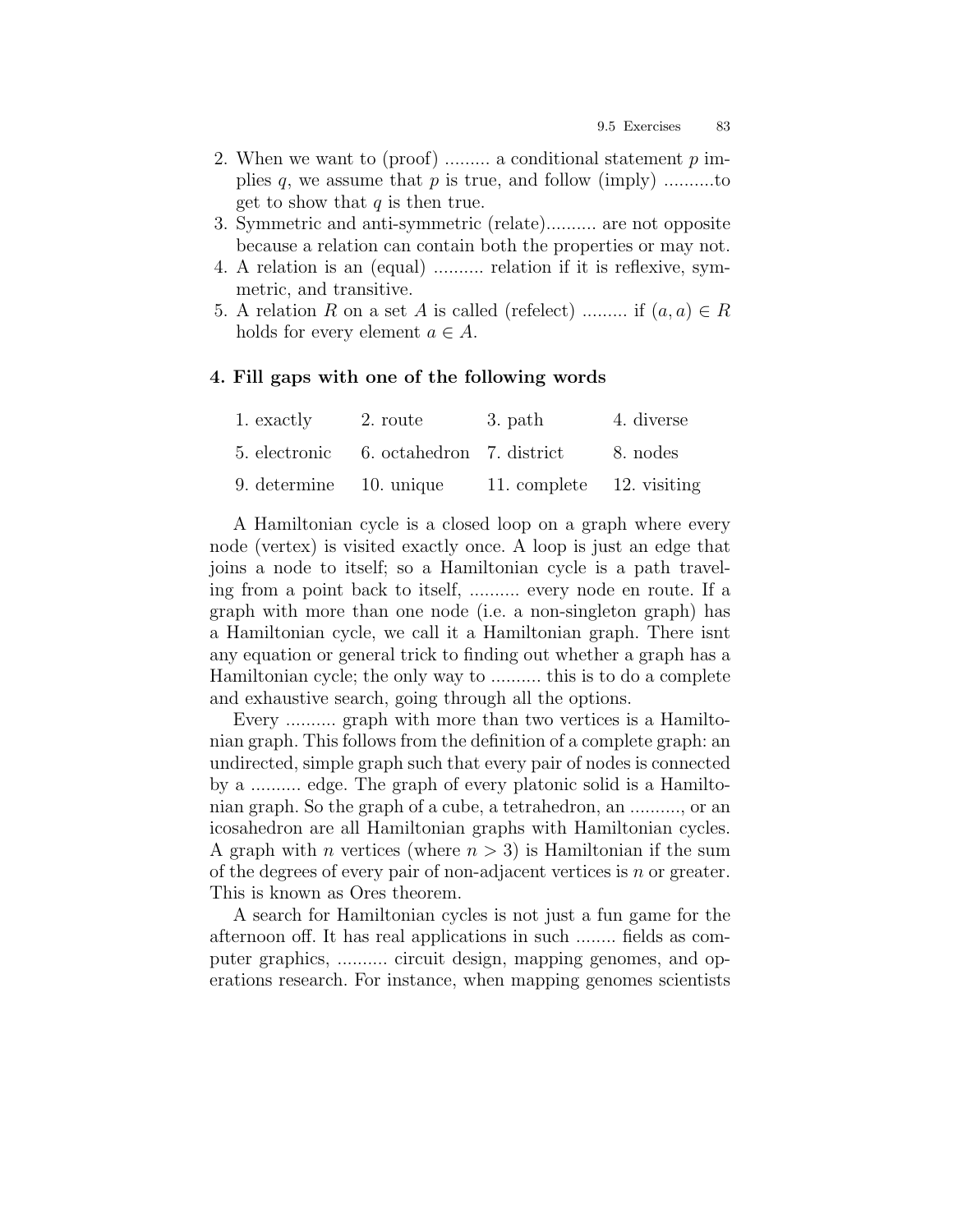#### 84 9 Selected Topics in Discrete Mathematics

must combine many tiny fragments of genetic code ("read", they are called), into one single genomic sequence (a "superstring"). This can be done by finding a Hamiltonian cycle or Hamiltonian .........., where each of the reads are considered nodes in a graph and each overlap (place where the end of one read matches the beginning of another) is considered to be an edge. In a much less complex application of exactly the same math, school districts use Hamiltonian cycles to plan the best .......... to pick up students from across the ........... Here, students may be considered .........., the paths between them edges, and the bus wishes to travel a route that will pass each students house .......... once.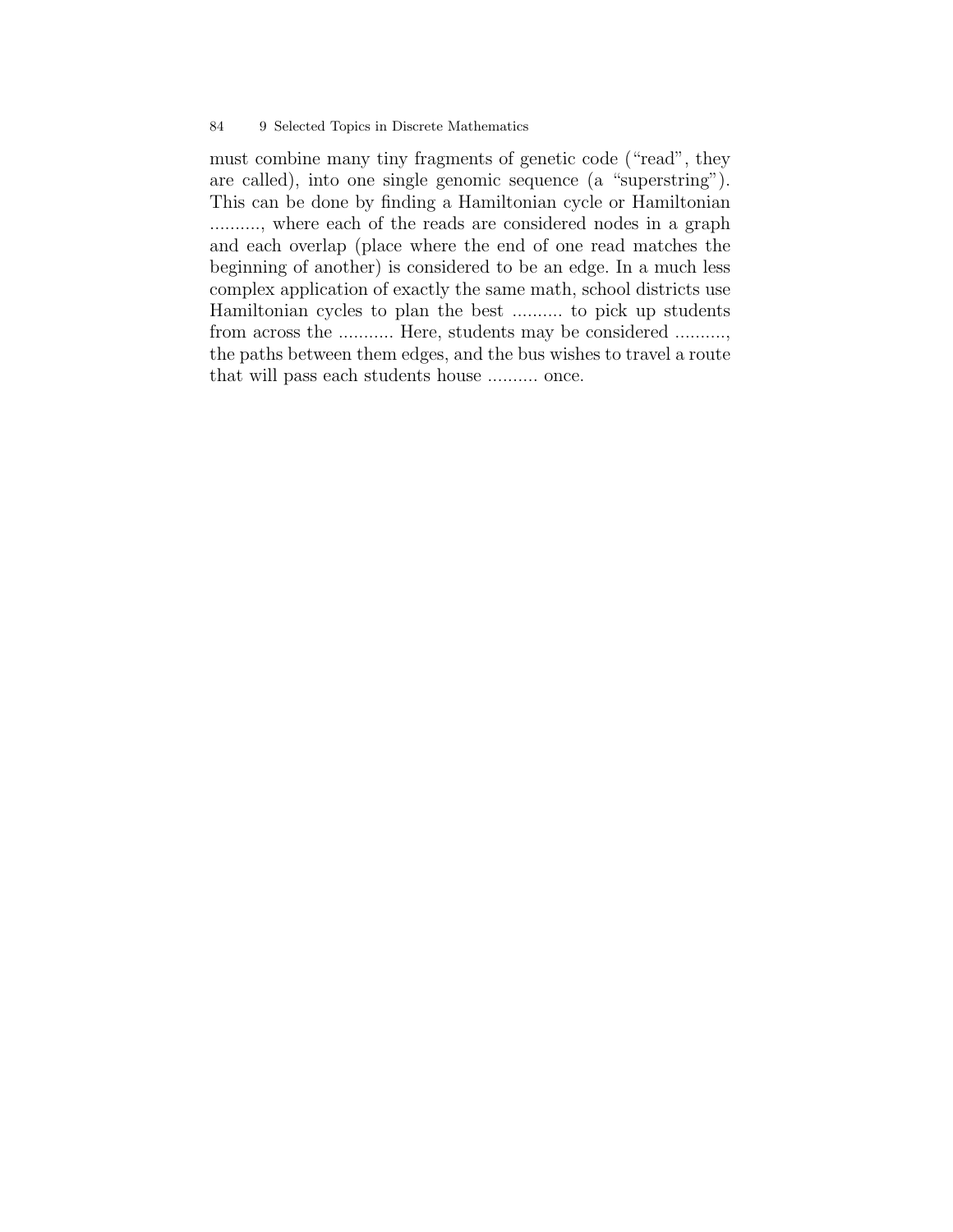# Selected Topics in Optimization

# 10.1 The Origins of Operations Research

<sup>[1](#page-0-0)</sup> The roots of operations research (OR) can be traced back many decades, when early attempts were made to use a scientific approach in the management of organizations. However, the beginning of the activity called operations research has generally been attributed to the military services early in World War II. Because of the war effort, there was an urgent need to allocate scarce resources to the various military operations and to the activities within each operation in an effective manner. Therefore, the British and then the U.S. military management called upon a large number of scientists to apply a scientific approach to dealing with this and other strategic and tactical problems. In effect, they were asked to do research on (military) operations. These teams of scientists were the first OR teams. By developing effective methods of using the new tool of radar, these teams were instrumental in winning the Air Battle of Britain. Through their research on how to better manage convoy and antisubmarine operations, they also played a major role in winning the Battle of the North Atlantic. Similar efforts assisted the Island Campaign in the Pacific.

When the war ended, the success of OR in the war effort spurred interest in applying OR outside the military as well. As the industrial boom following the war was running its course, the problems

 $<sup>1</sup>$  This chapter has been quoted from:</sup>

Introduction to Operations Research Seventh Edition, Hillier and Lieberman 2001 The McGraw-Hill Companies.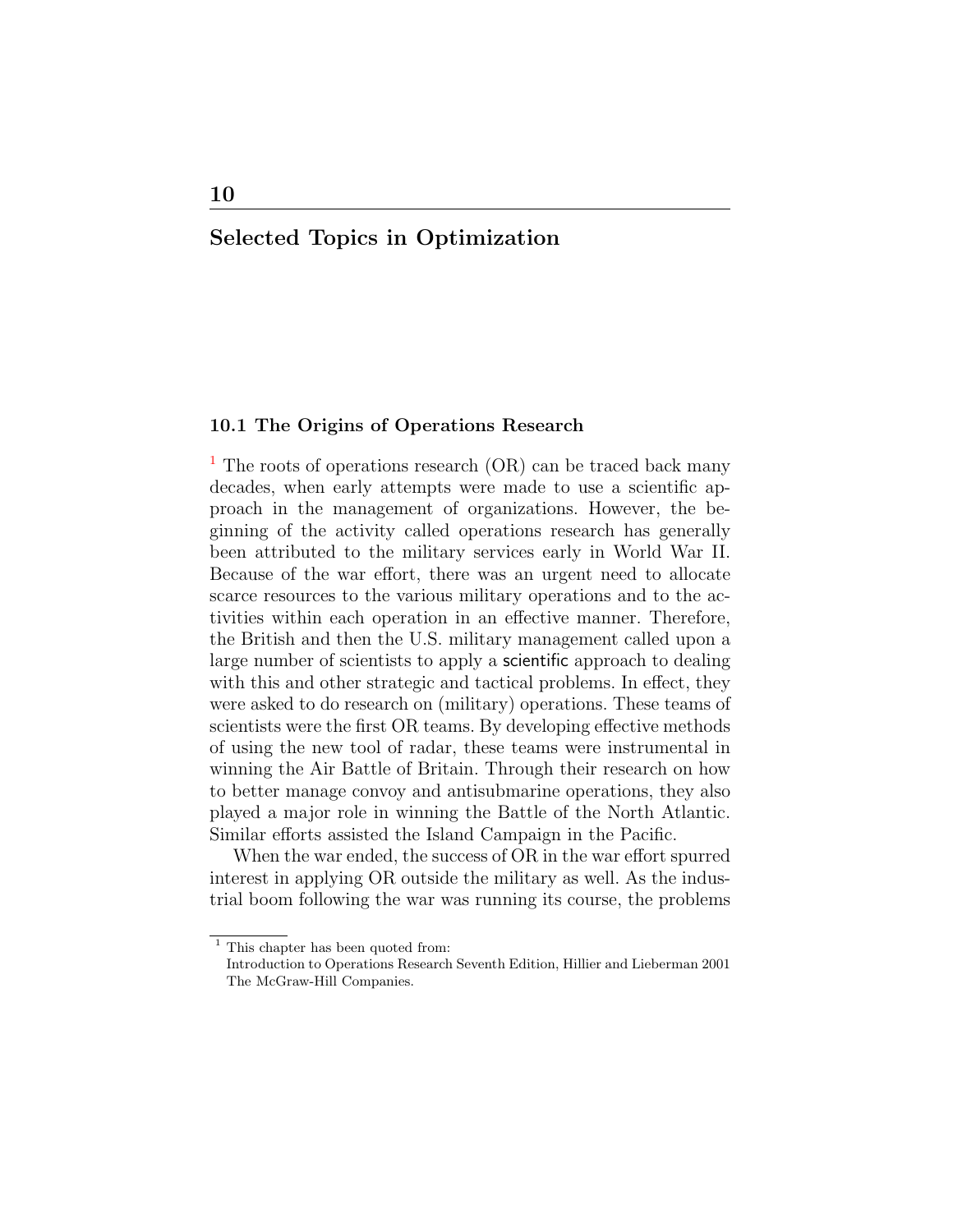caused by the increasing complexity and specialization in organizations were again coming to the forefront. It was becoming apparent to a growing number of people, including business consultants who had served on or with the OR teams during the war, that these were basically the same problems that had been faced by the military but in a different context. By the early 1950s, these individuals had introduced the use of OR to a variety of organizations in business, industry, and government. The rapid spread of OR soon followed.

# 10.2 Linear Programming

The development of linear programming has been ranked among the most important scientific advances of the mid-20th century, and we must agree with this assessment. Its impact since just 1950 has been extraordinary. Today it is a standard tool that has saved many thousands or millions of dollars for most companies or businesses of even moderate size in the various industrialized countries of the world; and its use in other sectors of society has been spreading rapidly. A major proportion of all scientific computation on computers is devoted to the use of linear programming. Dozens of textbooks have been written about linear programming, and published articles describing important applications now number in the hundreds.

Linear programming uses a mathematical model to describe the problem of concern. The adjective linear means that all the mathematical functions in this model are required to be linear functions. The word programming does not refer here to computer programming; rather, it is essentially a synonym for planning. Thus, linear programming involves the planning of activities to obtain an optimal result, i.e., a result that reaches the specified goal best (according to the mathematical model) among all feasible alternatives.

Although allocating resources to activities is the most common type of application, linear programming has numerous other important applications as well. In fact, any problem whose mathematical model fits the very general format for the linear programming model is a linear programming problem. Furthermore, a re-

<sup>86 10</sup> Selected Topics in Optimization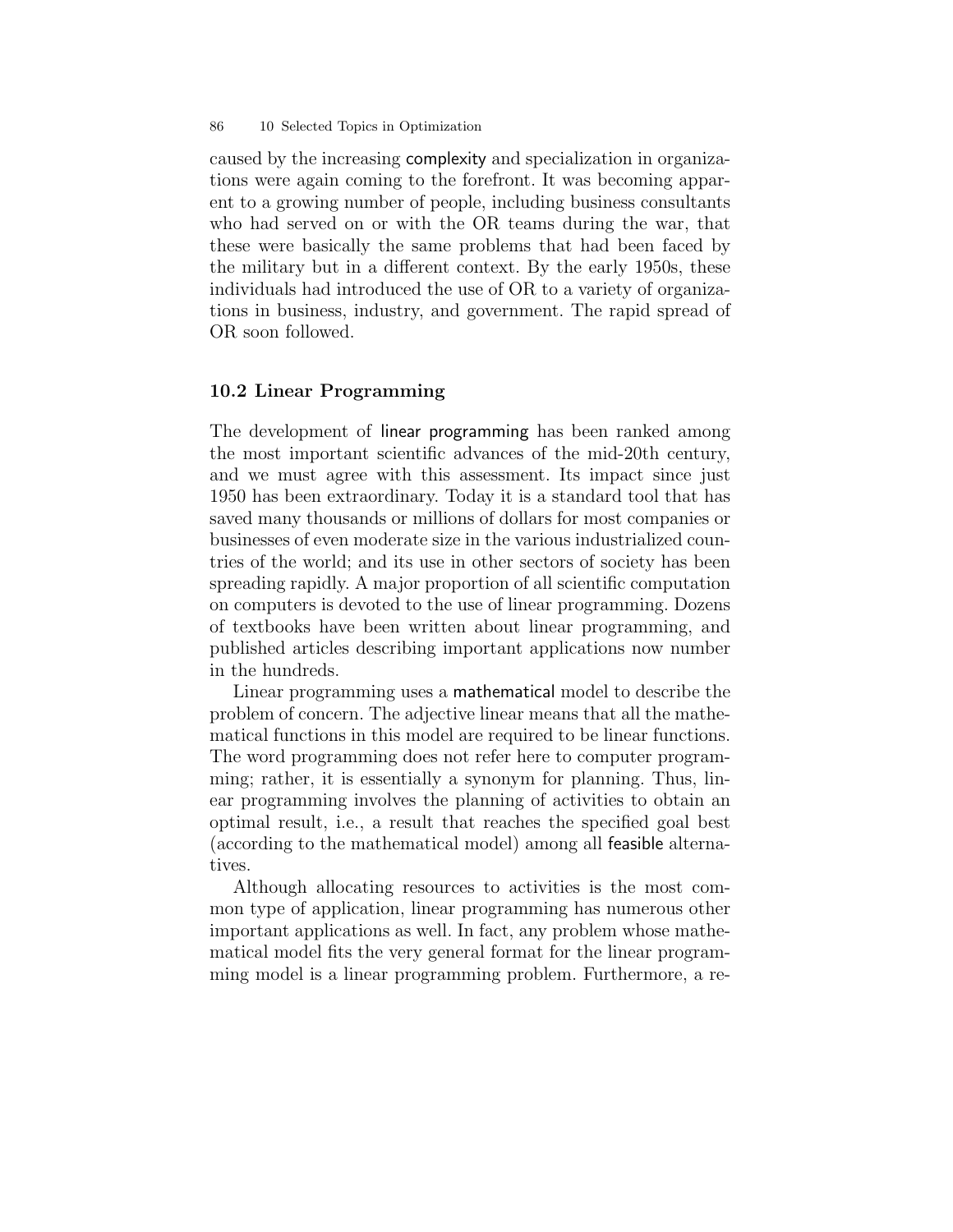markably efficient solution procedure, called the simplex method, is available for solving linear programming problems of even enormous size. These are some of the reasons for the tremendous impact of linear programming in recent decades.

Let us begin with some basic terminology and notation. The key terms are resources and activities, where m denotes the number of different kinds of resources that can be used and  $n$  denotes the number of activities being considered. Some typical resources are money and particular kinds of machines, equipment, vehicles, and personnel. Examples of activities include investing in particular projects, advertising in particular media, and shipping goods from a particular source to a particular destination. In any application of linear programming, all the activities may be of one general kind (such as any one of these three examples), and then the individual activities would be particular alternatives within this general category.

The model poses the problem in terms of making decisions about the levels of the activities, so  $x_1, x_2, \ldots, x_n$  are called the decision variables. The values of  $c_j$ ,  $b_i$ , and  $a_{ij}$  (for  $i = 1, 2, \ldots, m$ and  $j = 1, 2, \ldots, n$  are the input constants for the model. The  $c_j$ ,  $b_i$ , and  $a_{ij}$  are also referred to as the parameters of the model.

we can now formulate the mathematical model for this general problem of allocating resources to activities. In particular, this model is to select the values for  $x_1, x_2, \ldots, x_n$  so as to

Maximize  $Z = c_1x_1 + c_2x_2 + \cdots + c_nx_n$ 

subject to the restrictions

$$
a_{11}x_1 + a_{12}x_2 + \cdots + a_{1n}x_n \leq b_1
$$
  
\n
$$
a_{21}x_1 + a_{22}x_2 + \cdots + a_{2n}x_n \leq b_2
$$
  
\n
$$
\vdots \qquad \vdots \qquad \vdots \qquad \vdots
$$
  
\n
$$
a_{m1}x_1 + a_{m2}x_2 + \cdots + a_{mn}x_n \leq b_m
$$

and

$$
x_1 \geq 0, x_2 \geq 0, \ldots, x_n \geq 0.
$$

Common terminology for the linear programming model can now be summarized. The function being maximized,  $c_1x_1 + c_2x_2 + \cdots$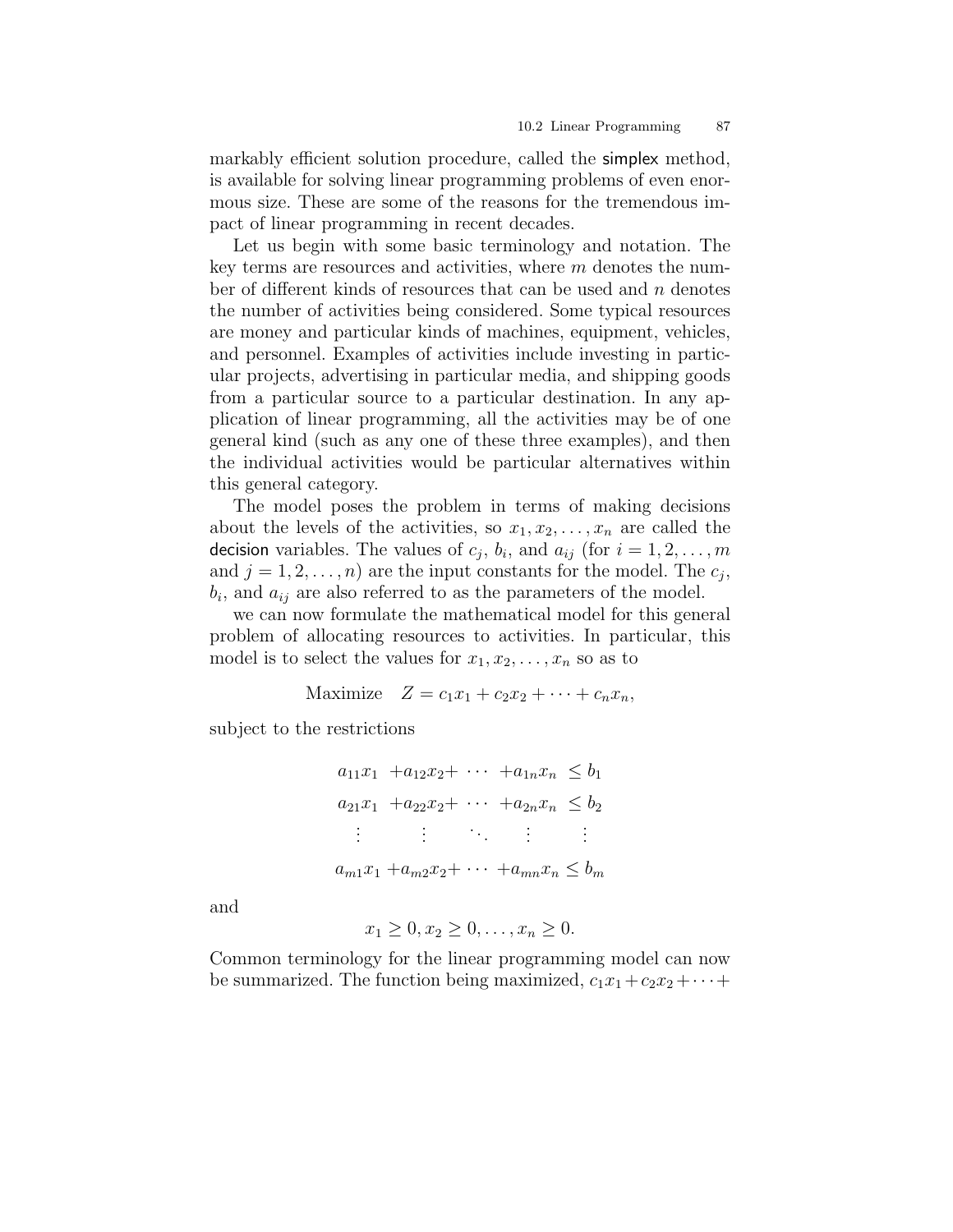#### 88 10 Selected Topics in Optimization

 $c_n x_n$ , is called the objective function. The restrictions normally are referred to as constraints. The first  $m$  constraints (those with a function of all the variables  $a_{i1}x_1 + a_{i2}x_2 + \cdots + a_{in}x_n \leq b_i$  on the left-hand side) are sometimes called functional constraints (or structural constraints). Similarly, the  $x_i \geq 0$  restrictions are called nonnegativity constraints (or nonnegativity conditions).

You may be used to having the term solution mean the final answer to a problem, but the convention in linear programming (and its extensions) is quite different. Here, any specification of values for the decision variables  $(x_1, x_2, \ldots, x_n)$  is called a solution, regardless of whether it is a desirable or even an allowable choice. Different types of solutions are then identified by using an appropriate adjective.

A feasible solution is a solution for which all the constraints are satisfied. An infeasible solution is a solution for which at least one constraint is violated. The feasible region is the collection of all feasible solutions. An optimal solution is a feasible solution that has the most favorable value of the objective function. The most favorable value is the largest value if the objective function is to be maximized, whereas it is the smallest value if the objective function is to be minimized.

### 10.3 The Transportation and Assignment Problems

We continue to broaden our horizons here by discussing two particularly important (and related) types of linear programming problems. One type, called the transportation problem, received this name because many of its applications involve determining how to optimally transport goods. However, some of its important applications (e.g., production scheduling) actually have nothing to do with transportation. The second type, called the assignment problem, involves such applications as assigning people to tasks. Although its applications appear to be quite different from those for the transportation problem, we shall see that the assignment problem can be viewed as a special type of transportation problem.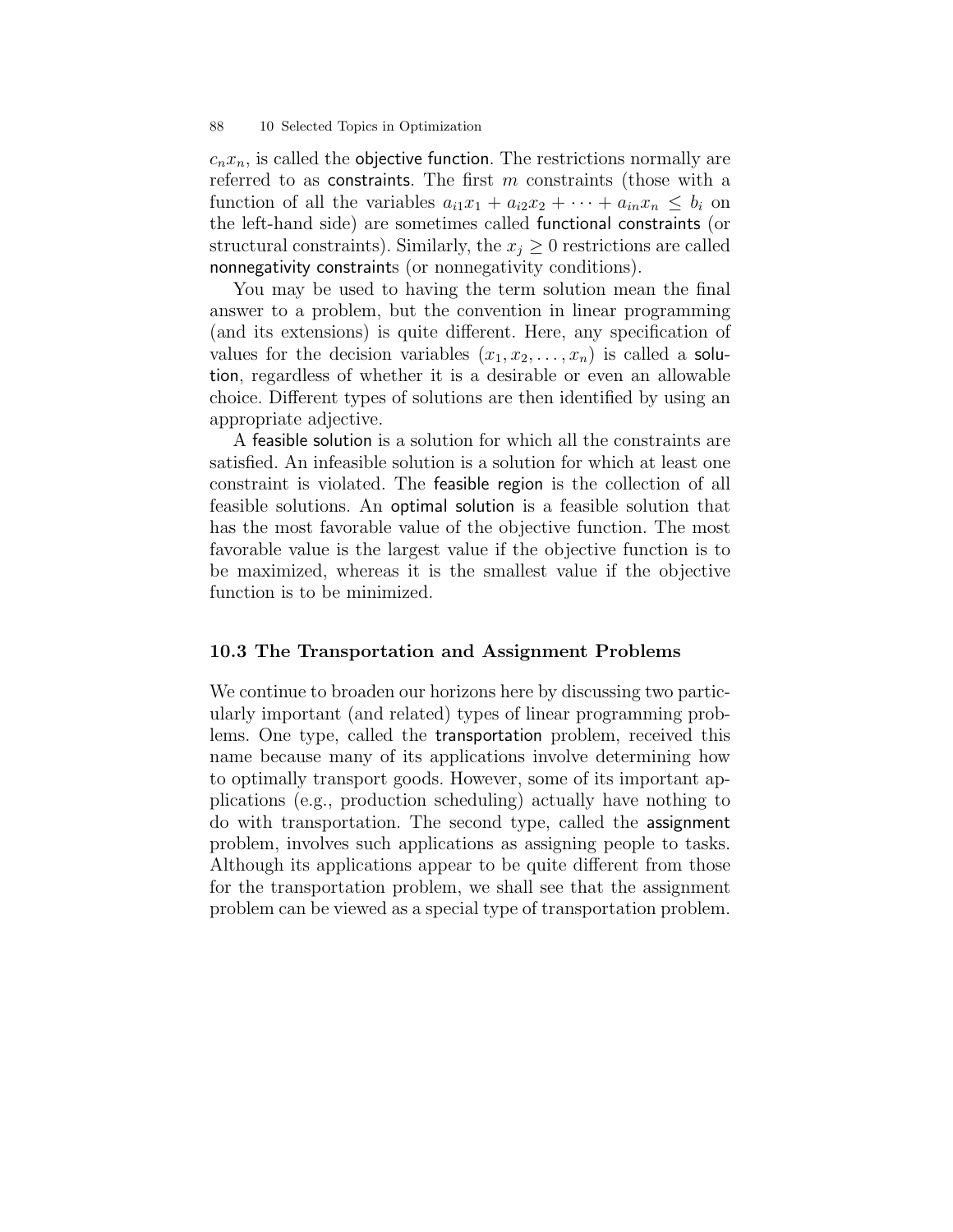#### 10.3.1 Transportation Problem

To describe the general model for the transportation problem, we need to use terms that are considerably less specific than those for the components of the prototype example. In particular, the general transportation problem is concerned (literally or figuratively) with distributing any commodity from any group of supply centers, called sources, to any group of receiving centers, called destinations, in such a way as to minimize the total distribution cost.

The requirements assumption: Each source has a fixed supply of units, where this entire supply must be distributed to the destinations. (We let  $s_i$  denote the number of units being supplied by source i, for  $i = 1, 2, \ldots, m$ .) Similarly, each destination has a fixed demand for units, where this entire demand must be received from the sources. (We let  $d_i$  denote the number of units being received by destination j, for  $j = 1, 2, ..., n$ .)

This assumption that there is no leeway in the amounts to be sent or received means that there needs to be a balance between the total supply from all sources and the total demand at all destinations.

The feasible solutions property: A transportation problem will have feasible solutions if and only if

$$
\sum_{i=1}^{m} s_i = \sum_{j=1}^{m} d_j
$$

In some real problems, the supplies actually represent maximum amounts (rather than fixed amounts) to be distributed. Similarly, in other cases, the demands represent maximum amounts (rather than fixed amounts) to be received. Such problems do not quite fit the model for a transportation problem because they violate the requirements assumption. However, it is possible to reformulate the problem so that they then fit this model by introducing a dummy destination or a dummy source to take up the slack between the actual amounts and maximum amounts being distributed. We will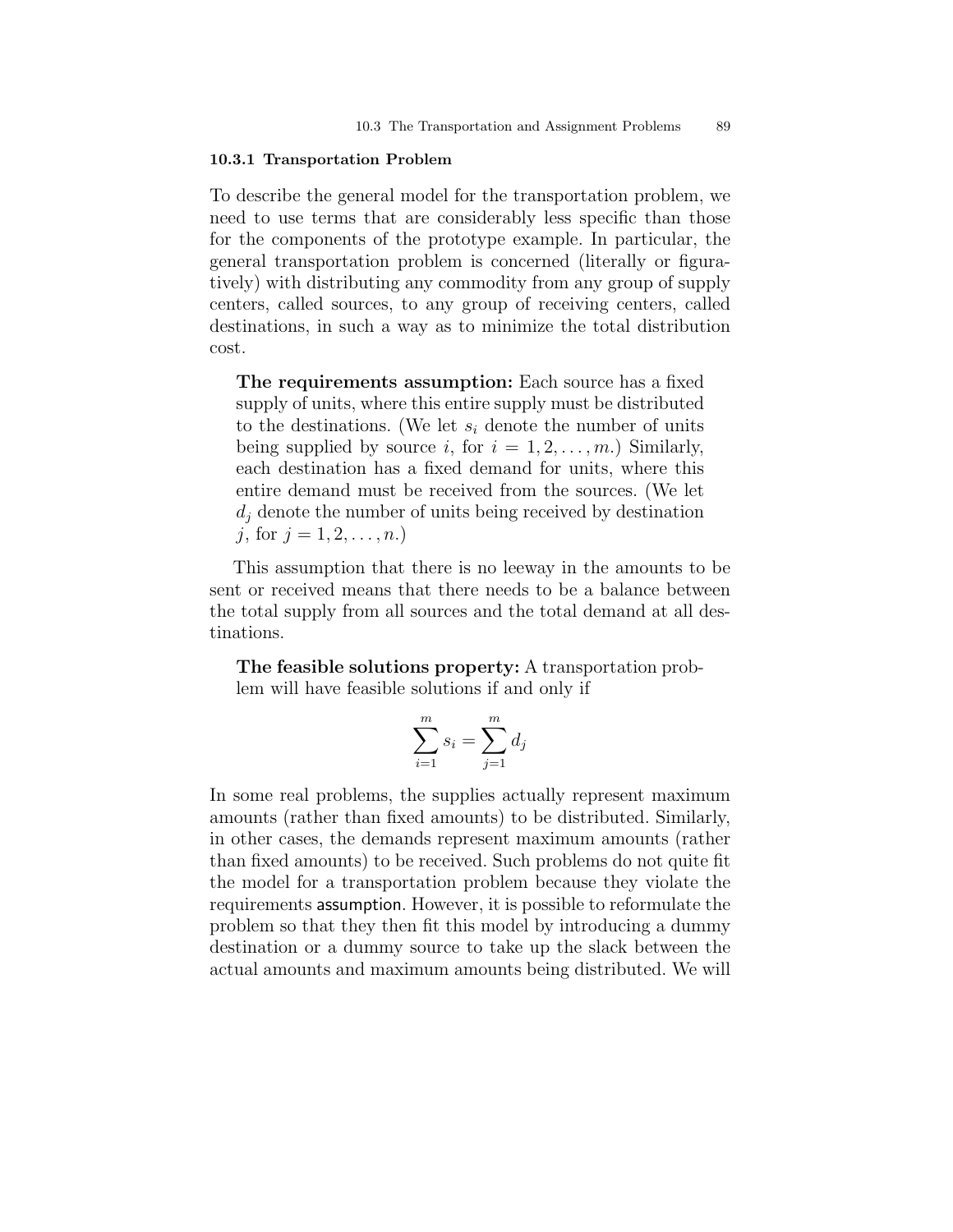illustrate how this is done with two examples at the end of this section.

This reference to a *unit* cost implies the following basic assumption for any transportation problem.

The cost assumption: The cost of distributing units from any particular source to any particular destination is directly proportional to the number of units distributed. Therefore, this cost is just the unit cost of distribution times the number of units distributed. (We let  $c_{ij}$  denote this unit cost for source  $i$  and destination  $j$ .)

The only data needed for a transportation problem model are the supplies, demands, and unit costs. These are the parameters of the model.

The model: Any problem (whether involving transportation or not) fits the model for a transportation problem if it can be described completely in terms of a parameter and it satisfies both the requirements assumption and the cost assumption. The objective is to minimize the total cost of distributing the units.

### 10.3.2 Assignment Problem

The assignment problem is a special type of linear programming problem where assignees are being assigned to perform tasks. For example, the assignees might be employees who need to be given work assignments. Assigning people to jobs is a common application of the assignment problem. However, the assignees need not be people. They also could be machines, or vehicles, or plants, or even time slots to be assigned tasks. The first example below involves machines being assigned to locations, so the tasks in this case simply involve holding a machine. A subsequent example involves plants being assigned products to be produced.

To fit the definition of an assignment problem, these kinds of applications need to be formulated in a way that satisfies the following assumptions.

1. The number of assignees and the number of tasks are the same. (This number is denoted by  $n$ .)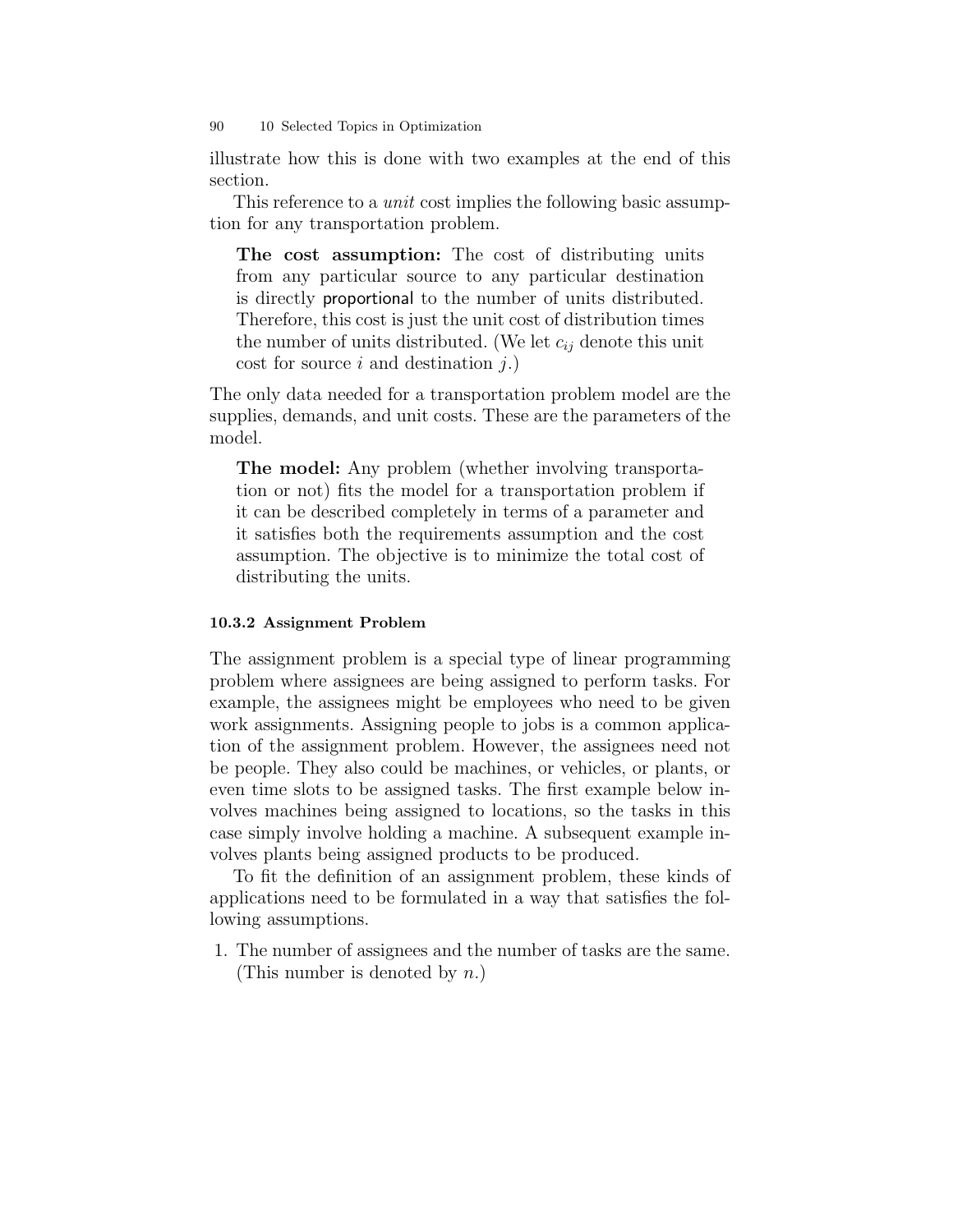- 2. Each assignee is to be assigned to exactly one task.
- 3. Each task is to be performed by exactly one assignee.
- 4. There is a cost  $c_{ij}$  associated with assignee  $i$   $(i = 1, 2, \ldots, n)$ performing task  $j$  (  $j = 1, 2, \ldots, n$ ).
- 5. The objective is to determine how all  $n$  assignments should be made to minimize the total cost.

Any problem satisfying all these assumptions can be solved extremely efficiently by algorithms designed specifically for assignment problems.

The first three assumptions are fairly restrictive . Many potential applications do not quite satisfy these assumptions. However, it often is possible to reformulate the problem to make it fit. For example, dummy assignees or dummy tasks frequently can be used for this purpose.

# 10.4 Exercises

#### 1. Translate the following text.

According to the number of time periods considered in the model, optimization models can be classified as static (single time period) or multistage (multiple time periods). Even when all relationships are linear, if several time periods are incorporated in the model the resulting linear program could become prohibitively large for solution by standard computational methods. Fortunately, in most of these cases, the problem exhibits some form of special structure that can be adequately exploited by the application of special types of mathematical programming methods. Dynamic programming is one approach for solving multistage problems. Further, there is a considerable research effort underway today, in the field of large-scale linear programming, to develop special algorithms to deal with multistage problems.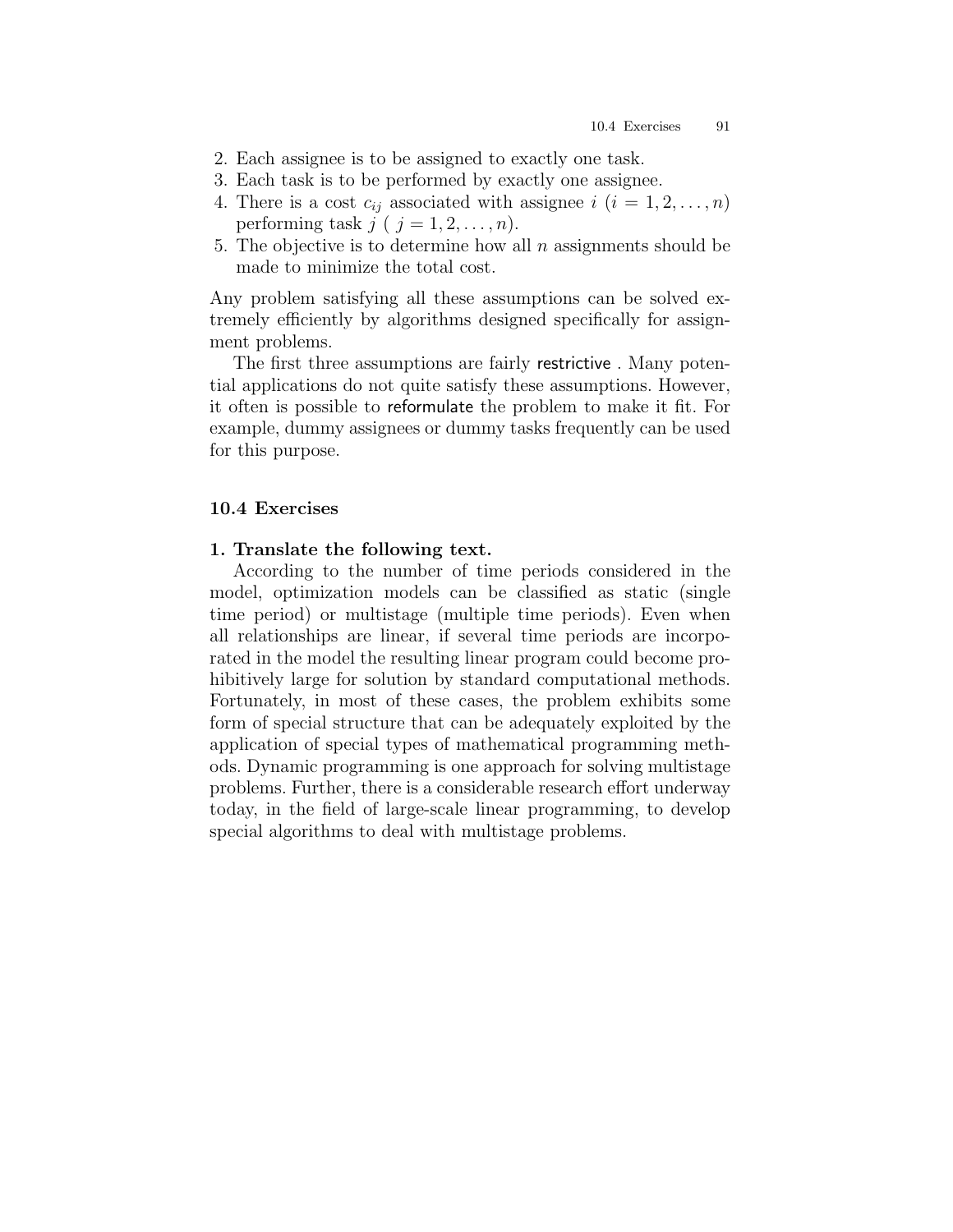92 10 Selected Topics in Optimization

| Noun       | <b>Verb</b> | adjective   | adverb    |
|------------|-------------|-------------|-----------|
| proportion |             |             |           |
|            |             |             | specially |
|            | assume      |             |           |
|            |             | restrictive |           |
|            | allocate    |             |           |
| complexity |             |             |           |
|            |             |             | optimally |
|            |             | scientific  |           |
| solution   |             |             |           |

2. Write down other forms of the following words.

# 3. Use the correct form of the word.

Another important way of (classify).......... optimization models refers to the behavior of the parameters of the model. If the parameters are known constants, the optimization model is said to be deterministic. If the parameters are specified as uncertain quantities, whose values are (characterization) ..........by probability distributions, the optimization model is said to be stochastic. If some of the parameters are allowed to (variation) ..........systematically, and the changes in the optimum solution corresponding to changes in those parameters are determined, the optimization model is said to be parametric. (general).........., stochastic and parametric mathematical programming give rise to much more difficult problems than deterministic mathematical programming. Although important theoretical and practical contributions have been made in the areas of stochastic and parametric programming, there are still no (effect)..........general procedures that cope with these problems. Deterministic linear programming, however, can be (efficient)..........applied to very large problems of up to 5000 rows and an almost unlimited number of variables. Moreover, in linear programming, sensitivity analysis and parametric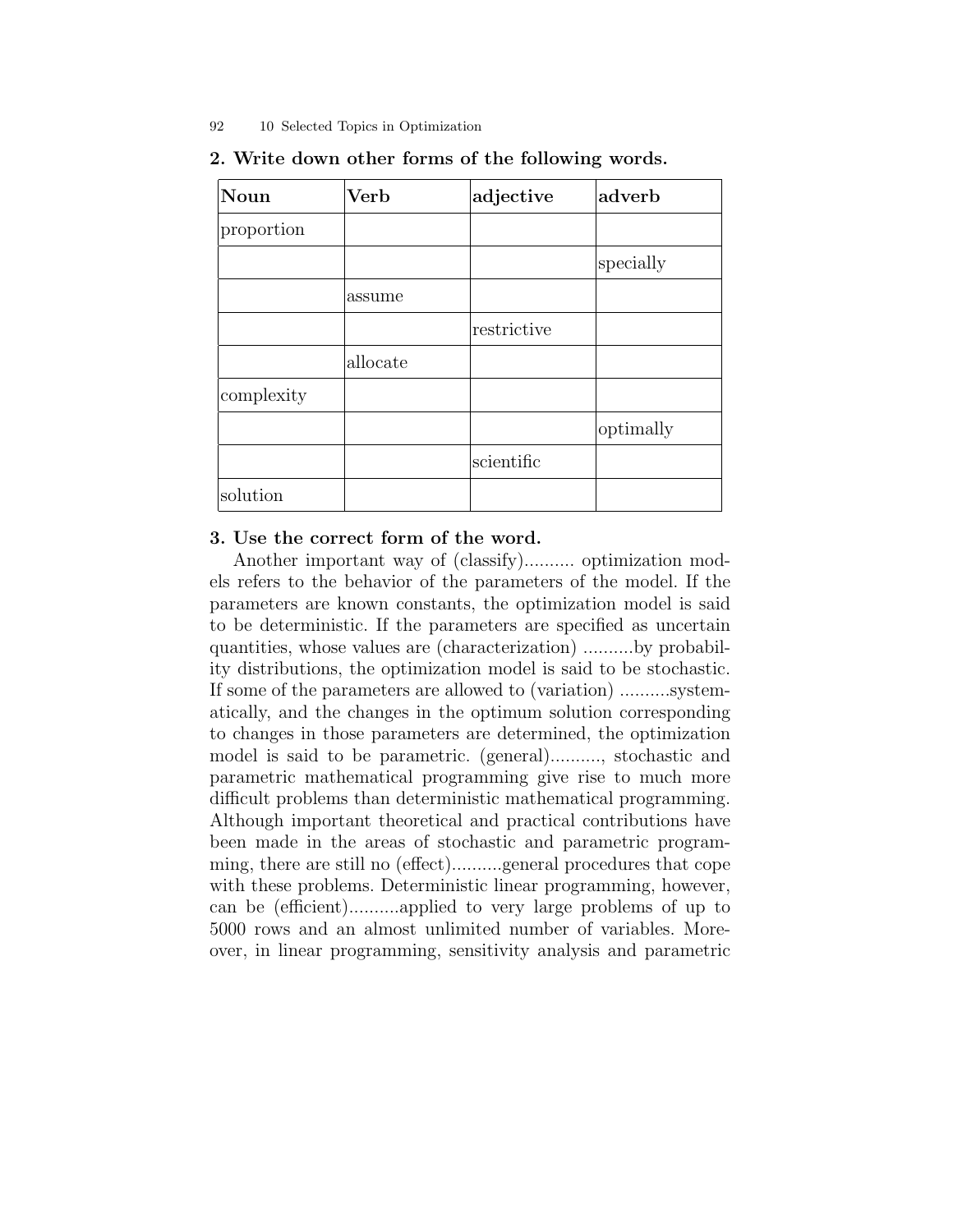programming can be conducted effectively after (obtain) .......... the deterministic optimum solution.

# 4. Fill gaps with one of the following words

| 1. amount | 2. program-3. class | 4. models |
|-----------|---------------------|-----------|
|           | ming                |           |
|           |                     |           |

5. efficiently 6. structure 7. variables 8. satisfies

9. progress 10. optimal 11. discrete 12. continuous A way of classifying optimization .......... deals with the behavior of the variables in the .......... solution. If the variables are allowed to take any value that .......... the constraints, the optimization model is said to be continuous. If the variables are allowed to take on only .......... values, the optimization model is called integer or discrete. Finally, when there are some integer variables and some continuous .......... in the problem, the optimization model is said to be mixed. In general, problems with integer variables are significantly more difficult to solve than those with .......... variables. Network models are a .......... of linear programming models that are an exception to this rule, as their special .......... results in integer optimal solutions. Although significant ......... has been made in the general area of mixed and integer linear .........., there is still no algorithm that can .......... solve all general medium-size integer linear programs in a reasonable .......... of time though, for special problems, adequate computational techniques have been developed.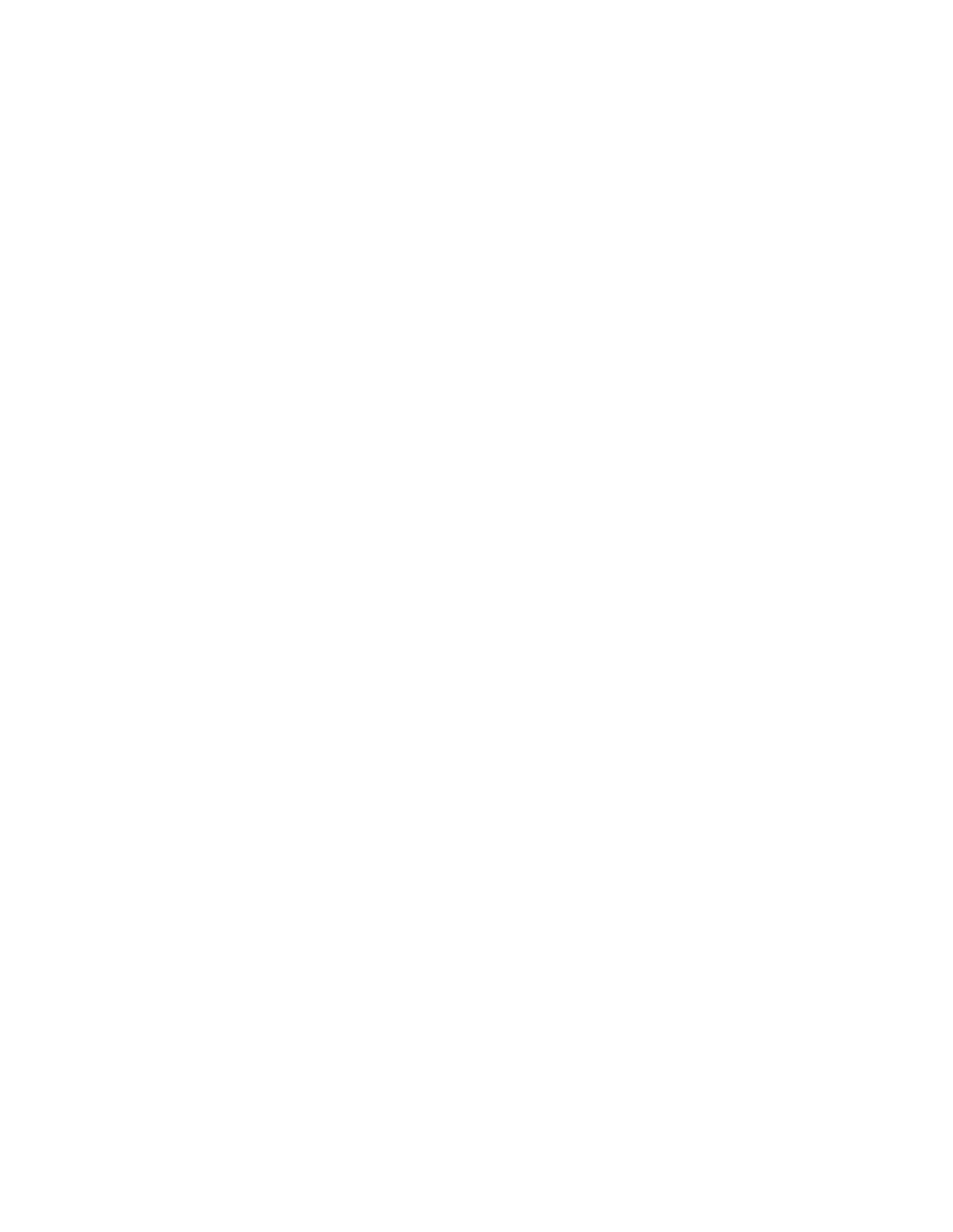# Selected Topics in Analysis

# 11.1 Compact space

<sup>[1](#page-0-0)</sup> Intuitively speaking, a space is said to be compact if whenever one takes an infinite number of "steps" in the space, eventually one must get arbitrarily close to some other point of the space. Thus, while disks and spheres are compact, infinite lines and planes are not, nor is a disk or a sphere with a missing point. In the case of an infinite line or plane, one can set off making equal steps in any direction without approaching any point, so that neither space is compact. In the case of a disk or sphere with a missing point, one can move towards the missing point without approaching any point within the space. This demonstrates that the disk or sphere with a missing point are not compact either.

Compactness generalizes many important properties of closed and bounded intervals in the real line; that is, intervals of the form  $[a, b]$  for real numbers a and b. For instance, any continuous function defined on a compact space into an ordered set (with the order topology) such as the real line is bounded. Thus, what is known as the extreme value theorem in calculus generalizes to compact spaces. In this fashion, one can prove many important theorems in the class of compact spaces, that do not hold in the context of non-compact ones.

Various definitions of compactness may apply, depending on the level of generality. A subset of Euclidean space in particular is

 $<sup>1</sup>$  This chapter has been quoted from:</sup>

A Course in Functional Analysis, John B. Conway , Springer-Verlag New York Berlin Heidelberg Tokyo, 1985.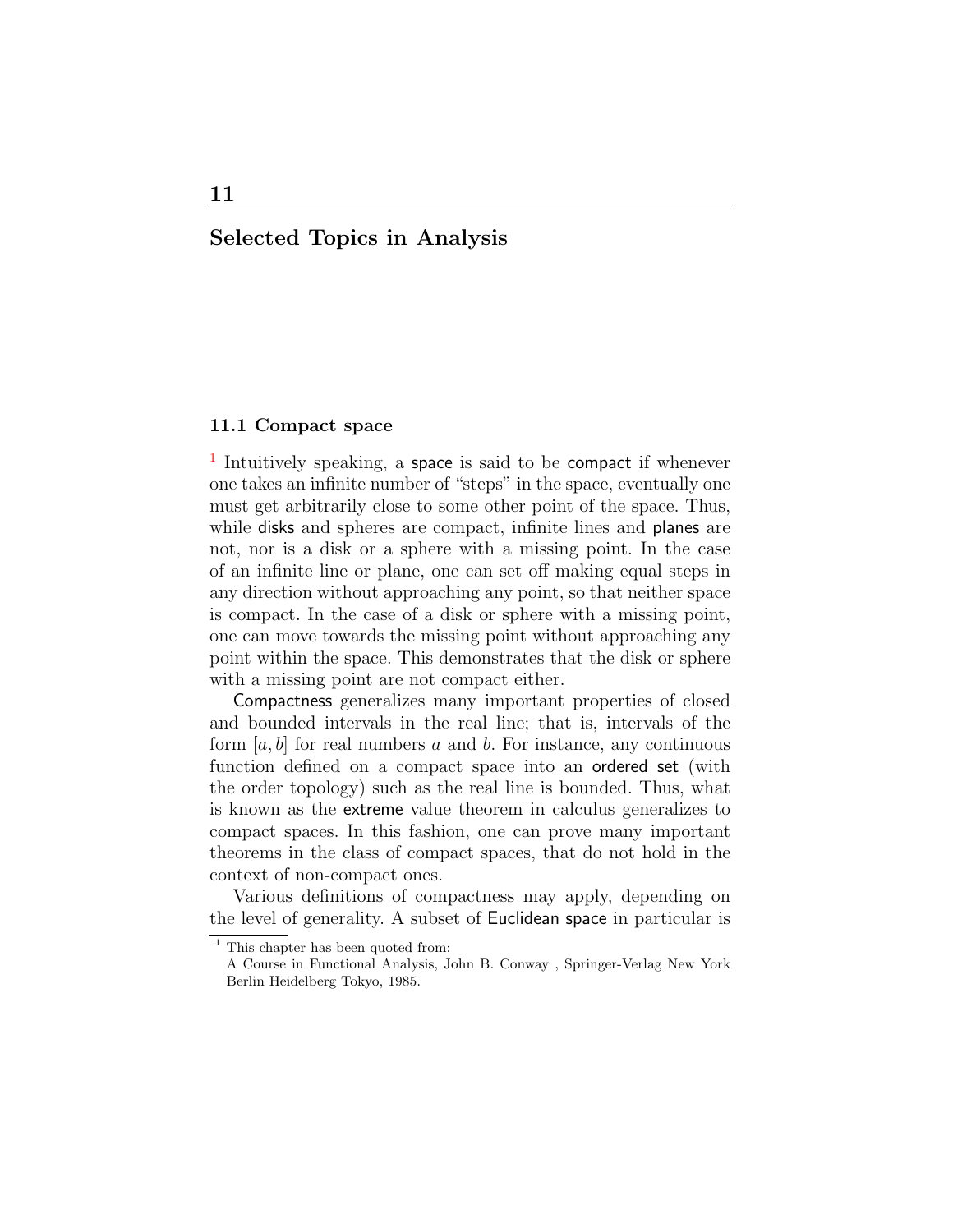#### 96 11 Selected Topics in Analysis

called compact if it is closed and bounded. This implies, by the Bolzano-Weierstrass Theorem, that any infinite sequence from the set has a subsequence that converges to a point in the set. This puts a fine point on the idea of taking "steps" in a space. Various equivalent notions of compactness, such as sequential compactness and limit point compactness, can be developed in general metric spaces.

In general topological spaces, however, the different notions of compactness are not equivalent, and the most useful notion of compactness originally called bicompactness involves families of open sets that "cover" the space in the sense that each point of the space must lie in some set contained in the family. Specifically, a topological space is compact if, whenever a collection of open sets covers the space, some subcollection consisting only of finitely many open sets also covers the space. That this form of compactness holds for closed and bounded subsets of Euclidean space is known as the Heine-Borel Theorem. Compactness, when defined in this manner, often allows one to take information that is known locally - in a neighborhood of each point of the space - and to extend it to information that holds globally throughout the space. An example of this phenomenon is Dirichlet's theorem, to which it was originally applied by Heine, that a continuous function on a compact interval is uniformly continuous: here continuity is a local property of the function, and uniform continuity the corresponding global property.

# 11.2 Hilbert space

A Hilbert space is the abstraction of the finite-dimensional Euclidean spaces of geometry. Its properties are very regular and contain few surprises, though the presence of an infinity of dimensions guarantees a certain amount of surprise. Historically, it was the properties of Hilbert spaces that guided mathematicians when they began to generalize.

**Definition** 11.1 If X is a vector space over  $\mathbb{F}$ , a semi-inner product on X is a function  $u: X \times X \to \mathbb{F}$  such that for all  $\alpha, \beta$ in  $\mathbb F$  and  $x, y, z$  in  $\mathcal H$ , the following are satisfied: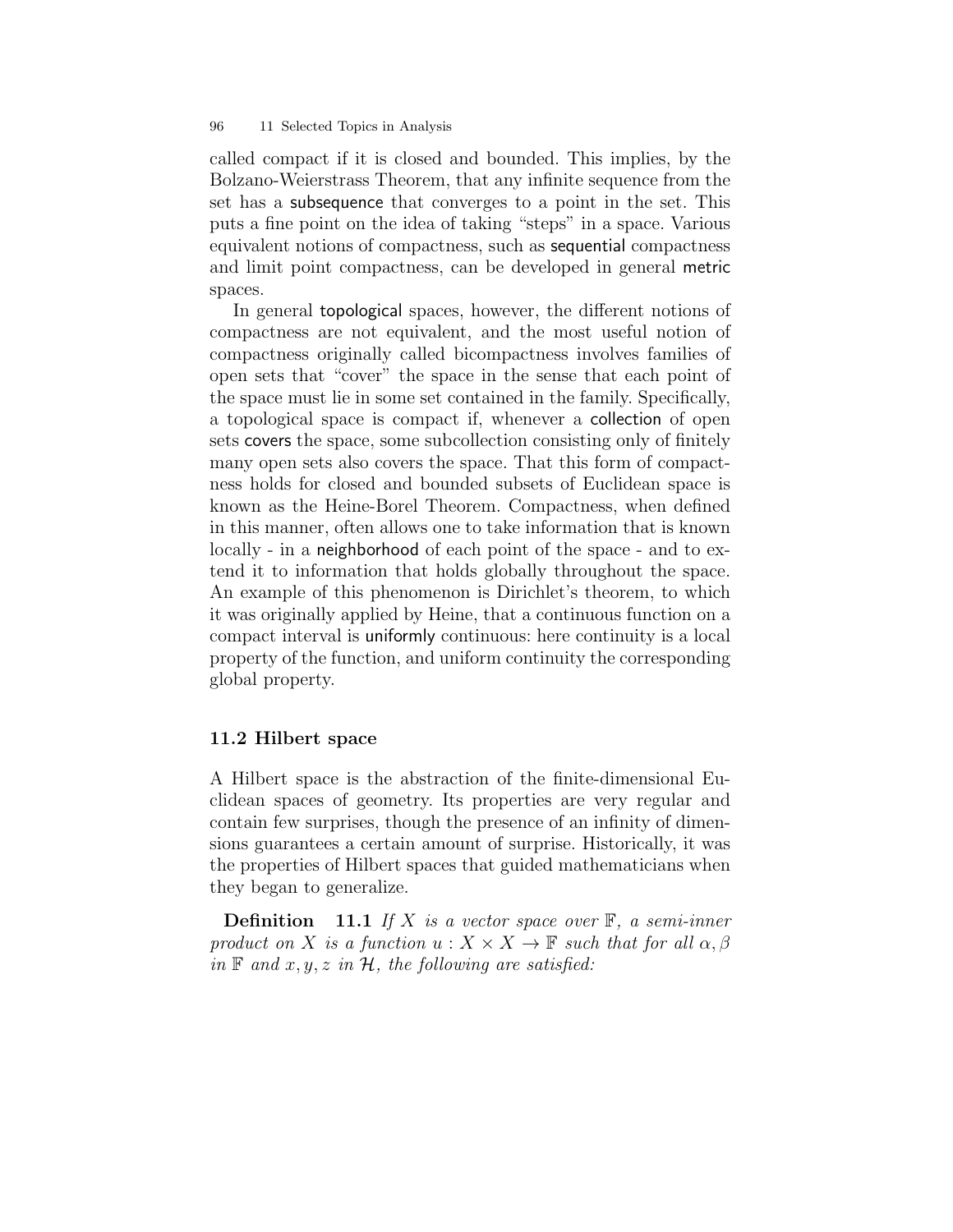(a)  $u(\alpha x + \beta y, z) = \alpha u(x, z) + \beta u(y, z),$ (b)  $u(x, \alpha y + \beta z) = \alpha u(x, y) + \beta u(x, z),$ (c)  $u(x, x) \geq 0$ , (d)  $u(x, y) = u(y, x)$ .

An inner product on  $\mathcal H$  is a semi-inner product that also satisfies the following: If  $u(x, x) = 0$ , then  $x = 0$ . An inner product here will be denoted by  $\langle x, y \rangle = u(x, y)$ .

A Hilbert space is a vector space  $\mathcal H$  over  $\mathbb F$  together with an inner product  $\langle ., . \rangle$  such that relative to the metric  $d(x, y) = ||x$ y|| induced by the norm,  $\mathcal H$  is a complete metric space.

The greatest advantage of a Hilbert space is its underlying concept of orthogonality .

**Definition** 11.2 If H is a Hilbert space and  $f, g \in \mathcal{H}$ , then f and g are orthogonal if  $\langle f, g \rangle = 0$ . In symbols,  $f \bot g$ . If  $A, B \subseteq H$ , then  $A \perp B$  if  $f \perp g$  for every f in A and g in B.

**Definition** 11.3 If H is any vector space over  $\mathbb{F}$  and  $A \subseteq \mathcal{H}$ , then A is a convex set if for any x and y in A and  $0 \le t \le 1$ ,  $tx + (1-t)y \in A$ .

Note that  $\{tx + (1-t)y : 0 \le t \le 1\}$  is the straight-line segment joining x and y. So a convex set is a set A such that if x and y in A, the entire line segment joining x and y is contained in  $A$ .

# 11.3 Orthogonal Sets of Vectors and Basis

It cab be shown that, as in Euclidean space, each Hilbert space can be coordinatized. The vehicle for introducing the coordinates is an orthogonal basis.

**Definition** 11.4 An orthogonal subset of a Hilbert space  $H$  is a subset  $\mathcal E$  having the properties: (a) for e in  $\mathcal E$ ,  $||e|| = 1$ ; (b) if  $e_l, e_2 \in \mathcal{E}$  and  $e_1 \neq e_2$ , then  $e_1 \perp e_2$ .

A basis for  $H$  is a maximal orthogonal set.

Actually, the sum that appears in the following can be given a better interpretation- a mathematically precise one that will be useful later. The question is, what is meant by  $\sum\{h_i : i \in I\}$  if  $h_i \in \mathcal{H}$  and I is an infinite, possibly uncountable set? Let F be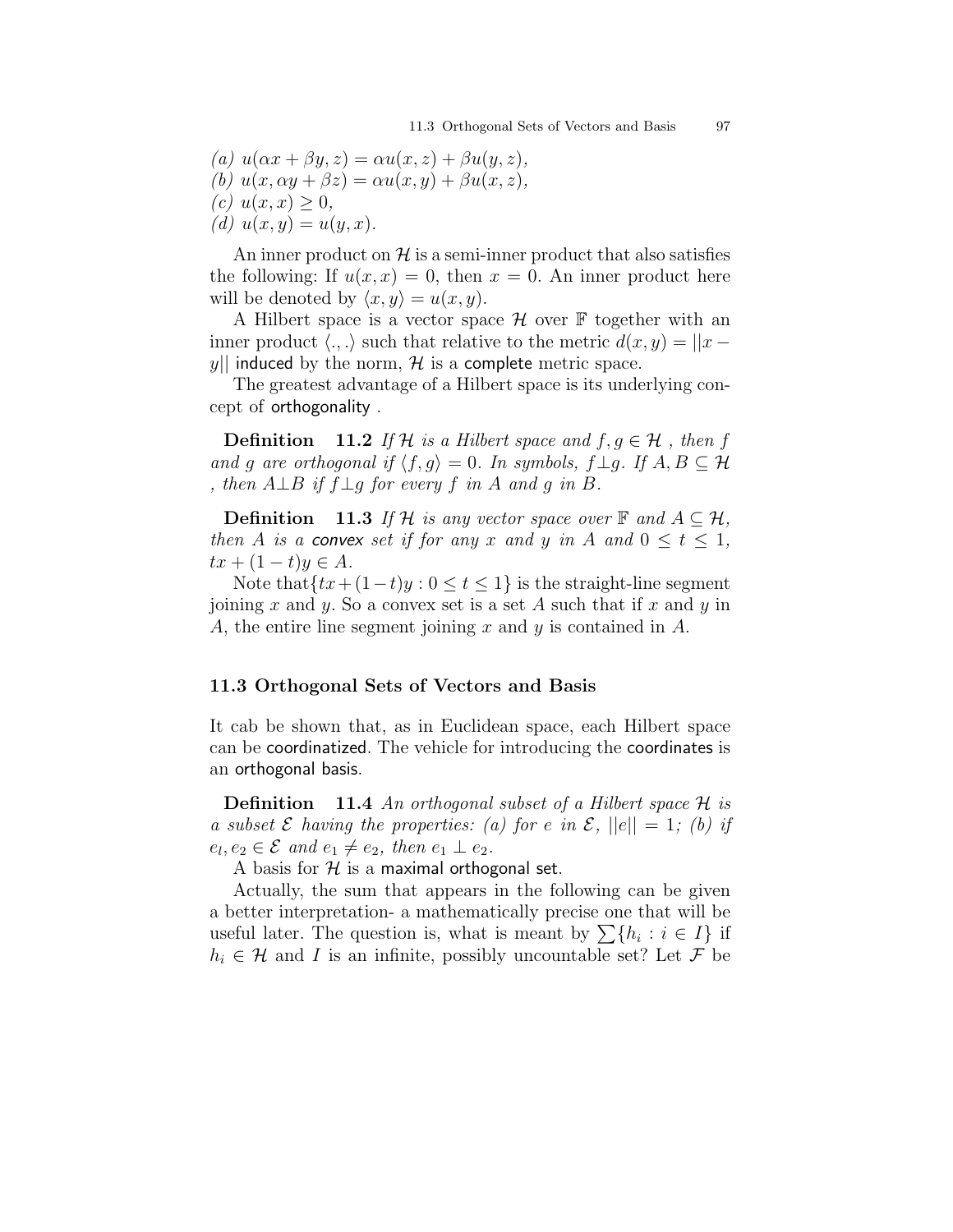#### 98 11 Selected Topics in Analysis

the collection of all finite subsets of  $I$  and order  $\mathcal F$  by inclusion, so  ${\mathcal F}$  becomes a directed set. For each F in  ${\mathcal F},$  define

$$
h_F = \sum \{ h_i : i \in F \}.
$$

Since this is a finite sum,  $h_F$  is a well-defined element of  $H$ . Now  ${h_F : F \in \mathcal{F}}$  is a net in H.

With the notation above, the sum  $\sum\{h_i : i \in I\}$  converges if the net  $\{h_F : F \in \mathcal{F}\}\$  converges; the value of the sum is the limit of the net. If  $\mathcal{H} = \mathbb{F}$ , the definition above gives meaning to an uncountable sum of scalars. If the set  $I$  is countable, then this definition of convergent sum is not the usual one. That is, if  $\{h_n\}$ is a sequence in H then the convergence of  $\sum\{h_n : n \in \mathbb{N}\}\$ is not equivalent to the convergence of  $\sum_{n=1}^{\infty}$  $n=1$  $h_n$ .

# 11.4 Isomorphic Hilbert Spaces

Every mathematical theory has its concept of isomorphism. In topology there is homeomorphism and homotopy equivalence; algebra calls them isomorphisms. The basic idea is to define a map which preserves the basic structure of the spaces in the category.

**Definition** 11.5 If  $H$  and  $K$  are Hilbert spaces, an isomorphism between H and K is a linear surjection  $U: \mathcal{H} \to \mathcal{K}$  such that

$$
\langle Uh, Ug\rangle = \langle h, g\rangle.
$$

for all h, q in H. In this case H and K are said to be isomorphic.

It is easy to see that if  $U : \mathcal{H} \to \mathcal{K}$  is an isomorphism, then so is  $U^{-1}$ :  $K \to H$ . Similar such arguments show that the concept of isomorphic is an equivalence relation on Hilbert spaces. It is also certain that this is the correct equivalence relation since an inner product is the essential ingredient for a Hilbert space and isomorphic Hilbert spaces have the same inner product. One might object that completeness is another essential ingredient in the definition of a Hilbert space. So it is! However, this too is preserved by an isomorphism. An isometry between metric spaces is a map that preserves distance.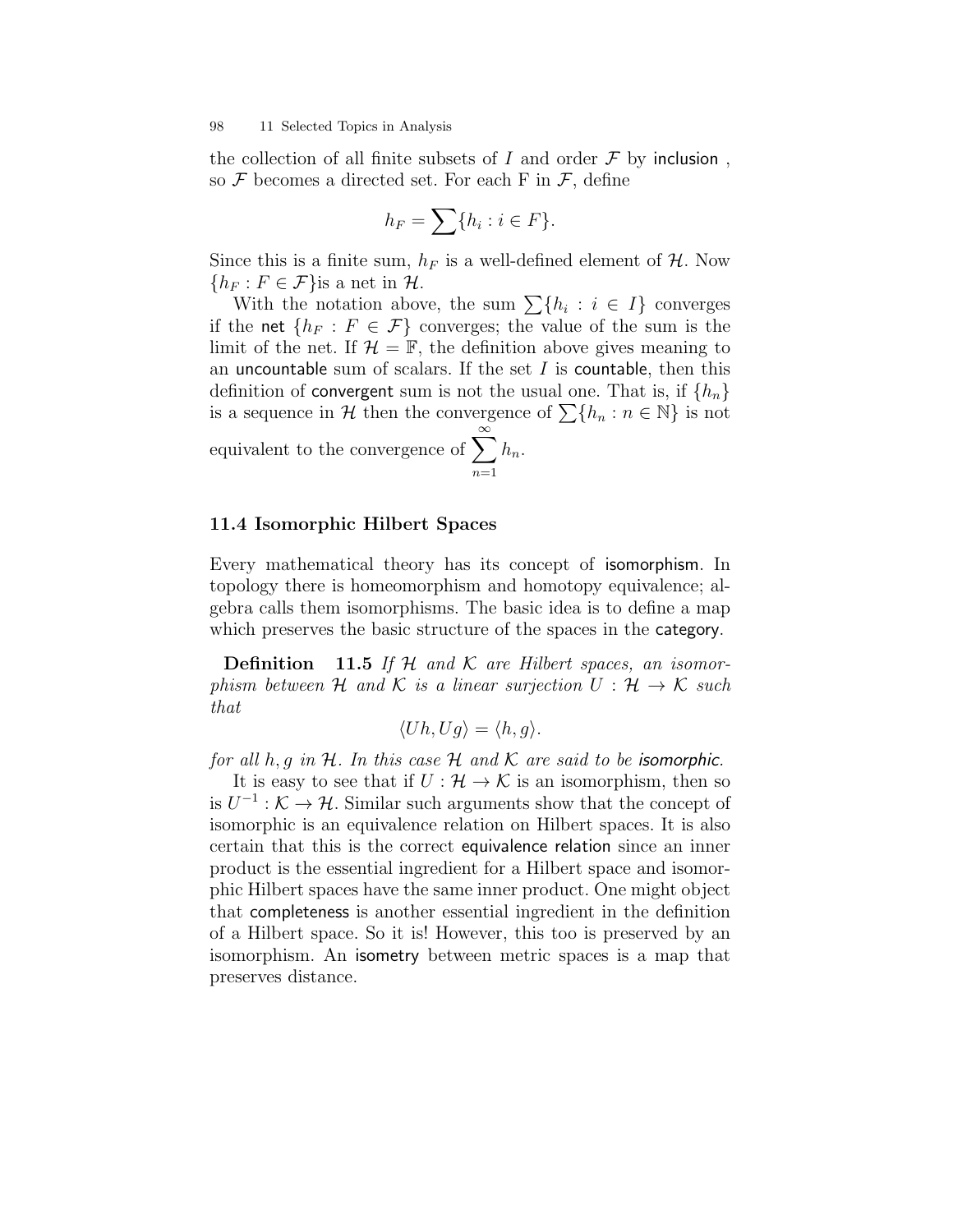Note that an isometry between metric spaces maps Cauchy sequences into Cauchy sequences. Thus an isomorphism also preserves completeness. That is, if an inner product space is isomorphic to a Hilbert space, then it must be complete.

A word about terminology. Many call what we call an isomorphism a unitary operator. We shall define a unitary operator as a linear transformation  $U : \mathcal{H} \to \mathcal{K}$  that is a surjective isometry. That is, a unitary operator is an isomorphism whose range coincides with its domain. This may seem to be a minor distinction, and in many ways it is. But experience has taught me that there is some benefit in making such a distinction, or at least in being aware of it.

**Theorem 11.1** Two Hilbert spaces are isomorphic if and only if they have the same dimension.

# 11.5 Operators on Hilbert Space

There is a marked contrast here between Hilbert spaces and the Banach spaces. Essentially all of the information about the geometry of Hilbert space is contained in the preceding chapter. The geometry of Banach space lies in darkness and has attracted the attention of many talented research mathematicians. However, the theory of linear operators (linear transformations) on a Banach space has very few general results, whereas Hilbert space operators have an elegant and well-developed general theory. Indeed, the reason for this dichotomy is related to the opposite status of the geometric considerations. Questions concerning operators on Hilbert space don't necessitate or imply any geometric difficulties.

**Proposition** 11.1 Let H and K be Hilbert spaces and  $A : H \rightarrow$  $K$  a linear transformation. The following statements' are equivalent.

- (a) A is continuous.
- (b) A is continuous at 0.
- (c) A is continuous at some point.
- (d) There is a constant  $c > 0$  such that  $||Ah|| \le c||h||$  for all h in  $\mathcal{H}.$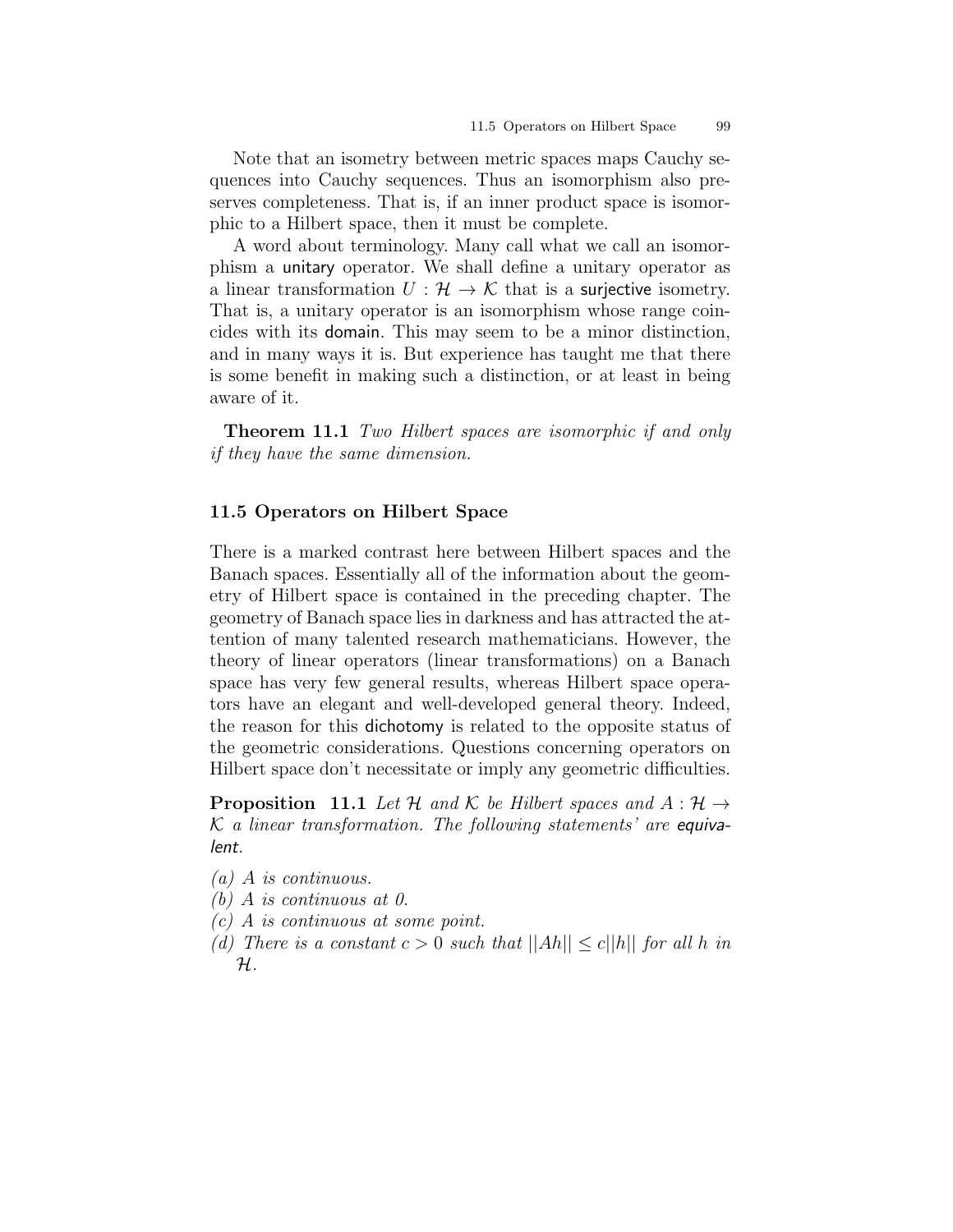100 11 Selected Topics in Analysis

By virtue of the preceding proposition,  $d(A, B) = ||A - B||$ defines a metric on  $\mathcal{B}(\mathcal{H},\mathcal{K})$ . So it makes sense to consider  $\mathcal{B}(\mathcal{H},\mathcal{K})$ as a metric space.

**Definition** 11.6 If H and K are Hilbert spaces, a function  $u : \mathcal{H} \times \mathcal{K} \longrightarrow \mathbb{F}$  is a sesquilinear form if for h, q in H, k, f in K, and  $\alpha, \beta$  in  $\mathbb{F}$ ,

(a)  $u(\alpha h + \beta q, k) = \alpha u(h, k) + \beta u(q, k);$ (b)  $u(h, \alpha k + \beta f) = \alpha u(h, k) + \beta u(h, f)$ .

The prefix sesqui is used because the function is linear in one variable but (for  $\mathbb{F} = \mathcal{C}$ ) only conjugate linear in the other. (Sesqui means One-and-a-half. )

a sesquilinear form is bounded, if there is a constant M such that  $|u(h, k)| \leq M ||h|| ||k||$  for all h in H and k in K. The constant  $M$  is called a bound for  $u$ .

If  $K: L^2(\mu) \to L^2(\mu)$  is defined by

$$
(Kf)(x) = \int k(x, y) f(y) dt \mu(y),
$$

then  $K$  is a bounded linear operator. The operator described above is called an integral operator and the function  $k$  is called its kernel.

**Definition** 11.7 If  $A \in \mathcal{B}(\mathcal{H}, \mathcal{K})$ , then the unique operator B in  $\mathcal{B}(\mathcal{K},\mathcal{H})$  satisfying  $u(h,k) = (Ah, k) = (h, Bk)$  is called the adjoint of A and is denoted by  $B = A^*$ .

# 11.6 Exercises

### 1. Translate the following text.

The complex numbers are the field  $\mathbb C$  of numbers of the form  $x+iy$ , where x and y are real numbers and i is the imaginary unit  $x + iy$ , where x and y are real numbers and i is the imaginary unit equal to the square root of  $-1$ ,  $\sqrt{-1}$ . When a single letter  $z =$  $x + iy$  is used to denote a complex number, it is sometimes called an "affix". In component notation,  $z = x+iy$  can be written  $(x, y)$ . The field of complex numbers includes the field of real numbers as a subfield.

Complex numbers are useful abstract quantities that can be used in calculations and result in physically meaningful solutions.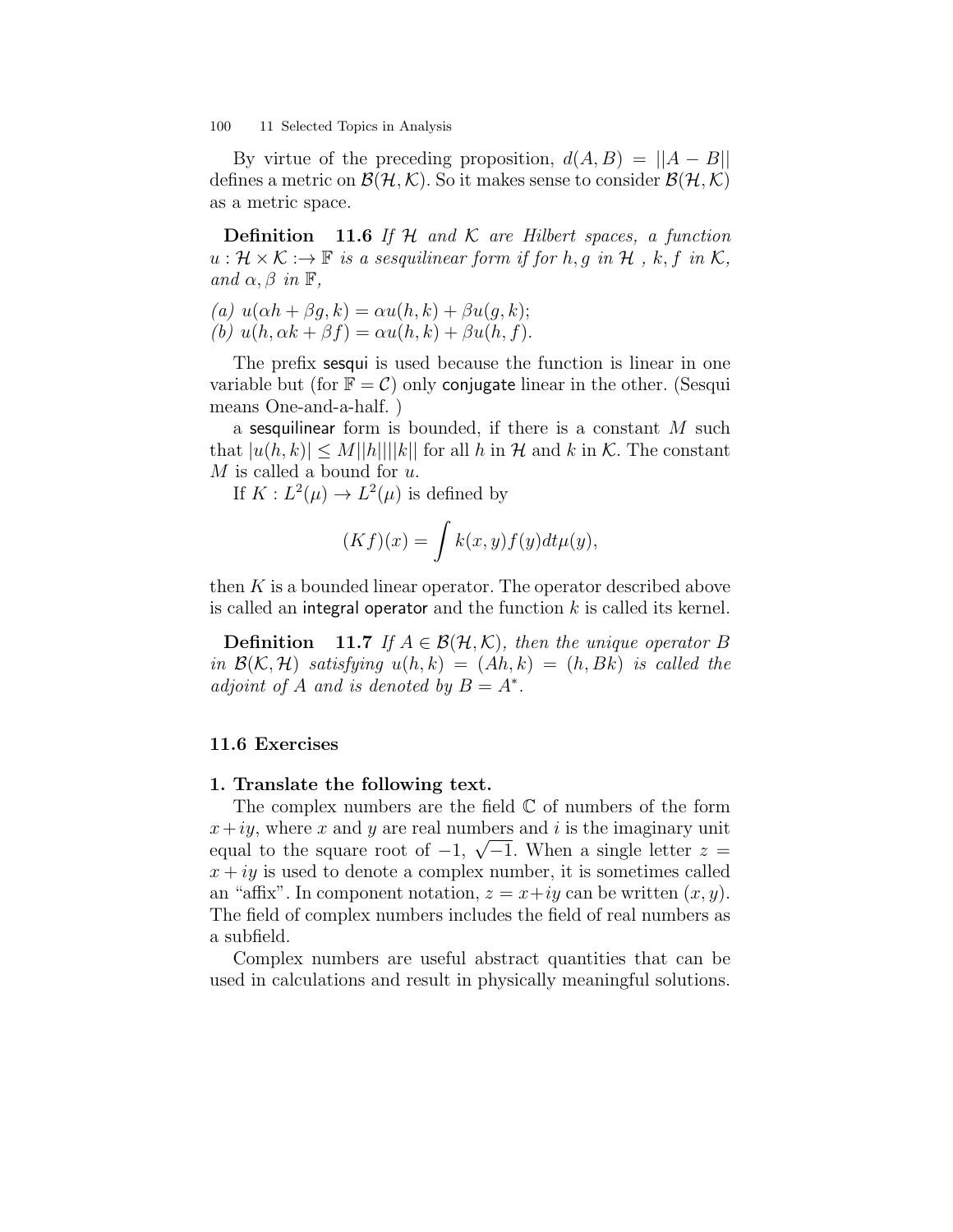However, recognition of this fact is one that took a long time for mathematicians to accept. For example, John Wallis wrote, "These Imaginary Quantities (as they are commonly called) arising from the Supposed Root of a Negative Square (when they happen) are reputed to imply that the Case proposed is impossible".

Through the Euler formula, a complex number  $z = x + iy$  may be written in "phasor" form

 $z = |z|(\cos \theta + i \sin \theta) = |z|e^{i\theta}.$ 

Here,  $|z|$  is known as the complex modulus (or sometimes the complex norm) and theta is known as the complex argument or phase. Historically, the geometric representation of a complex number as simply a point in the plane was important because it made the whole idea of a complex number more acceptable. In particular,"imaginary" numbers became accepted partly through their visualization.

Unlike real numbers, complex numbers do not have a natural ordering, so there is no analog of complex-valued inequalities. This property is not so surprising however when they are viewed as being elements in the complex plane, since points in a plane also lack a natural ordering.

| Noun        | <b>Verb</b> | adjective  | adverb       |
|-------------|-------------|------------|--------------|
| coordinates |             |            |              |
|             |             |            | equivalently |
|             | linearize   |            |              |
|             |             | sequential |              |
|             | necessitate |            |              |
| operation   |             |            |              |
|             |             |            | uniformly    |
|             |             | compact    |              |
| distinction |             |            |              |

2. Write down other forms of the following words.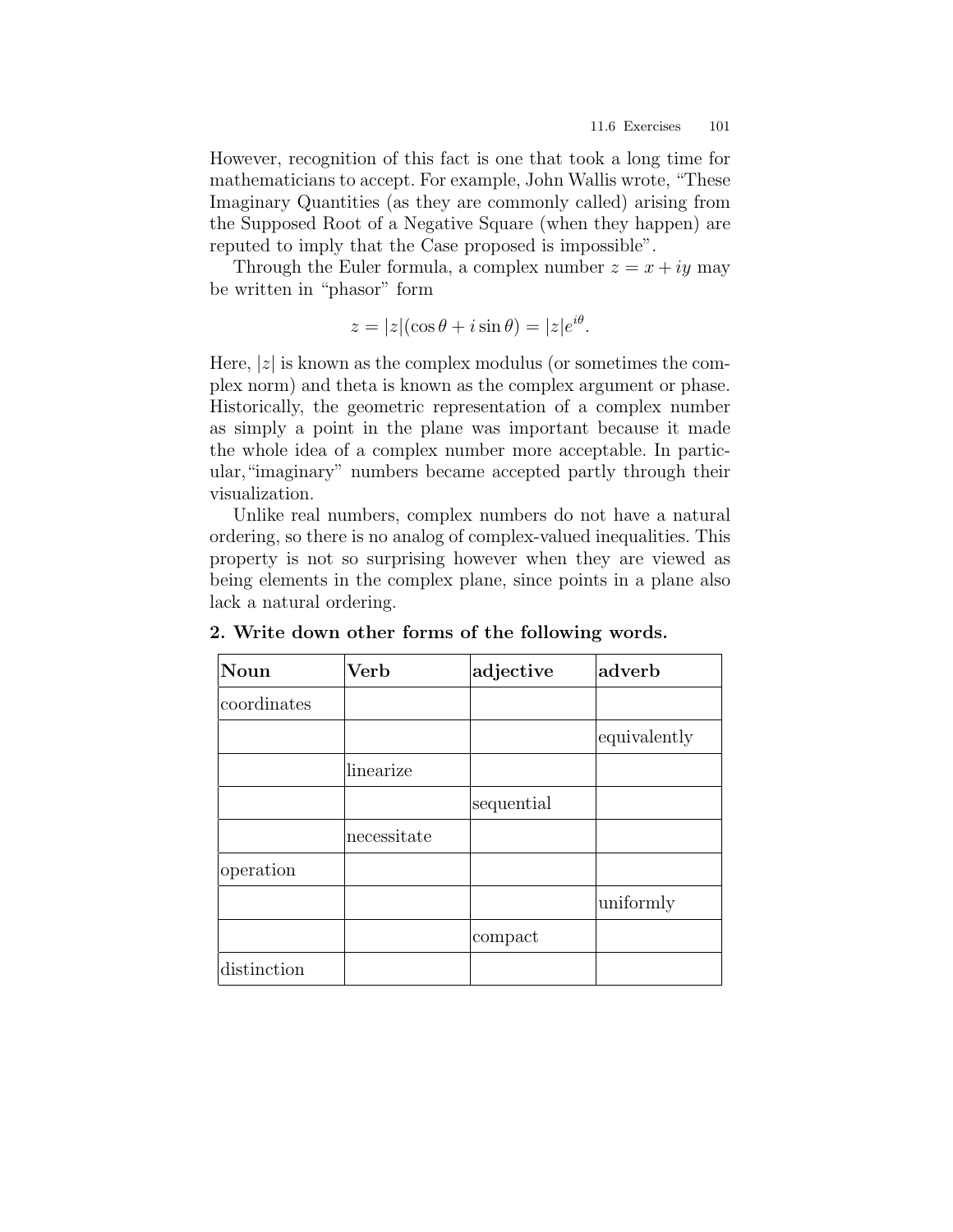102 11 Selected Topics in Analysis

# 3. Use the correct form of the word.

- 1. Show that if we (calculation) .........with symbols  $x+iy$ , where x and y are real numbers, according to the usual rules for adding and multiplying numbers and in addition use  $i^2 = -1$ , then all the (require) .......... for a field are satisfied.
- 2. After (introduction) .......... complex numbers we can, for any given real number, find a real or complex number whose square is the given number.
- 3. A map is called conformal if it preserves angles and their (orient) ..........
- 4. The angle between two smooth curves in an oriented surface at a point of (intersect) ..........of the curves is the angle between the tangents at the point.
- 5. So far we have said nothing about (converge) .......... on the boundary of the circle of convergence. There is a good reason for this; nothing much can be said in general. One can have divergence at every point of the circle, convergence at some points and (diverge).......... at others or one can have absolute convergence at every point of the circle.

# 4. Fill gaps with one of the following words

| 1. properties | 2. integrals | 3. fundamental 4. complex     |
|---------------|--------------|-------------------------------|
| 5. numbers    | 6. analytic  | 7. applications 8. derivative |

| 9. regions | $10.$ nice | 11. derivative 12. extremely |  |
|------------|------------|------------------------------|--|
|            |            |                              |  |

Complex analysis is the study of complex .......... together with their derivatives, manipulation, and other ........... Complex analysis is an .......... powerful tool with an unexpectedly large number of practical .......... to the solution of physical problems. Contour integration, for example, provides a method of computing difficult ........... by investigating the singularities of the function in .......... of the complex plane near and between the limits of integration.

The key result in complex analysis is the Cauchy integral theorem, which is the reason that single-variable complex analysis has so many .......... results. A single example of the unexpected power of .......... analysis is Picard's great theorem, which states that an ........ function assumes every complex number, with possibly one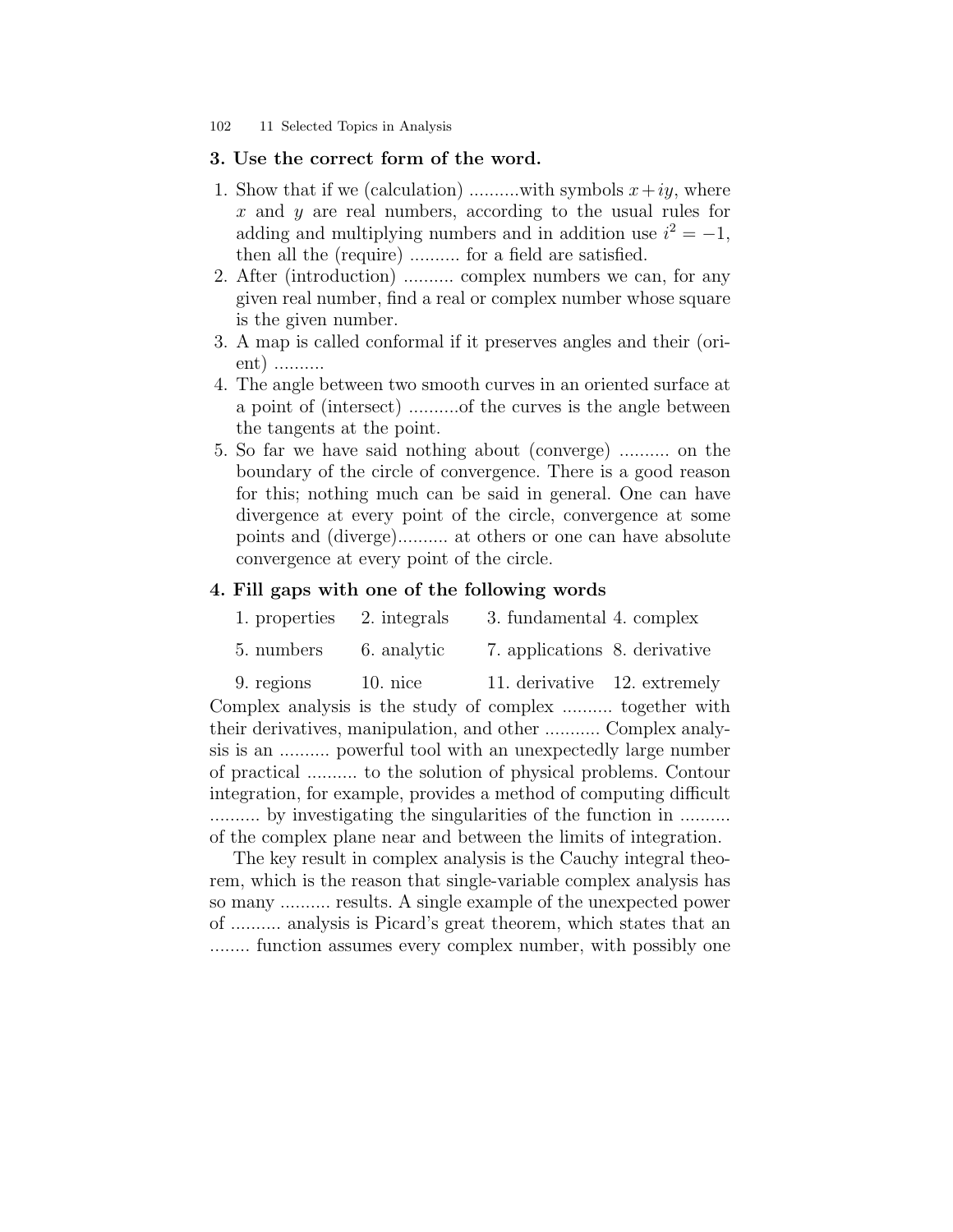exception, infinitely often in any neighborhood of an essential singularity!

A .......... result of complex analysis is the Cauchy-Riemann equations, which give the conditions a function must satisfy in order for a complex generalization of the .........., the so-called complex derivative, to exist. When the complex .......... is defined "everywhere" the function is said to be analytic.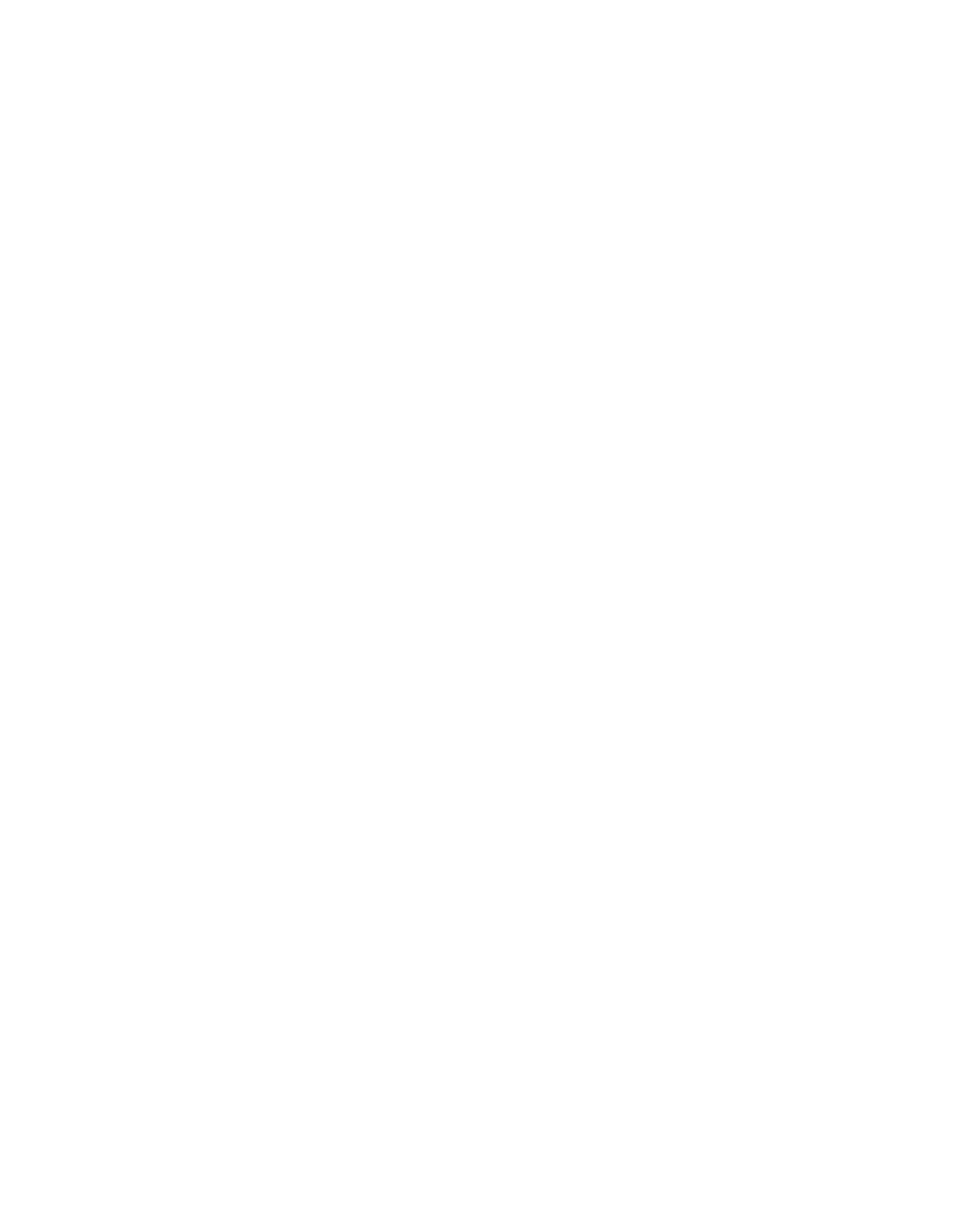# <span id="page-110-0"></span>Selected Topics in Number Theory

## 12.1 What is number theory?

<sup>[1](#page-0-0)</sup> Number theory (or arithmetic or higher arithmetic in older usage) is a branch of pure mathematics devoted primarily to the study of the integers and integer-valued functions. German mathematician Carl Friedrich Gauss (1777-1855) said,"Mathematics is the queen of the sciences-and number theory is the queen of mathematics" Number theorists study prime numbers as well as the properties of objects made out of integers (for example, rational numbers) or defined as generalizations of the integers (for example, algebraic integers). Number theory seeks to understand the properties of integer systems in spite of their apparent complexity.

# 12.2 Main subdivisions

### 12.2.1 Elementary tools

The term elementary generally denotes a method that does not use complex analysis. For example, the prime number theorem was first proven using complex analysis in 1896, but an elementary proof was found only in 1949 by Erd˝os and Selberg.[76] The term is somewhat ambiguous: for example, proofs based on complex Tauberian theorems (for example, Wiener-Ikehara) are often seen as quite enlightening but not elementary, in spite of using Fourier

 $<sup>1</sup>$  This chapter has been quoted from:</sup>

https://en.wikipedia.org/wiki/Number theory#Elementary tools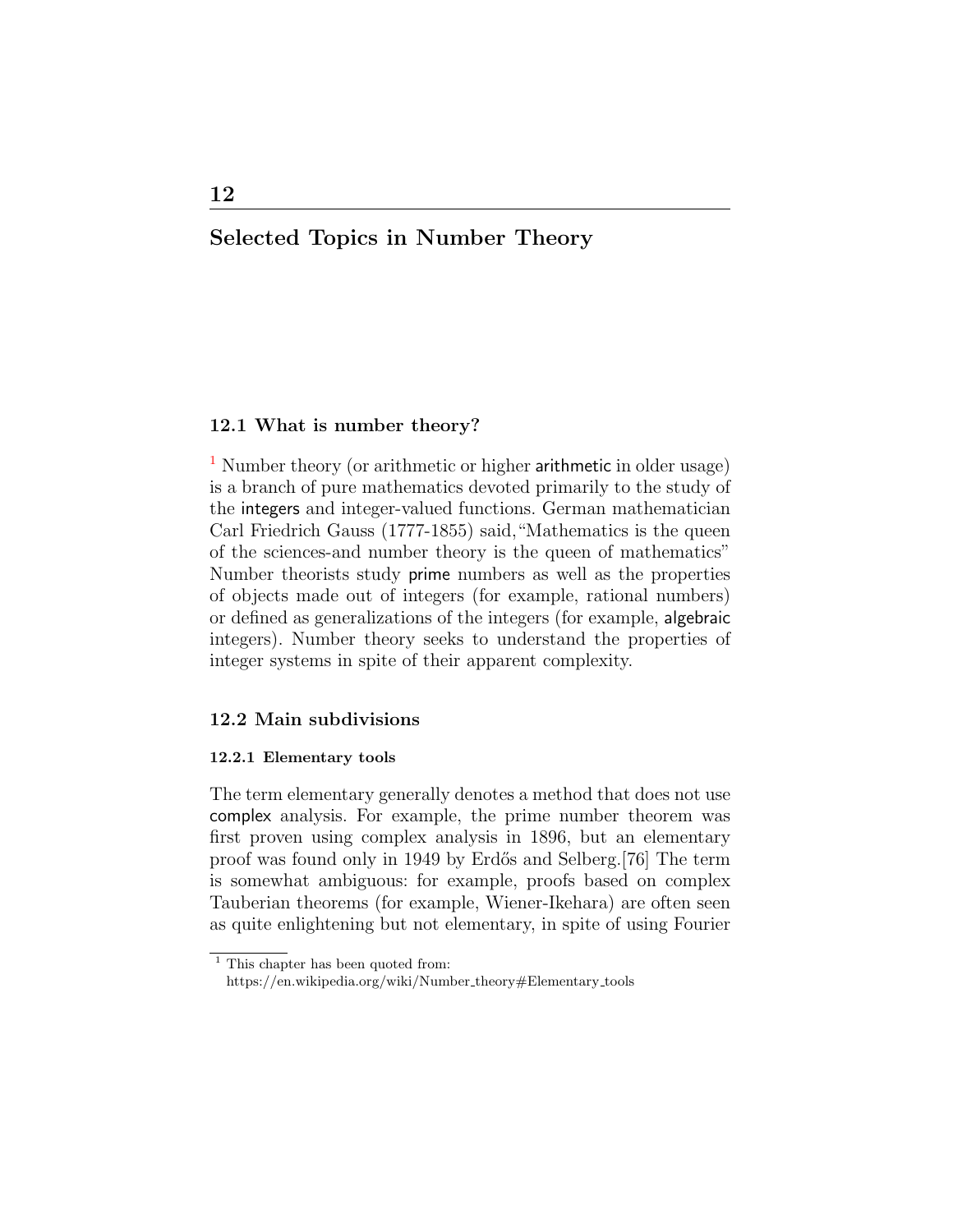<span id="page-111-0"></span>analysis, rather than complex analysis as such. Here as elsewhere, an elementary proof may be longer and more difficult for most readers than a non-elementary one.

### 12.2.2 Analytic number theory

Some subjects generally considered to be part of analytic number theory, for example, sieve theory, are better covered by the second rather than the first definition: some of sieve theory, for instance, uses little analysis, yet it does belong to analytic number theory.

The following are examples of problems in analytic number theory: the prime number theorem, the Goldbach conjecture (or the twin prime conjecture, or the Hardy-Littlewood conjectures), the Waring problem and the Riemann hypothesis. Some of the most important tools of analytic number theory are the circle method, sieve methods and L-functions (or, rather, the study of their properties). The theory of modular forms (and, more generally, automorphic forms) also occupies an increasingly central place in the toolbox of analytic number theory.

### 12.2.3 Algebraic number theory

An algebraic number is any complex number that is a solution to some polynomial equation  $f(x) = 0$  with rational coefficients; for example, every solution x of  $x^5 + \frac{11}{2}$  $\frac{11}{2}x^3 - 7x^2 + 9 = 0$  (say) is an algebraic number. Fields of algebraic numbers are also called algebraic number fields, or shortly number fields. Algebraic number theory studies algebraic number fields. Thus, analytic and algebraic number theory can and do overlap: the former is defined by its methods, the latter by its objects of study.

It could be argued that the simplest kind of number fields (viz., quadratic fields) were already studied by Gauss, as the discussion of quadratic forms in Disquisitiones arithmeticae can be restated in terms of ideals and norms in quadratic fields. (A quadratic field √ consists of all numbers of the form  $a + b\sqrt{d}$ , where a and b are rational numbers and d is a fixed rational number whose square root is not rational.) For that matter, the 11th-century chakravala method amounts-in modern terms-to an algorithm for finding the units of a real quadratic number field. However, neither Bhaskara nor Gauss knew of number fields as such.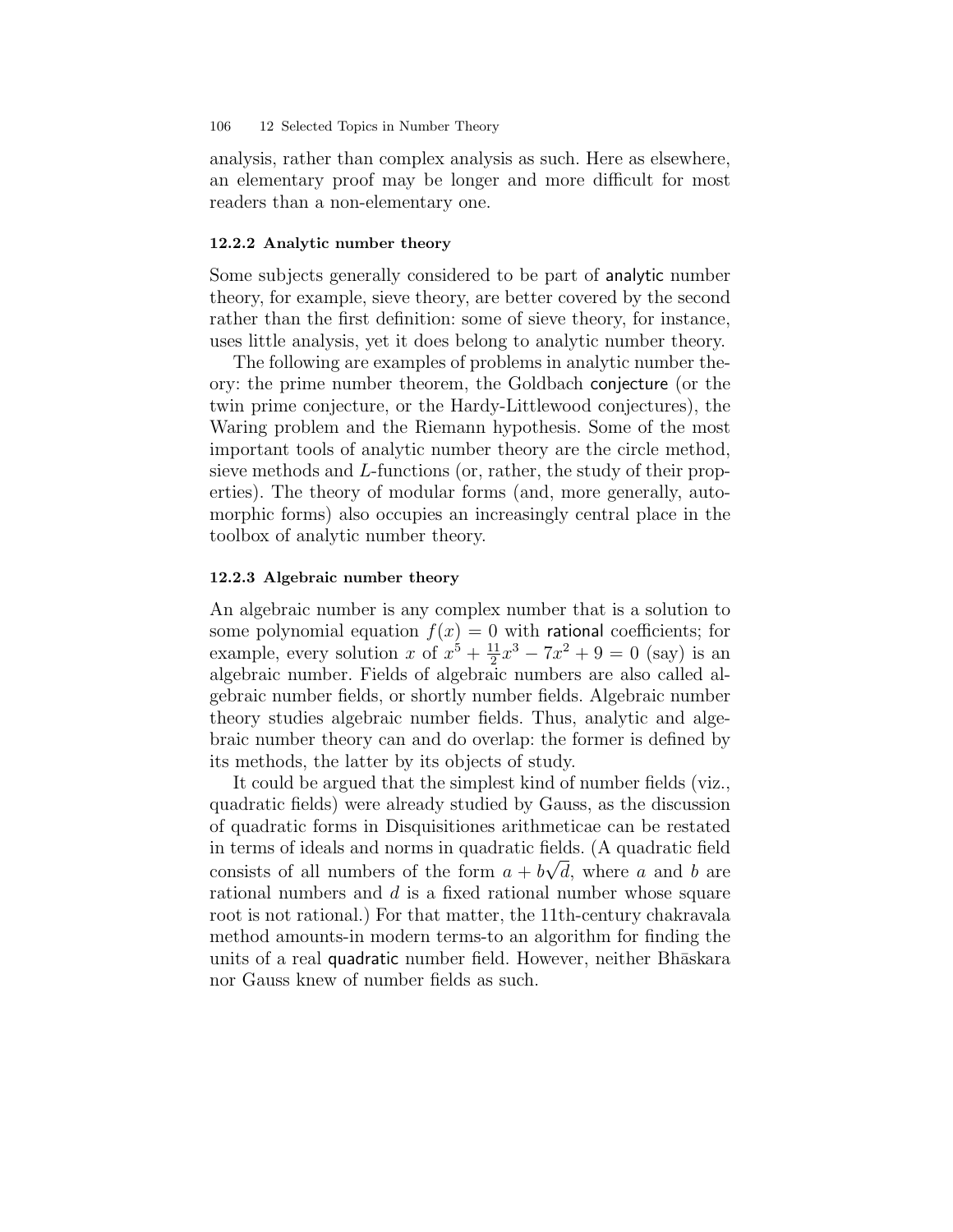#### <span id="page-112-0"></span>12.2.4 Diophantine geometry

The central problem of Diophantine geometry is to determine when a Diophantine equation has solutions, and if it does, how many. The approach taken is to think of the solutions of an equation as a geometric object.

For example, an equation in two variables defines a curve in the plane. More generally, an equation, or system of equations, in two or more variables defines a curve, a surface or some other such object in n-dimensional space. In Diophantine geometry, one asks whether there are any rational points (points all of whose coordinates are rationals) or integral points (points all of whose coordinates are integers) on the curve or surface. If there are any such points, the next step is to ask how many there are and how they are distributed. A basic question in this direction is if there are finitely or infinitely many rational points on a given curve (or surface).

#### 12.2.5 Probabilistic number theory

Much of probabilistic number theory can be seen as an important special case of the study of variables that are almost, but not quite, mutually independent. For example, the event that a random integer between one and a million be divisible by two and the event that it be divisible by three are almost independent, but not quite.

It is sometimes said that probabilistic combinatorics uses the fact that whatever happens with probability greater than 0 must happen sometimes; one may say with equal justice that many applications of probabilistic number theory hinge on the fact that whatever is unusual must be rare. If certain algebraic objects (say, rational or integer solutions to certain equations) can be shown to be in the tail of certain sensibly defined distributions, it follows that there must be few of them; this is a very concrete nonprobabilistic statement following from a probabilistic one.

### 12.2.6 Computational number theory

While the word algorithm goes back only to certain readers of al-Khwārizmī, careful descriptions of methods of solution are older than proofs: such methods (that is, algorithms) are as old as any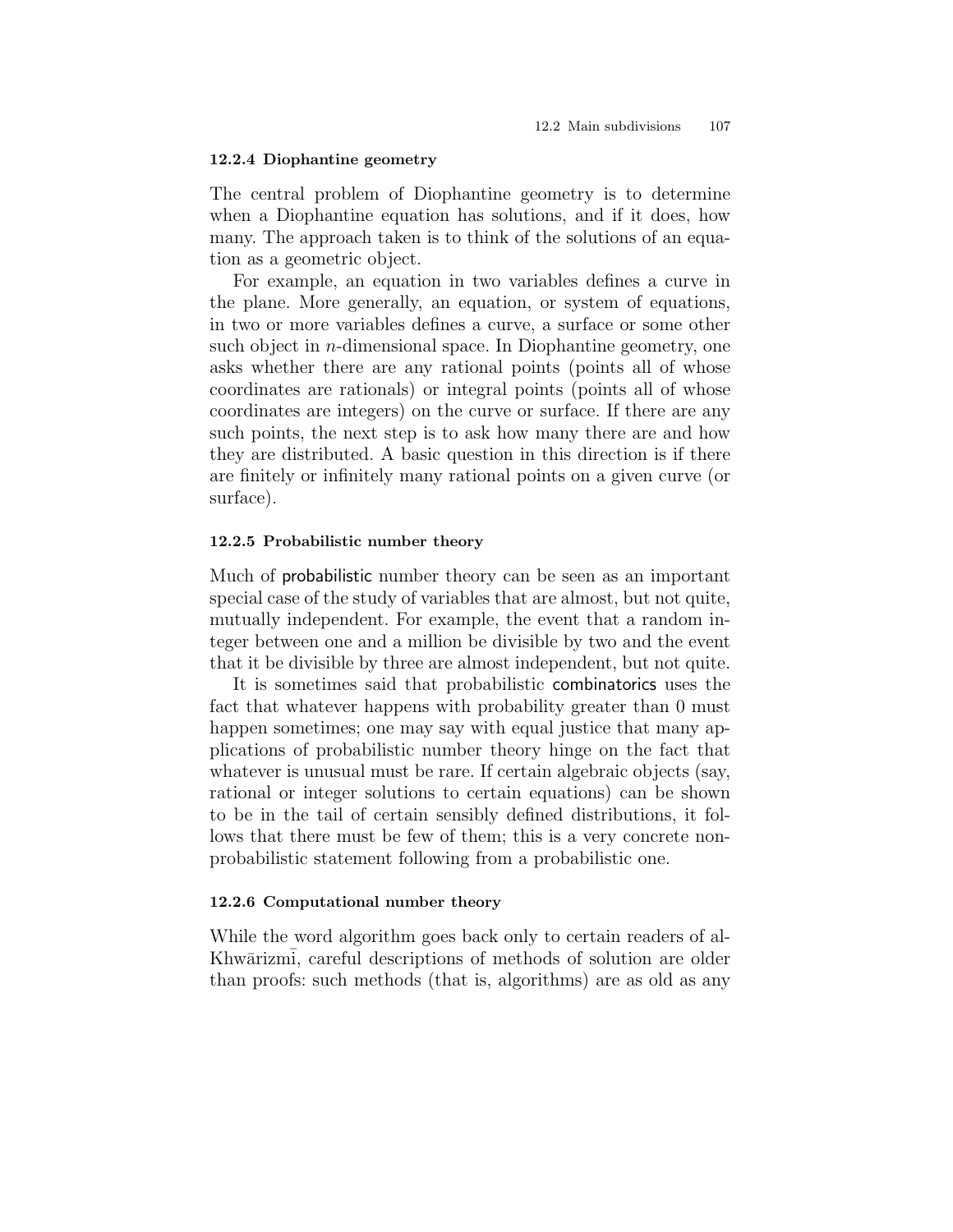<span id="page-113-0"></span>recognisable mathematics-ancient Egyptian, Babylonian, Vedic, Chinese-whereas proofs appeared only with the Greeks of the classical period.

An interesting early case is that of what we now call the Euclidean algorithm. In its basic form (namely, as an algorithm for computing the greatest common divisor) it appears as Proposition 2 of Book VII in Elements, together with a proof of correctness. However, in the form that is often used in number theory (namely, as an algorithm for finding integer solutions to an equation  $ax + by = c$ , or, what is the same, for finding the quantities whose existence is assured by the Chinese remainder theorem) it first appears in the works of Aryabhata (5th-6th century CE) as an algorithm called kuttaka ("pulverise"), without a proof of correctness.

# 12.3 Modular arithmetic

<sup>[2](#page-0-0)</sup> In mathematics, modular arithmetic is a system of arithmetic for integers, where numbers "wrap around" when reaching a certain value, called the modulus. The modern approach to modular arithmetic was developed by Carl Friedrich Gauss in his book Disquisitiones Arithmeticae, published in 1801.

A familiar use of modular arithmetic is in the 12-hour clock, in which the day is divided into two 12-hour periods. If the time is 7:00 now, then 8 hours later it will be 3:00. Usual addition would suggest that the later time should be  $7 + 8 = 15$ , but this is not the answer because clock time "wraps around" every 12 hours. Because the hour number starts over after it reaches 12, this is arithmetic modulo 12. In terms of the definition below, 15 is congruent to 3 modulo 12, so the (military) time called "15:00" has the equivalent clock form "3:00".

#### 12.3.1 Definition of congruence relation

Modular arithmetic can be handled mathematically by introducing a congruence relation on the integers that is compatible with

<sup>2</sup> This section has been quoted from:

https://en.wikipedia.org/wiki/Modular arithmetic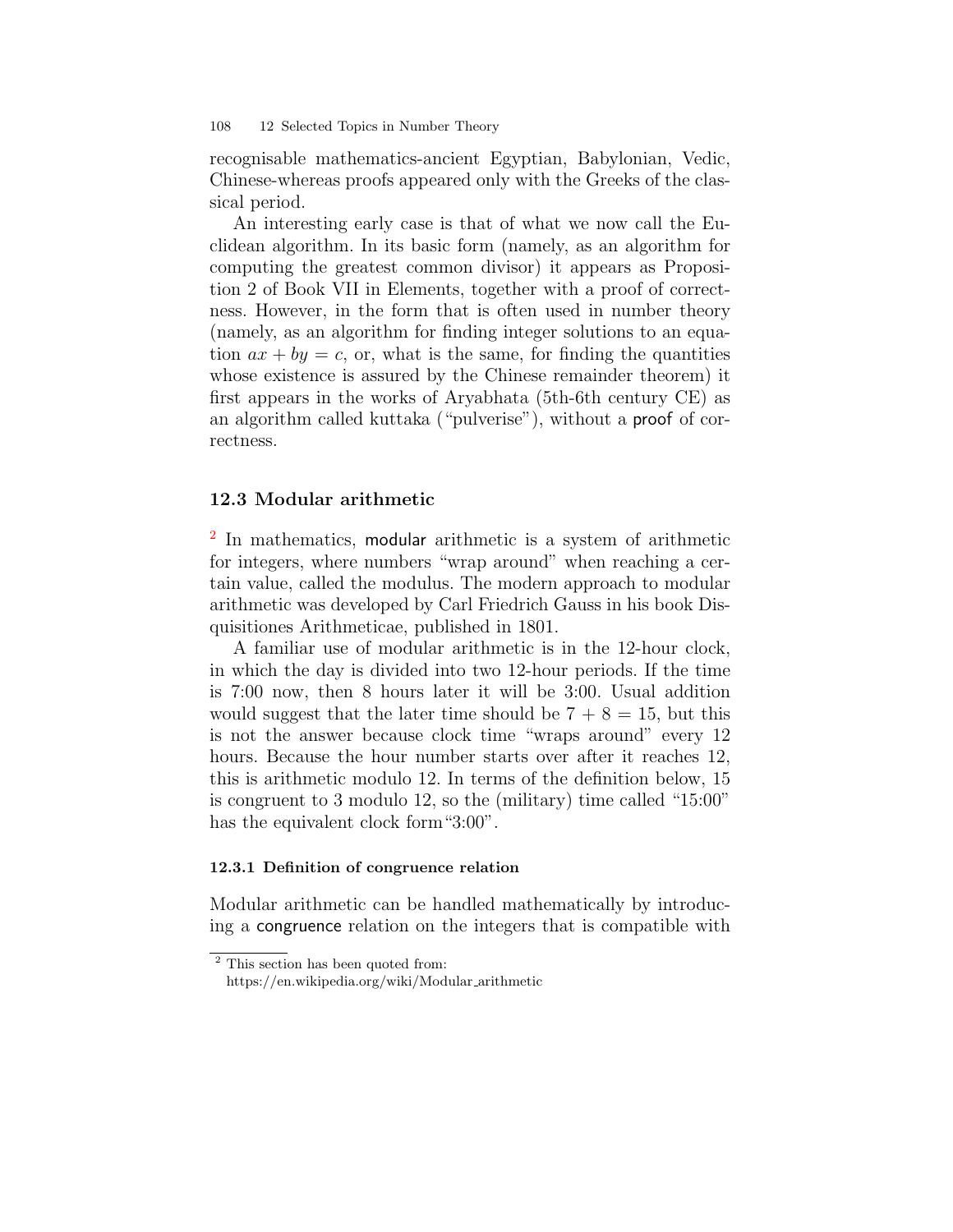<span id="page-114-0"></span>the operations on integers: addition, subtraction, and multiplication. For a positive integer n, two numbers a and b are said to be congruent modulo n, if their difference  $a - b$  is an integer multiple of n (that is, if there is an integer k such that  $a - b = kn$ ). This congruence relation is typically considered when a and b are integers, and is denoted:

$$
a \equiv b \pmod{n}
$$

The parentheses mean that  $\pmod{n}$  applies to the entire equation, not just to the right-hand side (here b). Sometimes, = is used instead of  $\equiv$ ; in this case, if the parentheses are omitted, this generally means that "mod" denotes the modulo operation applied to the righthand side, and the equality implies thus that  $0 \leq a \leq n$ . The number *n* is called the modulus of the congruence.

### 12.3.2 Applications

In theoretical mathematics, modular arithmetic is one of the foundations of number theory, touching on almost every aspect of its study, and it is also used extensively in group theory, ring theory, knot theory, and abstract algebra. In applied mathematics, it is used in computer algebra, cryptography, computer science, chemistry and the visual and musical arts.

A very practical application is to calculate checksums within serial number identifiers. For example, International Standard Book Number (ISBN) uses modulo 11 (for 10 digit ISBN) or modulo 10 (for 13 digit ISBN) arithmetic for error detection. Likewise, International Bank Account Numbers (IBANs), for example, make use of modulo 97 arithmetic to spot user input errors in bank account numbers. In chemistry, the last digit of the CAS registry number (a unique identifying number for each chemical compound) is a check digit, which is calculated by taking the last digit of the first two parts of the CAS registry number times 1, the previous digit times 2, the previous digit times 3 etc., adding all these up and computing the sum modulo 10.

In cryptography, modular arithmetic directly underpins public key systems such as RSA and Diffie-Hellman, and provides finite fields which underlie elliptic curves, and is used in a variety of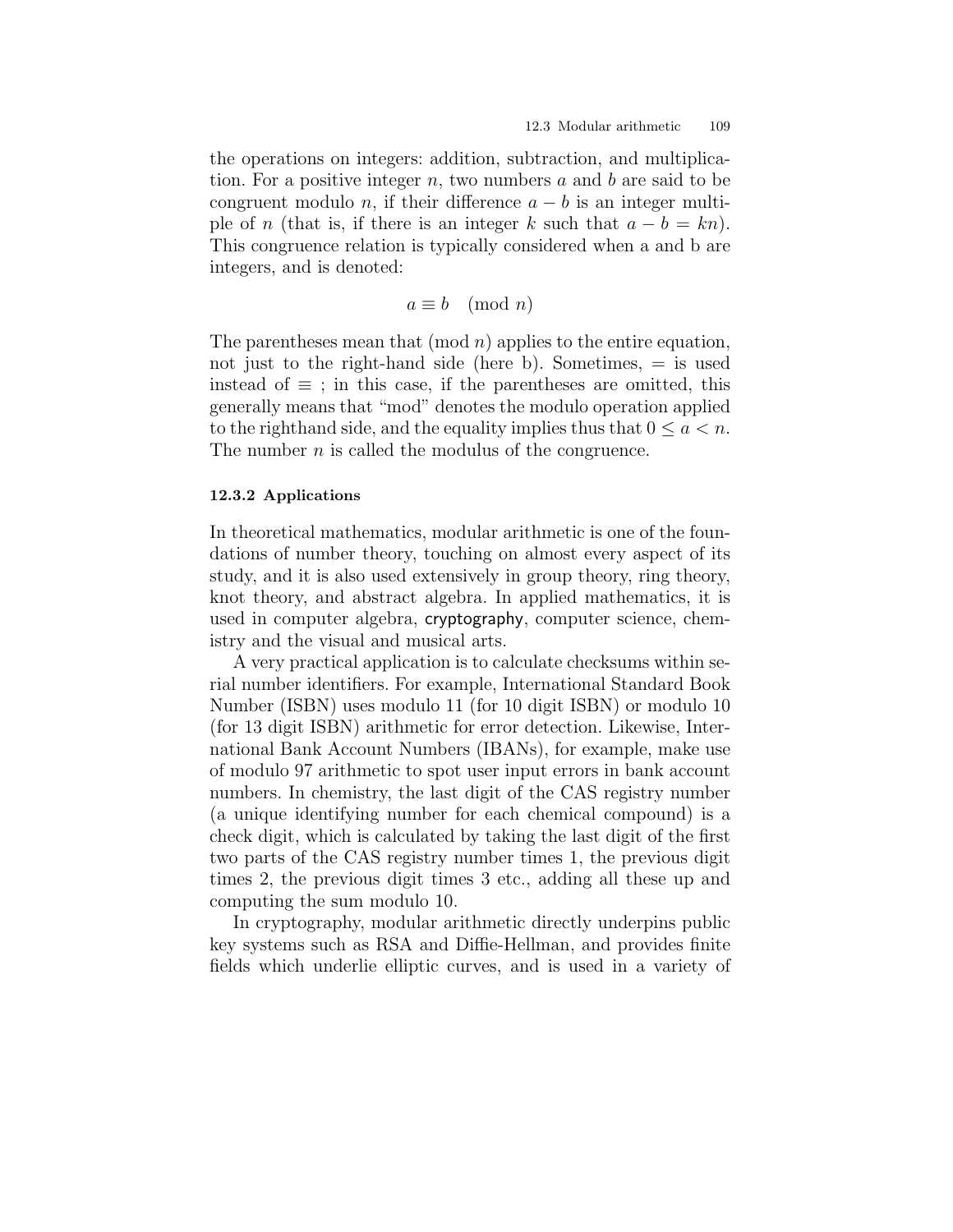#### 110 12 Selected Topics in Number Theory

symmetric key algorithms including Advanced Encryption Standard (AES), International Data Encryption Algorithm (IDEA), and RC4. RSA and Diffie-Hellman use modular exponentiation.

# 12.4 Exercises

# 1. Translate the following text.

A continued fraction is an expression obtained through an iterative process of representing a number as the sum of its integer part and the reciprocal of another number, then writing this other number as the sum of its integer part and another reciprocal, and so on. In a finite continued fraction (or terminated continued fraction), the iteration/recursion is terminated after finitely many steps by using an integer in lieu of another continued fraction. In contrast, an infinite continued fraction is an infinite expression. In either case, all integers in the sequence, other than the first, must be positive. The integers  $a_i$  are called the coefficients or terms of the continued fraction.

Continued fractions have a number of remarkable properties related to the Euclidean algorithm for integers or real numbers. Every rational number  $\frac{p}{q}$  has two closely related expressions as a finite continued fraction, whose coefficients  $a_i$  can be determined by applying the Euclidean algorithm to  $(p, q)$ . The numerical value of an infinite continued fraction is irrational; it is defined from its infinite sequence of integers as the limit of a sequence of values for finite continued fractions. Each finite continued fraction of the sequence is obtained by using a finite prefix of the infinite continued fraction's defining sequence of integers. Moreover, every irrational number  $\alpha$  is the value of a unique infinite continued fraction, whose coefficients can be found using the non-terminating version of the Euclidean algorithm applied to the incommensurable values  $\alpha$  and 1. This way of expressing real numbers (rational and irrational) is called their continued fraction representation.

# 2. Use the correct form of the word.

1. Number theory is a vast and fascinating field of mathematics, sometimes called "higher arithmetic," (consist) ..........of the study of the properties of whole numbers.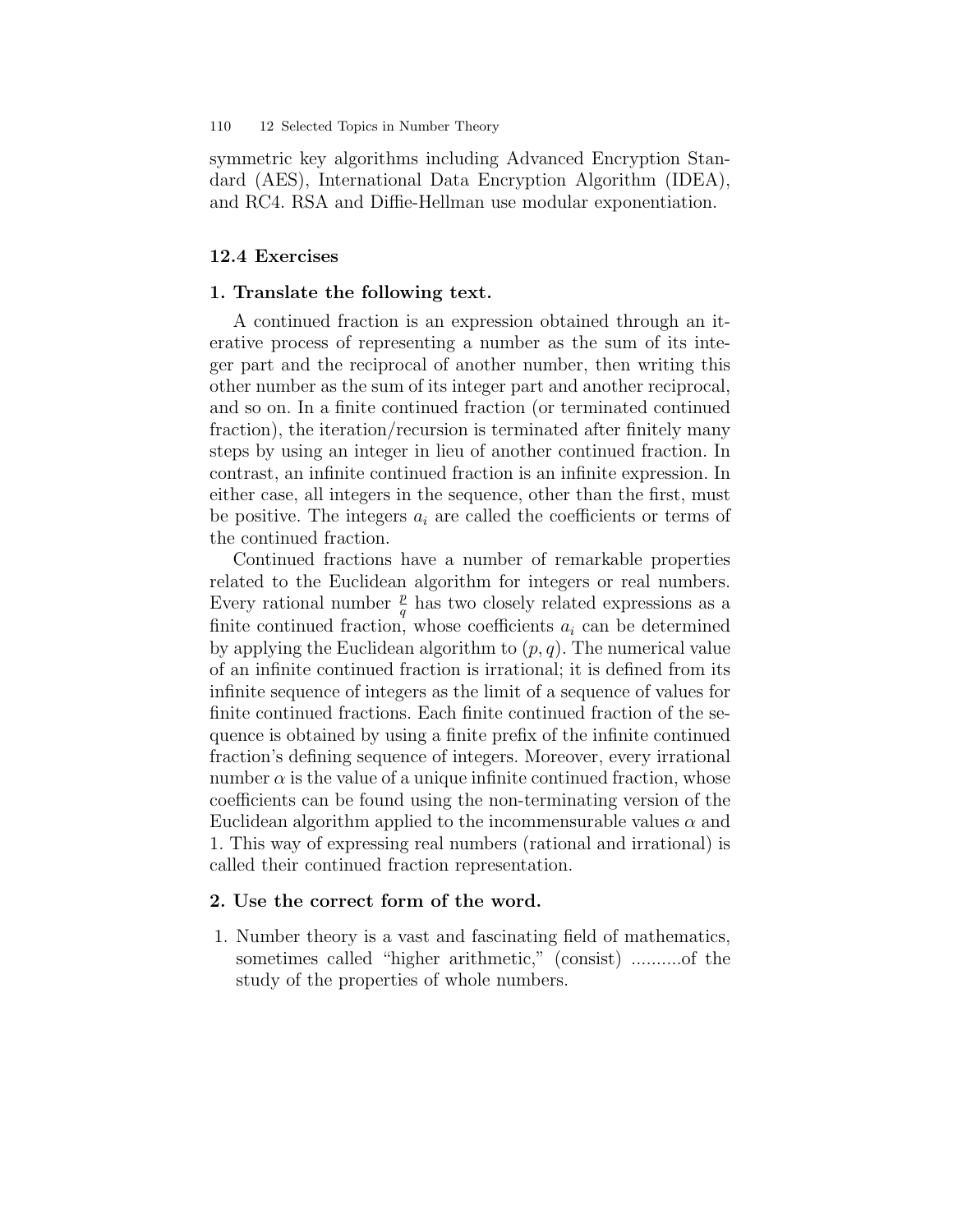- 2. The Euclidean algorithm is an (effect) .......... method for computing the greatest common divisor of two integers, without explicitly factoring the two integers.
- 3. Sum of squares theorems are theorems in additive number theory concerning the (express) .......... of integers as sums of squares of other integers.
- 4. Sum of squares theorems have found various (apply) ..........s in applied number theory, such as cryptography and integer factoring algorithms.
- 5. Arithmetic functions are real- or complex-valued functions defined on the set  $\mathbb{Z}^+$  of positive integers. They (description) .......... arithmetic properties of numbers and are widely used in the field of number theory.

## 3. Fill gaps with one of the following words

| 1.geometrical 2. states   |             | 3. figurate   | 4. equation |
|---------------------------|-------------|---------------|-------------|
| 5. congruences 6. possess |             | 7. factored   | 8. square   |
| 9. dealing                | 10. residue | $11.$ finding | 12. ranges  |

- 1. A Diophantine equation is an .......... in which only integer solutions are allowed.
- 2. Arithmetic is the branch of mathematics .......... with integers or, more generally, numerical computation.
- 3. The fundamental theorem of arithmetic ..........that every positive integer (except the number 1) can be represented in exactly one way apart from rearrangement as a product of one or more primes.
- 4. An abnormal number is a hypothetical number which can be .......... into primes in more than one way.
- 5. Interval arithmetic is the arithmetic of quantities that lie within specified .......... (i.e., intervals) instead of having definite known values.
- 6. Modular arithmetic is the arithmetic of .........., sometimes known informally as "clock arithmetic."
- 7. The word ..........is used in a number of different contexts in mathematics. Two of the most common uses are the complex residue of a pole, and the remainder of a congruence.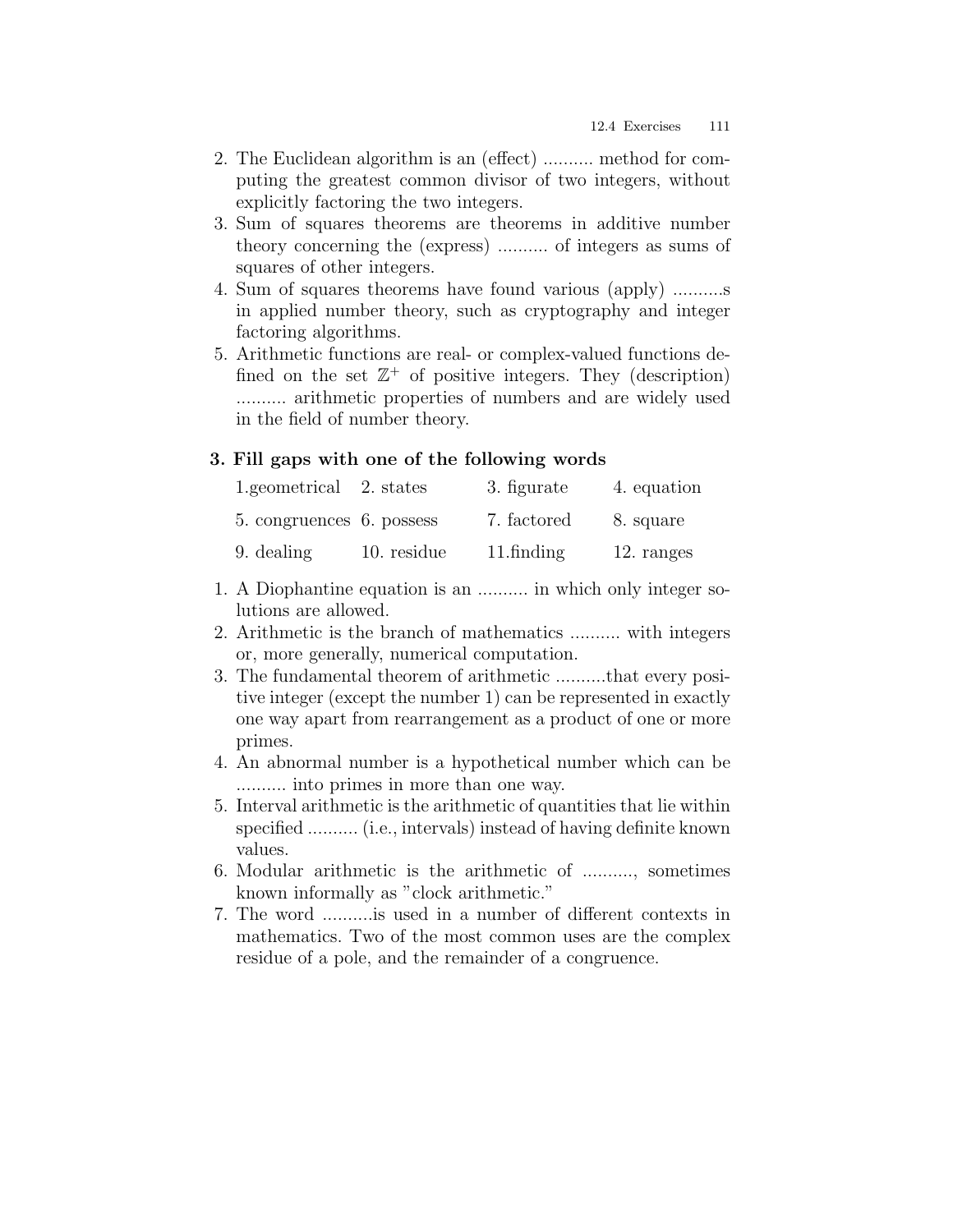- 112 12 Selected Topics in Number Theory
- 8. A cubic number is a ........... number of the form  $n^3$  with n a positive integer.
- 9. A square number, also called a perfect ..........., is a figurate number of the form  $S_n = n^2$ , where *n* is an integer.
- 10. A figurate number, also known as a figural number, is a number that can be represented by a regular .......... arrangement of equally spaced points.
- 11. A set of real numbers  $x_1, \ldots, x_n$  is said to .......... an integer relation if there exist integers  $a_i$  such that  $a_1x_1 + a_2x_2 + ...$  $a_n x_n = 0$ , with not all  $a_i = 0$ .
- 12. The subset sum problem is the problem of .......... what subset of a list of integers has a given sum, which is an integer relation problem where the relation coefficients  $a_i$  are 0 or 1.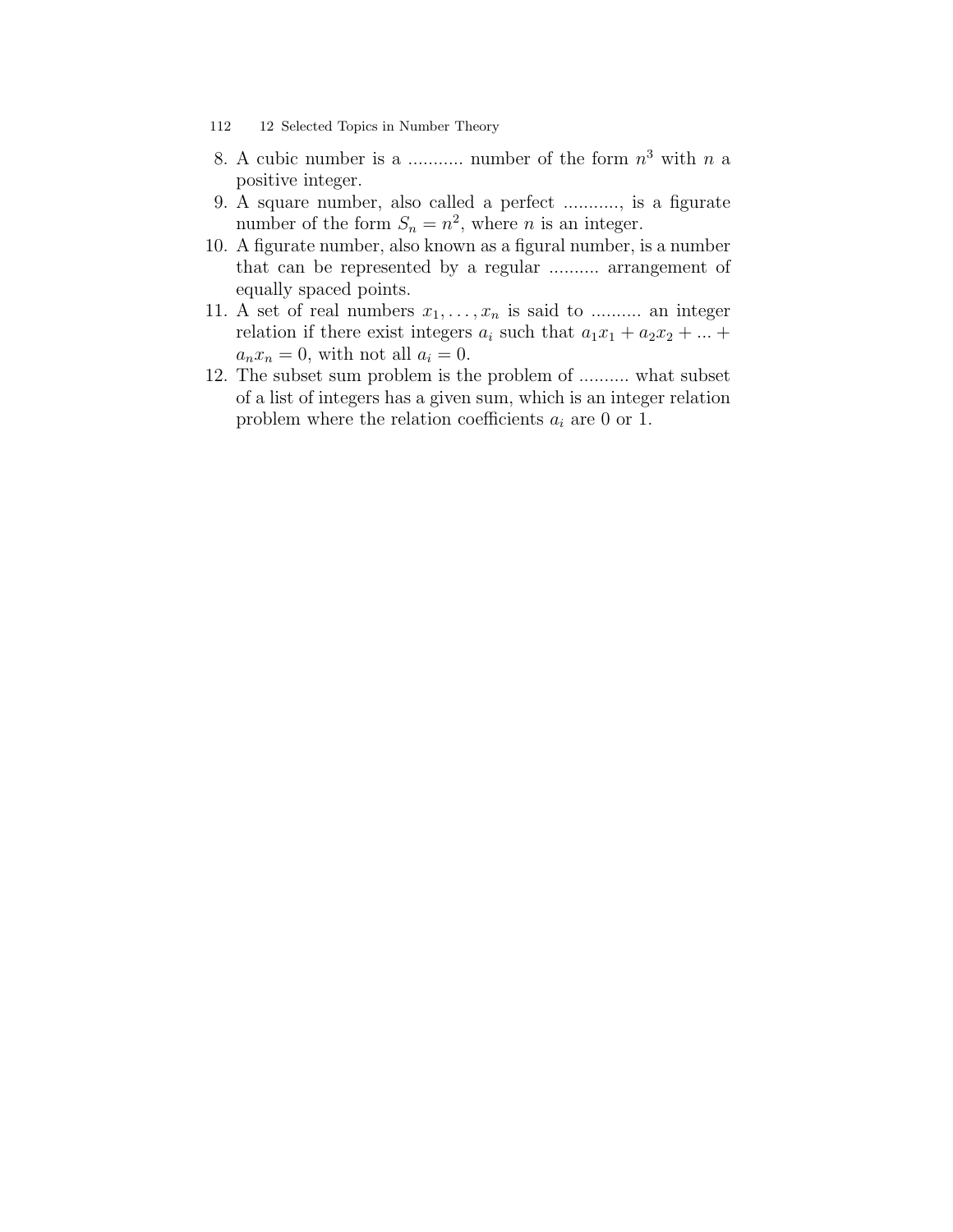# <span id="page-118-0"></span>Famous problems in Math history

# 13.1 Fermat's Last Theorem

[1](#page-0-0)Pierre de Fermat died in 1665. Today we think of Fermat as a number theorist, in fact as perhaps the most famous number theorist who ever lived. It is therefore surprising to find that Fermat was in fact a lawyer and only an amateur mathematician. Also surprising is the fact that he published only one mathematical paper in his life, and that was an anonymous article written as an appendix to a colleague's book.

Because Fermat refused to publish his work, his friends feared that it would soon be forgotten unless something was done about it. His son, Samuel undertook the task of collecting Fermat's letters and other mathematical papers, comments written in books, etc. with the object of publishing his father's mathematical ideas. In this way the famous 'Last theorem' came to be published. It was found by Samuel written as a marginal note in his father's copy of Diophantus's Arithmetica.

Fermat's Last Theorem states that

$$
x^n + y^n = z^n
$$

has no non-zero integer solutions for x, y and z when  $n > 2$ . Fermat wrote

I have discovered a truly remarkable proof which this margin is too small to contain.

<sup>&</sup>lt;sup>1</sup> This section has been quoted from: http://www-groups.dcs.st-and.ac.uk/history/HistTopics/Fermat's last\_theorem.html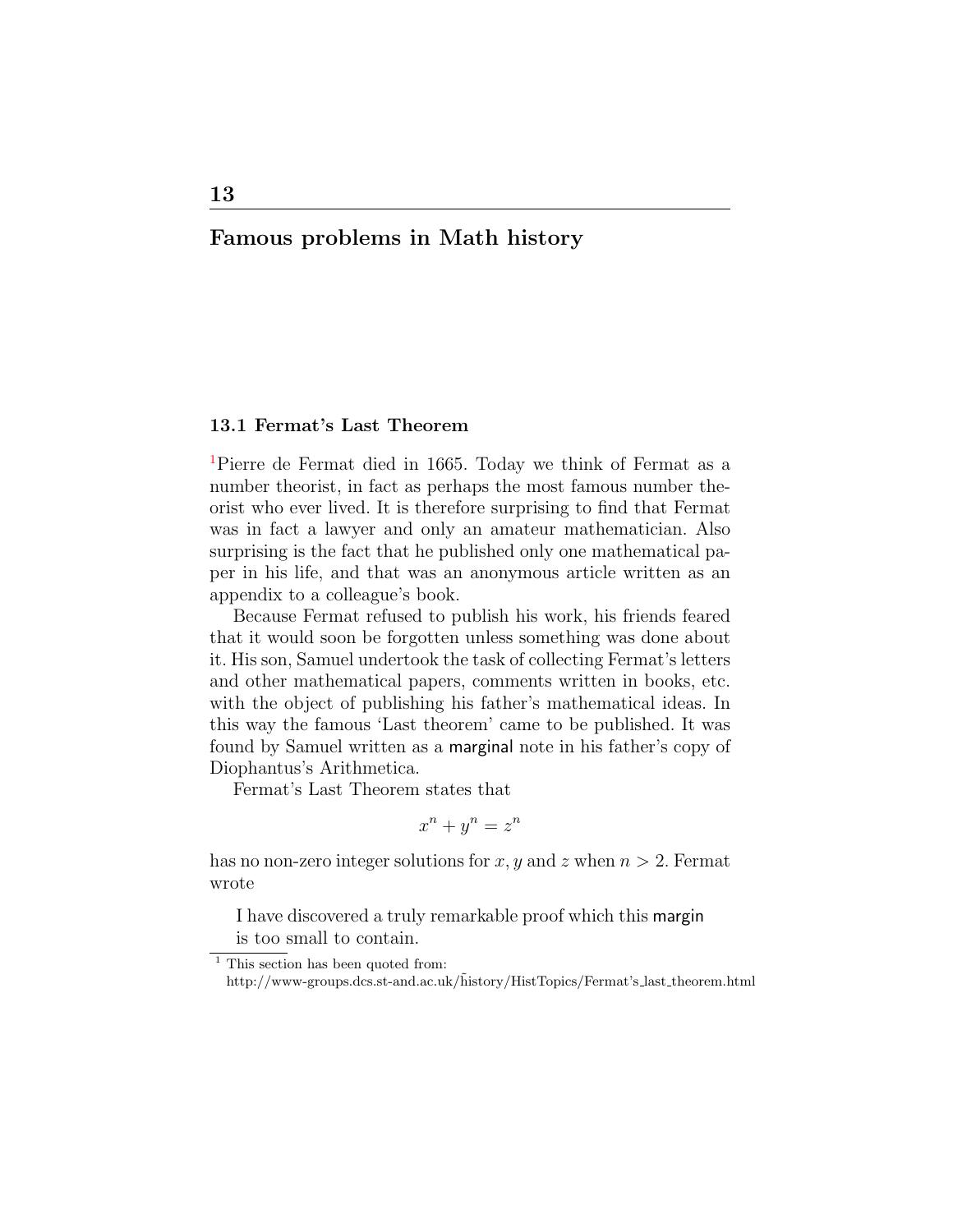#### <span id="page-119-0"></span>114 13 Famous problems in Math history

Fermat almost certainly wrote the marginal note around 1630, when he first studied Diophantus's Arithmetica. It may well be that Fermat realized that his remarkable proof was wrong, however, since all his other theorems were stated and restated in challenge problems that Fermat sent to other mathematicians. Although the special cases of  $n = 3$  and  $n = 4$  were issued as challenges (and Fermat did know how to prove these) the general theorem was never mentioned again by Fermat.

In fact in all the mathematical work left by Fermat there is only one proof. Fermat proves that the area of a right triangle cannot be a square. Clearly this means that a rational triangle cannot be a rational square. In symbols, there do not exist integers  $x, y, z$ with  $x^2 + y^2 = z^2$  such that  $xy/2$  is a square. From this it is easy to deduce the  $n = 4$  case of Fermat's theorem.

It is worth noting that at this stage it remained to prove Fermat's Last Theorem for odd primes  $n$  only. For if there were integers  $x, y, z$  with  $x^n + y^n = z^n$  then if  $n = pq$ ,

$$
(x^q)^p + (y^q)^p = (z^q)^p.
$$

Euler wrote to Goldbach on 4 August 1753 claiming he had a proof of Fermat's Theorem when  $n = 3$ . However his proof in Algebra (1770) contains a fallacy and it is far from easy to give an alternative proof of the statement which has the fallacious proof. There is an indirect way of mending the whole proof using arguments which appear in other proofs of Euler so perhaps it is not too unreasonable to attribute the  $n = 3$  case to Euler.

Euler's mistake is an interesting one, one which was to have a bearing on later developments. He needed to find cubes of the form  $p^2 + 3q^2$  and Euler shows that, for any a, b if we put  $p = a^3 - 9ab^2$ ,  $q = 3(a^2b - b^3)$  then  $p^2 + 3q^2 = (a^2 + 3b^2)^3$ .

This is true but he then tries to show that, if  $p^2 + 3q^2$  is a cube then an a and b exist such that p and q are as above. His method is imaginative, calculating with numbers of the form  $a{+}b{\sqrt 3}.$  However numbers of this form do not behave in the same way as the integers, which Euler did not seem to appreciate.

The next major step forward was due to Sophie Germain. A special case says that if n and  $2n+1$  are primes then  $x^n + y^n = z^n$ implies that one of  $x, y, z$  is divisible by n. Hence Fermat's Last Theorem splits into two cases.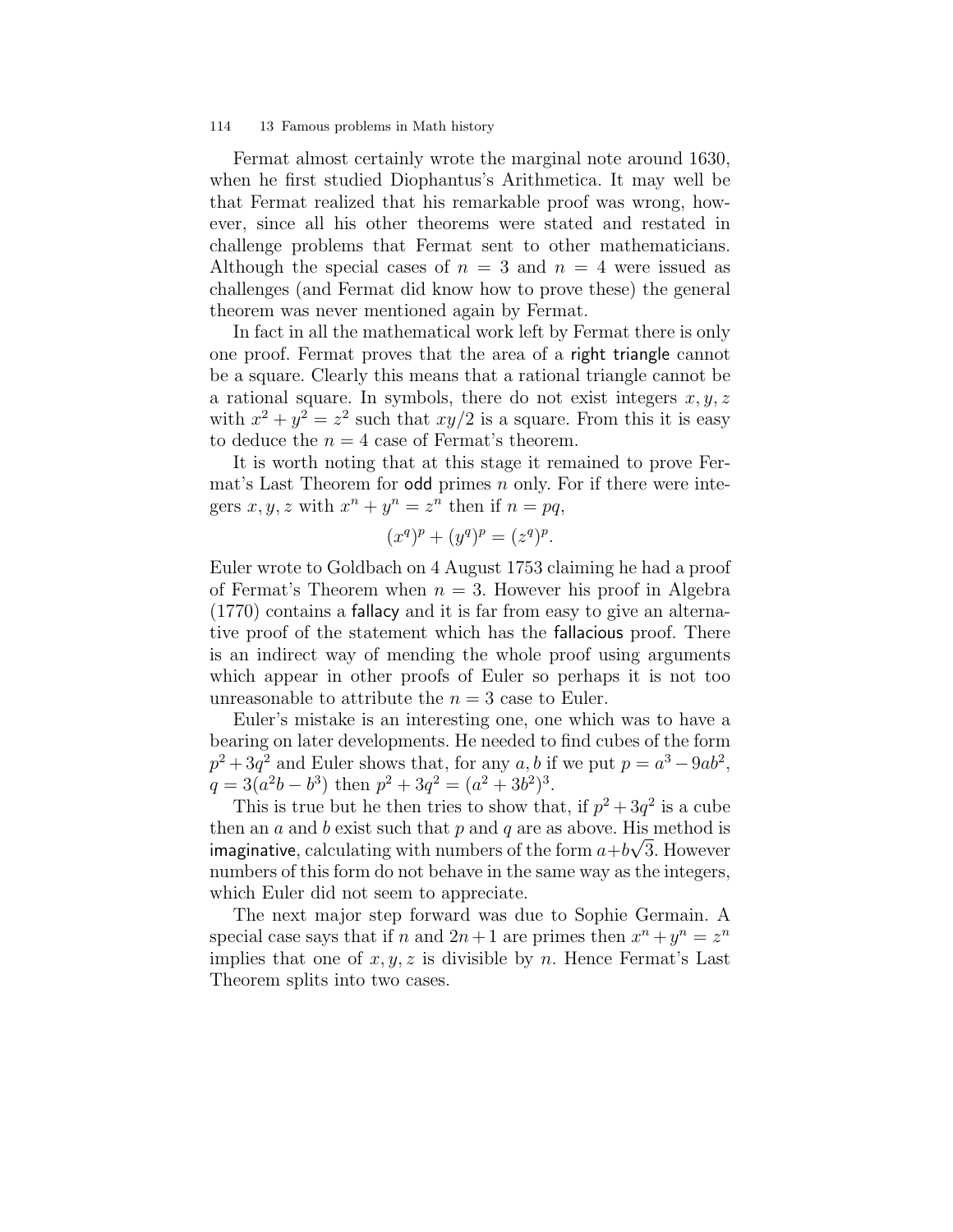<span id="page-120-0"></span>Case 1: None of  $x, y, z$  is divisible by n.

Case 2: One and only one of  $x, y, z$  is divisible by n.

Sophie Germain proved Case 1 of Fermat's Last Theorem for all n less than 100 and Legendre extended her methods to all numbers less than 197. At this stage, Case 2 had not been proved for even  $n = 5$  so it became clear that Case 2 was the one on which to concentrate. Now Case 2 for  $n = 5$  itself splits into two. One of  $x, y, z$  is even and one is divisible by 5. Case 2(i) is when the number divisible by 5 is even; Case  $2(ii)$  is when the even number and the one divisible by 5 are distinct.

Case 2(i) was proved by Dirichlet and presented to the Paris Académie des Sciences in July 1825. Legendre was able to prove Case 2(ii) and the complete proof for  $n = 5$  was published in September 1825. In fact Dirichlet was able to complete his own proof of the  $n = 5$  case with an argument for Case 2(ii) which was an extension of his own argument for Case 2(i).

In 1832 Dirichlet published a proof of Fermat's Last Theorem for  $n = 14$ . Of course he had been attempting to prove the  $n = 7$ case but had proved a weaker result. The  $n = 7$  case was finally solved by Lamé in 1839. It showed why Dirichlet had so much difficulty, for although Dirichlet's  $n = 14$  proof used similar (but computationally much harder) arguments to the earlier cases, Lamé had to introduce some completely new methods. Lamé's proof is exceedingly hard and makes it look as though progress with Fermat's Last Theorem to larger n would be almost impossible without some radically new thinking.

The year 1847 is of major significance in the study of Fermat's Last Theorem. On 1 March of that year Lamé announced to the Paris Académie that he had proved Fermat's Last Theorem. He sketched a proof which involved factorizing  $x^n + y^n = z^n$  into linear factors over the complex numbers. Lamé acknowledged that the idea was suggested to him by Liouville. However, Liouville addressed the meeting after Lamé and suggested that the problem of this approach was that uniqueness of factorization into primes was needed for these complex numbers and he doubted if it were true. Cauchy supported Lamé but, in rather typical fashion, pointed out that he had reported to the October 1847 meeting of the Académie an idea which he believed might prove Fermat's Last Theorem.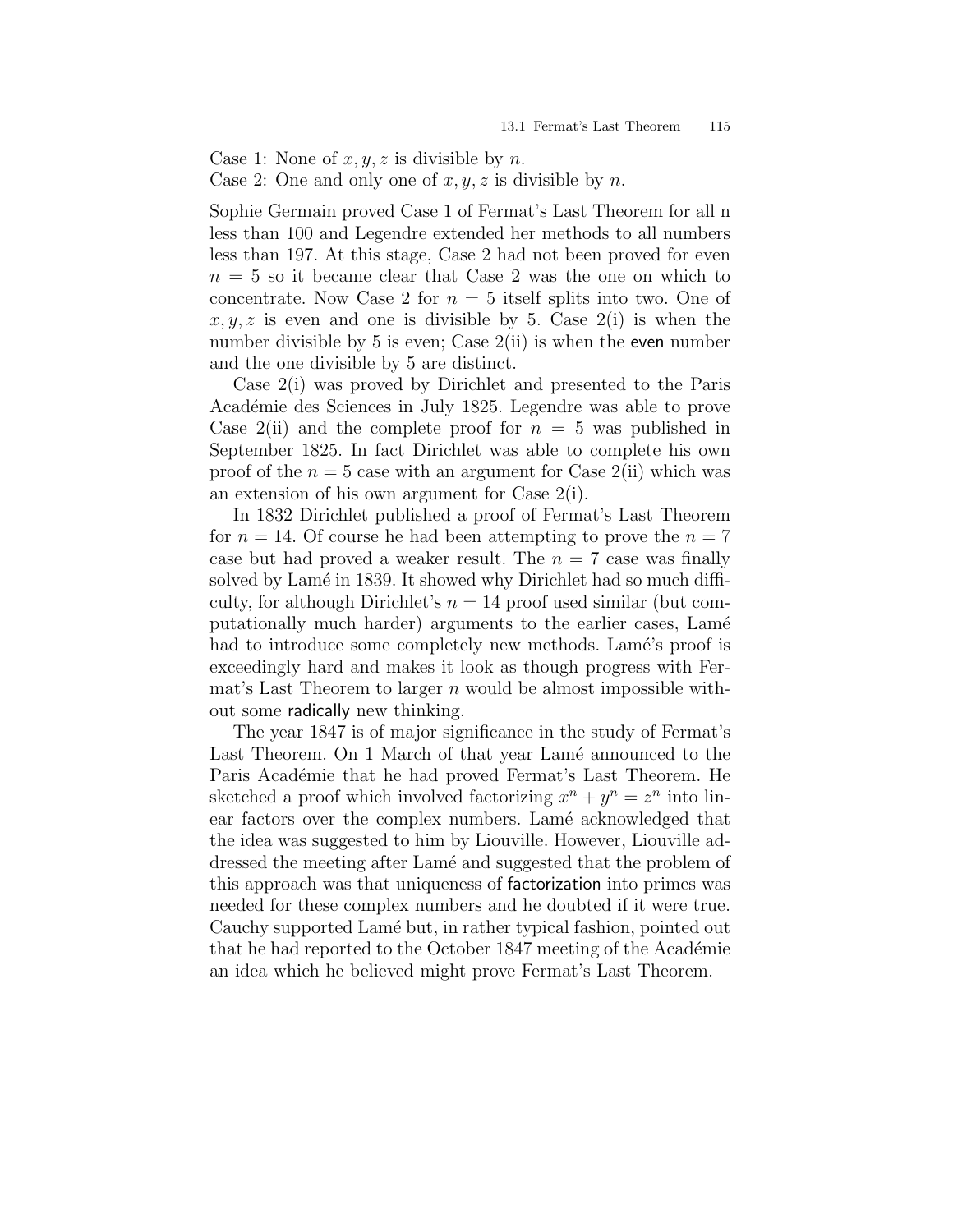116 13 Famous problems in Math history

Much work was done in the following weeks in attempting to prove the uniqueness of factorization. Wantzel claimed to have proved it on 15 March but his argument

It is true for  $n = 2$ ,  $n = 3$  and  $n = 4$  and one easily sees that the same argument applies for  $n > 4$ 

was somewhat hopeful. [Wantzel is correct about  $n = 2$  (ordinary integers),  $n = 3$  (the argument Euler got wrong) and  $n = 4$  (which was proved by Gauss).]

On 24 May Liouville read a letter to the Académie which settled the arguments. The letter was from Kummer, enclosing an offprint of a 1844 paper which proved that uniqueness of factorization failed but could be 'recovered' by the introduction of ideal complex numbers which he had done in 1846. Kummer had used his new theory to find conditions under which a prime is regular and had proved Fermat's Last Theorem for regular primes. Kummer also said in his letter that he believed 37 failed his conditions.

By September 1847 Kummer sent to Dirichlet and the Berlin Academy a paper proving that a prime  $p$  is regular (and so Fermat's Last Theorem is true for that prime) if  $p$  does not divide the numerators of any of the Bernoulli numbers  $B_2, B_4, \ldots, B_{p-3}$ . The Bernoulli number  $B_i$  is defined by

$$
\frac{x}{e^x - 1} = \sum_{i=0}^{\infty} \frac{B_i x^i}{i!}.
$$

Kummer shows that all primes up to 37 are regular but 37 is not regular as 37 divides the numerator of  $B_{32}$ .

The only primes less than 100 which are not regular are 37, 59 and 67. More powerful techniques were used to prove Fermat's Last Theorem for these numbers. This work was done and continued to larger numbers by Kummer, Mirimanoff, Wieferich, Furtwängler, Vandiver and others. Although it was expected that the number of regular primes would be infinite even this defied proof. In 1915 Jensen proved that the number of irregular primes is infinite.

Despite large prizes being offered for a solution, Fermat's Last Theorem remained unsolved. It has the dubious distinction of being the theorem with the largest number of published false proofs. For example over 1000 false proofs were published between 1908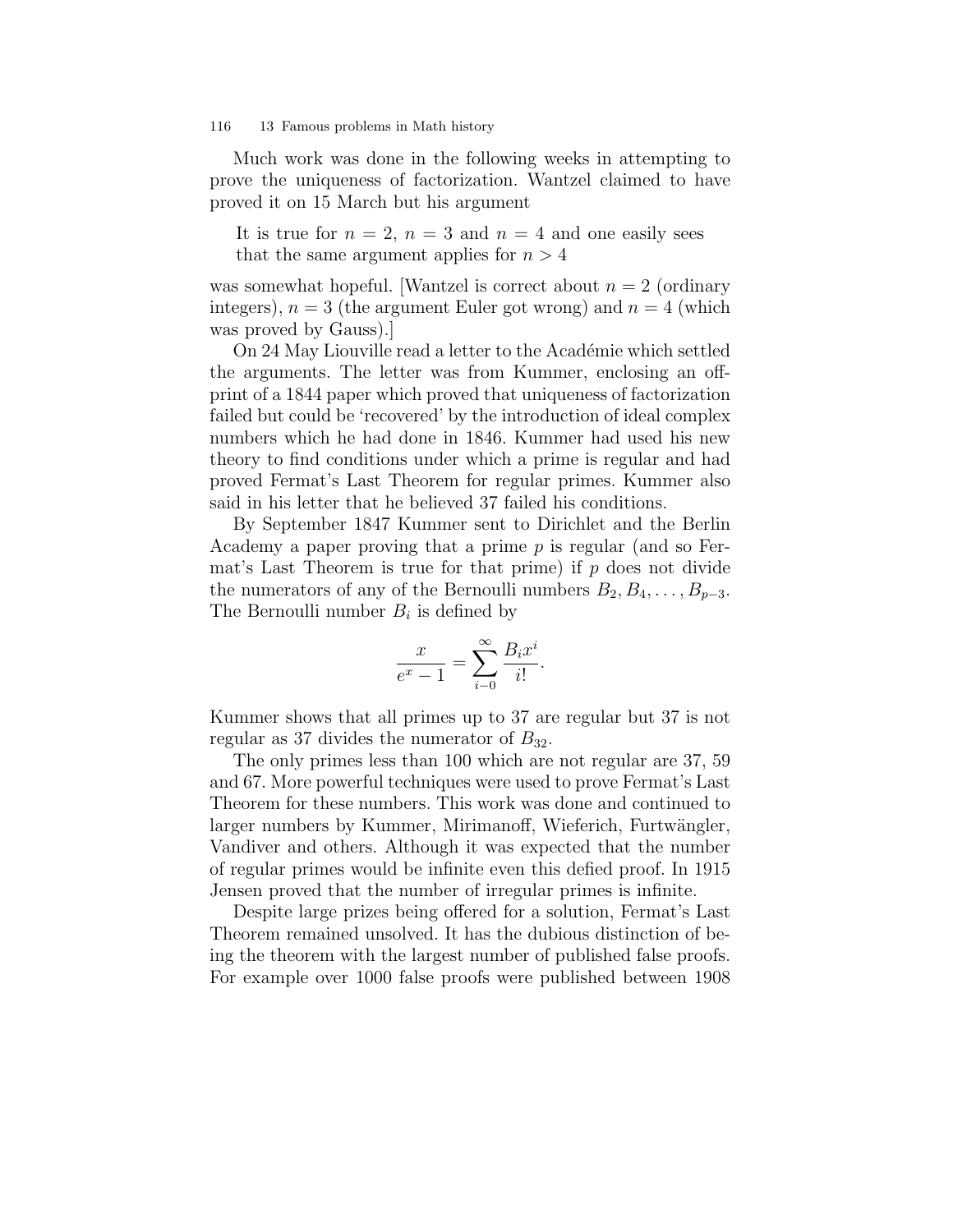<span id="page-122-0"></span>and 1912. The only positive progress seemed to be computing results which merely showed that any counter-example would be very large. Using techniques based on Kummer's work, Fermat's Last Theorem was proved true, with the help of computers, for  $n \text{ up to}$ 4, 000, 000 by 1993.

In 1983 a major contribution was made by Gerd Faltings who proved that for every  $n > 2$  there are at most a finite number of coprime integers  $x, y, z$  with  $x^n + y^n = z^n$ . This was a major step but a proof that the finite number was 0 in all cases did not seem likely to follow by extending Faltings' arguments.

The final chapter in the story began in 1955, although at this stage the work was not thought of as connected with Fermat's Last Theorem. Yutaka Taniyama asked some questions about elliptic curves, i.e. curves of the form  $y^2 = x^3 + ax + b$  for constants a and b. Further work by Weil and Shimura produced a conjecture, now known as the Shimura-Taniyama-Weil Conjecture. In 1986 the connection was made between the Shimura-Taniyama-Weil Conjecture and Fermat's Last Theorem by Frey at Saarbrücken showing that Fermat's Last Theorem was far from being some unimportant curiosity in number theory but was in fact related to fundamental properties of space.

Further work by other mathematicians showed that a counterexample to Fermat's Last Theorem would provide a counterexample to the Shimura-Taniyama-Weil Conjecture. The proof of Fermat's Last Theorem was completed in 1993 by Andrew Wiles, a British mathematician working at Princeton in the USA. Wiles gave a series of three lectures at the Isaac Newton Institute in Cambridge, England the first on Monday 21 June, the second on Tuesday 22 June. In the final lecture on Wednesday 23 June 1993 at around 10.30 in the morning Wiles announced his proof of Fermat's Last Theorem as a corollary to his main results. Having written the theorem on the blackboard he said I will stop here and sat down. In fact Wiles had proved the Shimura-Taniyama-Weil Conjecture for a class of examples, including those necessary to prove Fermat's Last Theorem.

This, however, is not the end of the story. On 4 December 1993 Andrew Wiles made a statement in view of the speculation. He said that during the reviewing process a number of problems had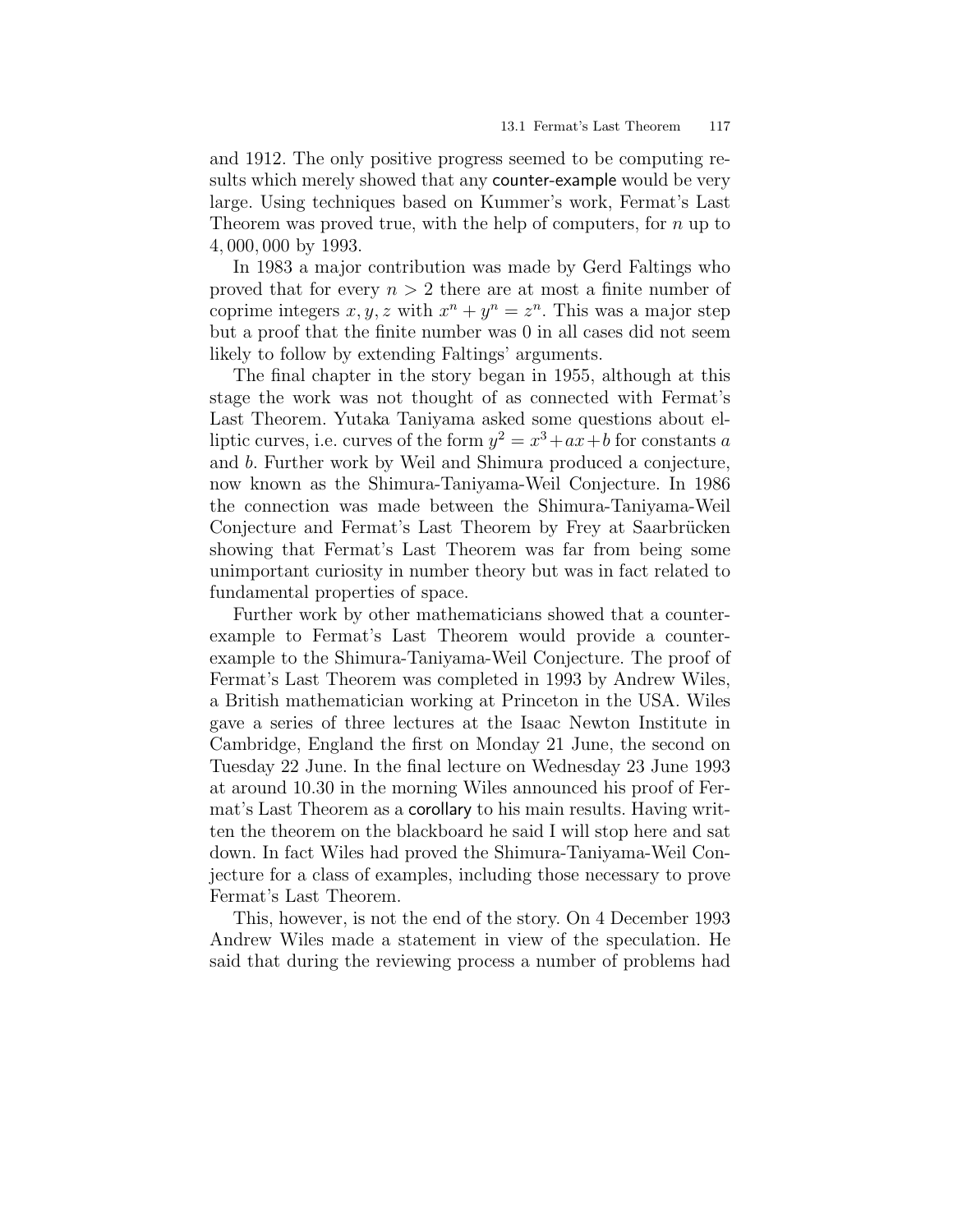#### 118 13 Famous problems in Math history

emerged, most of which had been resolved. However one problem remains and Wiles essentially withdrew his claim to have a proof. He states

The key reduction of (most cases of) the Taniyama-Shimura conjecture to the calculation of the Selmer group is correct. However the final calculation of a precise upper bound for the Selmer group in the semisquare case (of the symmetric square representation associated to a modular form) is not yet complete as it stands. I believe that I will be able to finish this in the near future using the ideas explained in my Cambridge lectures.

In March 1994 Faltings, writing in Scientific American, said

If it were easy, he would have solved it by now. Strictly speaking, it was not a proof when it was announced.

Weil, also in Scientific American, wrote

I believe he has had some good ideas in trying to construct the proof but the proof is not there. To some extent, proving Fermat's Theorem is like climbing Everest. If a man wants to climb Everest and falls short of it by 100 yards, he has not climbed Everest.

In fact, from the beginning of 1994, Wiles began to collaborate with Richard Taylor in an attempt to fill the holes in the proof. However they decided that one of the key steps in the proof, using methods due to Flach, could not be made to work. They tried a new approach with a similar lack of success. In August 1994 Wiles addressed the International Congress of Mathematicians but was no nearer to solving the difficulties.

Taylor suggested a last attempt to extend Flach's method in the way necessary and Wiles, although convinced it would not work, agreed mainly to enable him to convince Taylor that it could never work. Wiles worked on it for about two weeks, then suddenly inspiration struck.

In a flash, I saw that the thing that stopped it [the extension of Flach's method] working was something that would make another method I had tried previously work.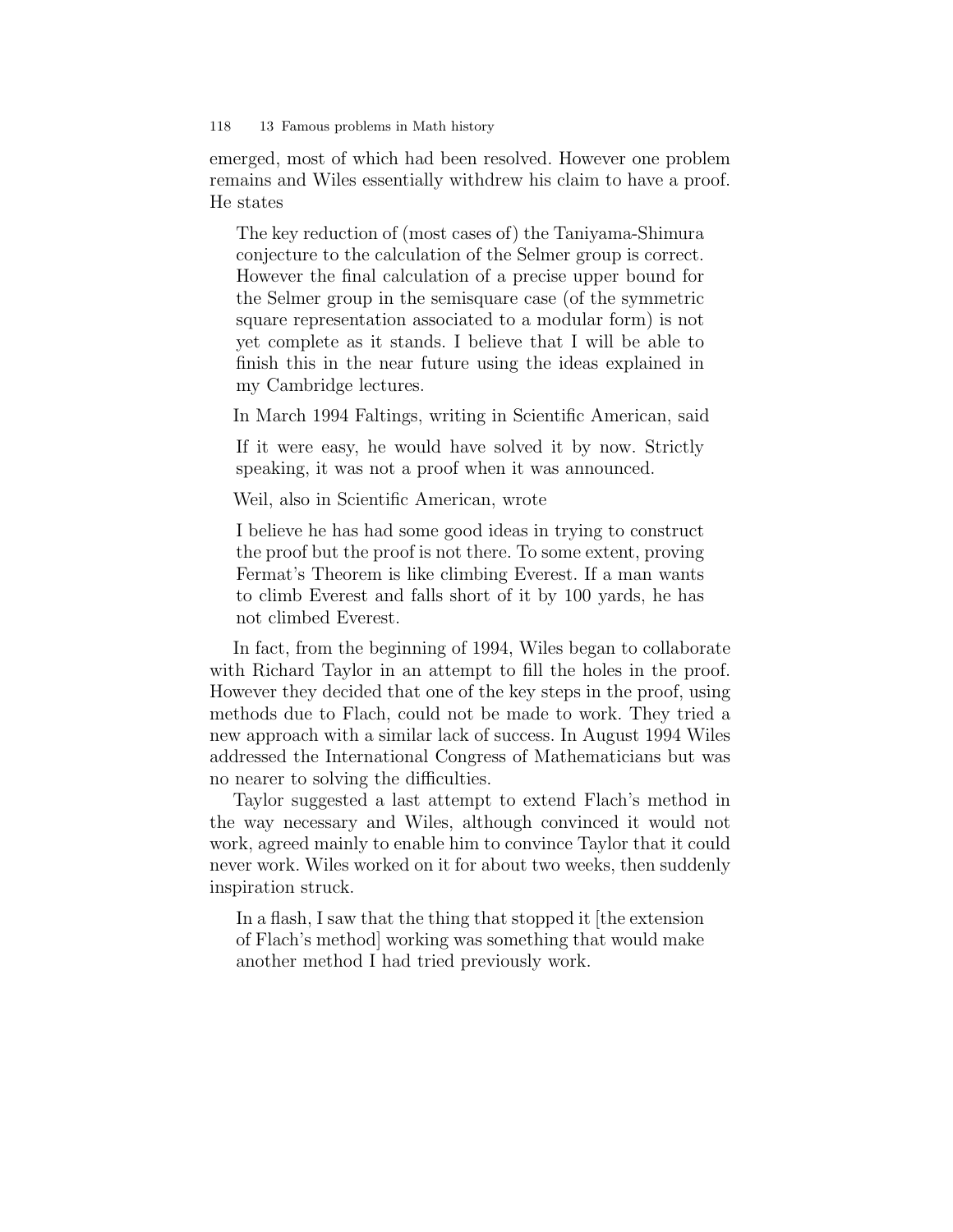On 6 October Wiles sent the new proof to three colleagues including Faltings. All liked the new proof which was essentially simpler than the earlier one. Faltings sent a simplification of part of the proof.

No proof of the complexity of this can easily be guaranteed to be correct, so a very small doubt will remain for some time. However when Taylor lectured at the British Mathematical Colloquium in Edinburgh in April 1995 he gave the impression that no real doubts remained over Fermat's Last Theorem.

# 13.2 The Four Color Problem

<sup>[2](#page-0-0)</sup> The Four Colour Conjecture first seems to have been made by Francis Guthrie. He was a student at University College London where he studied under De Morgan. After graduating from London he studied law but by this time his brother Frederick Guthrie had become a student of De Morgan. Francis Guthrie showed his brother some results he had been trying to prove about the coloring of maps and asked Frederick to ask De Morgan about them.

De Morgan was unable to give an answer but, on 23 October 1852, the same day he was asked the question, he wrote to Hamilton in Dublin. De Morgan wrote:

A student of mine asked me today to give him a reason for a fact which I did not know was a fact - and do not yet. He says that if a figure be anyhow divided and the compartments differently colored so that figures with any portion of common boundary line are differently coloured four colours may be wanted, but not more - the following is the case in which four colors are wanted. Query cannot a necessity for five or more be invented. ...... If you retort with some very simple case which makes me out a stupid animal, I think I must do as the Sphynx did....

Hamilton replied on 26 October 1852 (showing the efficiency of both himself and the postal service):

 $^{\rm 2}$  This section has been quoted from:

http://www-groups.dcs.st-and.ac.uk/history/HistTopics/The four colour theorem.html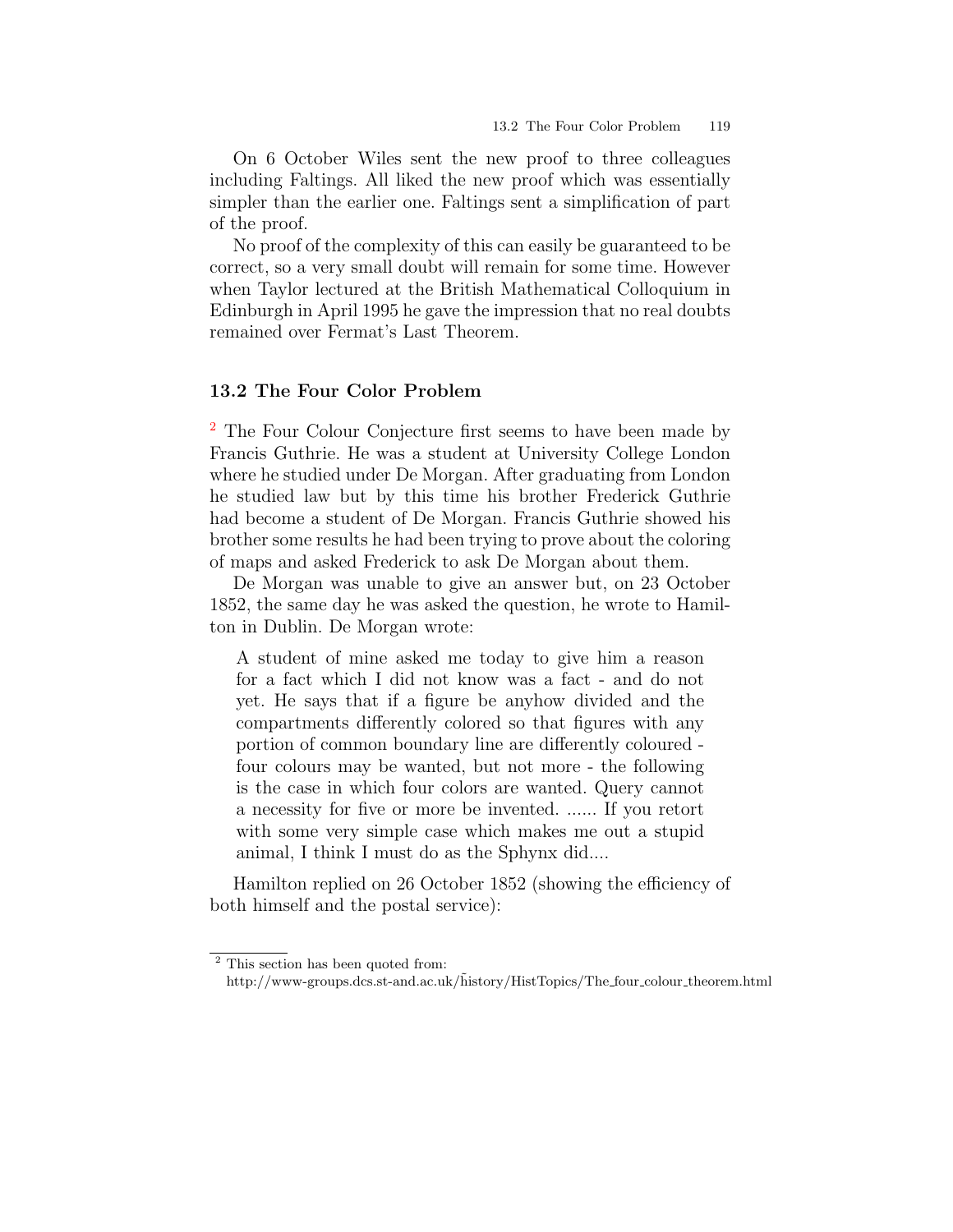<span id="page-125-0"></span>I am not likely to attempt your quaternion of color very soon.

Before continuing with the history of the Four Color Conjecture we will complete details of Francis Guthrie. After practising as a barrister he went to South Africa in 1861 as a Professor of Mathematics. He published a few mathematical papers and became interested in botany. A heather (Erica Guthriei) is named after him.

De Morgan kept asking if anyone could find a solution to Guthrie's problem and several mathematicians worked on it. Charles Peirce in the USA attempted to prove the Conjecture in the 1860's and he was to retain a lifelong interest in the problem. Cayley also learnt of the problem from De Morgan and on 13 June 1878 he posed a question to the London Mathematical Society asking if the Four Color Conjecture had been solved. Shortly afterwards Cayley sent a paper "On the coloring of maps" to the Royal Geographical Society and in was published in 1879. The paper explains where the difficulties lie in attempting to prove the conjecture.

On 17 July 1879 Alfred Bray Kempe announced in Nature that he had a proof of the Four Color Conjecture. Kempe was a London barrister who had studied mathematics under Cayley at Cambridge and devoted some of his time to mathematics throughout his life. At Cayley's suggestion Kempe submitted the Theorem to the American Journal of Mathematics where it was published in 1879. Story read the paper before publication and made some simplifications. Story reported the proof to the Scientific Association of Johns Hopkins University in November 1879 and Charles Peirce, who was at the November meeting, spoke at the December meeting of the Association of his own work on the Four Color Conjecture.

Kempe used an argument known as the method of Kempe chains. If we have a map in which every region is colored red, green, blue or yellow except one, say X. If this final region X is not surrounded by regions of all four colors there is a colour left for X. Hence suppose that regions of all four colours surround X. If X is surrounded by regions A, B, C, D in order, colored red, yellow, green and blue then there are two cases to consider.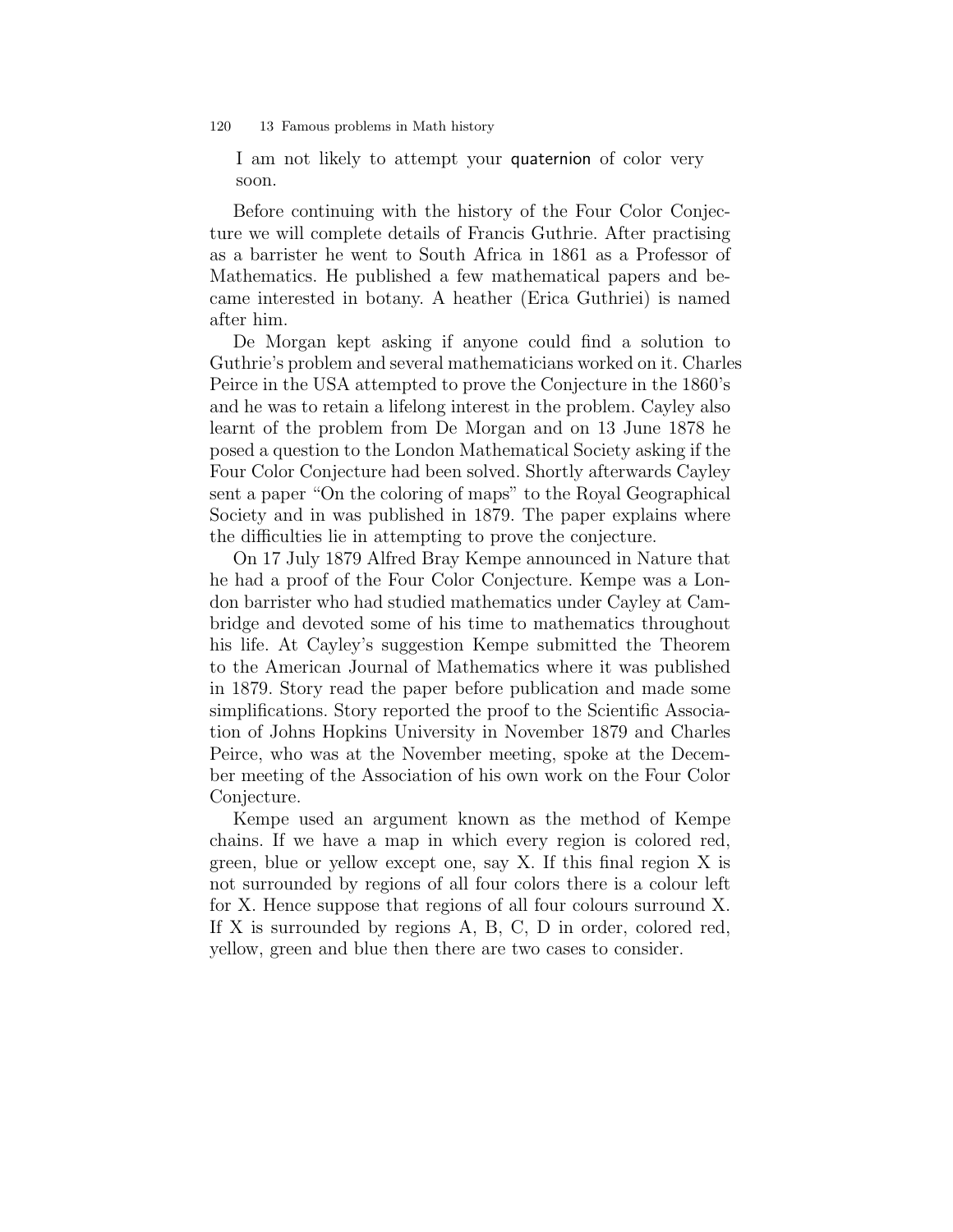- <span id="page-126-0"></span>(i) There is no chain of adjacent regions from  $A$  to  $C$  alternately colored red and green.
- (ii) There is a chain of adjacent regions from  $A$  to  $C$  alternately colored red and green.

If (i) holds there is no problem. Change  $A$  to green, and then interchange the colour of the red/green regions in the chain joining A. Since C is not in the chain it remains green and there is now no red region adjacent to  $X$ . Colour  $X$  red.

If (ii) holds then there can be no chain of yellow/blue adjacent regions from  $B$  to  $D$ . It could not cross the chain of red/green regions. Hence property (i) holds for  $B$  and  $D$  and we change colours as above.

Kempe received great acclaim for his proof. He was elected a Fellow of the Royal Society and served as its treasurer for many years. He was knighted in 1912. He published two improved versions of his proof, the second in 1880 aroused the interest of P. G. Tait, the Professor of Natural Philosophy at Edinburgh. Tait addressed the Royal Society of Edinburgh on the subject and published two papers on the (what we should now call) Four Colour Theorem. They contain some clever ideas and a number of basic errors.

The Four Colour Theorem returned to being the Four Colour Conjecture in 1890. Percy John Heawood, a lecturer at Durham England, published a paper called Map Colouring Theorem. In it he states that his aim is

rather destructive than constructive, for it will be shown that there is a defect in the now apparently recognized proof.

Although Heawood showed that Kempe's proof was wrong he did prove that every map can be 5-coloured in this paper. Kempe reported the error to the London Mathematical Society himself and said he could not correct the mistake in his proof. In 1896 de la Vallée Poussin also pointed out the error in Kempe's paper, apparently unaware of Heawood's work.

Heawood was to work throughout his life on map colouring, work which spanned nearly 60 years. He successfully investigated the number of colours needed for maps on other surfaces and gave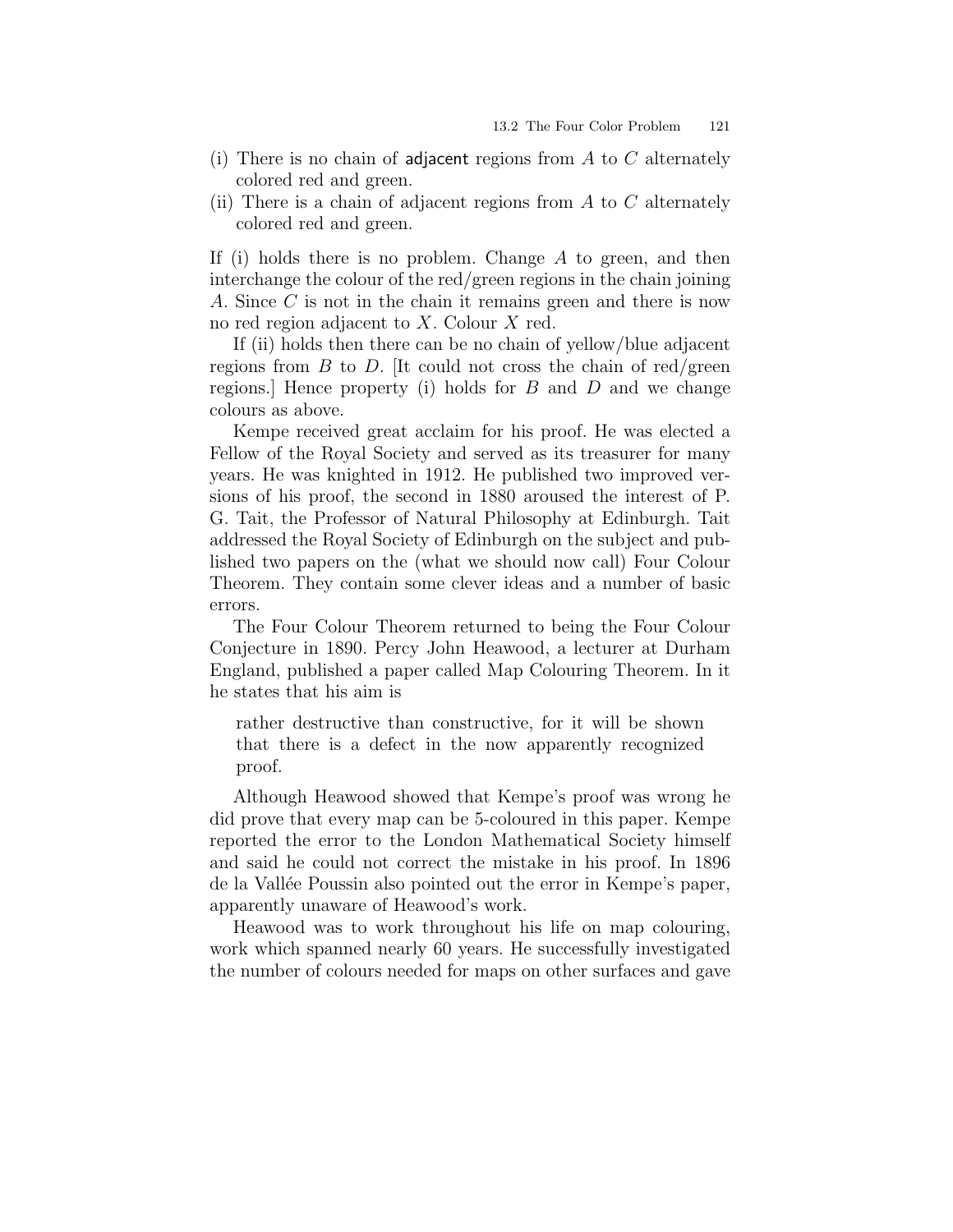#### <span id="page-127-0"></span>122 13 Famous problems in Math history

what is known as the Heawood **estimate** for the necessary number in terms of the Euler characteristic of the surface.

Heawood's other claim to fame is raising money to restore Durham Castle as Secretary of the Durham Castle Restoration Fund. For his perseverance in raising the money to save the Castle from sliding down the hill on which it stands Heawood received the O.B.E.

Heawood was to make further contributions to the Four Colour Conjecture. In 1898 he proved that if the number of edges around each region is divisible by 3 then the regions are 4-colourable. He then wrote many papers generalizing this result.

To understand the later work we need to define some concepts. Clearly a graph can be constructed from any map the regions

being represented by the vertices and two vertices being joined by an edge if the regions corresponding to the vertices are adjacent. The resulting graph is planar, that is can be drawn in the plane without any edges crossing. The Four Colour Conjecture now asks if the vertices of the graph can be coloured with 4 colours so that no two adjacent vertices are the same colour.

From the graph, a triangulation can be obtained by adding edges to divide any non-triangular face into triangles. A configuration is part of a triangulation contained within a circuit. An unavoidable set is a set of configurations with the property that any triangulation must contain one of the configurations in the set. A configuration is reducible if it cannot be contained in a triangulation of the smallest graph which cannot be 4-coloured.

The search for avoidable sets began in 1904 with work of Weinicke. Renewed interest in the USA was due to Veblen who published a paper in 1912 on the Four Colour Conjecture generalising Heawood's work. Further work by G. D. Birkhoff introduced the concept of reducibility (defined above) on which most later work rested.

Franklin in 1922 published further examples of unavoidable sets and used Birkhoff's idea of reducibility to prove, among other results, that any map with  $\leq 25$  regions can be 4-coloured. The number of regions which resulted in a 4-colourable map was slowly increased. Reynolds increased it to 27 in 1926, Winn to 35 in 1940, Ore and Stemple to 39 in 1970 and Mayer to 95 in 1976.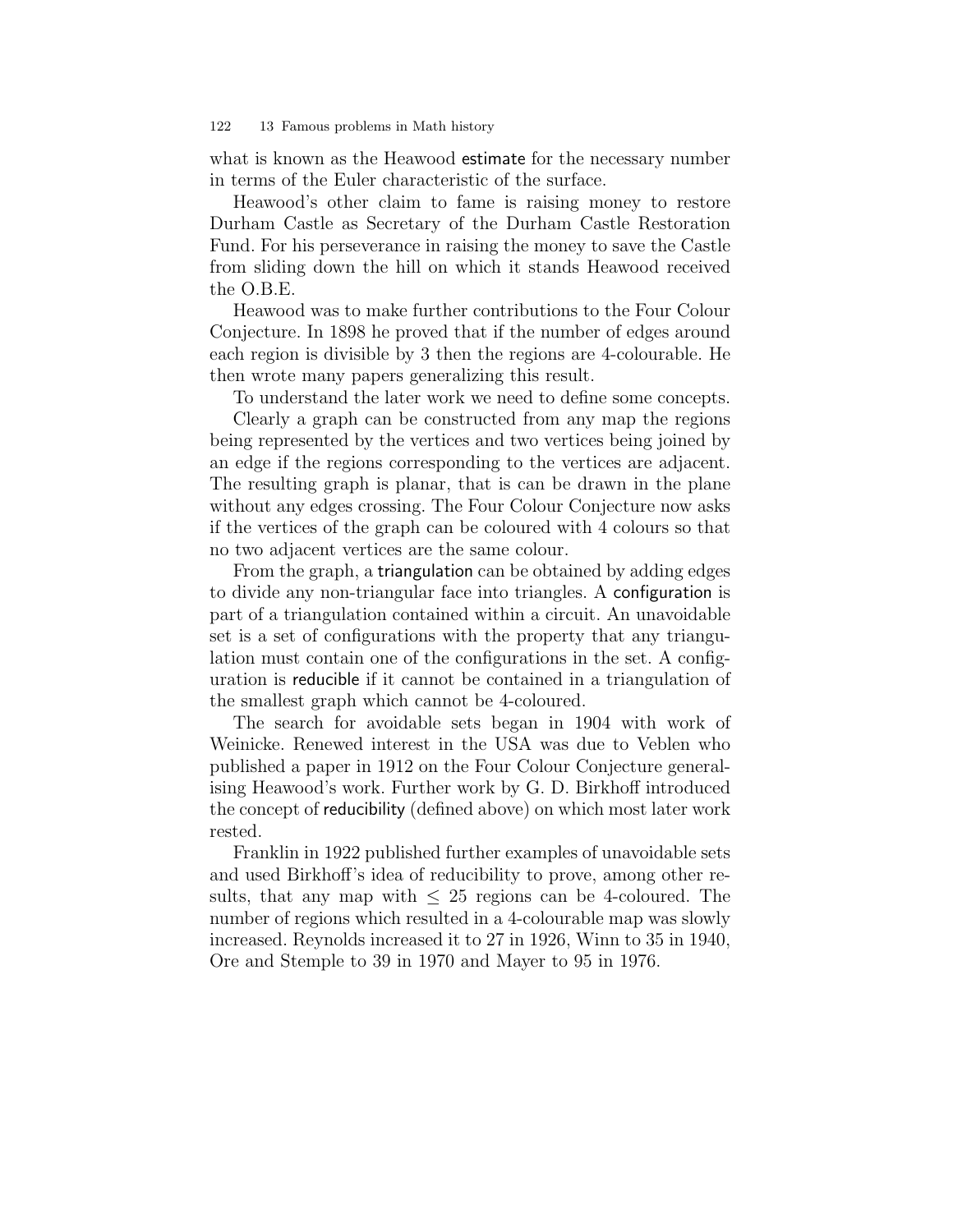However the final ideas necessary for the solution of the Four Colour Conjecture had been introduced before these last two results. Heesch in 1969 introduced the method of discharging. This consists of assigning to a vertex of degree i the charge  $6 - i$ . Now from Euler's formula we can deduce that the sum of the charges over all the vertices must be 12. A given set  $S$  of configurations can be proved unavoidable if for a triangulation  $T$  which does not contain a configuration in  $S$  we can redistribute the charges (without changing the total charge) so that no vertex ends up with a positive charge.

Heesch thought that the Four Colour Conjecture could be solved by considering a set of around 8900 configurations. There were difficulties with his approach since some of his configurations had a boundary of up to 18 edges and could not be tested for reducibility. The tests for reducibility used Kempe chain arguments but some configurations had obstacles to prevent reduction.

The year 1976 saw a complete solution to the Four Colour Conjecture when it was to become the Four Colour Theorem for the second, and last, time. The proof was achieved by Appel and Haken, basing their methods on reducibility using Kempe chains. They carried through the ideas of Heesch and eventually they constructed an unavoidable set with around 1500 configurations. They managed to keep the boundary ring size down to 14, making computations easier that for the Heesch case. There was a long period where they essentially used trial and error together with unbelievable intuition to modify their unavoidable set and their discharging procedure. Appel and Haken used 1200 hours of computer time to work through the details of the final proof. Koch assisted Appel and Haken with the computer calculations.

The Four Colour Theorem was the first major theorem to be proved using a computer, having a proof that could not be verified directly by other mathematicians. Despite some worries about this initially, independent verification soon convinced everyone that the Four Colour Theorem had finally been proved. Details of the proof appeared in two articles in 1977. Recent work has led to improvements in the algorithm.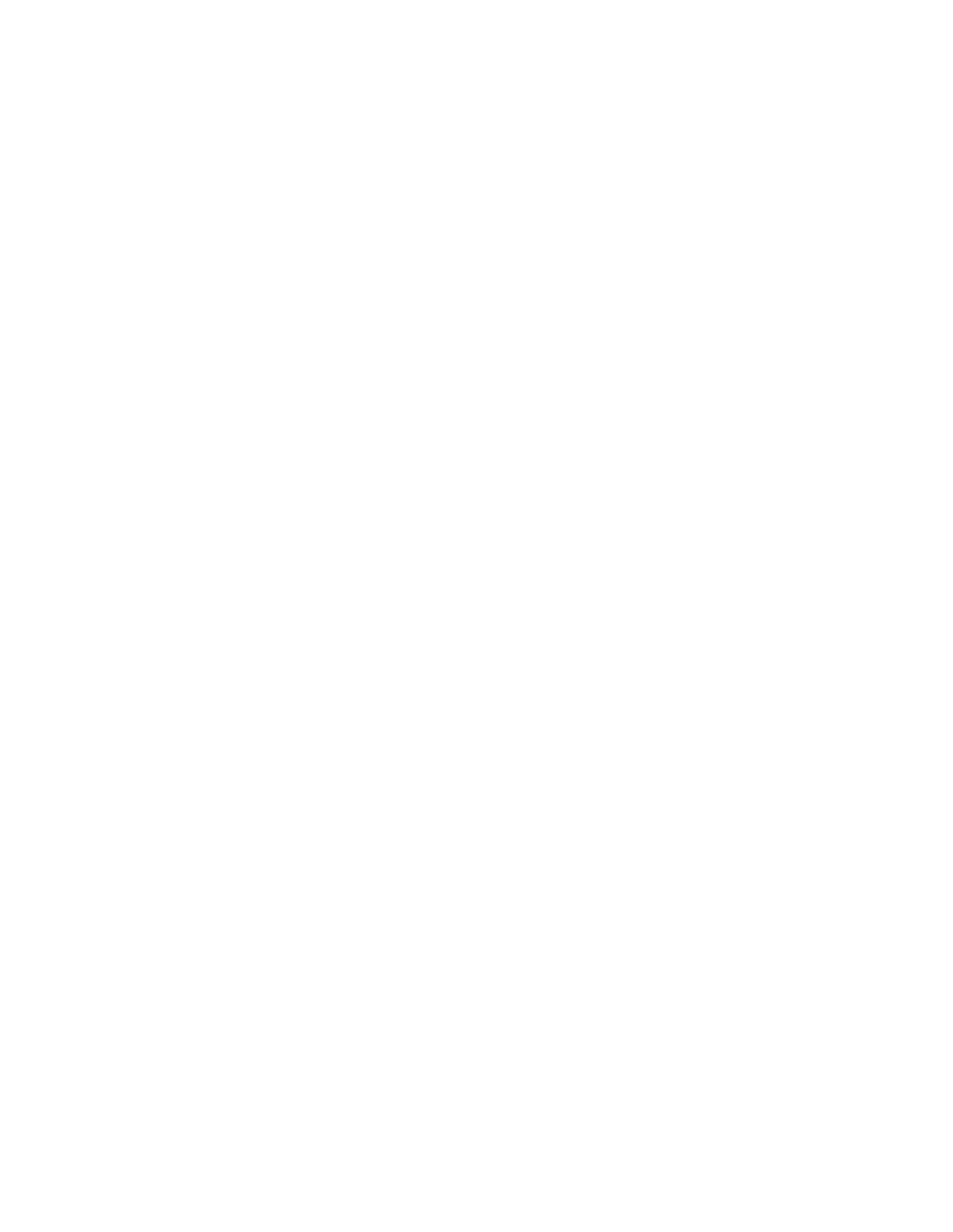abscissa, [46](#page-51-0) absolute value, [2,](#page-1-0) [10](#page-15-0) abstract, [9](#page-14-0) additive, [37](#page-42-0) additively, [37](#page-42-0) adjacent, [78,](#page-83-0) [121](#page-126-0) algebraic, [105](#page-110-0) algorithm, [47](#page-52-0) analogy, [76](#page-81-0) analytic, [106](#page-111-0) analytical, [47](#page-52-0) angle, [10](#page-15-0) antiderivative, [4](#page-9-0) applicability, [50](#page-55-0) approach, [1–](#page-0-1)[3](#page-8-0) approximate, [2](#page-1-0) approximation, [1,](#page-0-1) [45](#page-50-0) arc, [78](#page-83-0) arithmetic, [105](#page-110-0) array, [9](#page-14-0) assignment, [88](#page-93-0) associative, [37](#page-42-0) associativity, [38](#page-43-0) assume, [47](#page-52-0) assumption, [89](#page-94-0) asymptotic, [33](#page-38-0) average, [3](#page-8-0) axiomatically, [9](#page-14-0) barycentric, [69](#page-74-0) bases, [9](#page-14-0) basis, [97](#page-102-0)

orthogonal-, [97](#page-102-0)

boundary, [1,](#page-0-1) [59](#page-64-0)

calculate, [1](#page-0-1) calculus, [1](#page-0-1) canonical, [13](#page-18-0) category, [98](#page-103-0) ceil, [22](#page-27-0) chain, [70](#page-75-0) chaos, [29](#page-34-0) circle, [1](#page-0-1) circumference, [1](#page-0-1) coarser, [66](#page-71-0) collection, [96](#page-101-0) column, [10](#page-15-0) combinatorics, [76,](#page-81-0) [107](#page-112-0) commutativity, [38](#page-43-0) compact, [95](#page-100-0) compactness, [95](#page-100-0) comparable, [66](#page-71-0) completeness, [98](#page-103-0) complex, [105](#page-110-0) complexity, [86](#page-91-0) component, [11](#page-16-0) componentwise, [11](#page-16-0) composition, [37](#page-42-0) compute, [3](#page-8-0) conclusion, [76](#page-81-0) conditional, [76](#page-81-0) confidence, [23](#page-28-0) configuration, [122](#page-127-0) conjecture, [106](#page-111-0) conjugate, [11,](#page-16-0) [100](#page-105-0) conjunction, [75](#page-80-0)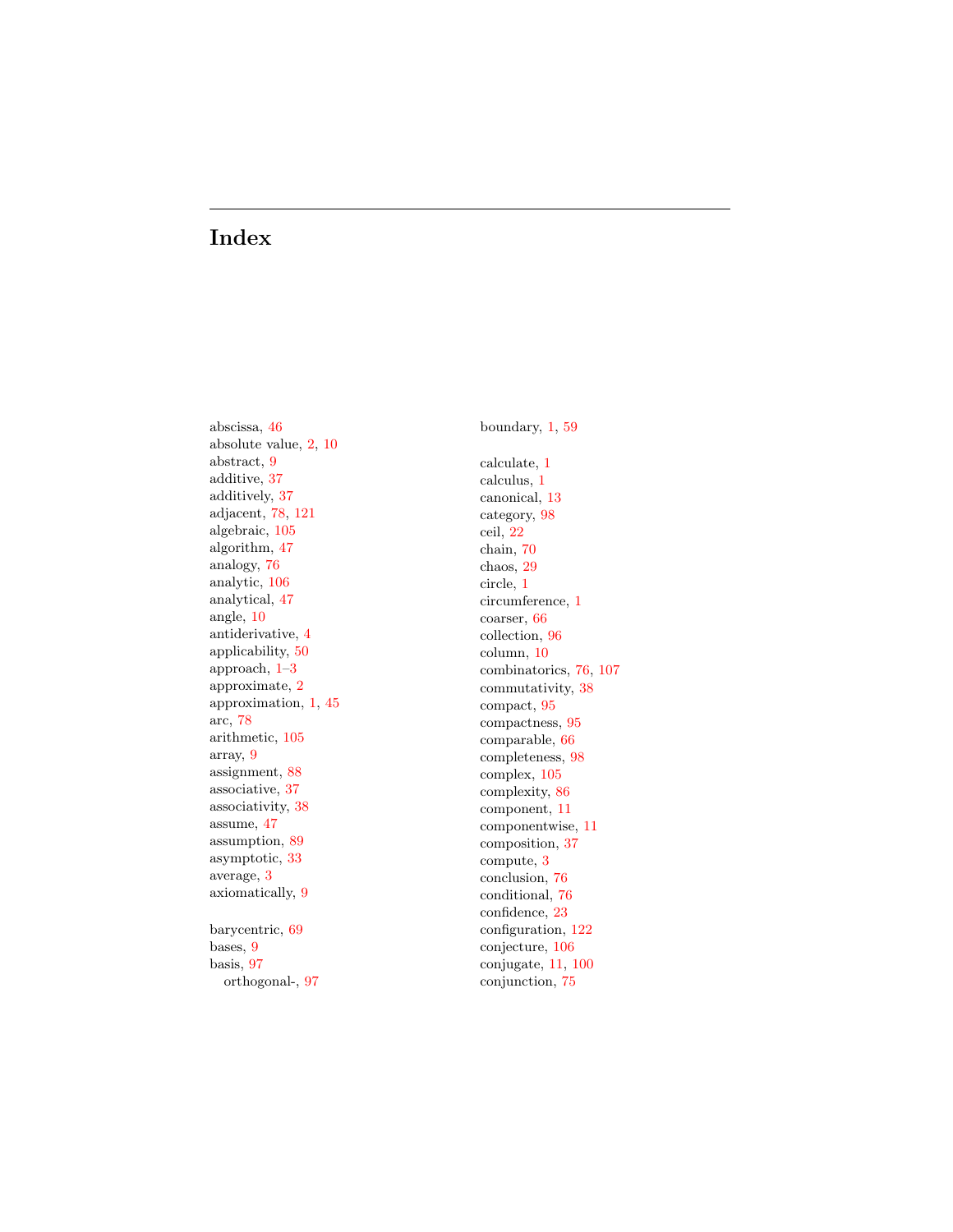connective, [76](#page-81-0) constraint, [88](#page-93-0) functional-, [88](#page-93-0) nonnegativity-, [88](#page-93-0) continuous, [4](#page-9-0) contradict, [75](#page-80-0) converge, [2](#page-1-0) convergent, [98](#page-103-0) convex, [97](#page-102-0) coordinates, [97](#page-102-0) coordinatize, [97](#page-102-0) corollary, [117](#page-122-0) correctness, [75](#page-80-0) countable, [98](#page-103-0) counter-example, [117](#page-122-0) cover, [96](#page-101-0) cryptography, [109](#page-114-0) curve, [5](#page-10-0) cycle, [70](#page-75-0) decomposition, [9](#page-14-0) degenerate, [10](#page-15-0) denominator, [1](#page-0-1) derangement, [77](#page-82-0) derivative, [3](#page-8-0) partial-, [58](#page-63-0) deterministic, [29](#page-34-0) diagonal, [13](#page-18-0) diameter, [1](#page-0-1) dichotomy, [99](#page-104-0) difference, [46](#page-51-0) Differential, [4](#page-9-0) differential, [55](#page-60-0) differentiate, [55](#page-60-0) differentiation, [4](#page-9-0) digit, [45](#page-50-0) significant-, [45](#page-50-0) dimension, [9](#page-14-0), [11](#page-16-0) disjunction, [76](#page-81-0) disks, [95](#page-100-0) dispersion, [23](#page-28-0) distance, [5](#page-10-0) distributivity, [39](#page-44-0) domain, [99](#page-104-0)

126 Index

edge, [67](#page-72-0) , [78](#page-83-0) eigenfunction, [59](#page-64-0) eigenvalue, [13](#page-18-0) eigenvector, [13](#page-18-0)

element, [10](#page-15-0) eliminate, [56](#page-61-0) elliptic, [60](#page-65-0) endomorphism, [39](#page-44-0) equation characteristic, [81](#page-86-0) equivalent, [99](#page-104-0) error, [1](#page-0-1) estimate, [122](#page-127-0) evaluating, [5](#page-10-0) event, [30](#page-35-0) execute, [47](#page-52-0) experiment, [29](#page-34-0) explicit, [77](#page-82-0) extreme, [95](#page-100-0) factorization, [115](#page-120-0) fallacious, [114](#page-119-0) fallacy, [114](#page-119-0) false, [75](#page-80-0) feasible, [86](#page-91-0) region, [88](#page-93-0) field, [10](#page-15-0) figure, [45](#page-50-0) finer, [66](#page-71-0) floating-point, [10](#page-15-0) form bilinear-, [9](#page-14-0) quadratic-, [9](#page-14-0) frequency, [22](#page-27-0), [32](#page-37-0) function, [3](#page-8-0) position-, [3](#page-8-0) objective, [88](#page-93-0) geometry, [1](#page-0-1) graph, [77](#page-82-0) acyclic, [79](#page-84-0) bipartite, [78](#page-83-0) complete, [78](#page-83-0) planar, [79](#page-84-0) simple-, [78](#page-83-0) undirected-, [78](#page-83-0) weighted, [79](#page-84-0) homogeneous, [81](#page-86-0)

homomorphism, [39](#page-44-0) hyperbolic, [60](#page-65-0) hyperplane, [69](#page-74-0) hypotheses, [47](#page-52-0)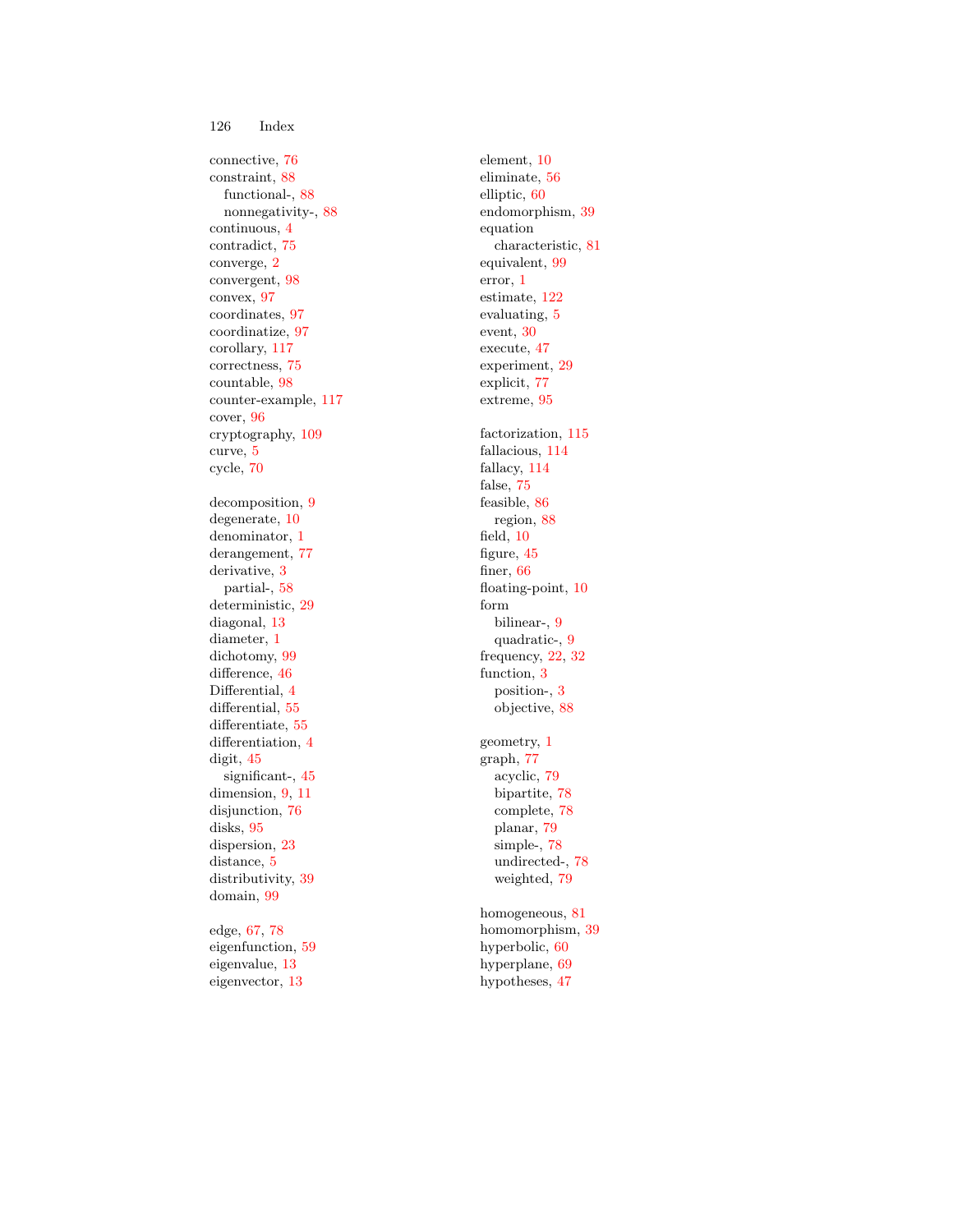hypothesis, [76](#page-81-0)

ideal, [40](#page-45-0) image, [37](#page-42-0) imaginary, [11](#page-16-0) implication, [76](#page-81-0) implicit, [55](#page-60-0) inaccuracy, [10](#page-15-0) inclusion, [98](#page-103-0) increase, [1](#page-0-1) independence, [30](#page-35-0) induced, [38](#page-43-0) , [97](#page-102-0) induction, [81](#page-86-0) infinite, [2](#page-1-0) infinitely, [56](#page-61-0) initial, [58](#page-63-0) inscribe, [1](#page-0-1) integrable, [6](#page-11-0) integral, [4](#page-9-0) integration, [4](#page-9-0) interior, [69](#page-74-0) intermediate, [47](#page-52-0) interpolation, [46](#page-51-0) interpret, [30](#page-35-0) intersection, [66](#page-71-0) interval, [3](#page-8-0) intuitive, [47](#page-52-0) invariant, [67](#page-72-0) inverse, [38](#page-43-0) invertible, [40](#page-45-0) isogonal, [57](#page-62-0) isometry, [98](#page-103-0) isomorphic, [98](#page-103-0) isomorphism, [39](#page-44-0) , [98](#page-103-0) iterating, [31](#page-36-0) length, [5](#page-10-0) limit, [1](#page-0-1) line segment, [11](#page-16-0) linear -combination, [12](#page-17-0) -programming, [86](#page-91-0) -transformation, [9](#page-14-0)

magnitude, [45](#page-50-0) margin, [113](#page-118-0)

linear algebra, [9](#page-14-0) logic, [75](#page-80-0) loop, [78](#page-83-0)

marginal, [113](#page-118-0) mathematical, [86](#page-91-0) matrix, [9](#page-14-0) block triangular , [14](#page-19-0) adjacency-, [78](#page-83-0) mean, [20](#page-25-0) arithmetic-, [20](#page-25-0) geometric-, [20](#page-25-0) harmonic-, [20](#page-25-0) , [21](#page-26-0) median, [22](#page-27-0) member, [2](#page-1-0) middle, [22](#page-27-0) mode, [22](#page-27-0) modular, [108](#page-113-0) module, [40](#page-45-0) modulus, [11](#page-16-0) monoid, [38](#page-43-0) negation, [76](#page-81-0) neighborhood, [96](#page-101-0) net, [98](#page-103-0) norm, [10](#page-15-0) number complex, [9](#page-14-0) even, [115](#page-120-0) integer, [105](#page-110-0) irrational-, [2](#page-1-0) odd, [114](#page-119-0) prime, [105](#page-110-0) rational, [1](#page-0-1) real, [9](#page-14-0) numerator, [1](#page-0-1) operation, [11](#page-16-0) operator unitary-, [99](#page-104-0) integral-, [100](#page-105-0) order, [55](#page-60-0) orientation, [70](#page-75-0) oriented, [70](#page-75-0) origin, [3](#page-8-0) orthogonal, [57](#page-62-0) orthogonality, [97](#page-102-0) outcome, [30](#page-35-0) paradox, [75](#page-80-0)

partition, [78](#page-83-0) path, [79](#page-84-0) percentile, [23](#page-28-0)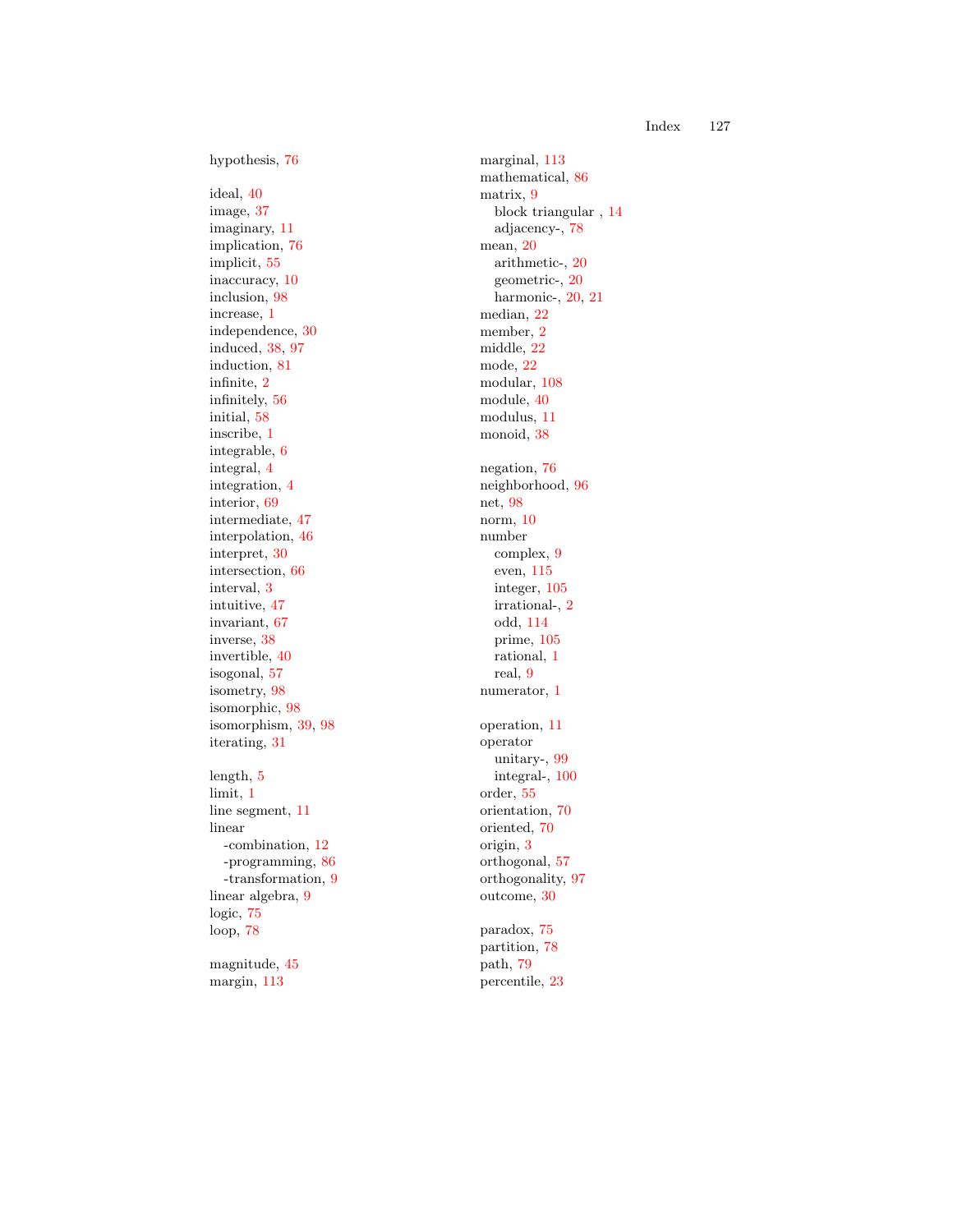perimeter, [1](#page-0-1) permutation, [77](#page-82-0) phenomenon, [19](#page-24-0) plane, [95](#page-100-0) polygon, [1](#page-0-1) polyhedron, [67](#page-72-0) polynomial characteristic-, [13](#page-18-0) interpolating-, [48](#page-53-0) root, [13](#page-18-0) predictability, [29](#page-34-0) premise, [76](#page-81-0) probabilistic, [107](#page-112-0) probability, [19](#page-24-0) , [29](#page-34-0) conditional-, [31](#page-36-0) process, [1](#page-0-1) proof, [108](#page-113-0) propagation, [49](#page-54-0) proportional, [90](#page-95-0) proposition, [75](#page-80-0) compound-, [75](#page-80-0) quadratic, [106](#page-111-0) quadrature, [49](#page-54-0) quantitatively, [19](#page-24-0) quartile, [24](#page-29-0) quasi triangular, [14](#page-19-0) quaternion, [120](#page-125-0) quotient, [30](#page-35-0) randomness, [29](#page-34-0) range, [22](#page-27-0) crude-, [22](#page-27-0) rate, [3](#page-8-0) ratio, [1](#page-0-1) recurrence, [81](#page-86-0) Recursion, [80](#page-85-0) reducibility, [122](#page-127-0) reducible, [122](#page-127-0) reformulate, [91](#page-96-0) regular, [1](#page-0-1) relation equivalence-, [98](#page-103-0) congruence, [108](#page-113-0) equivalence, [69](#page-74-0) replacement, [31](#page-36-0) restrictive, [91](#page-96-0) ring, [39](#page-44-0) rounding, [45](#page-50-0)

sample, [31](#page-36-0) sampling, [31](#page-36-0) scalar, [9](#page-14-0) scientific, [85](#page-90-0) secant, [3](#page-8-0) sentence, [75](#page-80-0) declarative-, [75](#page-80-0) sequence, [1](#page-0-1), [47](#page-52-0) sequential, [96](#page-101-0) sesqui, [100](#page-105-0) sesquilinear, [100](#page-105-0) set ordered-, [95](#page-100-0) orthogonalmaximal-, [97](#page-102-0) ordered, [66](#page-71-0) side, [1](#page-0-1) simplex method, [87](#page-92-0) simplicial, [70](#page-75-0) skew, [22](#page-27-0) slope, [1](#page-0-1) solution, [88](#page-93-0) feasible-, [88](#page-93-0) optimal-, [88](#page-93-0) space, [95](#page-100-0) Euclidean-, [95](#page-100-0) metric-, [96](#page-101-0) complete-, [97](#page-102-0) topological-, [96](#page-101-0) vector-, [12](#page-17-0) linear-, [12](#page-17-0) quotient-, [69](#page-74-0) standard deviation, [23](#page-28-0) statistical, [19](#page-24-0) statistics, [19](#page-24-0) descriptive-, [19](#page-24-0) inductive-, [19](#page-24-0) inferential-, [19](#page-24-0) stochastic, [30](#page-35-0) subgraph, [78](#page-83-0) subgroup, [40](#page-45-0) subinterval, [5](#page-10-0) submodule, [41](#page-46-0) submonoid, [38](#page-43-0) subsequence, [96](#page-101-0) subsequent, [45](#page-50-0) subspaces, [9](#page-14-0) subtract, [22](#page-27-0)